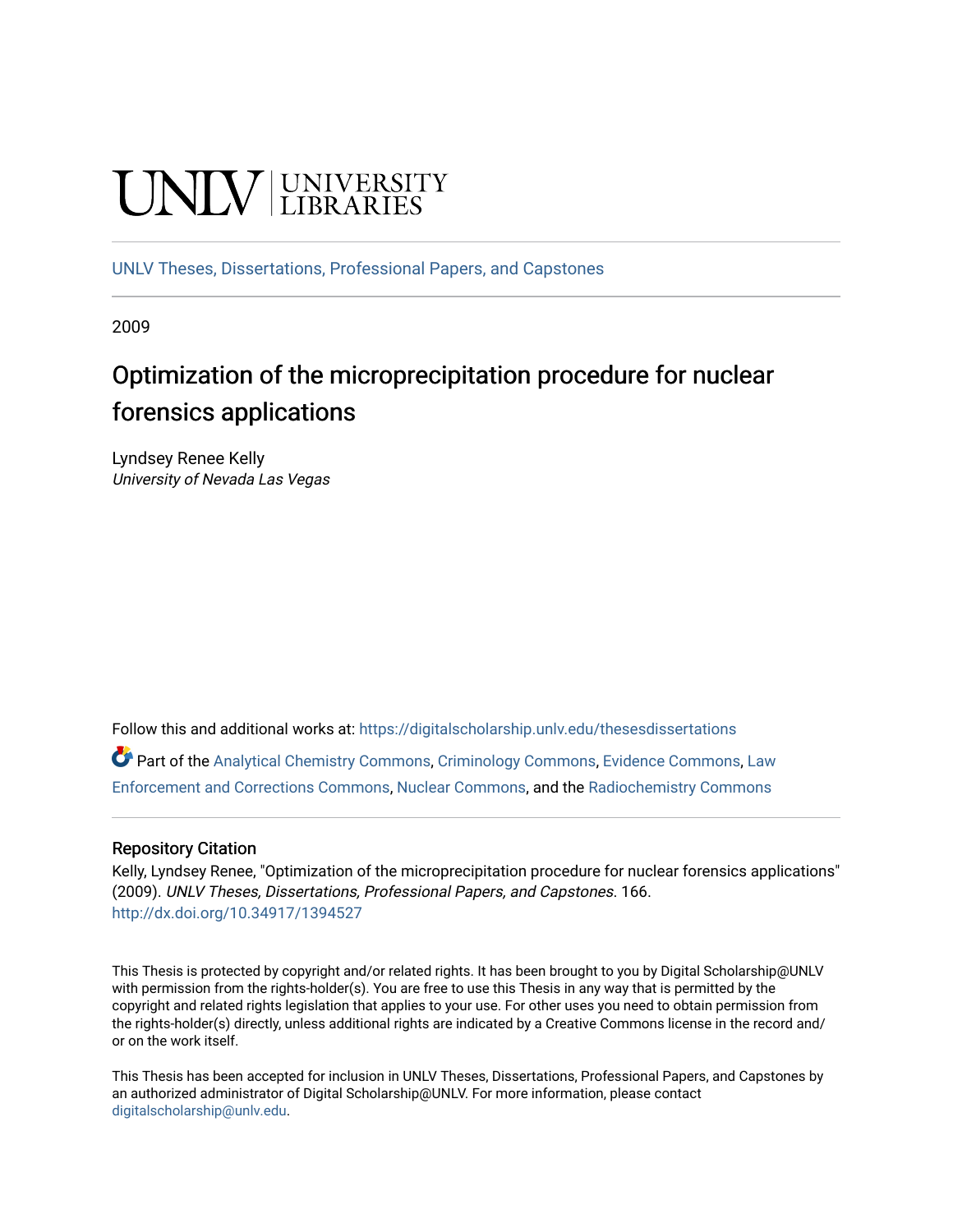# OPTIMIZATION OF THE MICROPRECIPITATION PROCEDURE FOR NUCLEAR FORENSICS APPLICATIONS

by

Lyndsey Renee Kelly

Bachelor of Science Louisiana State University 2007

A thesis submitted in partial fulfillment of the requirements for the

**Master of Science in Health Physics Department of Health Physics and Diagnostic Sciences School of Allied Health Sciences Division of Health Sciences** 

> **Graduate College University of Nevada, Las Vegas December 2009**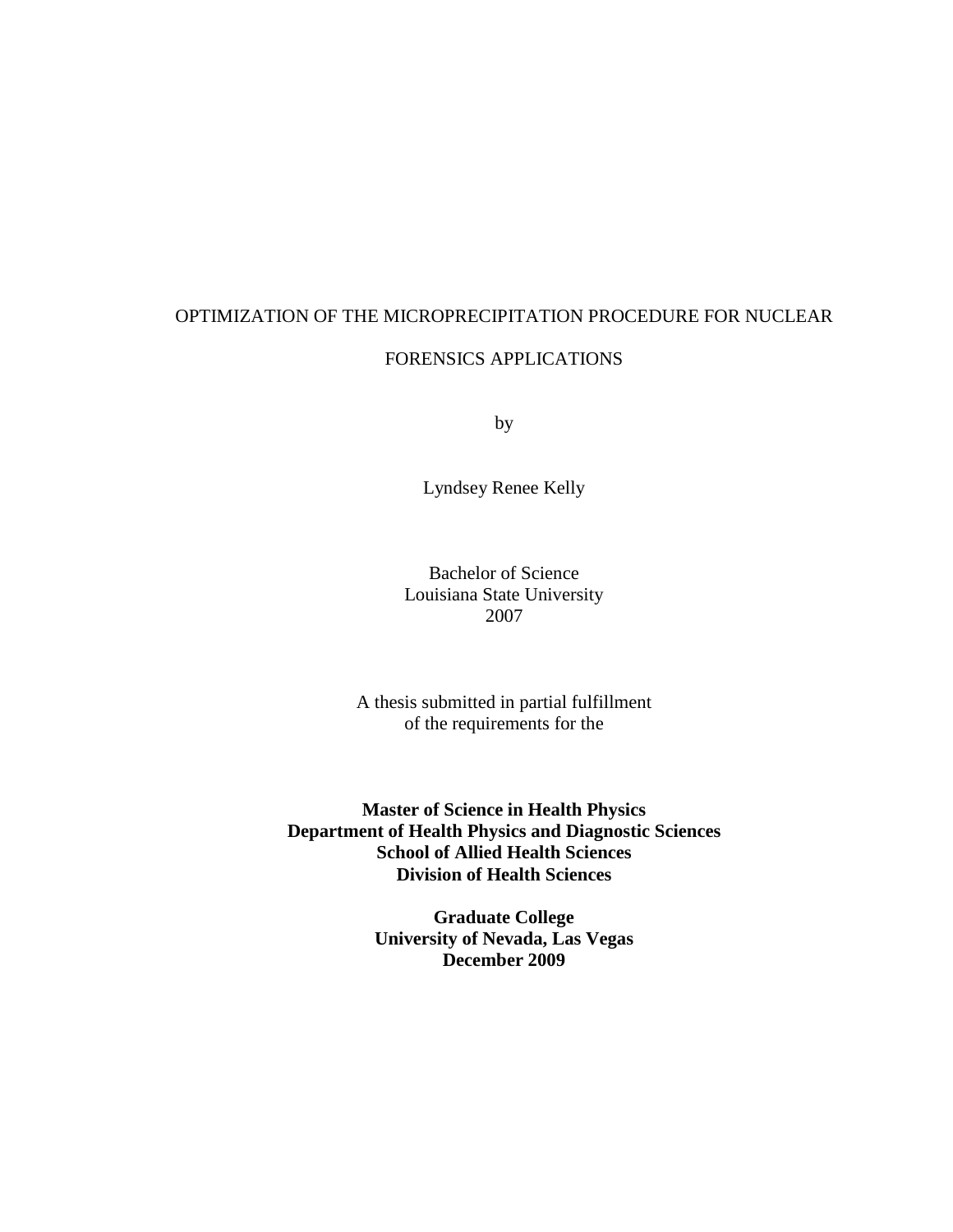

### THE GRADUATE COLLEGE

We recommend that the thesis prepared under our supervision by

# **Lyndsey Kelly**

entitled

# **Optimization of the Microprecipitation Procedure for Nuclear Forensics Applications**

be accepted in partial fulfillment of the requirements for the degree of

## **Master of Science**

Health Physics

Ralf Sudowe, Committee Chair

Steen Madsen, Committee Member

Phillip Patton, Committee Member

Vernon Hodge, Graduate Faculty Representative

Ronald Smith, Ph. D., Vice President for Research and Graduate Studies and Dean of the Graduate College

**December 2009**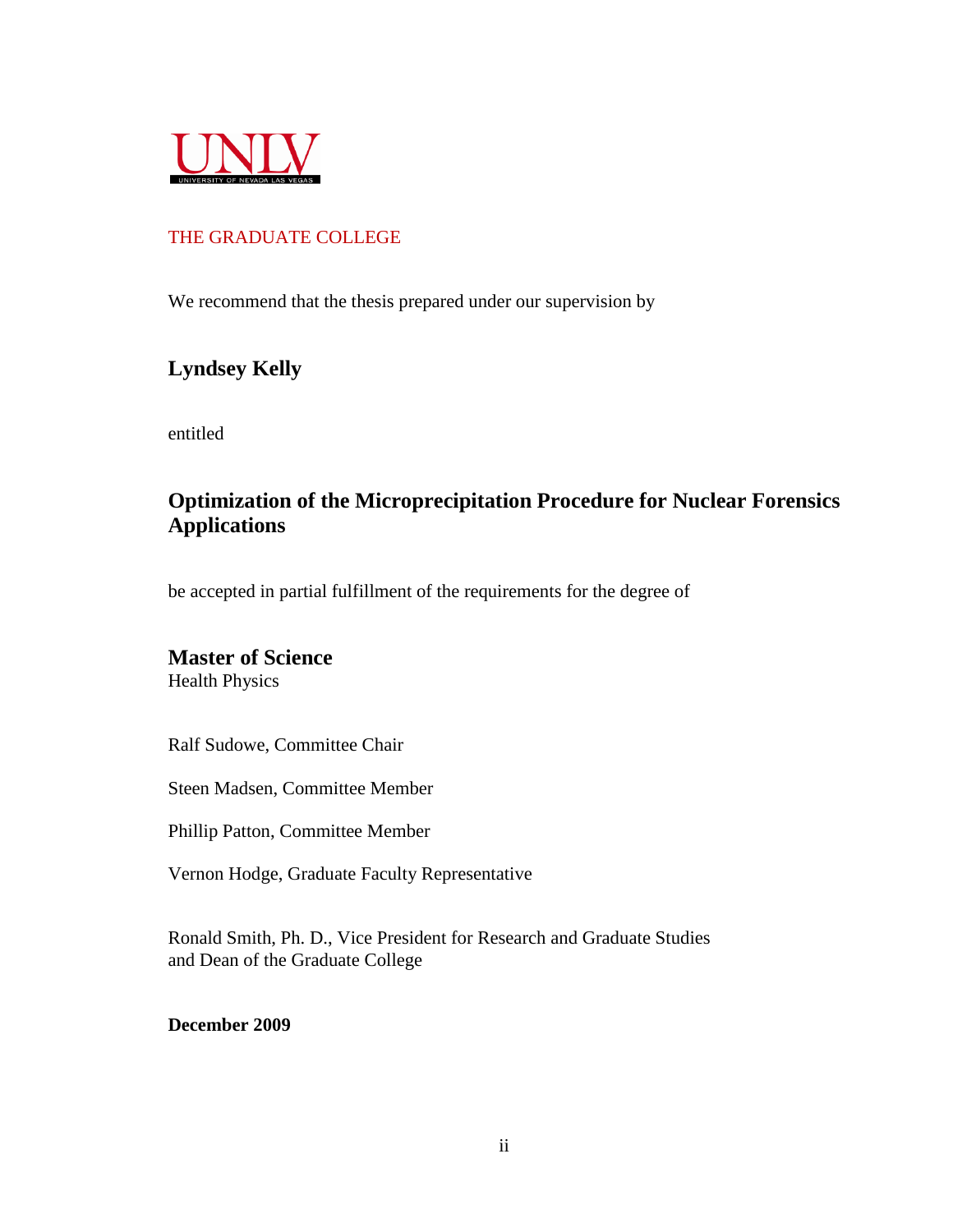#### ABSTRACT

#### **Optimization of the Microprecipitation Procedure for Nuclear Forensics Applications**

by

Lyndsey Kelly

Dr. Ralf Sudowe, Advisory Committee Chair Assistant Professor of Health Physics and Radiochemistry University of Nevada, Las Vegas

Microprecipitation has become one of the most widely used sample preparation techniques for alpha spectroscopy. Many factors during the precipitation process can affect the yield and energy resolution by adding unwanted mass to the sample. Current applications in nuclear forensics call for an optimization of energy resolution and yield in order to improve identification and quantify specific radionuclides. The purpose of this research is to determine the optimal parameters used for microprecipitation. The optimal solution temperature, precipitation time, carrier amount, and hydrofluoric acid amount are used to investigate the influence of varying the type of carrier, as well as, the addition of hydrochloric acid and other radionuclides. The determined optimal parameter was 0.0125mg of cerium with 1mL of hydrofluoric acid at room temperature for 30 minutes. The optimal carrier concentration for lanthanum was 0.005mg while neodymium was 0.0025mg. A multinuclide solution had no impact on the results; however the addition of 20 mL of HCl should be reduced before performing microprecipitation. The homogeneity of the radionuclides deposited onto the source sample was determined by using autoradiography. The optimal parameters of microprecipitation, in addition to the deposition pattern of the radionuclide, can be used to improve identification and quantification of radionuclides for nuclear forensics applications.

iii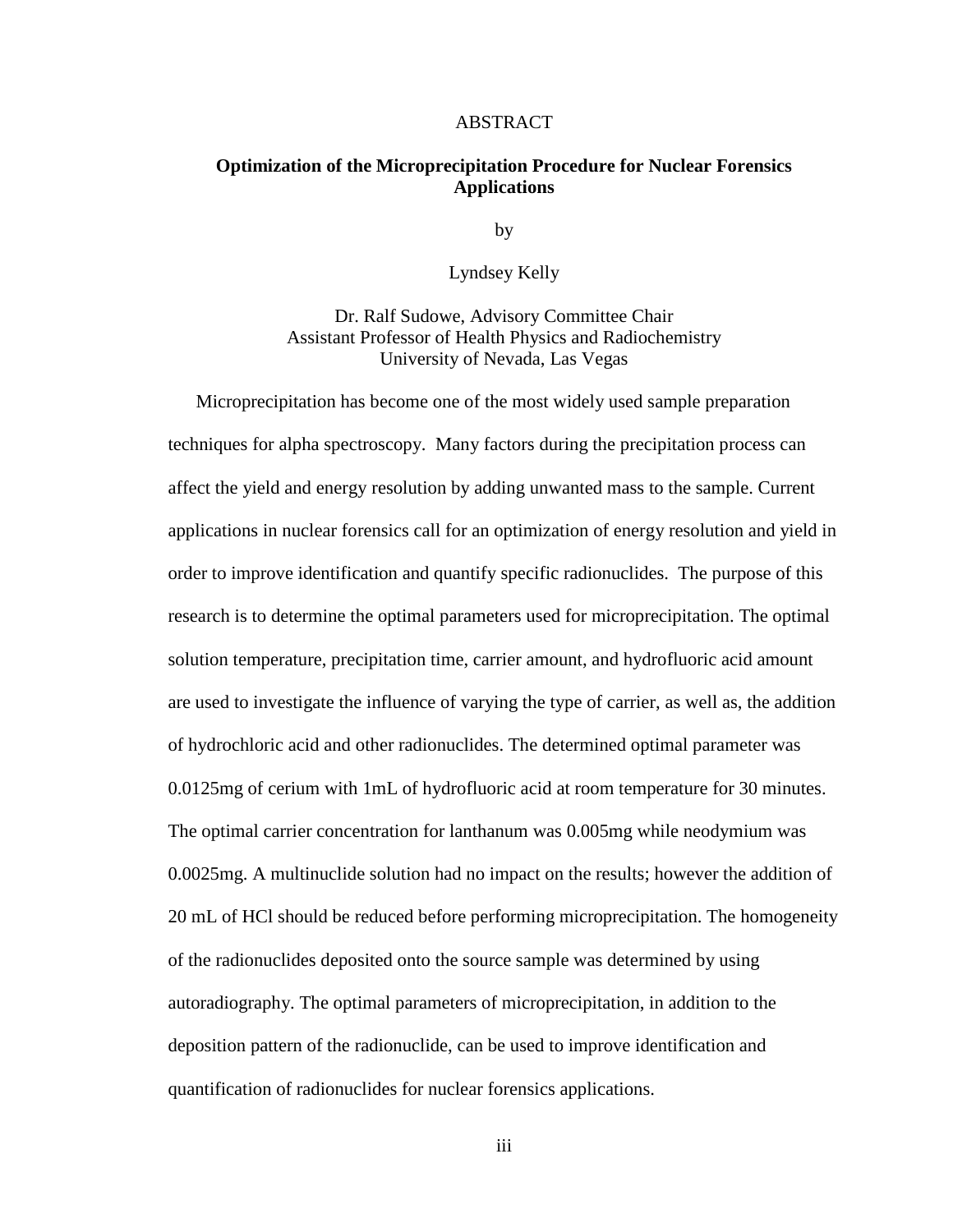#### AWKNOWLEDGEMENTS

 First and foremost, I would like to thank my advisor, Dr. Ralf Sudowe, for his continuous patience, guidance, and support throughout my graduate studies. His willingness to provide never ending advice, direction, and expertise allowed me to grow academically and professionally. I consider myself extremely fortunate for the opportunity to master the field of Health Physics while gaining laboratory skills and knowledge of Radiochemistry. I am truly appreciative and honored to have worked for a professor who has encouraged me to do my best, pushed me to my limit, and instill confidence that I may have never gained. I have learned more through Dr. Sudowe than I ever thought possible. Thank you for never giving up on me.

 I would also like to extend my appreciation to the many people that have helped me through my master's degree. I would like to thank my graduate committee, Dr. Steen Madsen, Dr. Phillip Patton, and Dr. Vernon Hodge, for all of the scientific expertise and assistance during my coursework and thesis preparation. Thank you to the radiochemistry gang for being brave enough to be my safety partner while using HF and volunteering your time to show me laboratory etiquettes and pipetting techniques: Chris Klug, Sherry Stock Faye, Ashlee Crable, and Megan Bennett. Also, I would like to give thanks to the UNLV Institute for Security Studies providing a grant to fund my research project.

 I would like to thank the faculty and staff at the Louisiana State University for the immense support, generosity, and assistance throughout the years. Thank you, Ms. Yvonne Thomas, for all of your help throughout my education and for your happy smiles and conversations. Thank you, Dr. Erno Sajo, Dr. Kenneth Matthews, and Dr. L. Max Scott, for your incredible teaching and opening my eyes to the field of Health Physics.

iv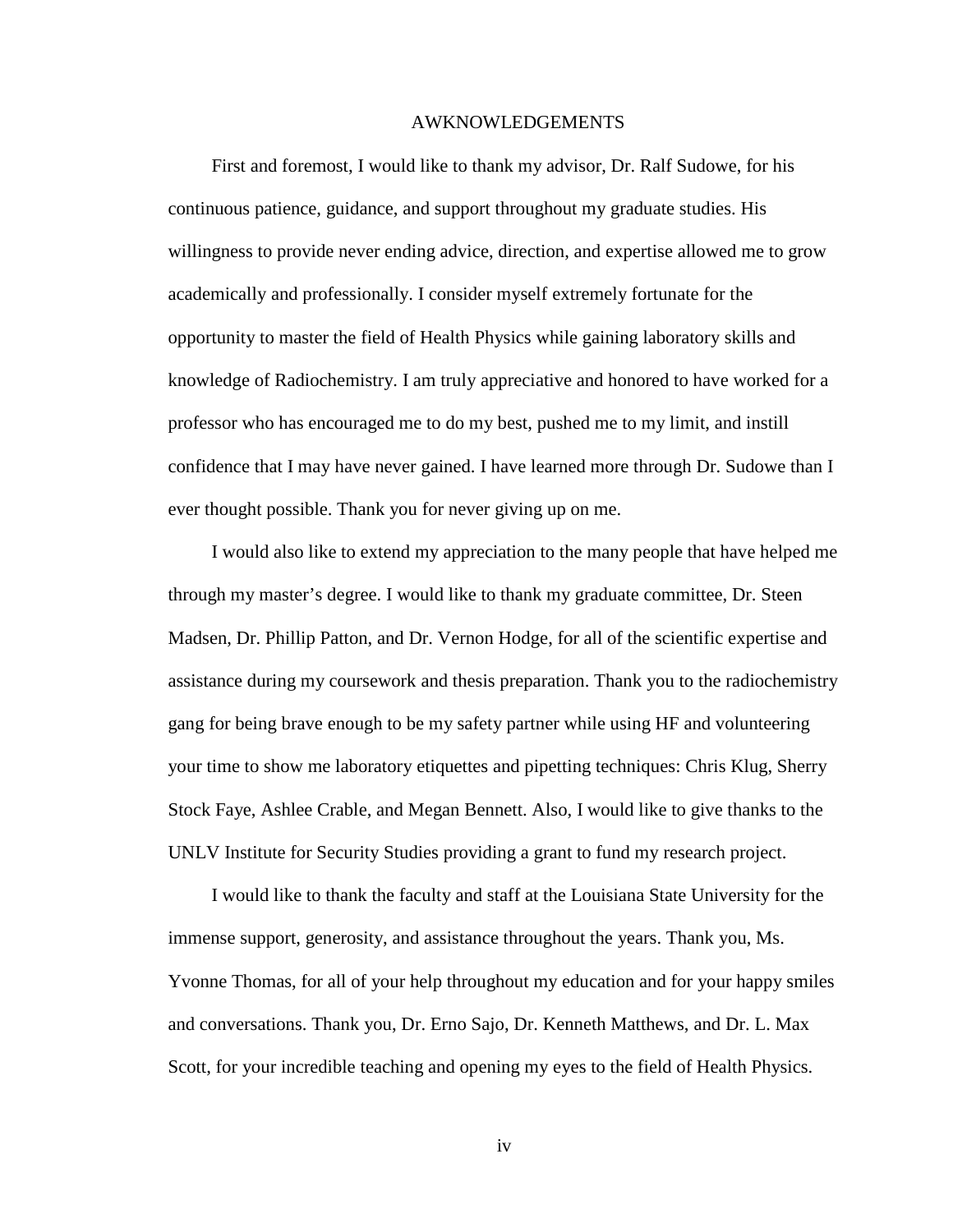Thank you, Dr. Lorraine Day, for simply brightening my day. Thank you for the years of dedication to the Deep South Chapter. You have a true passion for Health Physics and I admire you. I would like to truly thank the students, faculty, and staff at the Radiation Safety Office. Thank you all for teaching me the fundamentals of Health Physics, field work, instrumentation, lab surveying, and organizing the tons of paper work! I would like to give a special thanks to Ms. Mary Haik for being a strong, dedicated female professional that I could always go to for help even on a personal level. I have always looked up to you. You have worked so hard and have always looked out for the best interest of the office and students. Thank you to Mr. Richard Teague for teaching me instrumentation and for always willing to teach me everything you know—which is A LOT! Thank you, thank you, thank you! Without all of your help and encouragement, I would not be where I am today.

 Last but certainly not least, a special thanks to Dr. Wei-Hsung Wang for hiring me at the Radiation Safety Office under his one condition: he will *try* to change my major from Medical to Health Physics (and of course, he succeeded). I truly could not have done my master's degree without you, Dr Wang. You always believed in me and cared about me academically and personally. Thank you for always giving me moral support and guidance throughout the years—even when I am 1,771 miles away. Thank you for willingly lending me your ear for complaining, a shoulder for crying, and a phone call for day-to-day laughing. You may believe that there could be no bigger shoes to fill than your advisor, Dr. Herman Cember, but I believe you have. Thank you for being my professor, my advisor, my boss, my therapist, my life coach, my mentor, and especially, my friend. Thank you for simply being you. Thank you for... everything!

v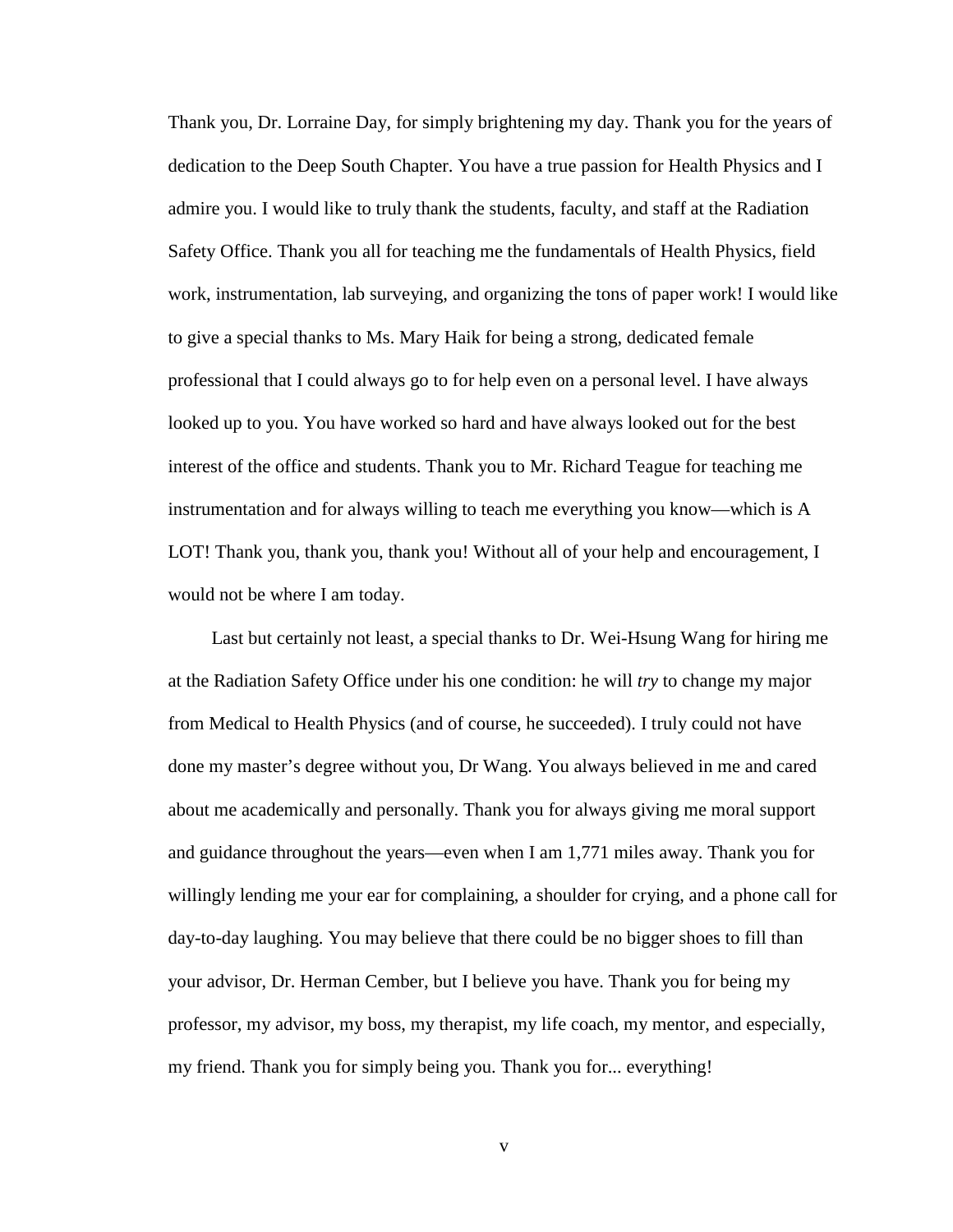# LIST OF TABLES

| Table 1.1  |                                                                |  |
|------------|----------------------------------------------------------------|--|
| Table 1.2  |                                                                |  |
| Table 1.3  |                                                                |  |
| Table 1.4  |                                                                |  |
| Table 3.1  |                                                                |  |
| Table 3.2  | Varying the amount of HF with 0.0125mg of cerium carrier 36    |  |
| Table 3.3  | Varying cerium carrier and hydrofluoric acid simultaneously 38 |  |
| Table 3.4  |                                                                |  |
| Table 3.5  |                                                                |  |
| Table 3.6  |                                                                |  |
| Table 3.7  |                                                                |  |
| Table 3.8  | Various concentrations of cerium with 20 mL of HCl  47         |  |
| Table 3.9  |                                                                |  |
| Table 3.10 |                                                                |  |
|            |                                                                |  |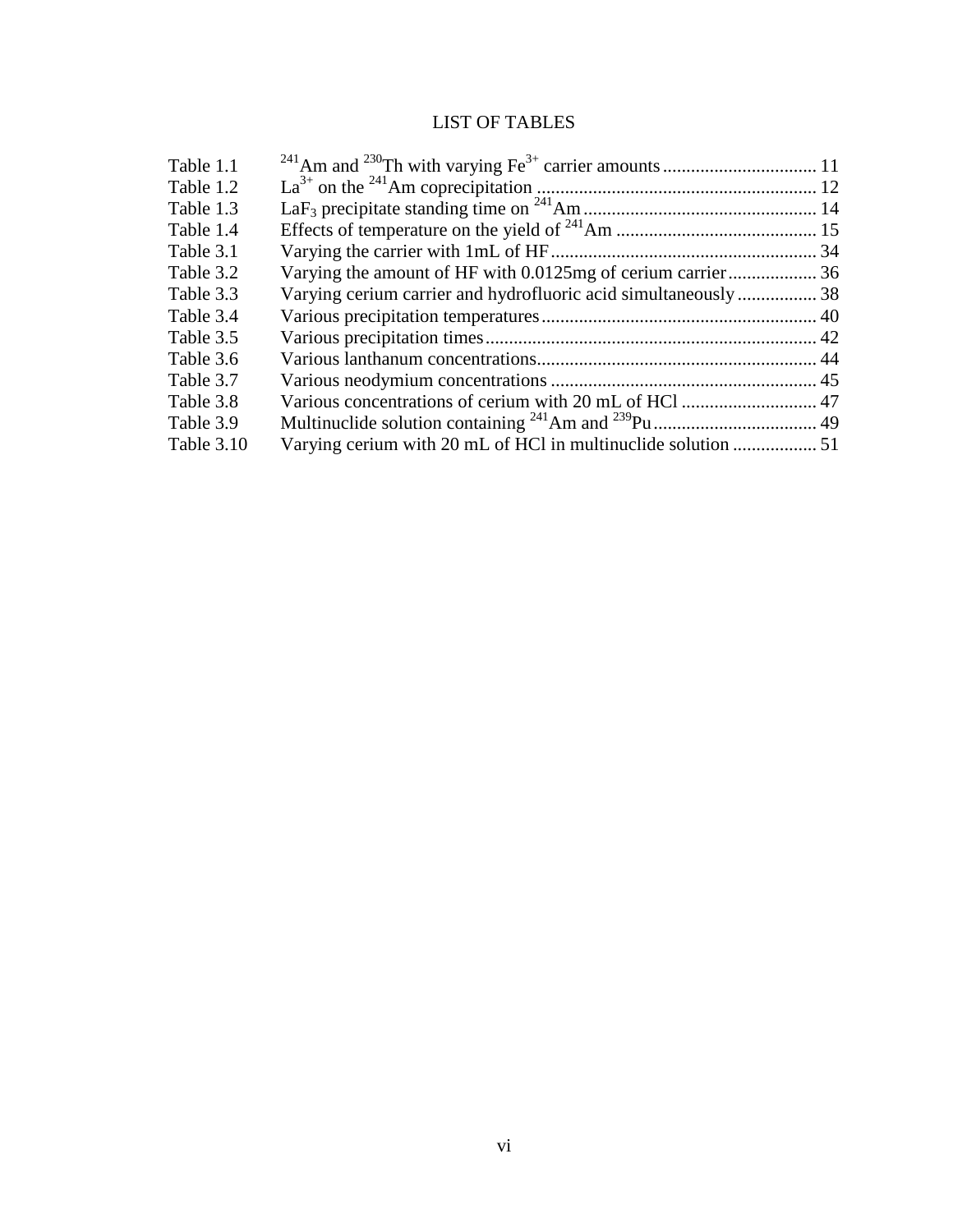# LIST OF FIGURES

| FWHM verses different precipitation temperatures 41<br>Autoradiographic visuals of 0.0025 and 0.05mg of La, Nd, Ce54 |
|----------------------------------------------------------------------------------------------------------------------|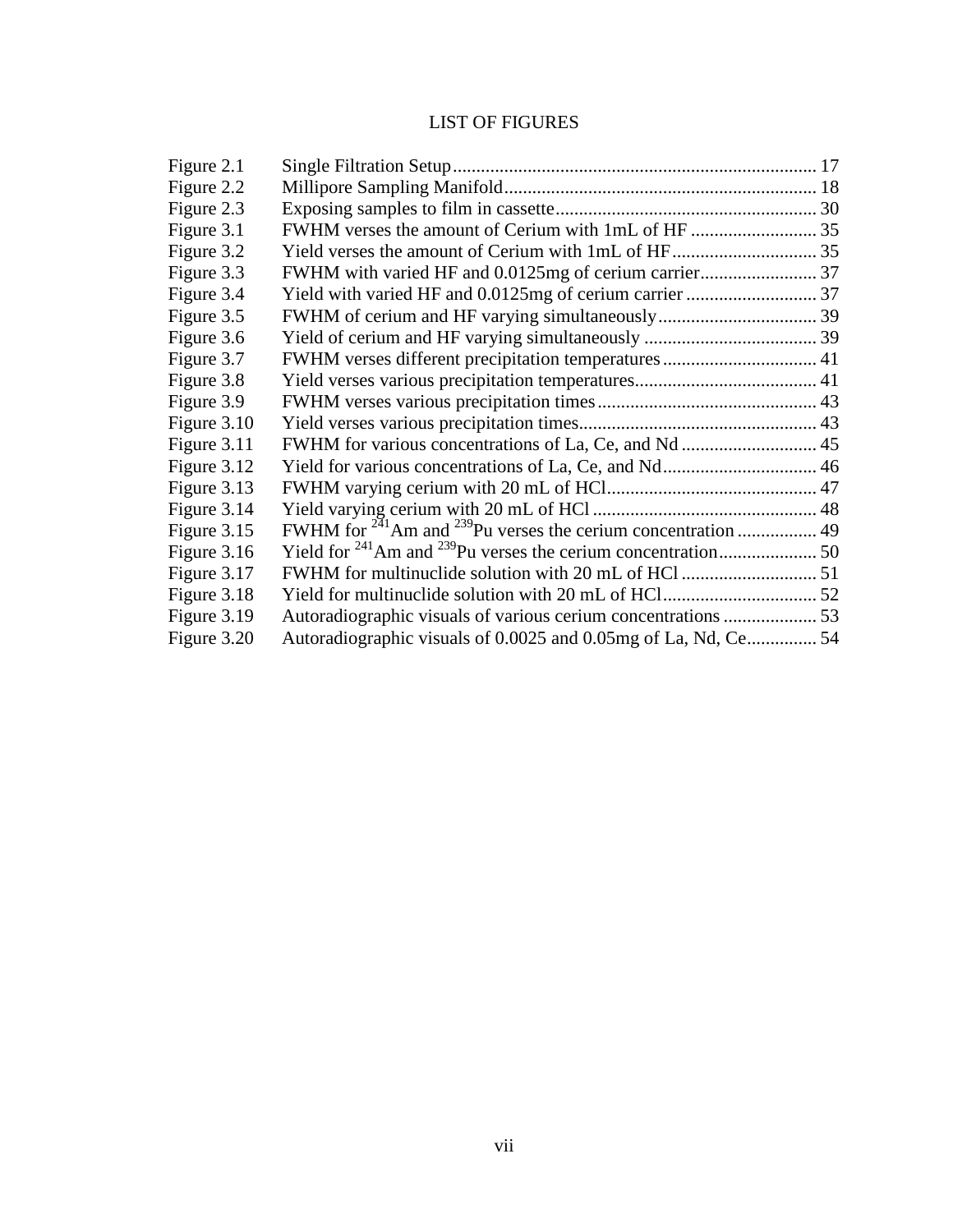| APPENDIX I MATERIALS, CHEMICALS, AND CHEMICAL FORMULAS  75 |  |
|------------------------------------------------------------|--|
|                                                            |  |
|                                                            |  |

## **TABLE OF CONTENTS**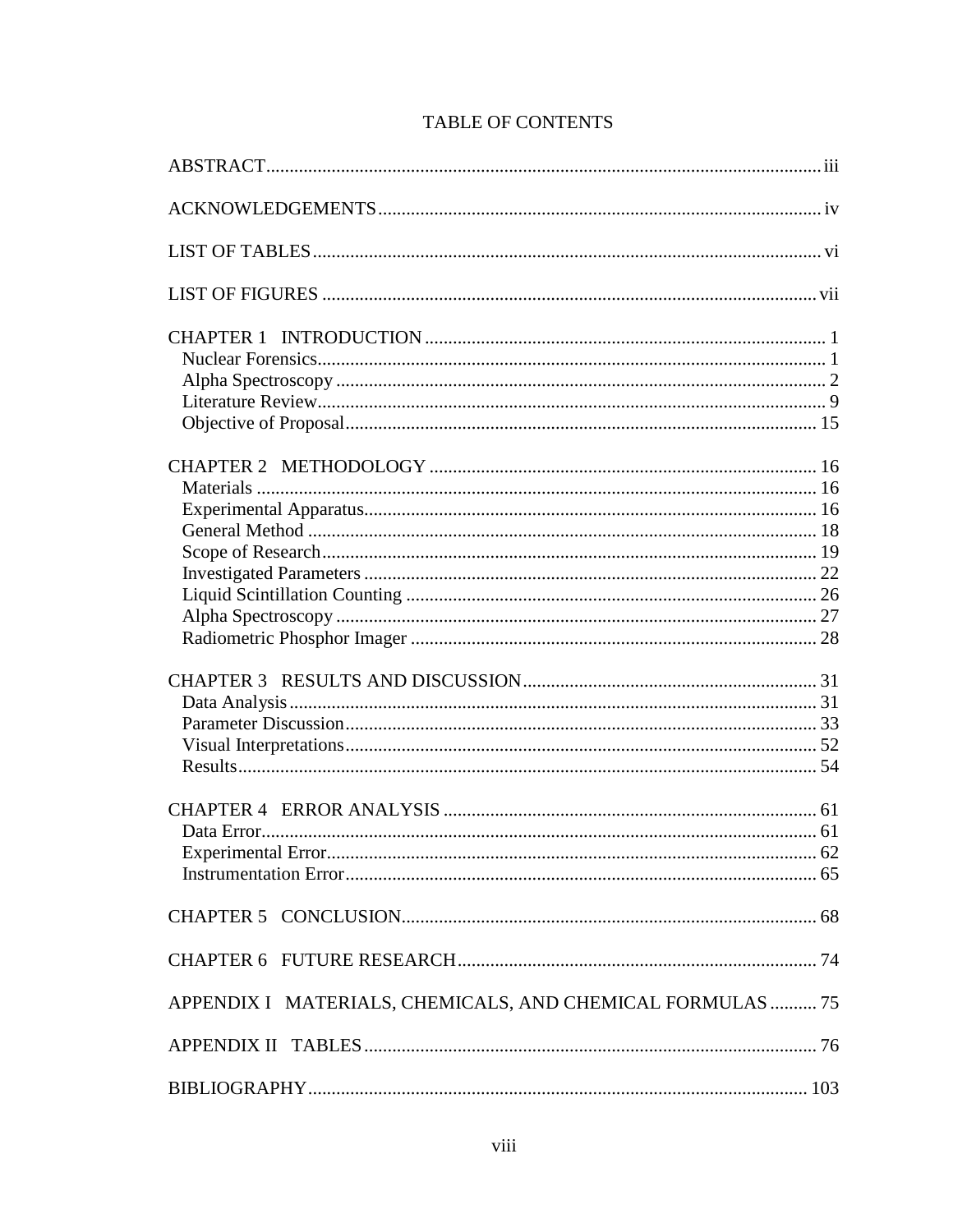| VIT. |
|------|
|------|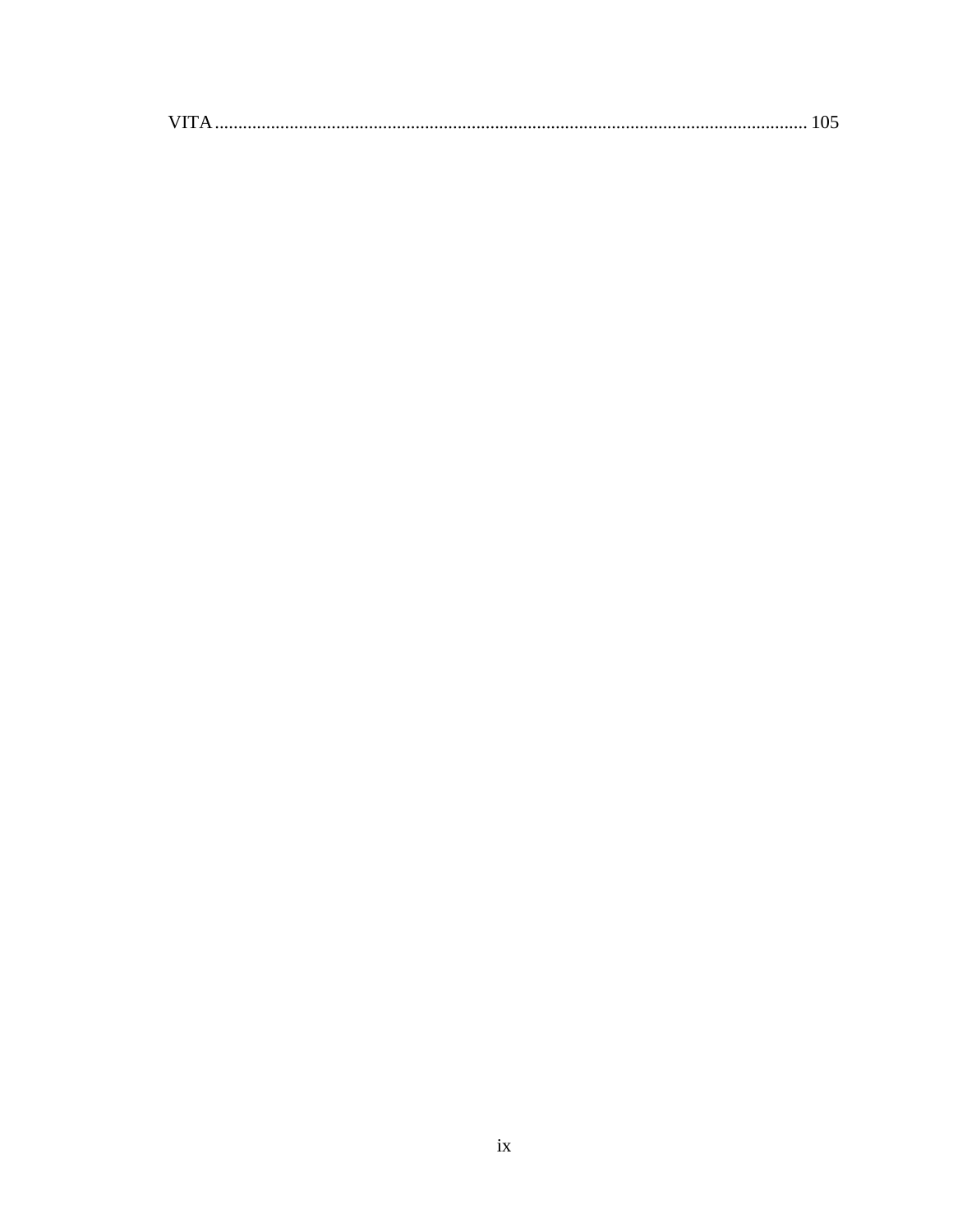#### CHAPTER 1

#### INTRODUCTION

#### 1.1 Nuclear Forensics

The events of September 11, 2001 revealed the weaknesses in the United State's defense. In response to these events, national security efforts have focused on ensuring the safety and protection of nuclear and radioactive sources that could potentially be utilized by terrorists to construct a improvised nuclear devise (IND) or radiological dispersement device (RDD). In the case of a radiological incident, the nation must be prepared to analyze environmental samples quickly and efficiently to determine the identification and quantification of all radionuclides of interest present within each sample. With newly developing interests, the field of "nuclear forensics" has been established to assess the origins of the nuclear and radioactive material resulting from nuclear smuggling or trafficking in hopes to prevent any future terrorist attacks against the country.

Nuclear forensics is defined by the IAEA as "the analysis of intercepted illicit nuclear or radioactive matter and any associated material to provide evidence for nuclear attribution" (Kristo 2009). Today, nuclear forensics concentrates on discovering the origins of a nuclear bomb or RDD via databases, libraries, and sample archives that contain a detailed, specific list of nuclear and radioactive material that each country possesses. As a result, the need to improve sample analysis for identification and quantification of radionuclides has increased, in particularly, the analysis of alpha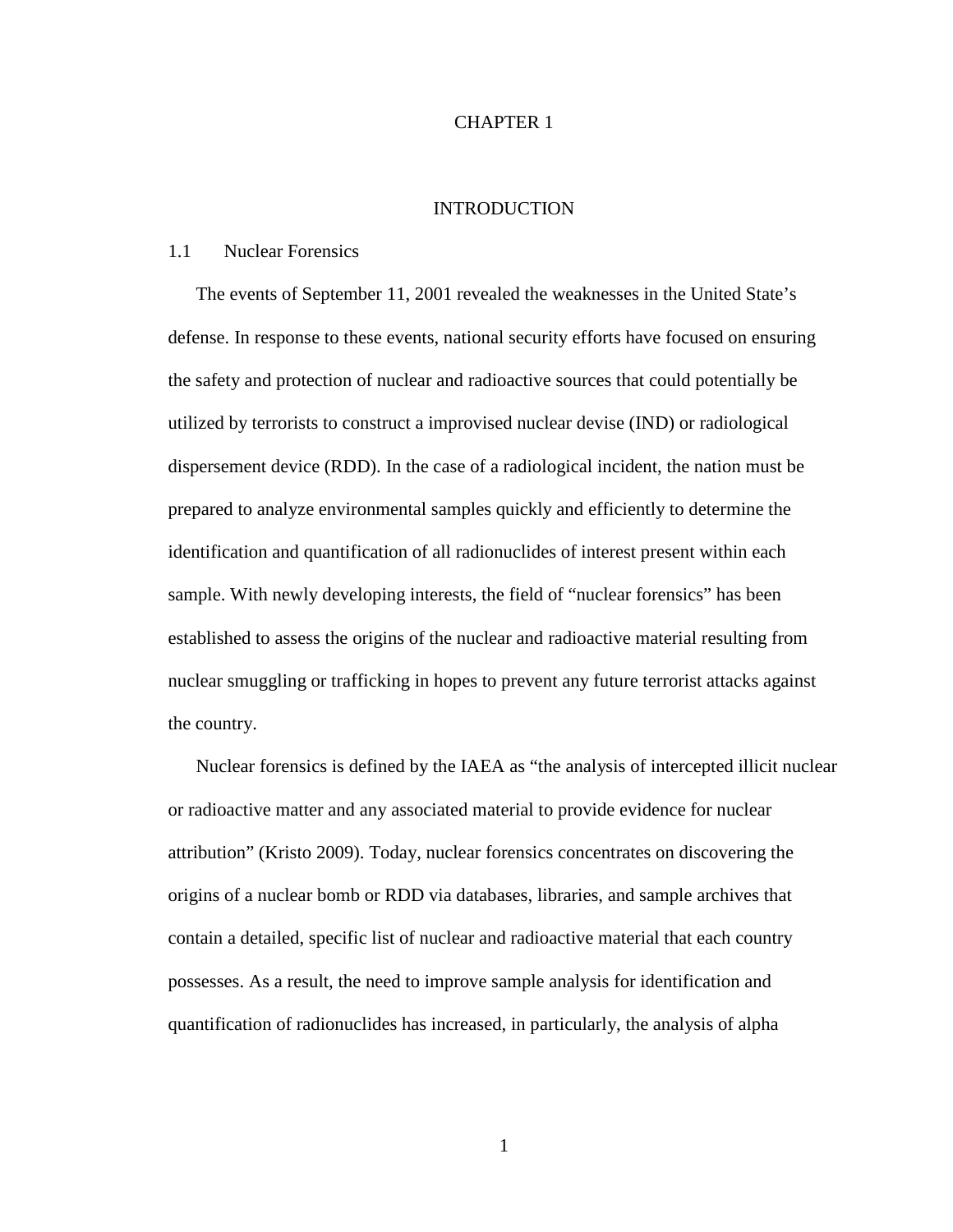emitters. After a nuclear or RDD incident, signatures from alpha emitting particles will be one of the key identifiers used to indict a responsible party.

Whether preparing for prevention or investigating the aftermath of a nuclear or RDD attack, interest has increased to advance the methods used for alpha spectroscopy for nuclear forensics applications. A reliable method to identify and quantifying alpha emitters needs to be enhanced by optimizing the current parameters used for source preparation. In addition, the time to analyze samples should also be considered especially in emergency response situations. Improving the identification and quantification of alpha emitting radionuclides in environmental samples is not only essential for emergency response applications but can also be used in other fields of nuclear science such as nuclear waste management, site decontamination and decommissioning, and environmental assessment. However, the improvement for alpha spectroscopy techniques is especially vital for the field of nuclear forensics.

#### 1.2 Alpha Spectroscopy

The interaction of radiation with matter depends on the charge of the particle, type and energy of radiation, and the density and atomic number of the absorbing material. Compared to other types of radiation, alpha particles are massive and carry a charge of  $+2$ which causes the particle to interact readily with the surrounding material through columbic forces. As alpha particles pass through matter, the interactions between the positive charge of the alpha particles ionizes or excites the negatively charged electrons found in material. Because of the numerous interactions encountered, an alpha particle readily loses energy along its path as it passes through matter. The more interactions the particles encounter, the faster the particles loses energy. When the alpha particle slows to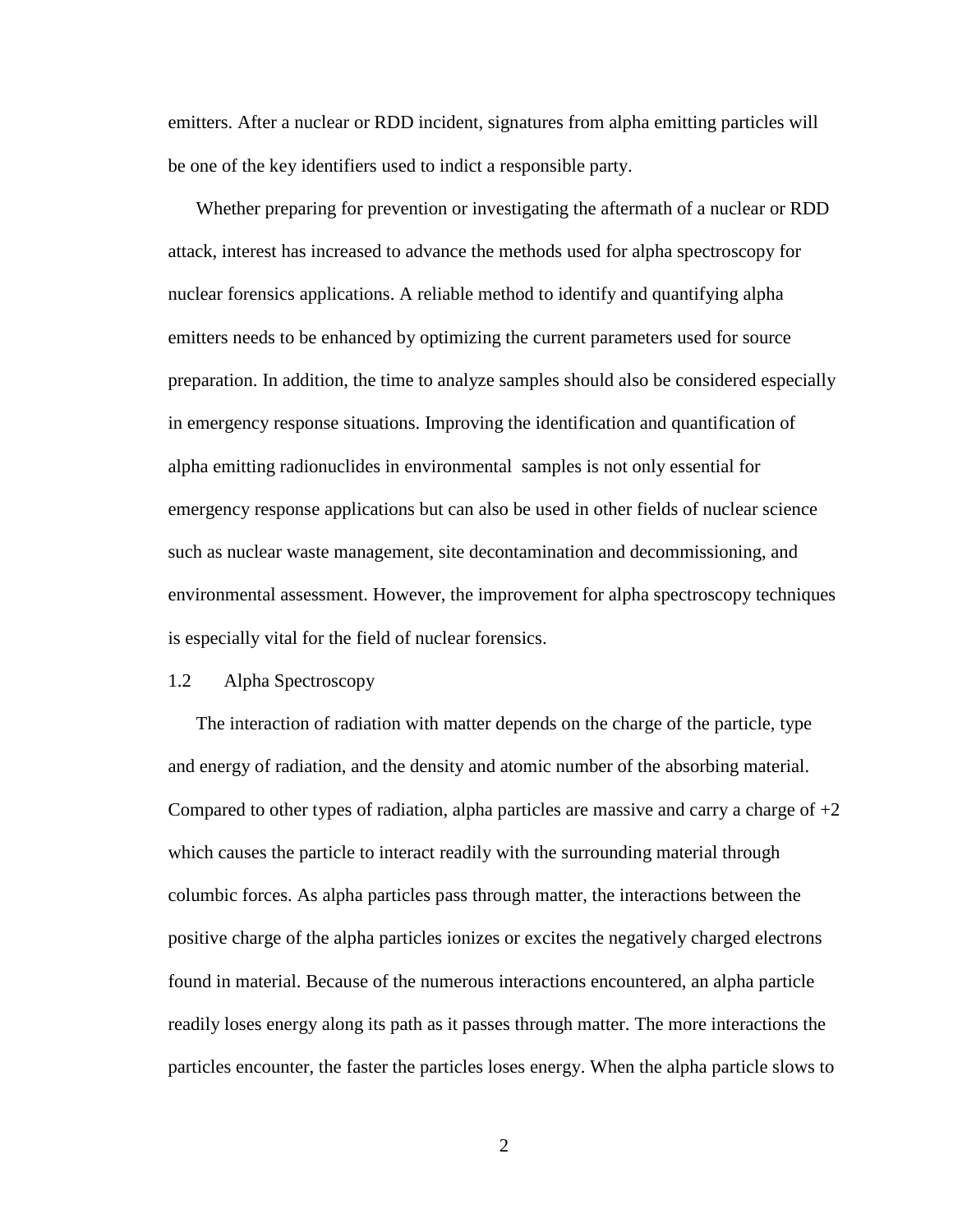a complete stop, the energy deposited increases due to the increase of ionizations occurring. In air, alpha particles can travel only a few centimeters; while in the body, alpha particles can penetrate only a few layers of tissue.

The investigation of alpha emitting radionuclides is of great public concern due to the health hazards that alpha particles pose. Alpha emitters are one of the most damaging radionuclides for humans if taken up by the body via absorption, inhalation, injection, or ingestion. Since alpha particles have a short emission range, the energy will be deposit locally within the tissue of the body. The uptake of alpha emitters has been shown to cause cellular DNA damage; however, humans are often at greater risk from the shortlived daughter products originating from the parent. Once the radionuclide is deposited within the body, the parent radionuclide will decay to daughter atoms that may cause continuous radiological damage to the cells for tens to thousands of years depending on the half-life of the mother nuclide. The public's fear of health hazards associated with radiation, in particularly cancer, has triggered an additional need for more reliable analytical techniques for detecting alpha particles.

For environmental sample analysis, alpha emitters must be separated from all other foreign materials present in the sample. Ideally, alpha emitting nuclides should be evenly distributed onto a flat surface as thin as possible to avoid any attenuation. If a monatomic layer is not achieved, the alpha particle may become attenuated by the surrounding material which will lead to energy loss by the material found in the sample. This process is known as "self absorption." If any attenuation occurs, the particles will not directly reach the detector causing a decrease in count rates and energy. Attenuation is not only due to the contaminants within the sample but can occur in the space between the source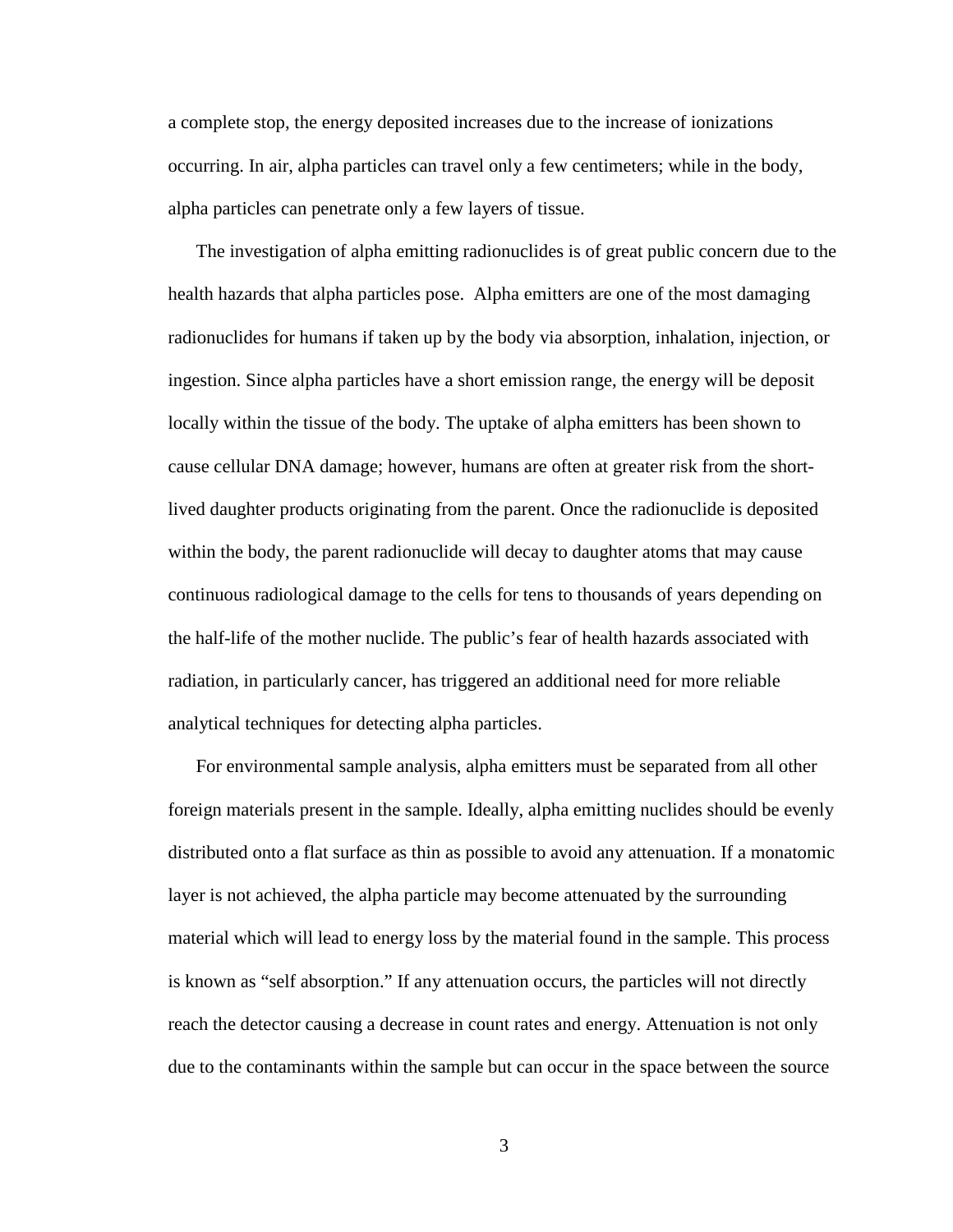and the detector via interactions with air molecules. The latter attenuation can be fixed simply by applying a vacuum within the detector chamber. Any attenuation that may occur from energy loss will result in a broadening of the peak spectrum, ultimately causing a decrease in energy resolution and a decrease in yield. As the energy resolution decreases, the potential for overlap between energy peaks will also increase. If the sample being analyzed has more than one radionuclide present, the increase in the full width half maximum, FWHM, may be too wide to distinguish each individual radionuclide energy peak. Thus, misidentification of the radionuclides can occur.

One of the largest difficulties is detecting low activity concentrations of alpha emitting radionuclides in an environmental sample. Because of the sensitivity required, no interference should occur in order to achieve an accurate count rate. If any attenuation occurs, the resulting count rate will show a dramatic decrease. Consequently, many scientists will count the sample for a longer period of time in order to obtain the best possible yield and counting statistics. In the case of a nuclear incident, time should be reduced as much as possible while achieving the best possible energy resolution and yield of the sample.

Alpha spectroscopy has many controllable factors that could be optimized to give better results; although, some optimizations may result in a less desirable product. First, in order to get source samples as thin as possible, the sample could be spread evenly over a wider area. However, as the area gets larger, the counting efficiency decreases and the peak will acquire tailing at lower energies. The tailing is caused by the large angle between the source and the detector. Ultimately, the peaks will not look monoenergetic but will have characteristics of a spectrum of energy that may cause misidentification and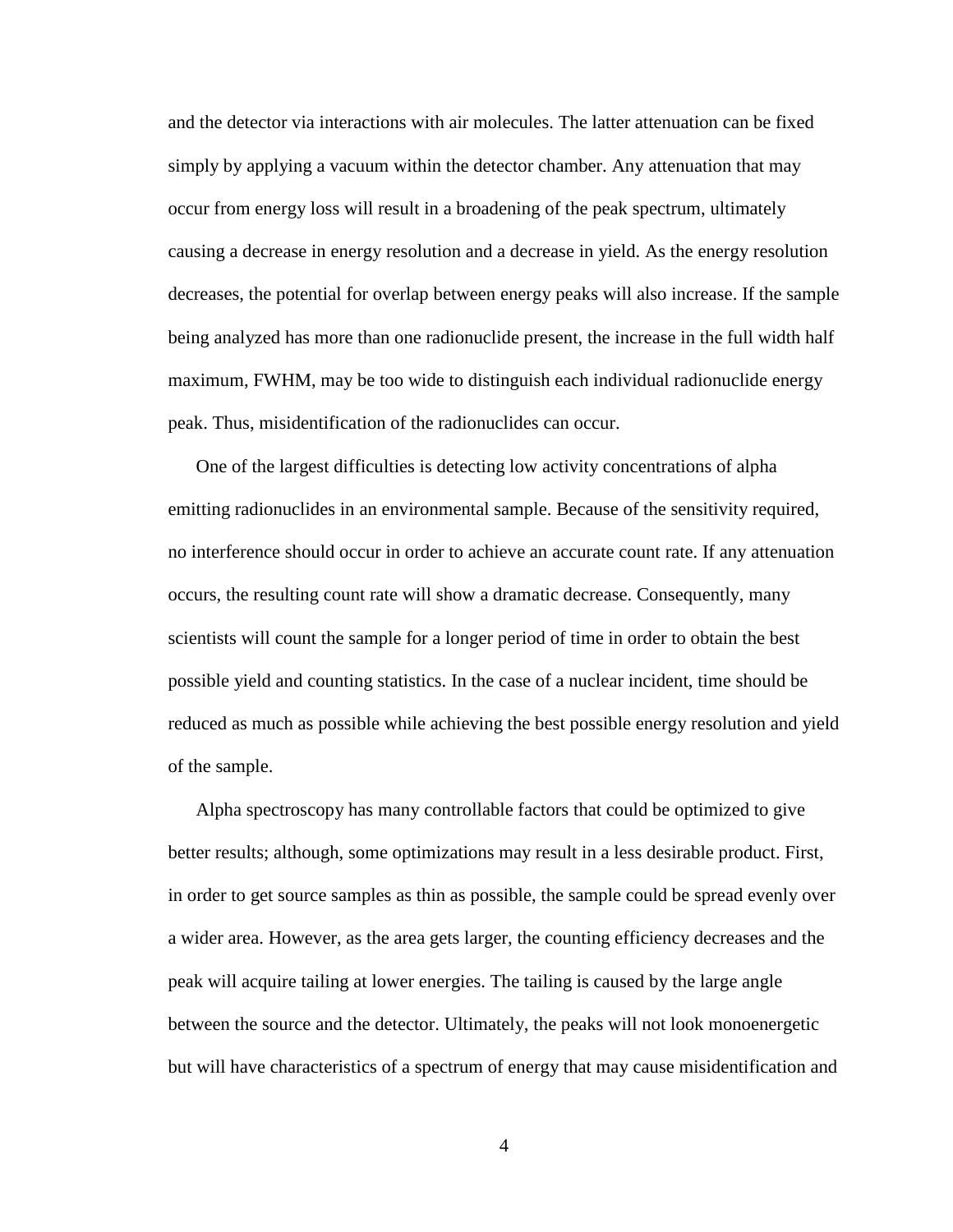quantification. The source should be spread evenly over a reasonable size area to avoid any tailings. Secondly, the amount of air between the source and the detector could be reduced to decrease the probability of the alpha particle interacting with an air molecule. If the alpha particles interact with the air molecules, attenuation will occur resulting in a decrease in counts. However, decreasing the air thickness would also increase the potential of recoil contamination within the detector due to less absorbance from the air molecules. The density of air between the detector and source should be thin enough to avoid attenuation; yet, thick enough to avoid recoil atom to contaminate the detector. Next, increasing the distance between the source and the detector would allow only the particles traveling in a straight path to reach the detector instead of the scattered particles. Yet, increasing the distance will decrease the counting efficiency. Lastly, the windows to the detector should be as thin as possible to allow alpha particles to enter. Nevertheless, scientists should look at all factors that can be controlled in order to optimize the procedure used for alpha spectroscopy.

#### 1.2.1 Methods of Source Preparation for Alpha Spectroscopy

To prevent poor energy resolution characterized by wide peaks, many different methods can be used to prepare the sample source in order to achieve a homogenous, thin surface. The three methods used most commonly for source preparation are electrodeposition, evaporation, and microprecipitation. The evaporation method simply heats all of the components of the sample onto a planchet; while, electrodeposition and microprecipitation samples undergo various chemical and physical transformations to eliminate any extra mass that may cause attenuation. In any case, the goal is to achieve the thinnest possible surface thickness. However, each of the methods relies on different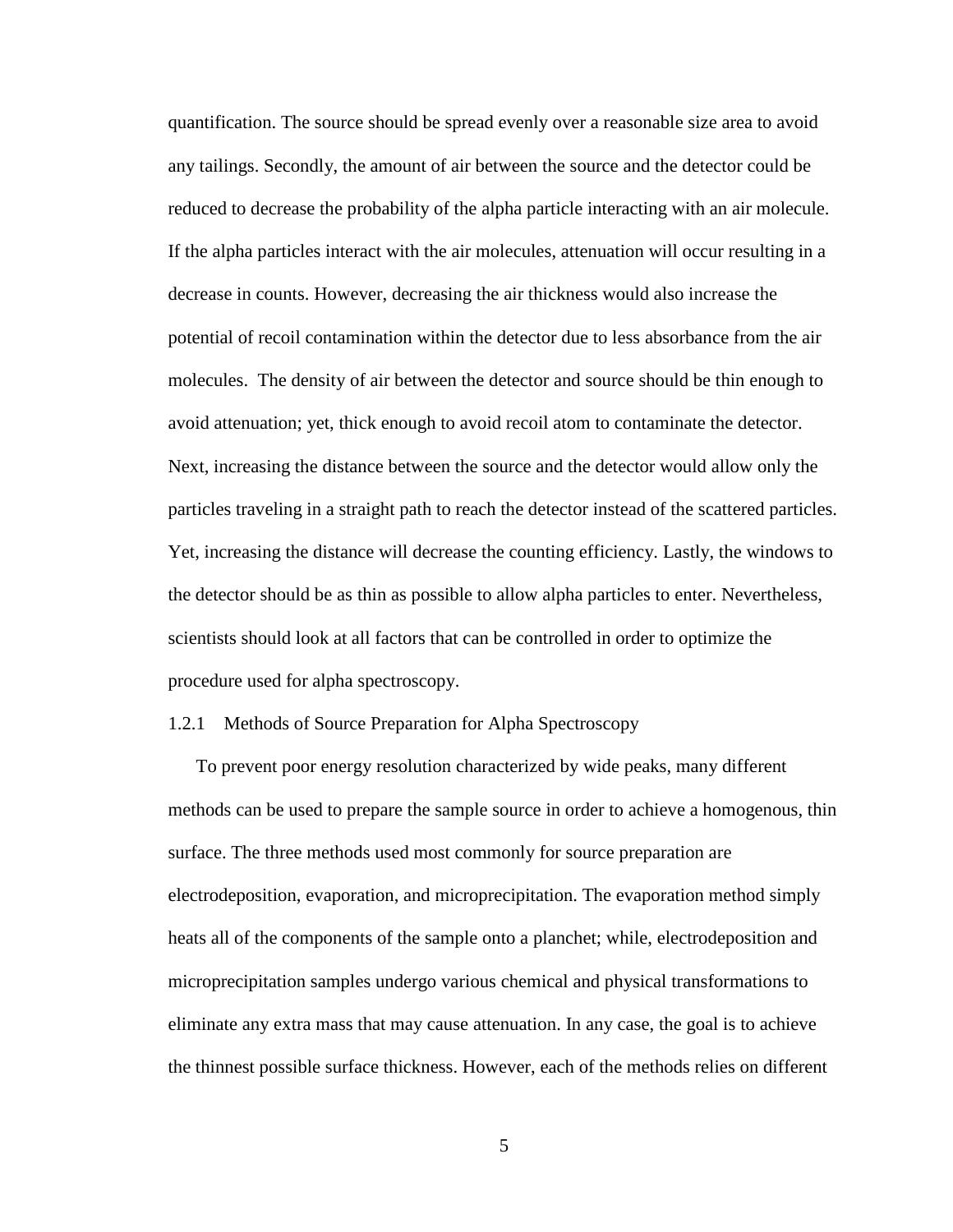separation techniques that result in different mounting techniques of the substrates, such as filters or metal disks. Separation along with purification is necessary especially in cases with low activity to reduce radiochemical interferences. Deciding on a suitable source preparation method is one of the most critical steps in the analysis of alpha emitters. When determining the best method, the strengths and weaknesses of each method along with the detection method should be considered.

One of the most common and widely used source preparation methods is electrodeposition. The method begins with a solution containing a radionuclide, which is then added to an electrolytic solution. The solution undergoes an electrochemical process through which the radionuclides are deposited onto a metal planchet once a voltage is applied for a given time. This process is known as "nonspontaneous" electrochemical process (MARLAP). The radionuclides can also be deposited onto the planchet "spontaneously" without an applied voltage depending on the electrode potential between the ion and electrode (MARLAP). As a result, electrodeposition produces a thin, uniform layer of deposited radionuclides on the planchet which is required for alpha spectroscopy.

 However, several disadvantages discourage scientists from using electrodeposition as a preferred preparation method. First, interferences within the electrolyte solution or any interferences resulting from an incomplete separation prior to source preparation may potentially be deposited onto the planchet. Examples of interferences include metals, in particularly iron, rare earth elements, or organic material. Increasing mass onto the planchet results in an increasing potential for attenuation. Secondly, some requirements must be met to use electrodeposition. Samples cannot be massive, typically less than 100nm, because a thick deposition layer will accumulate onto the planchet (Pollanen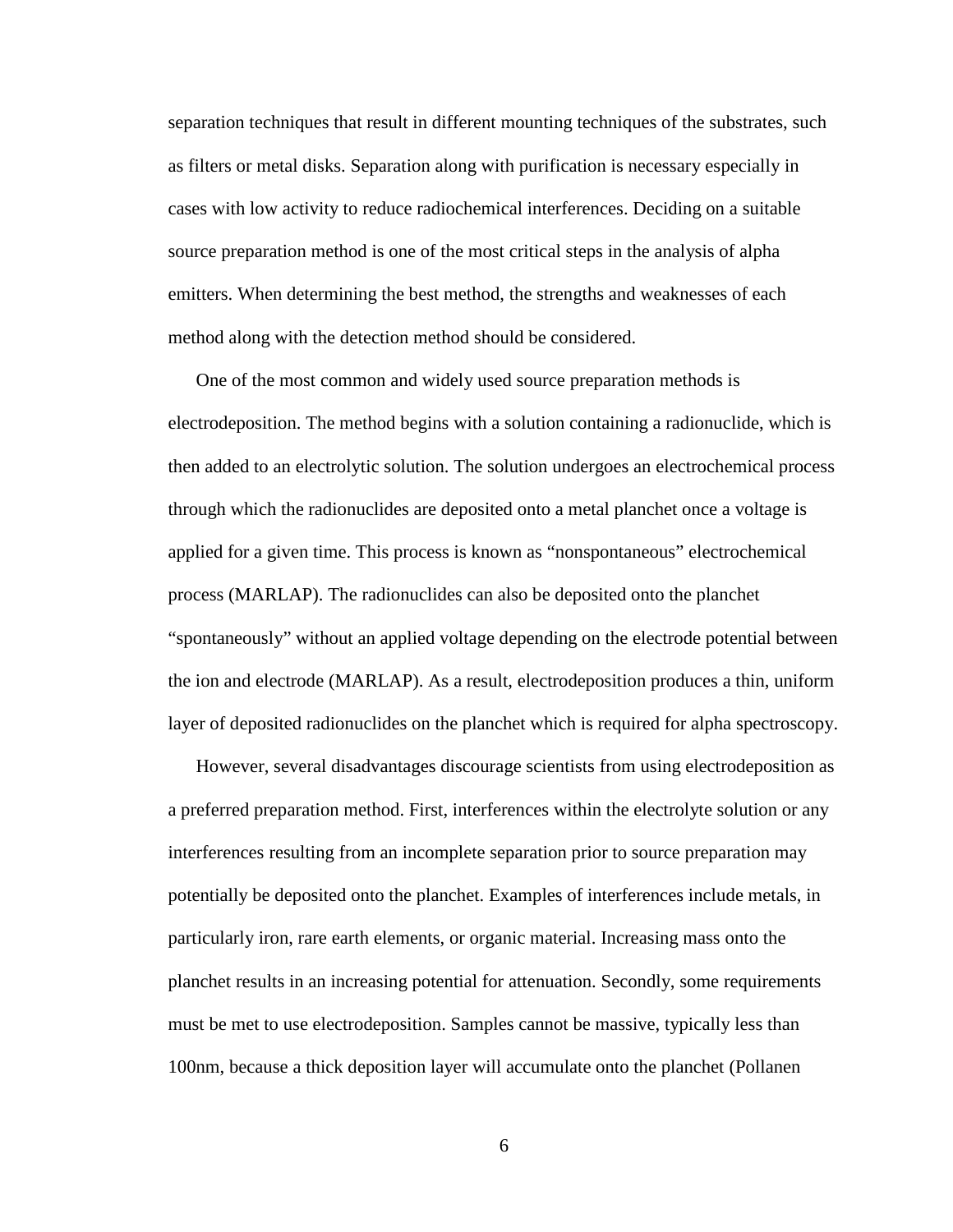2006). Also, stainless-steel planchets cannot be used due to the corrosiveness of the electrolytic solution. The use of platinum planchets is preferred but can be expensive. Reuse of the planchet is not only time consuming but the probability of cross contamination can also increase if the planchet is not cleaned properly. Lastly, the apparatus of electrodeposition is difficult to maintain and can have many problems with the overall set up. One of the most common problems is leakage of cells that may cause a loss in sample and contamination onto the apparatus. Other problems that may occur are current fluctuations and pH changes during electroplating which can lead to low isotope recovery. Because of the possible problems associated with electrodeposition, large variations occur in the results. Without consistent results, reproducibility is difficult to achieve.

If good energy resolution is not a major necessity for the measurement, simple evaporation can be used for sample preparation. Evaporation is extremely easy, fast, and adequate for preparing samples. The entire sample amount is transferred to a stainless steel planchet and evaporated to dryness under a heat lamp or in an oven. To minimize the amount of solids present on the planchet, the planchet can be flamed over a burner. However, some volatile radionuclides will be lost during flaming. Once the sample has cooled, the sample can be weighed and counted.

Some problems are associated with evaporating solids. The major problem associated with evaporation is that the entire sample contents are dried onto the planchet. Without eliminating the other interferences found in the sample, more mass will remain with the sample resulting in poor energy resolution. Another problem encountered with evaporation is that the solids form a ring around the edge of the planchet which causes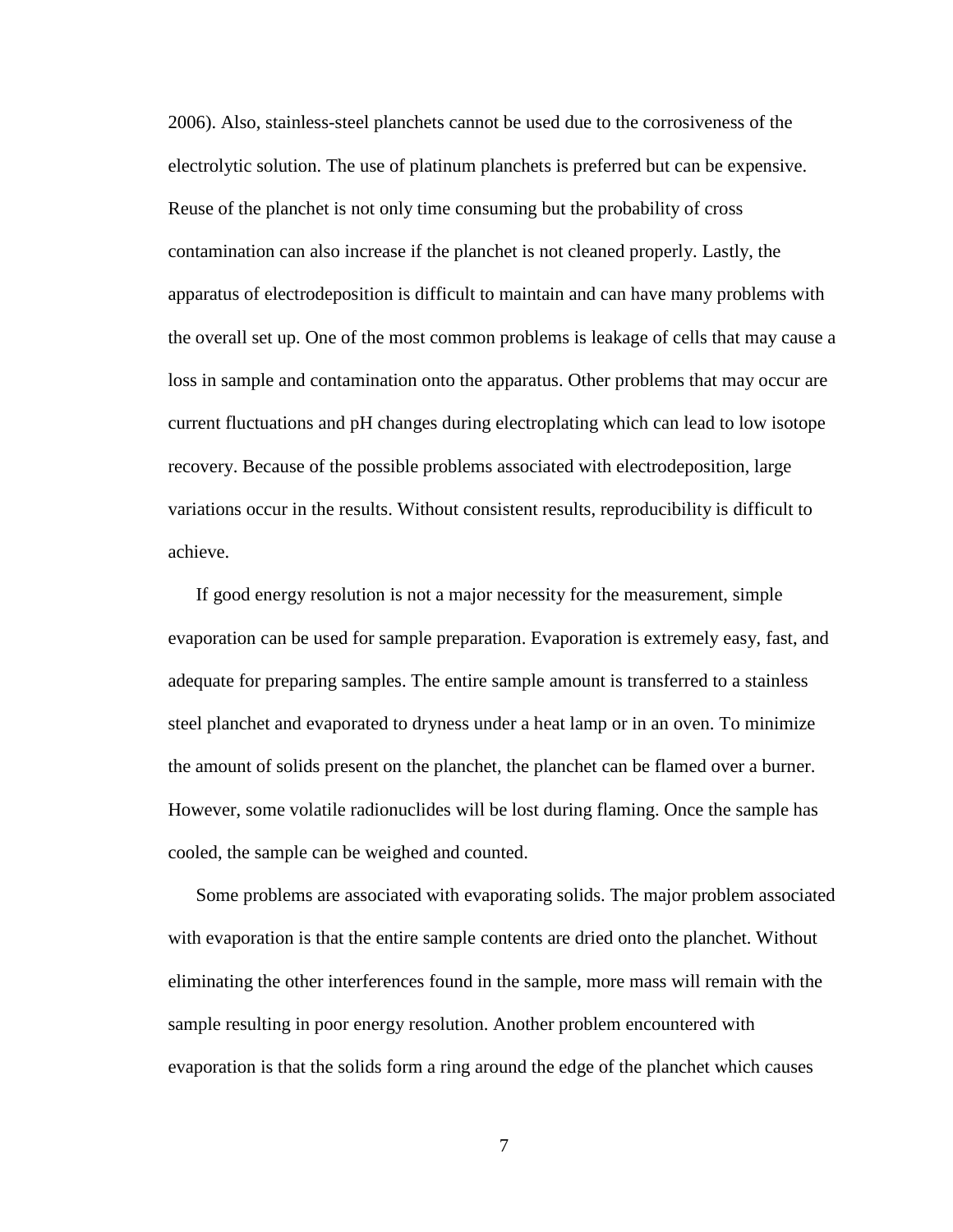the sample to not be uniform. To help with the uniformity problem, some techniques can be employed before evaporation to prevent sample loss. Some additives include a wetting agent, such as tetraethylene glycol or a 5% insulin solution, freeze-drying the sample, or precipitation (Friedlander 1981). Before the sample is put onto the planchet, a wetting agent can be pipetted onto the planchet and then be removed.

#### 1.2.2 Microprecipitation

 Microprecipitation is another source preparation method that has gained favor compared to evaporation and electrodeposition. Microprecipitation is a type of coprecipiation that uses a soluble component combined with a nonisotopic carrier to form a precipitate. In many environmental samples, concentrations of radionuclides are usually too low to precipitate directly. This is due to the fact that the solubility constant is not exceeded. Since it is impossible to increase the concentration of the element above the solubility constant to form a precipitate, the radionuclide needs to be separated from the solution by introducing an alternative insoluble compound. Other isotopic forms of the element can increase the total concentration of the element to form a precipitate. This is known as a "carrier." A carrier can be either isotropic or nonisotropic. An isotopic carrier is a compound of the same element as the radionuclide of interest in the sample. On the other hand, nonisotopic carriers are different elements with chemical and physical property characteristics similar to the radionuclide of interest. When analyzing environmental samples, nonisotopic carriers are preferred since isotopic carriers interfere with the counting statistics. Nonisotopic carriers are particularly used to separate radionuclides to retain high specific activity (Moody 2005). In addition, some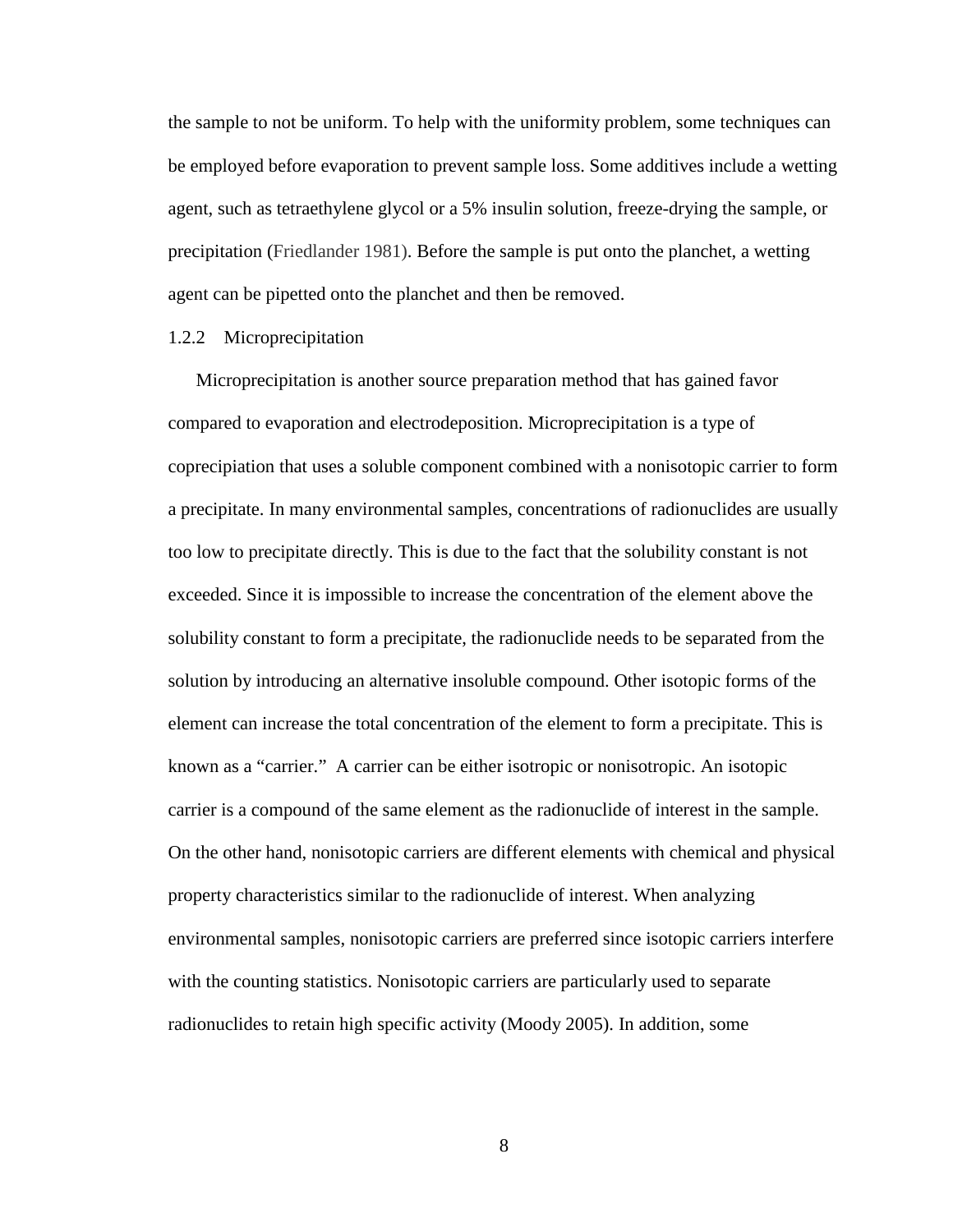radionuclides do not have stable isotope. Therefore, isotopic carriers cannot be used for such elements. Examples include polonium and astatine.

 Many advantages are associated with microprecipition, making it a preferred method compared to evaporation and electrodeposition. First, small amounts of manipulation are performed on the source. Even though a carrier is used, only "micro" amounts of the carrier will remain with the sample. As a result, high yields and good peak resolutions are achieved. Secondly, due to the little manipulation, the process is faster yet more reliable compared to electrodepostion. Consistency is a necessity in the case of a nuclear incident where a large number of samples needs to analyze accurately. Also, microprecipitation does not require sophisticated equipment. A simple filtration system can be acquired from any laboratory inventory.

#### 1.3 Literature Review

 During the 1980s, microprecipitation was first introduced by Sill as an alternative to electrodeposition as the premier source preparation method (Sill 1981). In his studies, Sill showed that lanthanide carriers such as cerium gave better results than smaller ions such as iron or zirconium. Comparable results were also obtained for lanthanum and neodymium. However, the use of cerium became more desirable than that lanthanum and neodymium because of its additional oxidation state which made it easier to purify (Sill 1981).

 In addition, Sill investigated several other parameters relevant to the preparation of sources for alpha spectroscopy (Sill 1987). First, he investigated the type of different filter substrates and the influence of flow rate. For the majority of his earlier studies, a polysulfone filter, Tuffyrn HT-100, with a pore size of 0.1 µm was used. Because the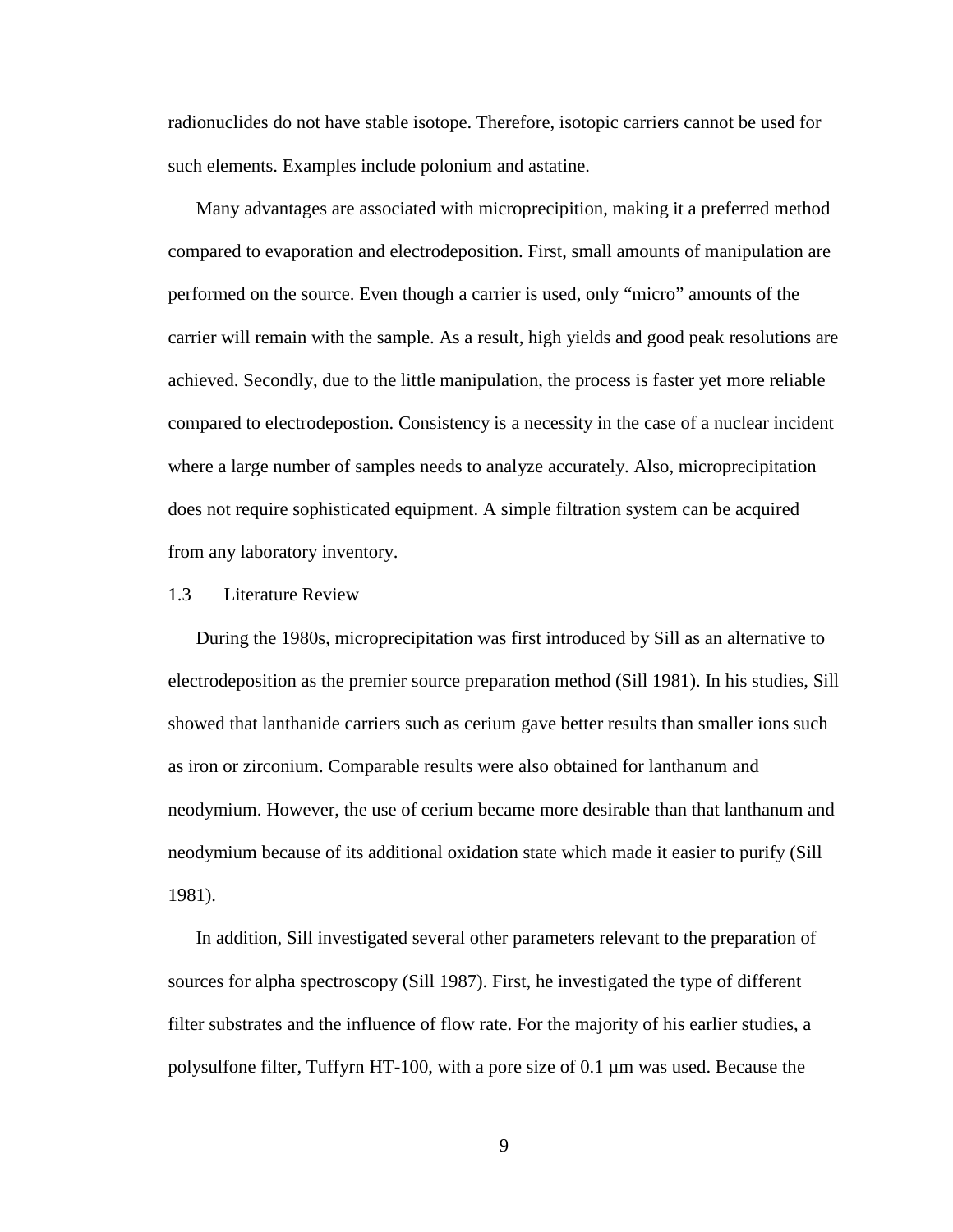filters were discontinued, Sill switched to polysulfone membrane filter with 0.2 µm pores which resulted in poor energy resolution and yield. Sill believed that the sample loss was due to either the pores being too large or the flow rate of 5 mL/minute being too high. He switched to a polypropylene membrane filter with 0.1 µm pores size which gave him excellent energy resolution and yield. However, the polypropylene filters have a low melting point and care must be taken so that the filters do not curl or melt (Sill 1987).

 A number of recent studies in the peer-reviewed literature have focused on improving the method performance of microprecipiation. However, the majority of these studies did not focus on a general method of optimization. Instead, the parameters that were investigated were unique to a specific application. For instance, the carriers used for precipitating  $241$ Am and  $239$ Pu varied depending on the author. In most cases, a cerium carrier was used to precipitate actinides (Hindman 1983); however, in other cases, the use of lanthanum (Joshi 1985) and neodymium (Hindman 1983) was preferred. A quantitative comparison of the performance of different carriers was not performed nor did any of the references discuss why a certain carrier was preferred. An investigation of the different types of carriers needs to be performed to determine the optimal carrier type.

 Extensive research has been performed comparing the different amounts of carrier used for microprecipitation along with varying the temperature and time available for the precipitate to form. One study by Lozano varied the amount of Fe carrier, used to form a Fe(OH)<sub>3</sub> substrate, at 30 $\mu$ g and 45 $\mu$ g while also alternating the temperature of the precipitation from 100°C to room temperature (Lozano 1997). The precipitation time was held constant at 30 minutes (See Table 1.3.1). The results show that at higher carrier amounts, the yield and energy resolution became worse compared to lower amounts of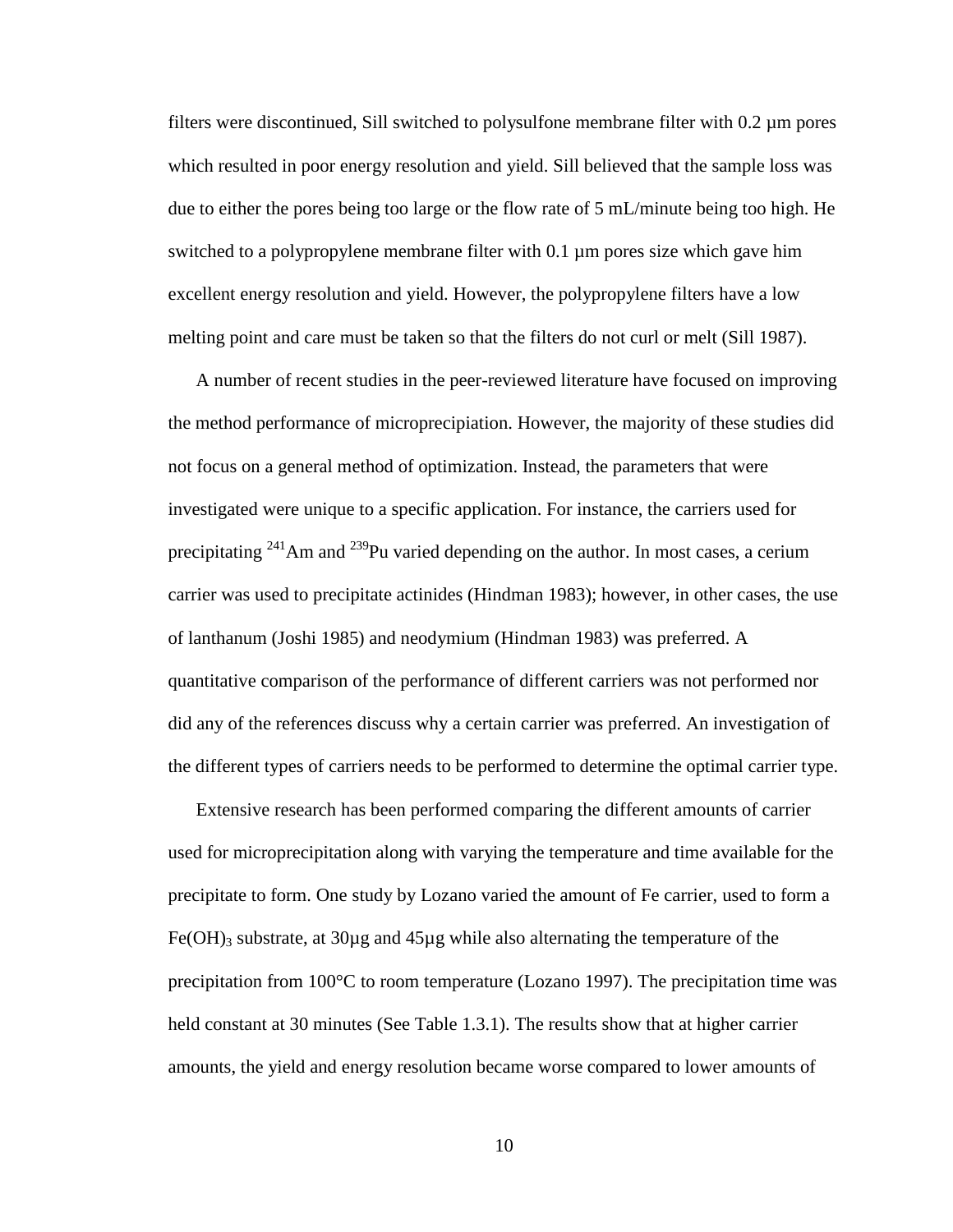carrier (Lozano 1997). In addition, the results of the precipitation temperature study showed that the yields were comparable to each other and the energy resolution improved at room temperature compared to 100°C. Lozano stated that better results at room temperature were obtained because the "precipitation at room temperature may have produced finer particles than in a hot process" (Lozano 1997). However, additional data points are needed to determine the optimal precipitation temperature, time, and amount of carrier.

Table 1.1 The FWHM and yield of  $^{241}$ Am and  $^{230}$ Th with varying Fe<sup>3+</sup> carrier amounts, filter sizes, and precipitation temperatures (Lozano 1997).

| Nuclide                | Carrier<br>$(\mu g)$ | Filter<br>size<br>$(\mu m)$ | Precipitation <sup>a</sup><br>$({}^{\circ}C)$ | Yield <sup>b</sup><br>(% decimal) | FWHM <sup>b</sup><br>(key) |
|------------------------|----------------------|-----------------------------|-----------------------------------------------|-----------------------------------|----------------------------|
| $\overline{^{241}}$ Am | 30                   | 0.1                         | 100                                           | $99.9 \pm 3.2$                    | $63 \pm 4$                 |
|                        | 30                   | 0.1                         | Room-temp                                     | $100.8 \pm 3.3$                   | $42 \pm 3$                 |
|                        | 45                   | 0.2                         | 100                                           | $98.2 \pm 3.0$                    | $76 \pm 6$                 |
|                        | 45                   | 0.2                         | Room-temp                                     | $97.8 \pm 2.9$                    | $66 \pm 4$                 |
| $^{230}$ Th            | 45                   | 0.2                         | 100                                           | $98.3 \pm 3.0$                    | $65 \pm 5$                 |
|                        | 45                   | 0.2                         | Room-temp                                     | $96.8 \pm 2.8$                    | $59 \pm 4$                 |

<sup>a</sup> Digestion was done at 100°C

 $<sup>b</sup>$  Mean values of three measurements plus minus two standard deviations</sup>

 Another study performed by Jia optimized a number of parameters. The first parameter investigated was the amount of lanthanum carrier used for the precipitation of  $^{241}$ Am. The precipitation time was kept constant at 30 minutes and the precipitation was performed at room temperature. The results are shown in Table 1.3.2.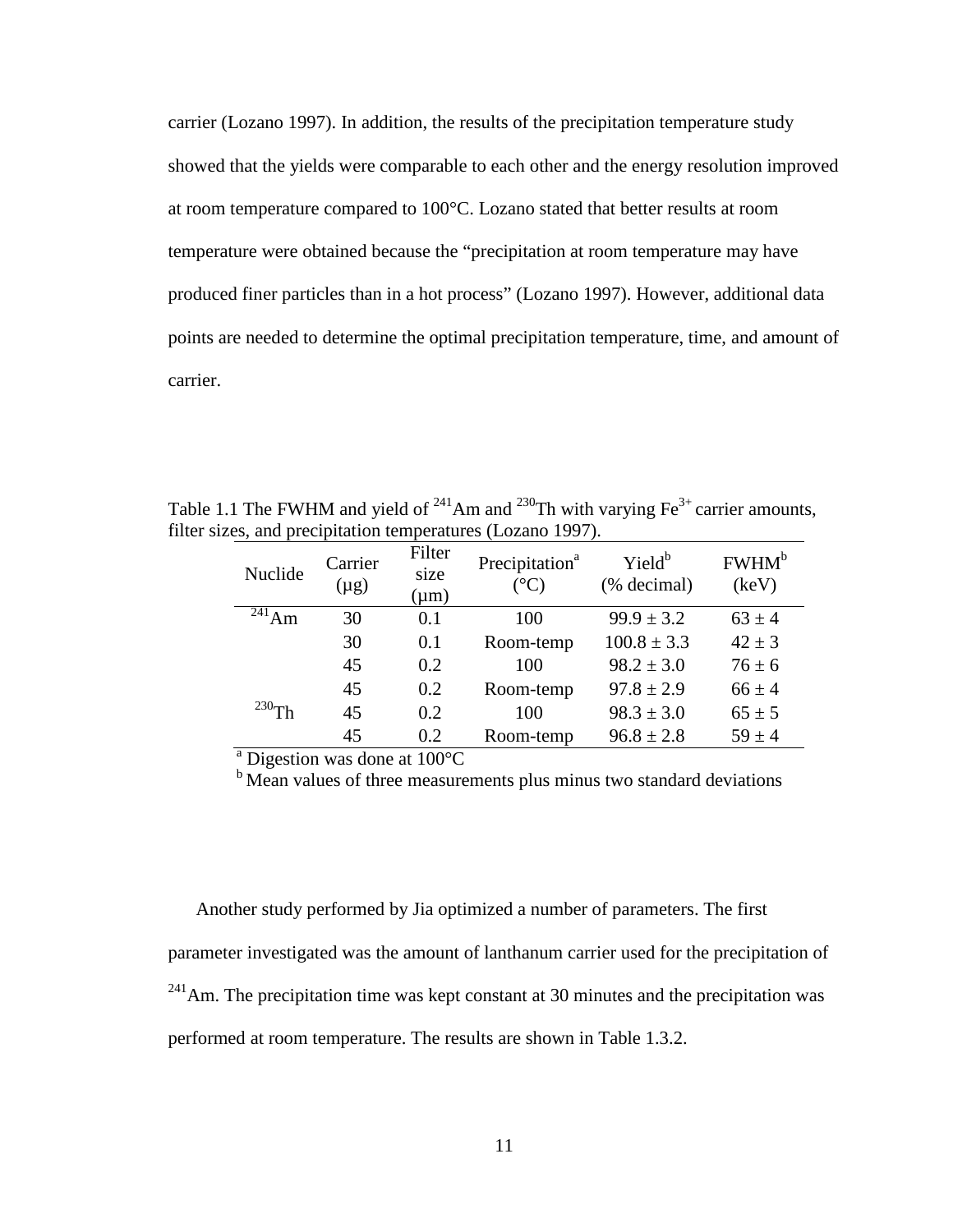| $La^{3+}$<br>$(\mu g)$ | LaF <sub>3</sub><br>$(\mu g)$ | LaF <sub>3</sub><br>$(\mu$ g/cm <sup>2</sup> ) | $^{241}$ Am Yield <sup>a</sup><br>(% ) | FWHM <sup>a</sup><br>(keV) |
|------------------------|-------------------------------|------------------------------------------------|----------------------------------------|----------------------------|
| 10                     | 14.1                          | 4                                              | $87.6 \pm 8.2$                         | $39.4 \pm 6.2$             |
| 25                     | 35.2                          | 10                                             | $97.2 \pm 1.4$                         | $49.6 \pm 3.2$             |
| 30                     | 42.3                          | 12.1                                           | $98.4 \pm 2.1$                         | $51.6 \pm 5.2$             |
| 40                     | 56.4                          | 16.1                                           | $93.6 \pm 3.0$                         | $46.4 \pm 4.8$             |
| 50                     | 70.5                          | 20.1                                           | $101.0 \pm 1.3$                        | $50.0 \pm 4.4$             |
| 80                     | 113                           | 32.3                                           | $95.6 \pm 2.1$                         | $67.4 \pm 4.2$             |
| 120                    | 169                           | 48.3                                           | $100.6 \pm 0.5$                        | $89.5 \pm 8.7$             |

Table 1.2 The effects of the amount of  $La^{3+}$  on the <sup>241</sup>Am coprecipitation (Jia 1994).

<sup>a</sup>Mean values of three measurements plus minus two standard deviations

The results show that as the amount of lanthanum carrier increases, the yield improves while the energy resolution gets worse especially for carrier amounts greater than 80 $\mu$ g. To determine the best possible yield and energy resolution, smaller amounts of carrier

should be evaluated, in particularly, carrier amounts below 50µg (Jia 1994).

 Secondly, the effect of varying the amount of hydrofluoric acid on the precipitation of  $^{241}$ Am was also investigated by Jia. The amount of carrier used was kept at 50 $\mu$ g of lanthanum with a 30 minute standing time for the precipitate to form at room temperature. The results, reported in Table 1.3.3, show that the yield increased as the amount of HF increased. At least 0.2 mL of HF is needed to achieve yields greater than 92%. Once the hydrofluoric acid has exceeded 0.2 mL, the yield of  $^{241}$ Am begins to plateau and reaches an average of roughly 93%. The study did not discuss the energy resolution for each amount of HF. To determine the optimal HF amount, a study of HF with constant carrier needs to be performed. In addition, a study of fractionating simultaneously the amount of HF and carrier together should also be performed. The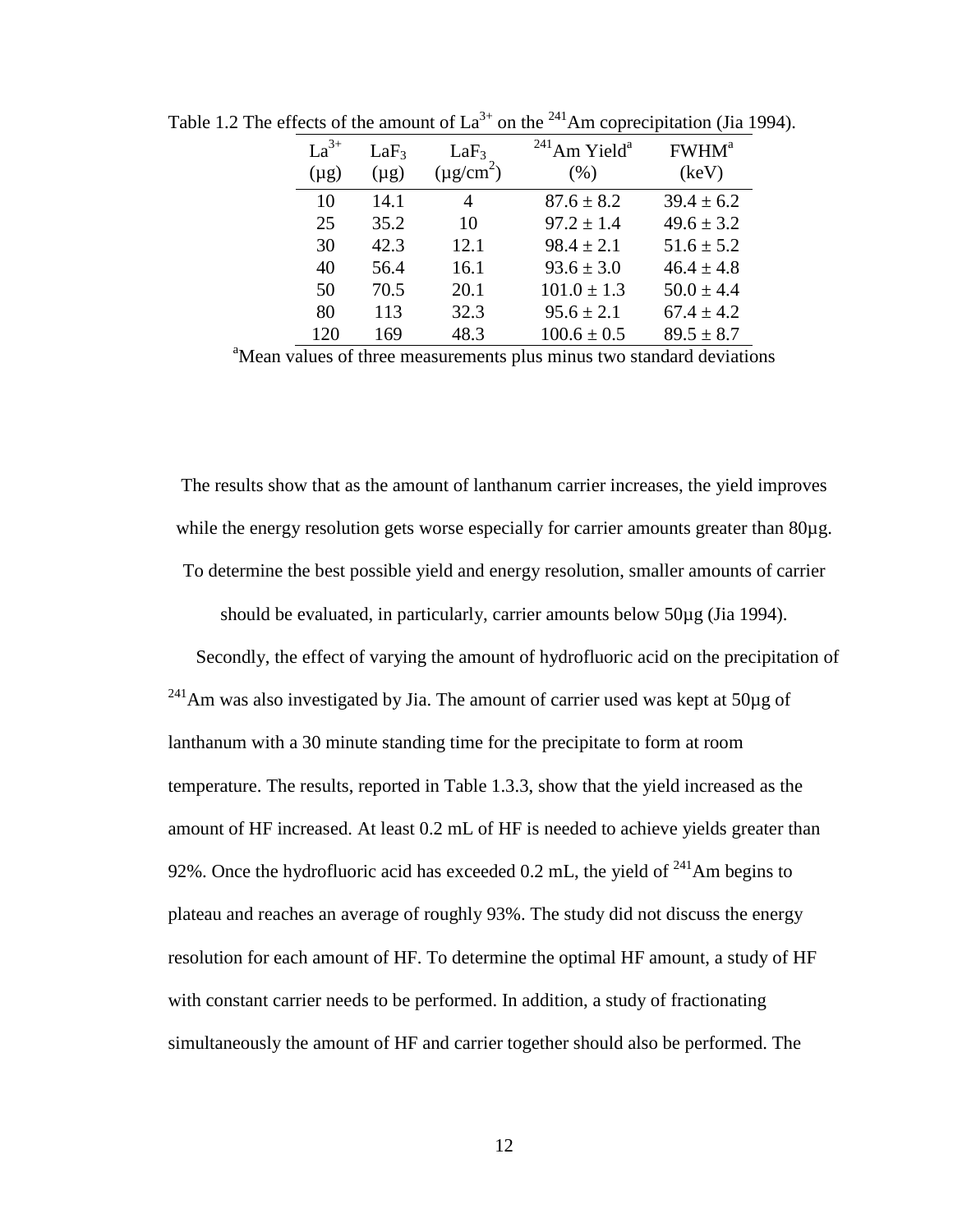optimal HF and carrier amount should be determined based on the results from both the yield and energy resolution (Jia 1994).

 A similar study performed by Stock tested the amount of cerium and hydrofluoric acid needed for optimization along with experiments that showed the effect of fractionation of cerium and hydrofluoric acid. The results showed that the optimal concentration of cerium was 1.98E-4 mol of  $Ce^{3+}$ . The FWHM and yield at the optimized carrier concentration of 1.98E-4 mol of  $Ce^{3+}$  was  $27 \pm 2$  keV and 98  $\pm$  6%. Lastly, the study tested the minimal amount of hydrofluoric acid required to get comparable results. The conclusion of the study showed that reducing the amount of hydrofluoric acid to 3.11 mol of F improved the results; however, an optimal amount was never determined (Stock 2007).

 Lastly, the effect of the precipitation time and temperature was investigated. During a precipitation study by Jia, constant amounts of 30µg of lanthanum carrier and 0.3mL of HF were used. The precipitation times investigated were 3, 10, 20, 30, 60, and 1440 minutes at room temperature. Results are seen in Table 1.3.4. According to this study, at least 20 minutes is needed for the precipitate to form. However, if the solution is left for longer than 1440 minutes, the yield decreases. A more thorough investigation between 20 and 1440 minutes should be performed to determine the optimal precipitation time (Jia 1994). The energy resolution should also be included into the results along with the yields to determine the optimal procedure.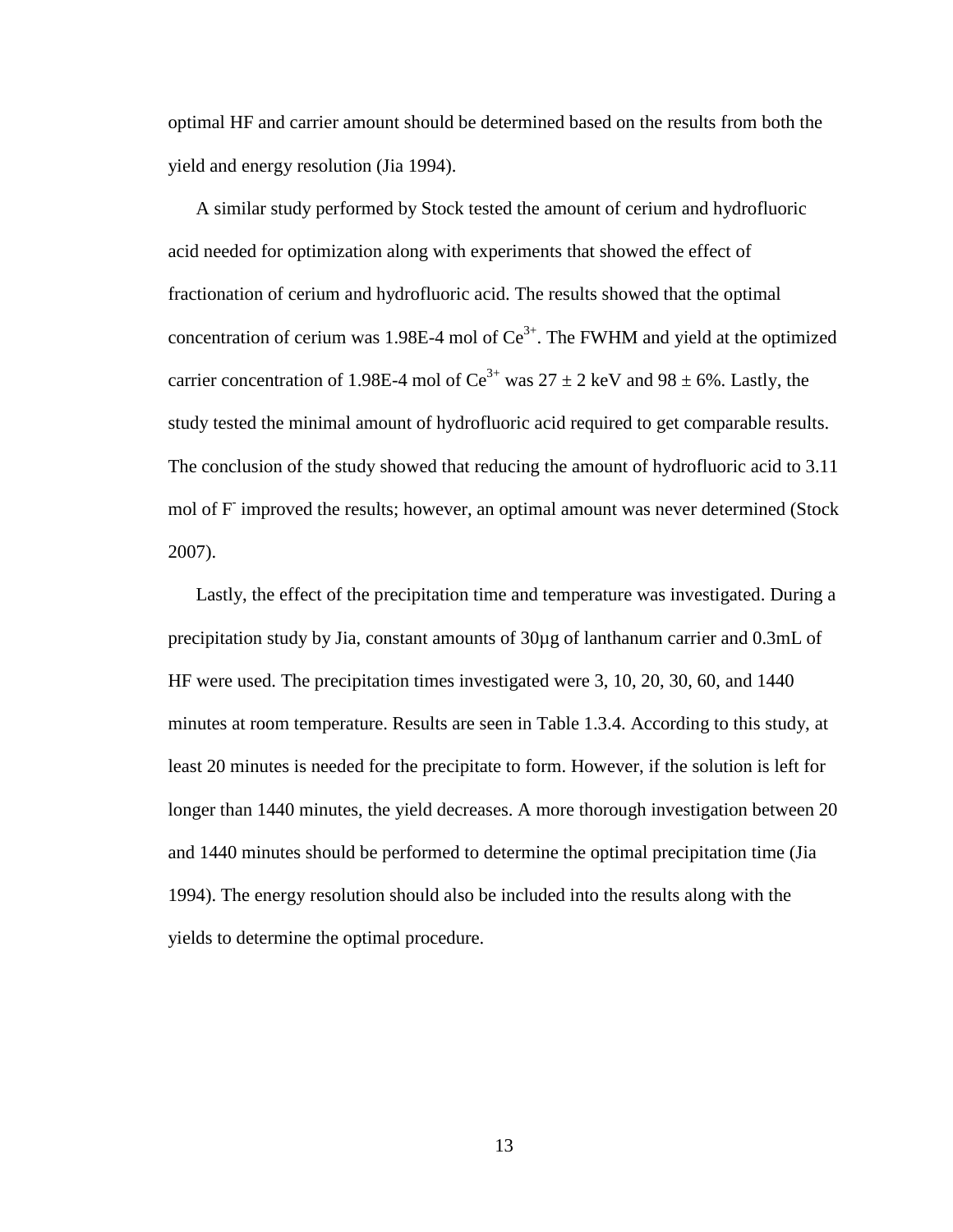| <b>Standing Time</b><br>(min) | $^{241}$ Am Yield <sup>a</sup><br>(% ) |
|-------------------------------|----------------------------------------|
| 3                             | $82.6 \pm 11.4$                        |
| 10                            | $91.9 \pm 5.0$                         |
| 20                            | $96.1 \pm 7.1$                         |
| 30                            | $93.4 \pm 3.0$                         |
| 60                            | $95.2 \pm 2.8$                         |
| 1440                          | $68.9 \pm 19.7$                        |

Table 1.3 Effect of LaF<sub>3</sub> precipitate standing time on <sup>241</sup>Am using 30 µg of La and 0.3 mL of Hydrofluoric acid (Jia 1994).

<sup>a</sup>Mean values of three measurements plus minus two standard deviations

Another study performed by Stock took into account both energy resolution and yield during a precipitation time study. The study evaluated the microprecipiation technique as described by Eichrom (Eichrom 2004). The time for the precipitate to form was varied between 10, 20, 30, 40, 50, and 60 minutes. The results showed that 30 minutes was the optimal time for the precipitate to form considering both the optimal yield and energy resolution (Stock 2007).

 In addition to the precipitation time study, an experiment conducted by Jia evaluated the effects of the precipitation temperature with a 30 minute precipitation time. The temperatures evaluated were 10, 13, 20, 26, 30, 36, and 50°C. The results are seen in Table 1.3.5. The yields in the table are comparable to each other; however, temperatures above 30°C are more consistent. To determine the optimal parameter, an investigation including the energy resolution should also be conducted (Jia 1994).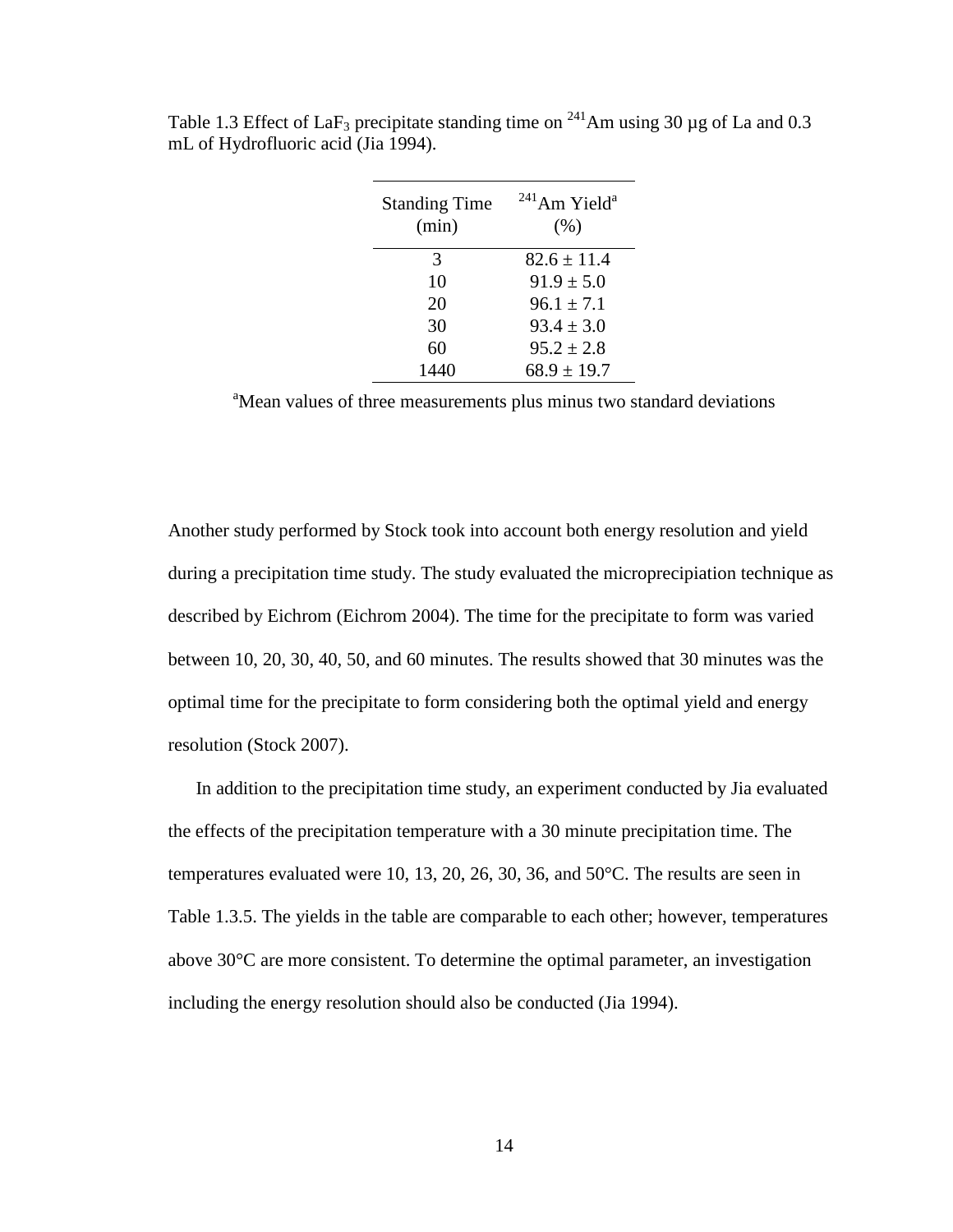| Temperature<br>$({}^{\circ}C)$ | $241$ Am yield<br>(% ) |
|--------------------------------|------------------------|
| 10                             | 92.9                   |
| 13                             | 100.2                  |
| 20                             | 93.9                   |
| 26                             | 93.2                   |
| 30                             | 96.8                   |
| 36                             | 99.4                   |
| 50                             | 97.9                   |
|                                |                        |

Table 1.4 Effect of temperature on the yield of  $^{241}$ Am at a precipitation time of 30 minutes (Jia 1994).

#### 1.4 Objective of Proposal

The objective for this research is to optimize the procedure used for microprecipitation as a sample preparation method for alpha spectroscopy. The parameters investigated are the amount and type of carrier, amount of hydrofluoric acid, temperature, and precipitation time. Other influences such as precipitation from larger sample volumes and multinuclide solutions will also be investigated. The goals for the research will focus on obtaining the best spectral resolution and yield while also achieving both in the least amount of time. Ultimately, the results from the research will be confirmed visually by assessing the filters using an autoradiographic instrument to determine the homogeneity of the radionuclide deposition, and an optical and scanning electron microscope to determine the homogeneity of the carrier deposition.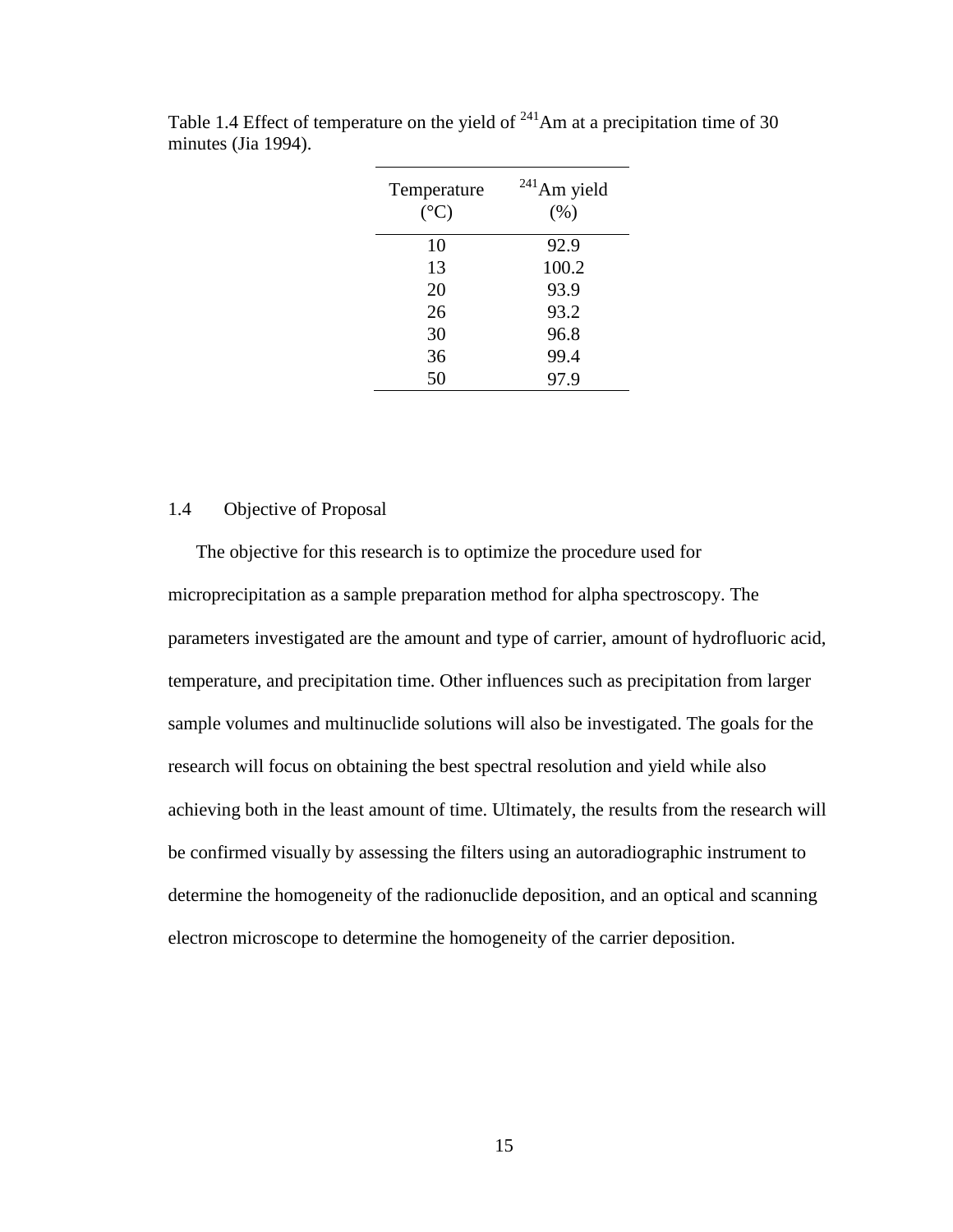#### CHAPTER 2

#### EXPERIMENTAL

#### 2.1 Materials

The materials used for all the experiments are listed in Appendix I

#### 2.2 Experimental Apparatus

#### 2.2.1 Single Filtration Apparatus

One apparatus used for the filtration of single samples during the microprecipitation experiments consisted of a Gelman filtration system that included a polycarbonate base with a metal grid screen inserted on top of the base. The grid screen is used to hold the 0.1 micron 25mm diameter polypropylene Resolve filter in place. A 25mm diameter polysulfone, twist-lock funnel, which could hold a maximum of 50mL volume of liquid, is tightened on top of the Gelman apparatus. Before tightening, the filter is placed on the metal grid which lies between the funnel and the base. A rubber stopper is placed at the bottom of the Gelman apparatus to connect it to a 500 mL polypropylene flask which catches the sample filtrate. The rubber stopper also guarantees no leakage of solution and restricts air flow while vacuum is applied to the flask. A second flask is connected to the first flask via rubber tubing and serves as a "trap" to catch any solution that may possibly have leaked from the primary flask before it can enter the vacuum pump. Without the second flask, contamination could potentially spread into the vacuum system. Lastly, a vacuum is applied to ensure a continuous, consistent suction through the filtration system.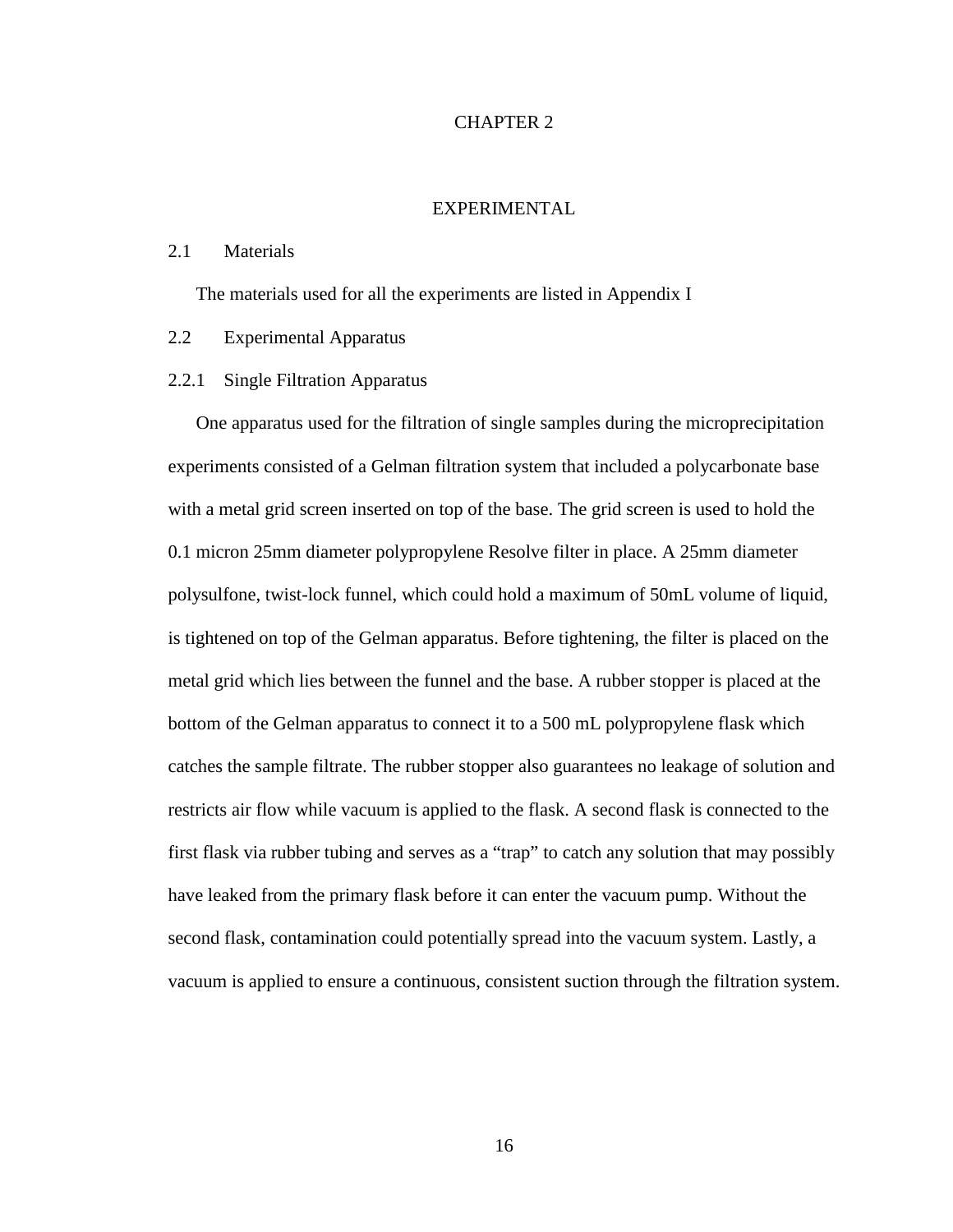

Figure 2.1 Single Filtration Setup (Stock 2007)

#### 2.2.2 Multi Filtration System Apparatus

An alternative to the single filtration system is the use of a multiposition filtration system. Such a system allows the filtration of multiple samples in parallel and would definitely be required for emergency response scenarios where quicker and/or numerous sample preparation is desired. The Millipore Model 1225 Sampling Manifold was used in this work to filter up to twelve samples at one time. With the addition of the Millipore manifold, it was possible to obtain more data in a smaller amount of time.

The Millipore sampling manifold is composed of a round canister containing a test tube rack that can hold up to twelve 15mL test tubes, approximately 125mm x 16 mm diameter (Millipore 2000). The test tubes are placed in the rack to catch the filtrate once the sample solution has been filtered. A support plate, containing 12 support screens is placed on top of the chamber. Each screen lines up with a particular test tube underneath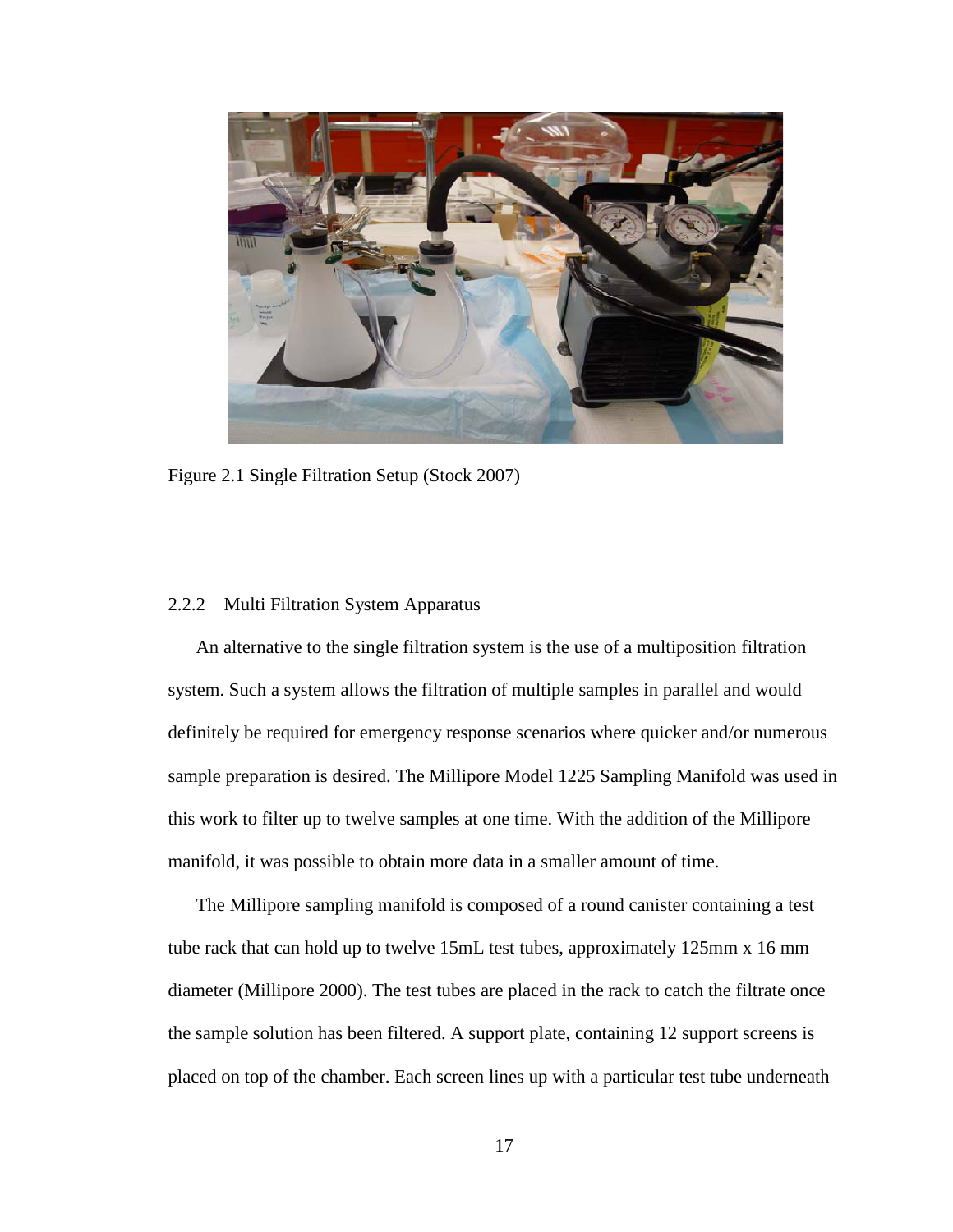it. The filters are placed onto the support screen and held tightly by a top plate, which has 12 corresponding sample cups used to funnel the solution. The apparatus is tightened using a screw and nut which holds all of the components together as seen in Figure 2.2. Vacuum can then be applied to the system.



Figure 2.2 Millipore Sampling Manifold (Millipore 2000).

#### 2.3 General Method

Once the apparatus is correctly set up, an initial rinse with ethanol  $(C_2H_5OH)$  is needed to open the filter pores and allow the solution to flow through the filter. The filter is then rinsed with DI water to ensure that the sample can be properly filtered through the filter without any leakage occurring. The filter may need to be rinsed again if too much time has passed before filtering the sample solution. The longer the filters sit, the more likely it becomes that the filter will dry out and the pores will close. If there are any signs is correctly set up, an initial rinse with ethanol  $(C_2H_5OH)$  is<br>er pores and allow the solution to flow through the filter. The<br>water to ensure that the sample can be properly filtered throug<br>age occurring. The filter ma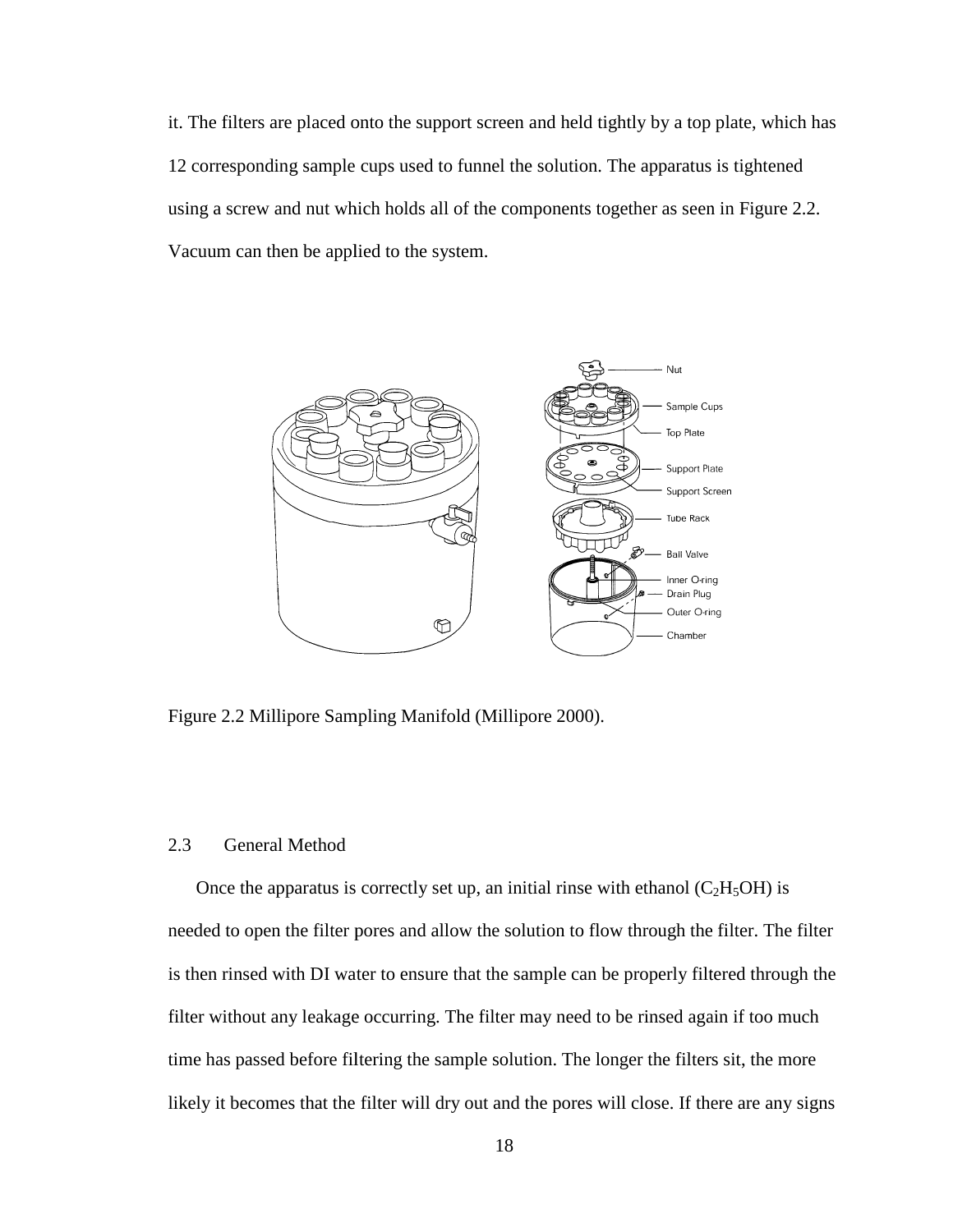of leakage from the system when the DI water is applied, the leakage will need be controlled before pouring the sample into the funnel. Without testing for leaks, contamination onto the outside of the filtration system and sample loss could be possible.

For microprecipitation, a carrier is introduced to a sample solution containing an alpha emitting radionuclide. Only "micro" amounts of the carrier are added to the solution to minimize the mass on the filter. After the carrier is added, hydrofluoric acid is introduced to the solution and a precipitate forms immediately. The precipitate is left to form for a given length of time and the solution is then passed through one of the filtration systems as described above. The funnel is rinsed with DI water to ensure that the entire sample is removed from the edges. Lastly, the filter is rinsed with ethanol to replace any water that may be left on the filter. The filter is then placed in a petri dish and dried under a heat lamp. Once the filter is dry, it is taped onto a 25 mm stainless steel planchet using double sided tape to be assayed by alpha spectroscopy. Until it is counted, the planchet is stored in a petri dish. The lid of the dish is labeled to clearly identify the sample contained within each.

#### 2.4 Scope of Research

There are different parameters that can affect the performance of the microprecipitation procedure, in particular the yield and energy resolution that can be achieved. These parameters include the amount of carrier, the amount of hydrofluoric acid, the ratio of carrier to hydrofluoric acid amount, temperature, time allowed for the precipitate, and the type of carrier. Other influences affecting the method performance can stem from the separation steps that precede the source preparation. Such influences include the solution matrix in which the sample is present, e.g. acids or organic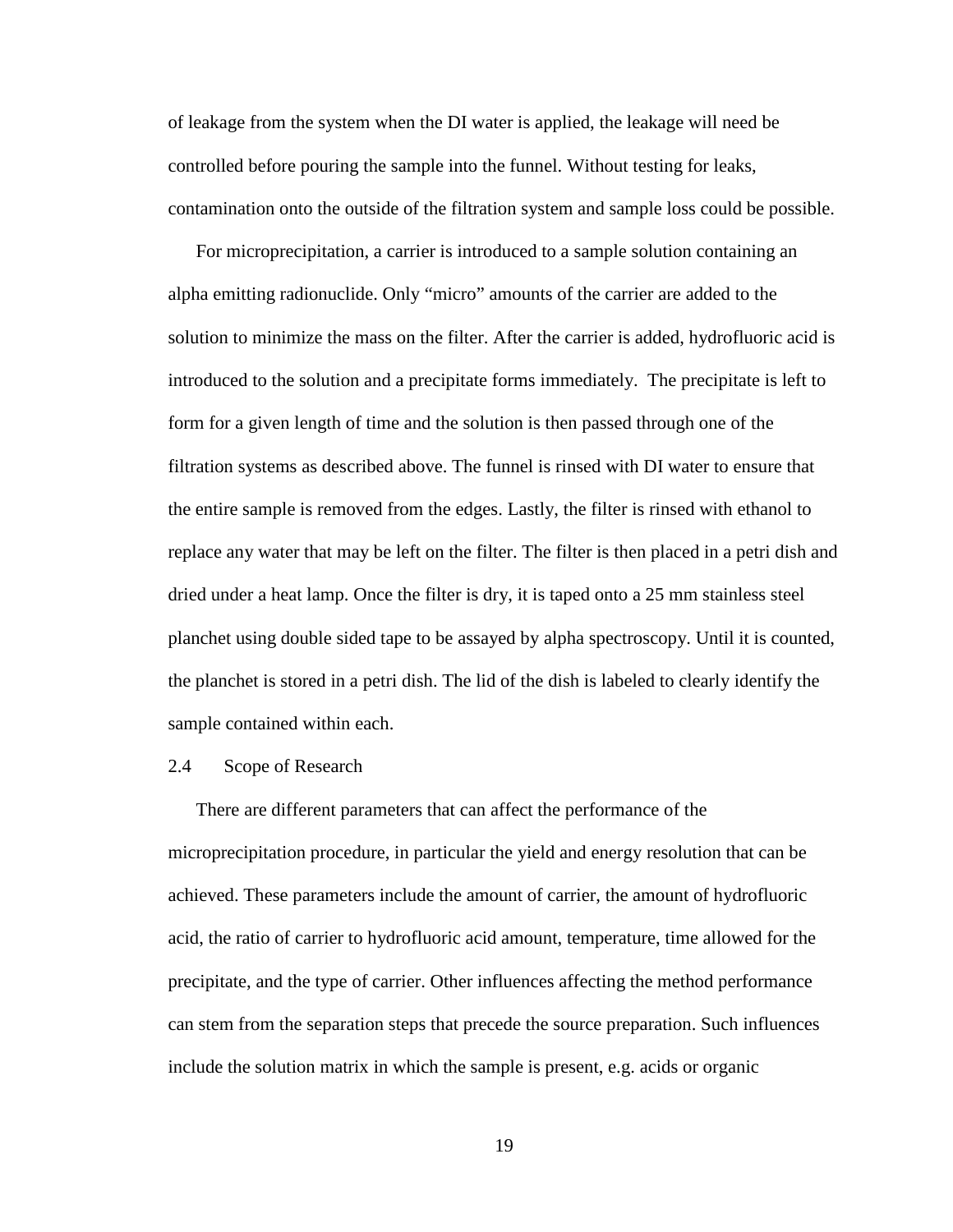complexants, the volume of solution and/or the presence of other radionuclides. The parameters affecting the microprecipitation directly as well as these additional influences need to be evaluated to determine the optimal conditions for microprecipitation.

The first parameter investigated would be the influence of the amount of carrier. For this purpose the amount of cerium carrier would be varied while holding the amount of hydrofluoric acid constant. Each experiment will be performed using  $700 \mu L$  of  $^{241}$ Am. Once the optimal amount for cerium is obtained, the influence of the amount of hydrofluoric acid will be determined by varying the amount of acid while keeping the amount of carrier constant at the optimal value obtained in the first study. A third set of experiments will be performed to determine the dependence on the ratio between the amounts of cerium and hydrofluoric acid. Once the optimal amounts of cerium and hydrofluoric acid are known, the time and temperature dependence on the formation of the precipitate will be explored.

Once the optimal parameters for the single radionuclide microprecipitation from pure solutions using cerium as a carrier have been acquired, then the influence of other factors will be investigated. First, a comparison between the different types of carriers will be carried out. The carriers examined will be lanthanum and neodymium due to the fact that these carriers are all in the same group of elements as cerium known as the lanthanide series. Due to the similarities in oxidation state and ionic radius, lanthanides will easily form a precipitate with tri and tetravalent actinides such as  $^{241}$ Am or  $^{239}$ Pu.

Next, the influence of sample volume and matrix will be considered. Microprecipitation from hydrochloric acid will be investigated in particular, because this acid is a common matrix for the elution of  $^{241}$ Am after successful chemical separation.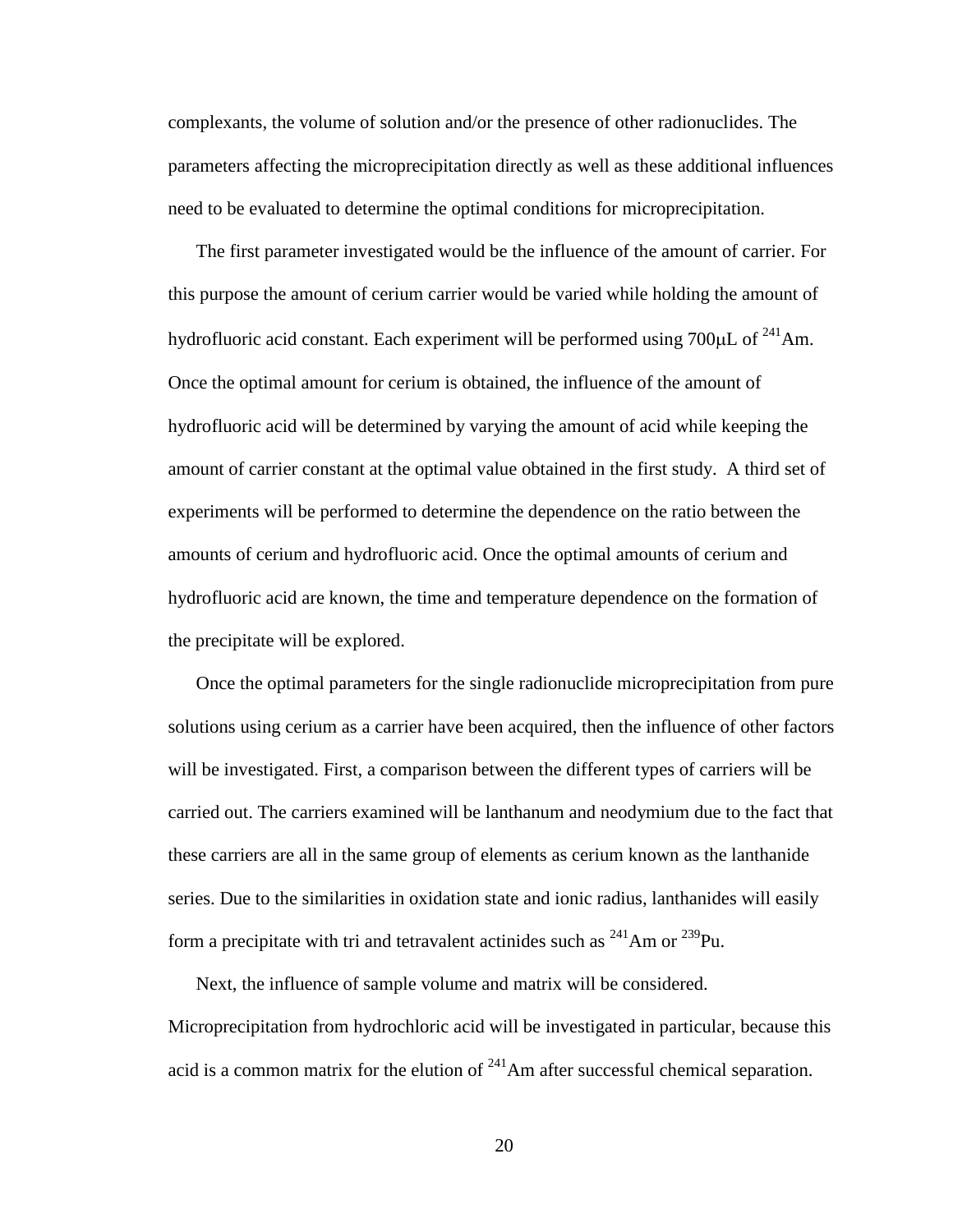The amounts of hydrochloric acid will be adjusted to typical amounts used in common chemical separation procedures.

Another concern with environmental samples is the impact of other radionuclides that might be present in solution during the precipitation. The simultaneous precipitation of multiple radionuclides is of special interest in cases where chemical separation is not required or not possible. For this purpose, precipitations from a combined solution of  $^{241}$ Am and  $^{239}$ Pu will be investigated. The alpha energies of these two nuclides are sufficiently different to allow their simultaneous determination. The optimal parameters obtained for the single radionuclide solution containing  $241$  Am will be used to determine the influence of the  $^{239}$ Pu added to the solution. Finally, samples containing both a multinuclide solution as well as larger volumes of hydrochloric acid will be evaluated.

Finally, the homogeneity of the radionuclide deposition onto the filter will be determined using autoradiography. The theory of autoradiography acquires an image by accumulating emissions of radiation decays. The image obtained from the filters will determine how and where the radionuclide is deposited. Additionally, an image of optimal parameters will show which deposition pattern results in high energy resolution and yield.

The optimal parameter for all experiments will be based on the best possible energy resolution and yield while considering the time required to perform each assessment. The energy resolution is based on the FWHM of the peak. The FWHM needs to be as small as possible to facilitate easy peak-to-peak identification of radionuclides and to prevent the overlap of multiple peaks in the spectra. On the other hand, the yield should be as high as possible in order to minimize the counting time require to obtain statistically valid results.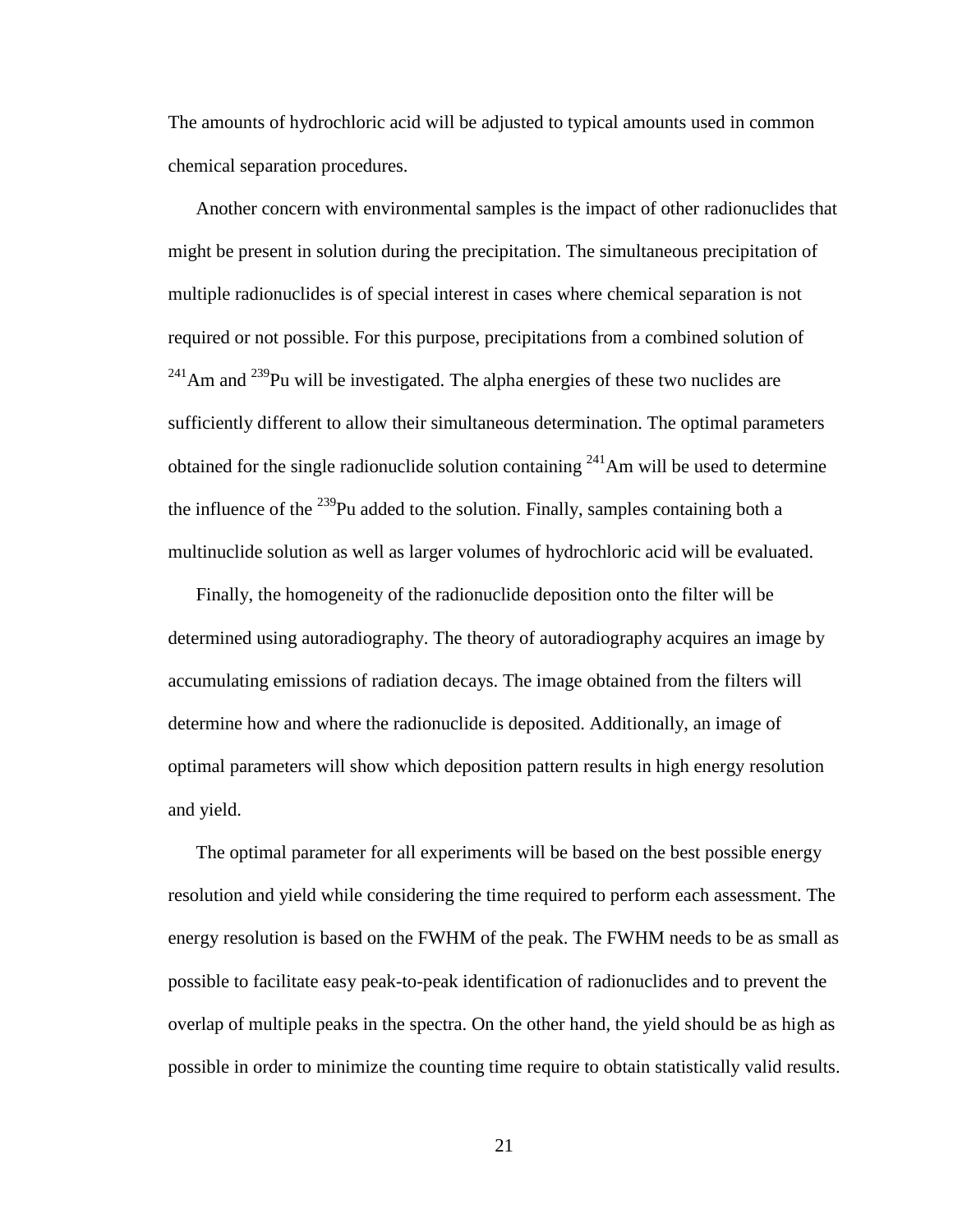The optimal set of parameters can therefore depend strongly on the ultimate application and three different categories will be considered: parameters used for identification of the radionuclides, parameters used for quantification of radionuclides, and a combination of both identification and quantification of radionuclides.

2.5 Investigated Parameters

#### 2.5.1 Amount of Cerium with Constant Hydrofluoric Acid

The process of microprecipitation requires a certain amount of carrier to be present in order to form a precipitate. If not enough carrier is present, the radionuclides will precipitate only partially or not at all and will therefore still be present in the supernate. If too much carrier is present in the solution, then the carrier will add more mass to the filter and decrease the count rate through attenuation affecting both yield and energy resolution. The carrier cerium was evaluated at different concentrations to determine the amount needed to give the best yield and energy resolution. The concentrations used were 0.0025, 0.005, 0.0125, 0.025, 0.05 mg. The amount of hydrofluoric acid was held constant at 1mL.

#### 2.5.2 Amount of Hydrofluoric Acid with Constant Cerium

 In addition to the optimal amount of carrier, the optimal amount of hydrofluoric acid was determined by using 0.0125mg of cerium and varying the amount of acid. The investigated volume of acids were 250, 500, 750, 1000, and 1250µL. If not enough hydrofluoric acid is present, the volume of acid will not be enough to form the precipitate of  $AmF_3$  and CeF<sub>3</sub>. Unlike cerium, large volumes of hydrofluoric acid should not affect the energy resolution and yield. From the breakdown of hydrofluoric acid, the fluoride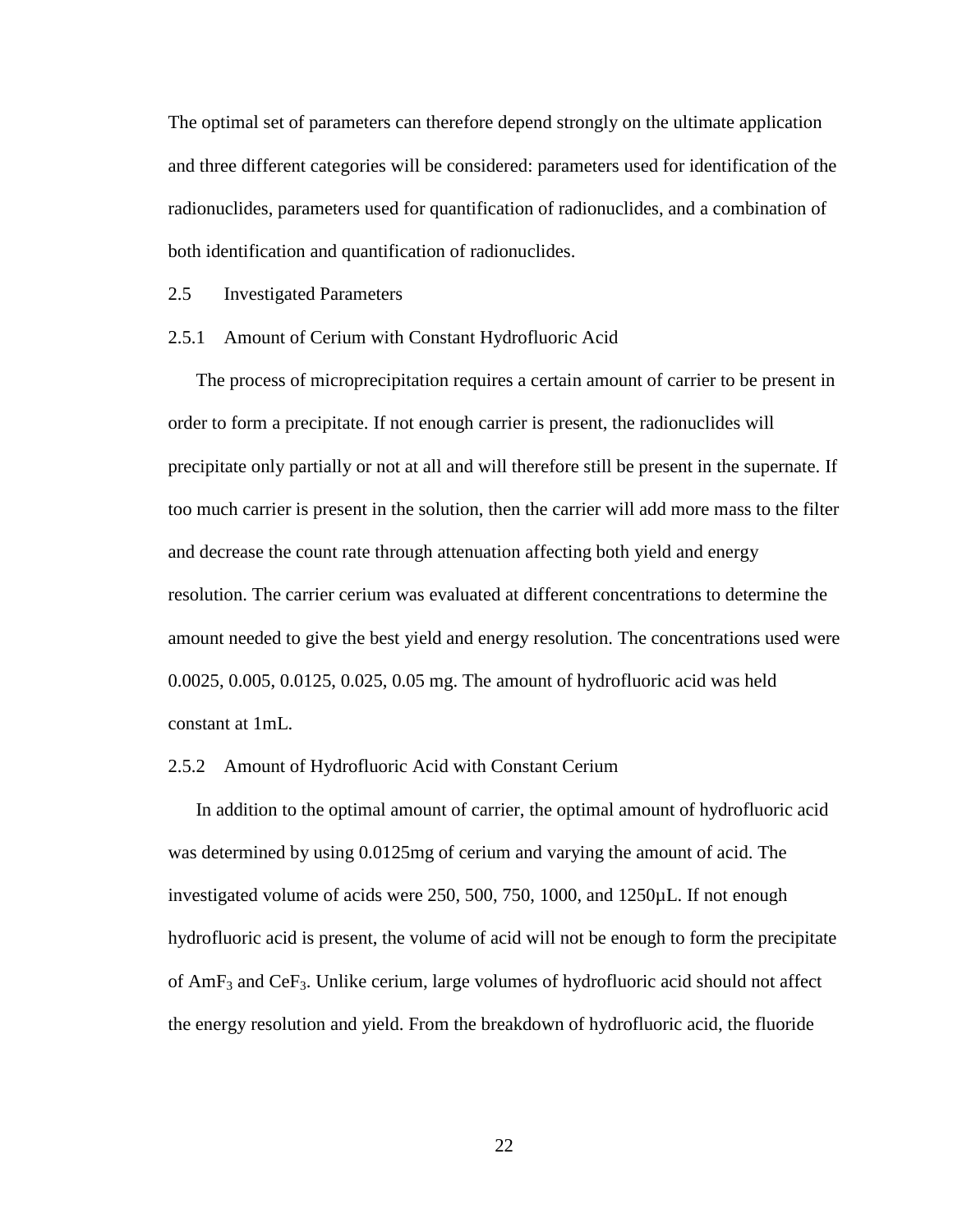ion will readily react with the cerium and americium; however, any extra HF will remain in the filtrate.

#### 2.5.2 Varying Cerium and Hydrofluoric Acid Simultaneously

Once the optimal amounts of cerium and hydrofluoric acid had been determined, then the influence of the relative amounts of cerium to hydrofluoric acid was evaluated. The ratio of cerium and hydrofluoric acid was held constant; however, the amount of cerium and hydrofluoric acid was varied simultaneously. The evaluated concentrations of cerium and hydrofluoric acid, respectively, were: 0.0025mg with 50µL, 0.005mg with 100µL, 0.0125mg with 250µL, 0.025mg with 500µL, and 0.05mg with 1000µL.

#### 2.5.3 Temperature Study

As soon as hydrofluoric acid is added to the solution, the precipitate begins to form. The temperature of the solution can affect precipitate formation. The influence of temperature on microprecipitation will be evaluated by holding the precipitation time constant at 30 minutes. A water bath was used to adjust the temperature and hold it constant over the course of the experiment. Precipitations were carried out at 25, 30, 35, 40, 45, 50ºC.

#### 2.5.4 Time Study

Once the optimal temperature had been determined, the time that the precipitate was allowed to form was evaluated. If too little time is given from the time HF is added into the sample solution to the time of filtration, the precipitate will not form. This means that the radionuclide will remain in the supernate. If too much time is elapsed, the formation of  $AmF_3$  may breakdown. Ultimately, this may transport the americium back into the supernate before filtration occurs. In any case, timing is important for optimization of the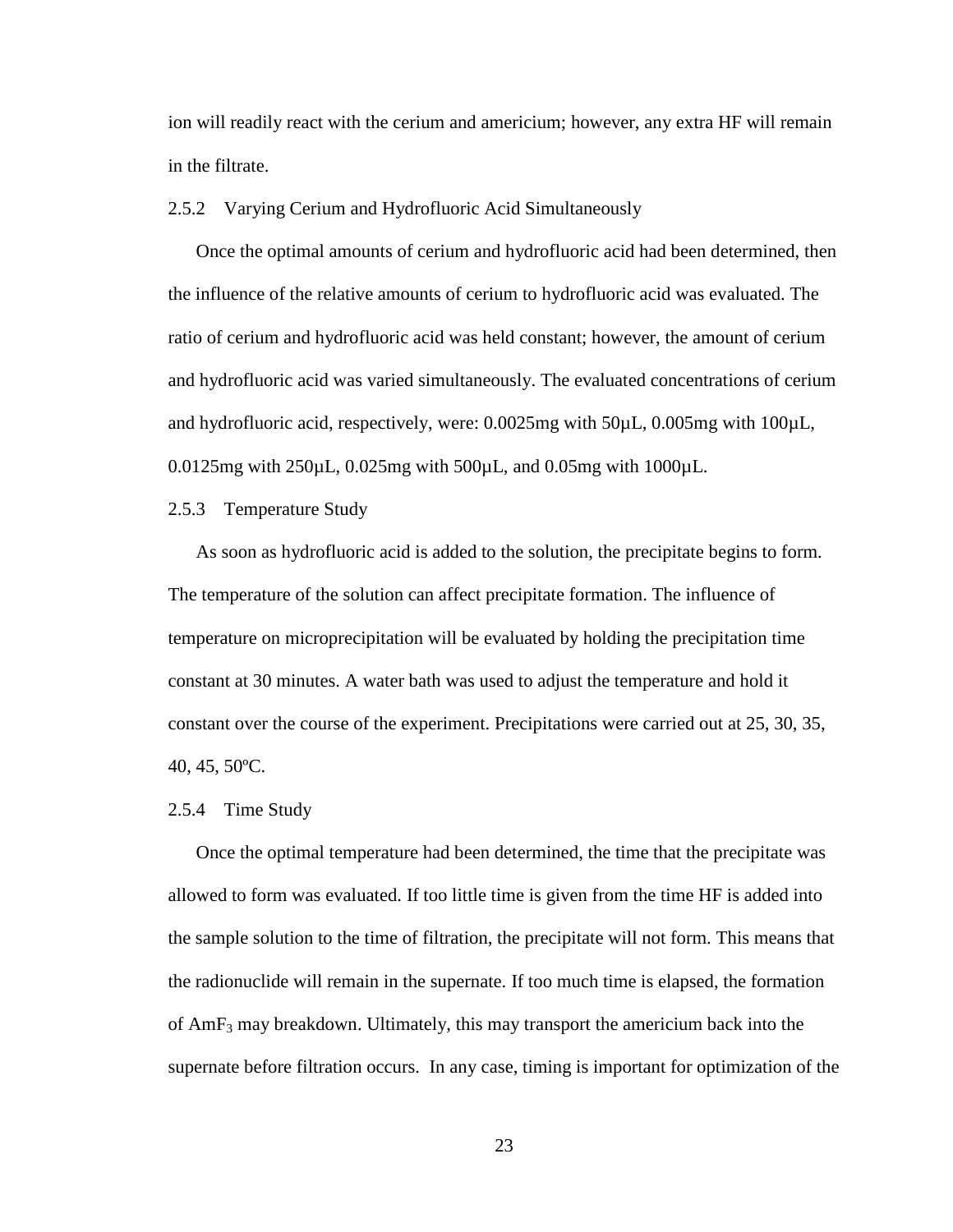procedure for microprecipitation. The different precipitation times used were 10, 20, 30, 45, and 50 minutes, and 1, 2, 4, 8, 16, and 24 hours.

#### 2.5.5 Carrier Study

Lanthanide elements are preferred as carriers for the microprecipitation of actinide elements because they share many structural and chemical characteristics. Members of both series readily form fluoride compounds when hydrofluoric acid is introduced, e.g. americium and cerium will form  $CeF_3$  and  $AmF_3$  respectively. However, there are other lanthanide elements that can be used as carrier besides cerium. In addition to cerium, lanthanum and neodymium were evaluated as carriers as well. These two elements were studied using the same amounts that were used for cerium, namely 0.0025, 0.005, 0.0125, 0.025, 0.05 mg. The optimal parameters for the amount of hydrofluoric acid, time, and temperature previously determined in the cerium studies were used.

#### 2.5.6 Interference of Hydrochloric Acid

Before the preparation of counting sources can occur, most environmental samples will undergo chemical separations to eliminate any interfering matrix elements or to separate one radionuclide from another. The main techniques used for chemical separations are co-precipitation, liquid-liquid extraction, ion exchange and extraction chromatography. As a result of these processes, the sample will have a finite volume before microprecipitation and different mineral acids are added to the sample solution. One of the standard separation procedures for  $241$ Am results in an elution fraction of approximately 20 mL of 4 M hydrochloric acid (Eichrom 2000). To determine the influence of the additional sample volume and to evaluate the effect of the acidic sample matrix, microprecipitations were carried out using a sample solution of 20 mL of 4 mL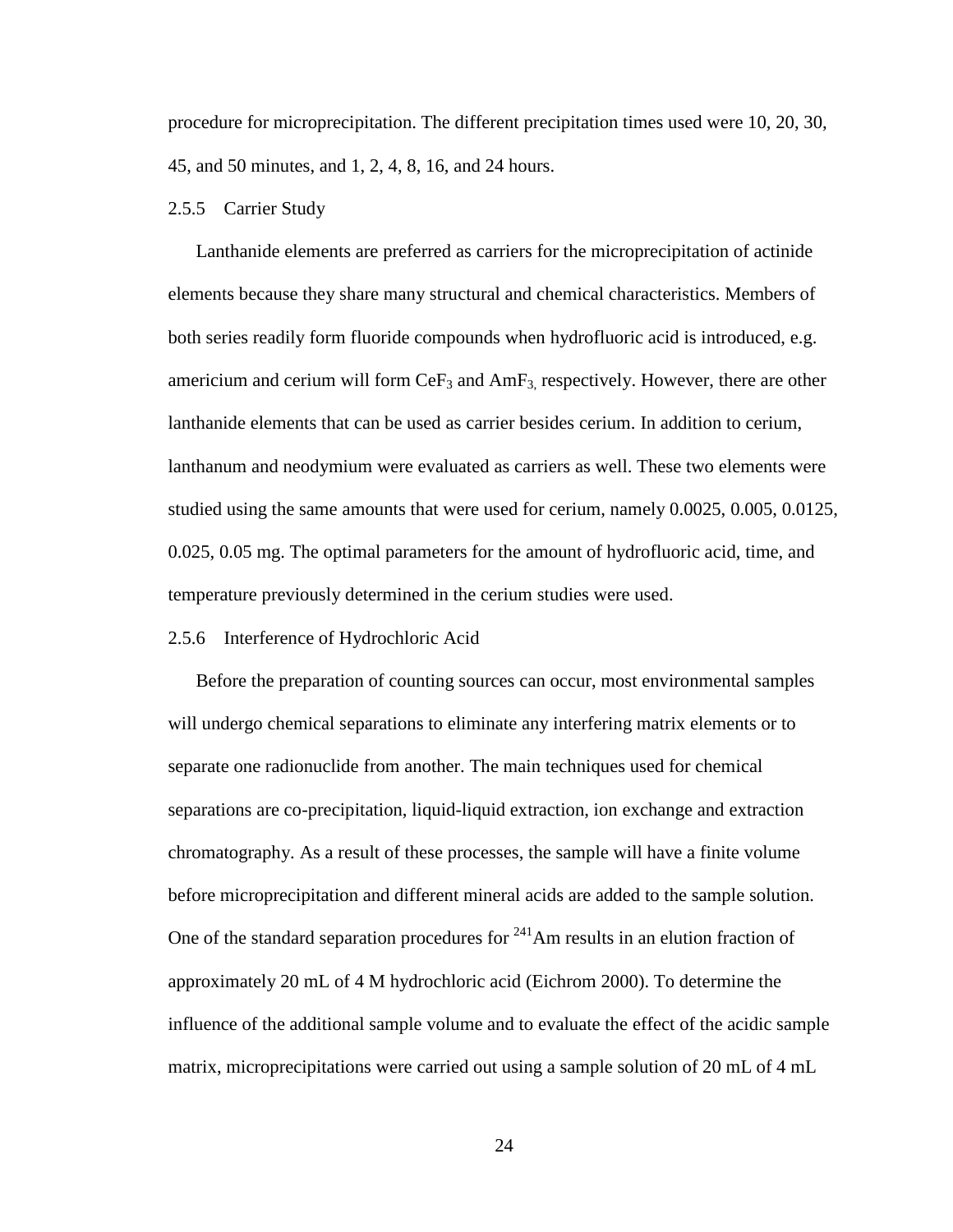hydrochloric acid using 0.0025, 0.005, 0.0125, 0.025, 0.05, 0.1, 0.2, 0.3, 0.4, 0.5, and 0.6 mg of cerium carrier. The amount of hydrofluoric acid, precipitation time, and precipitation temperature were held constant at the optimal values determined earlier.

2.5.7 Interference of Multi Radionuclide Solution

Typical environmental samples, in particular those taken after an incident involving a IND or RDD, there may be more than one radionuclide of interest. For example, the environmental sample submitted for analysis may contain both the alpha emitting nuclides  $241$ Am and  $239$ Pu. Therefore the precipitation from a solution containing multiple radionuclides was studied. The sample solution contained equal activities of  $241$ Am and <sup>239</sup>Pu and 0.0025, 0.005, 0.0125, 0.025, 0.05 mg of carrier solution were used respectively. The optimal amount of hydrofluoric acid, precipitation time, and precipitation temperature determined earlier was used.

2.5.8 Multi Radionuclide Solution Plus Addition of Hydrochloric Acid

If an environmental sample contains  $^{241}$ Am and  $^{239}$ Pu, they will both be subject to chemical separation treatments. Consequently the interference of hydrochloric acid on the precipitation from a multinuclide solution was investigated as well. As in earlier experiments, an additional amount of 20 mL of 4 M hydrochloric acid was added to the stock solution containing  $^{241}$ Am and  $^{239}$ Pu. The amount of cerium carrier was varied between 0.0025, 0.005, 0.0125, 0.025, 0.05 mg. The optimal parameters determined earlier for the amount of hydrofluoric acid, precipitation time, and precipitation temperature were used.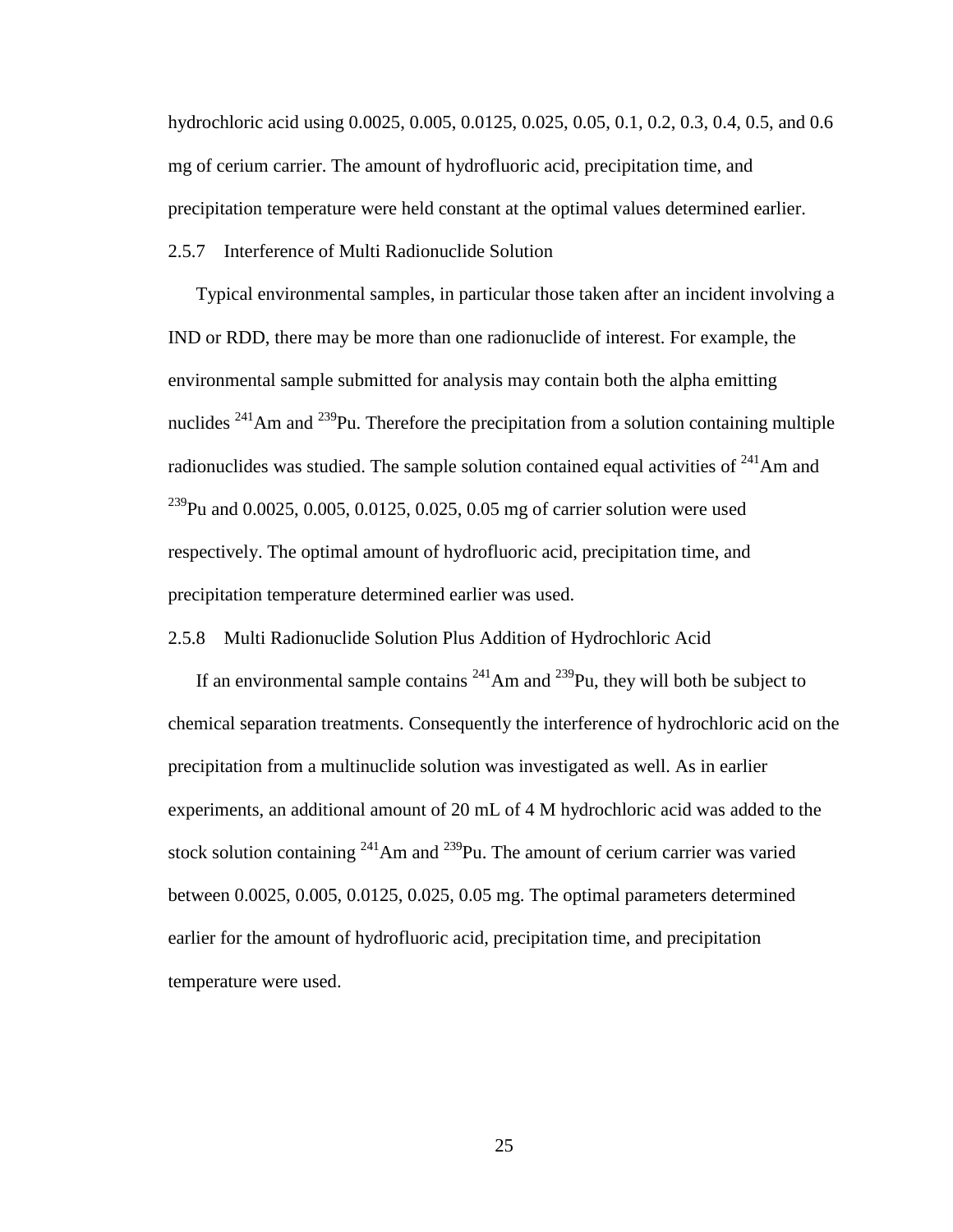#### 2.6 Liquid Scintillation Counting

Liquid scintillation was used to determine the net count rate of the stock solutions used. This information is needed to calculate the deposition yield for each sample. The activity of the  $Am^{241}$  and  $^{239}$ Pu stock solutions was assayed using a Perkin Elmer model 3100TR liquid scintillation counter. Each sample solution was counted for 60 minutes with the count mode set to "normal", pre-count delay set to "0", and the low CPM threshold was set to "off" due to the high CPM from each sample. A 2 sigma % terminator was used for each sample. The background subtraction feature was set to "off" on the liquid scintillation counter. The window settings were set to encompass the peaks for both Am-241 and Pu-239. Each 700µL of the stock solution was counted separately in different scintillation vials to determine the counts rate for each radionuclide. Instead blanks were also counted under the same parameters and subtracted manually from each sample.

#### 2.6.1 General Counting Procedure

During liquid scintillation counting, the sample was dissolved within a scintillation cocktail in either plastic or glass vials. The vials were closed tightly and shaken before loaded into a cassette. The vials were positioned into the cassette from left to right starting with the blank sample, then the standard solution, following the evaluated samples. The cassette was placed onto the moving belt of the counter. The samples are automatically removed from the cassette and placed into a "light-tight enclosure" where the light output from the sample is then determined by two photomultiplier tubes (PMTs) in coincidence. The count rate, count time, and quench determined for each sample was printed as a report. For alpha particles, the counting efficiency is assumed to be 100%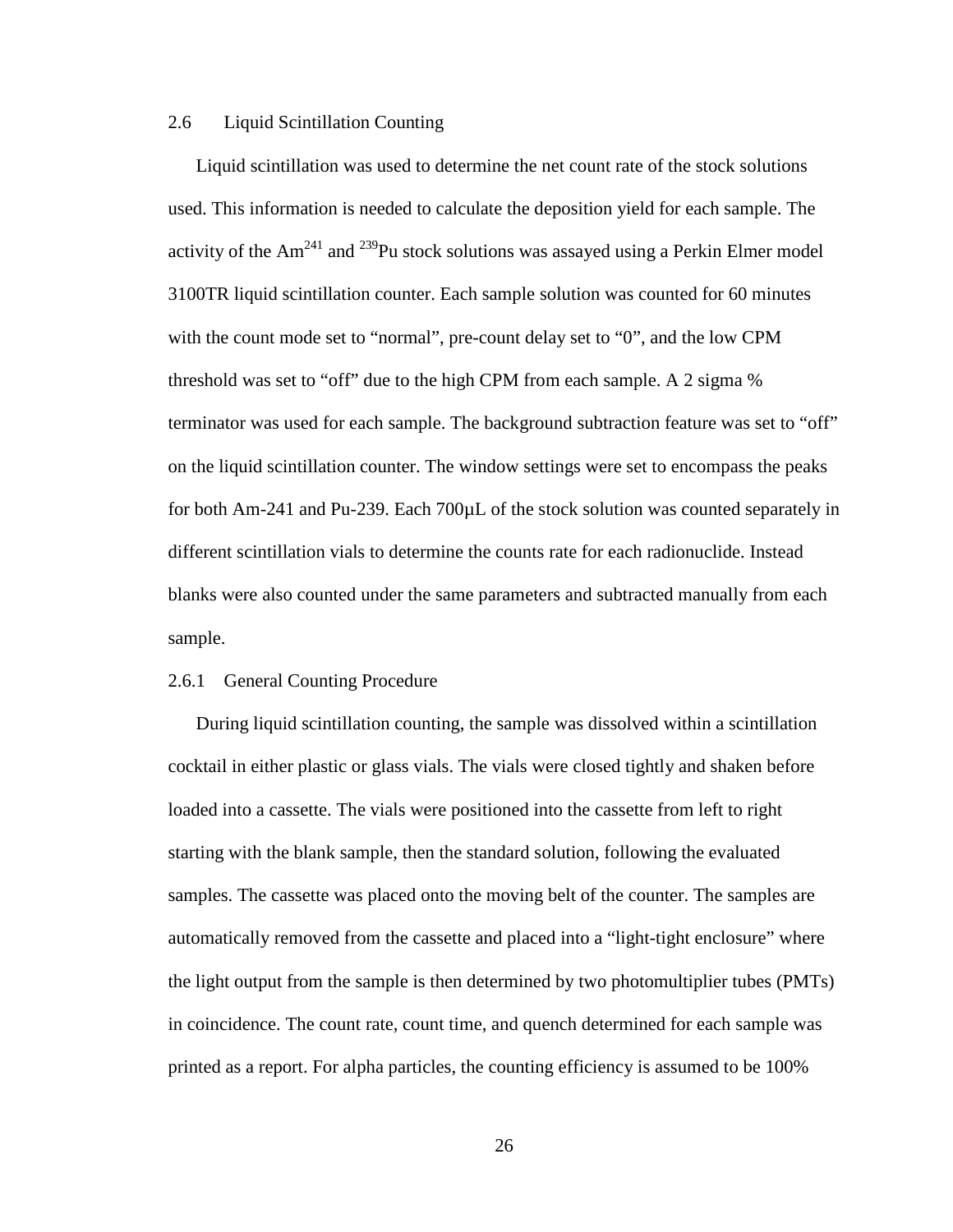due to the high energy and the short range of the alpha particles. The blank is subtracted from the samples to obtain the net count rate for each sample.

## 2.7 Alpha Spectroscopy

Before beginning alpha spectroscopic measurements, an energy calibration was performed on each detector. The alpha spectrometer was calibrated using an electroplated, mixed radionuclide source that contained  $\frac{\text{nat}}{\text{U}}$ ,  $\frac{239}{\text{Pu}}$ , and  $\frac{241}{\text{Am}}$ . The isotope and energy for the calibration source as well as the corrosponding channel numbers in each calibration spectrum can be found in Appendix I Table A. In addition an efficiency calibration was performed using a single nuclide standard prepared by electrodepositing <sup>241</sup>Am onto a stainless steel disk. The activity of the standard was 1.044 E4 dpm dated on July 26, 2007 at 12:00 EST.

Each of the filters prepared was assayed using a Canberra Alpha Analyst model 7200- 04 consisting of eight counting chambers marked 1A, 2A, 3A, 4A, 1B, 2B, 3B, and 4B. Each chamber contained a Canberra Passivated Implanted Planar Silicon (PIPS) detector with an active area of  $450$ mm<sup>2</sup>. Once the samples were placed into the chamber, an Edwards 2 stage pump was used to apply vacuum to the system to reduce the amount of energy loss from the alpha particle in air. The software used for analyzing the spectra obtained from each sample was Canberra's GENIE 2000 alpha analyst.

### 2.7.1 General Procedure

The filters obtained from each set of experiments were taped onto a lipped stainless steel planchet and were analyzed on the fourth shelf from the top, approximately 15mm away from the detector. The fourth shelf was used for each measurement based on the solid angle covered between the sample and the detector. The distance from source to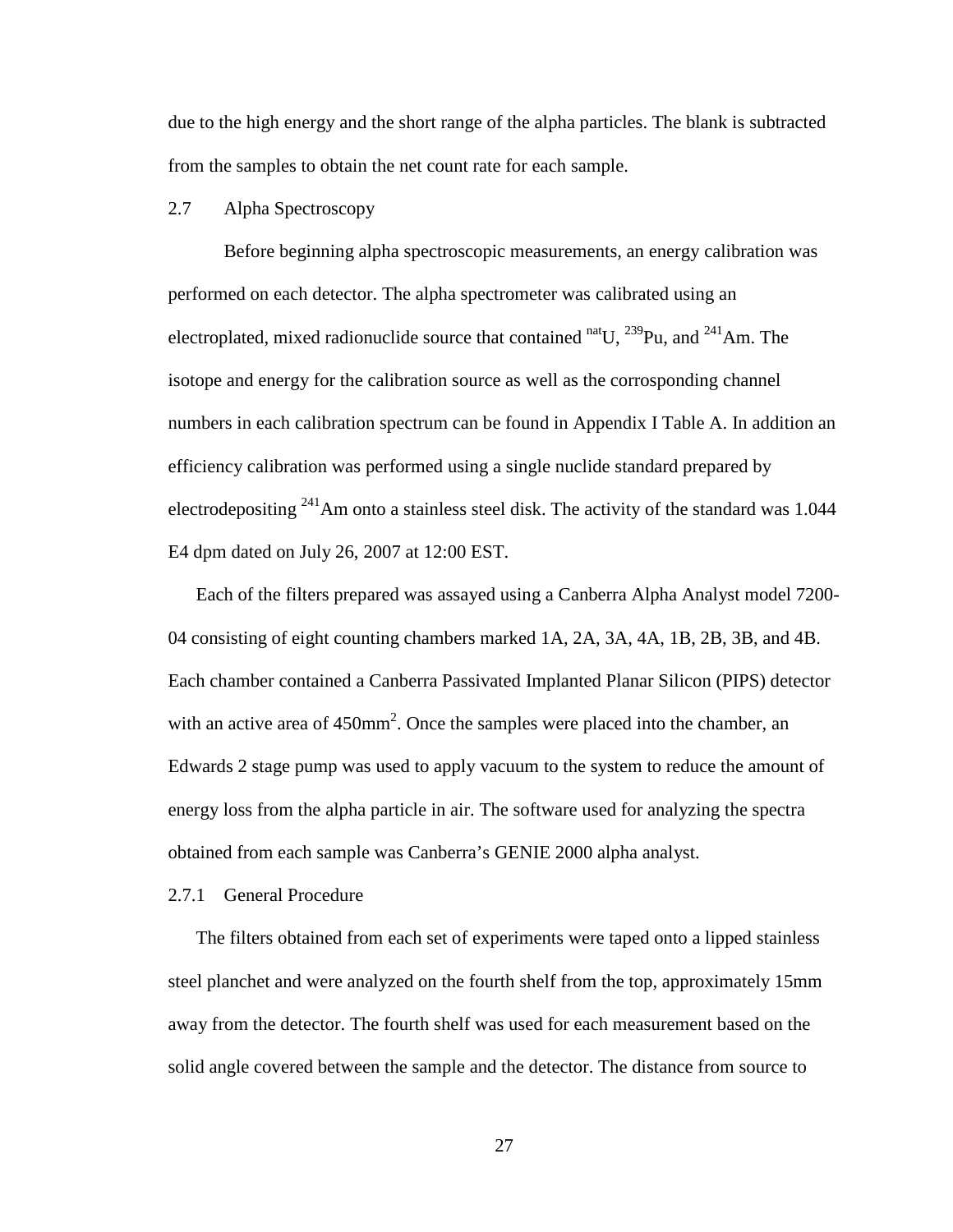detector was far enough to give acceptable energy resolution yet close enough to still give adequate detector efficiency. Each sample was counted for at least 10,000 counts under each peak area in order to obtain 1% or less counting error. From the accumulation of the spectra, the area under the peak, time of count, and the full width half maximum (FWHM) was recorded to later determine the yield and energy resolution for each sample.

## 2.8 Radiometric Phosphor Imager

A Perkin Elmer Cyclone Plus Storage Phosphor System was used to determine the distribution of radionuclides over the sample. The system was used to give a qualitative image of the activity distribution on the filter, it could not be used to perform an exact quantification. The filter samples were exposed to a phosphor screen for a given amount of time. The screen contains  $Eu^{2+}$  ions in a crystal lattice which are ionized to  $Eu^{3+}$  when the screen comes in contact with radiation. The electrons freed by the ionization move within the conduction band and are then trapped in excited states by the vacancies stemming from the bromine ions in the material. The electrons return to ground state via the conduction band once a laser light of 633nm in scanned over the screen (Raccio 2006). A photon is released at 390nm which is detected by a PMT (Raccio 2006). The intensity of the light output recorded is proportional to the activity found on the sample. The results are electronically transferred to a computer and recorded for further analysis. Qualitative images are produced and color coded based on the different intensities of the light emitted.

There are three options for screen sensitivity: multisensitive (MS), super resolution (SR), and tritium sensitive (TR) (Raccio 2006). The MS storage phosphor screens are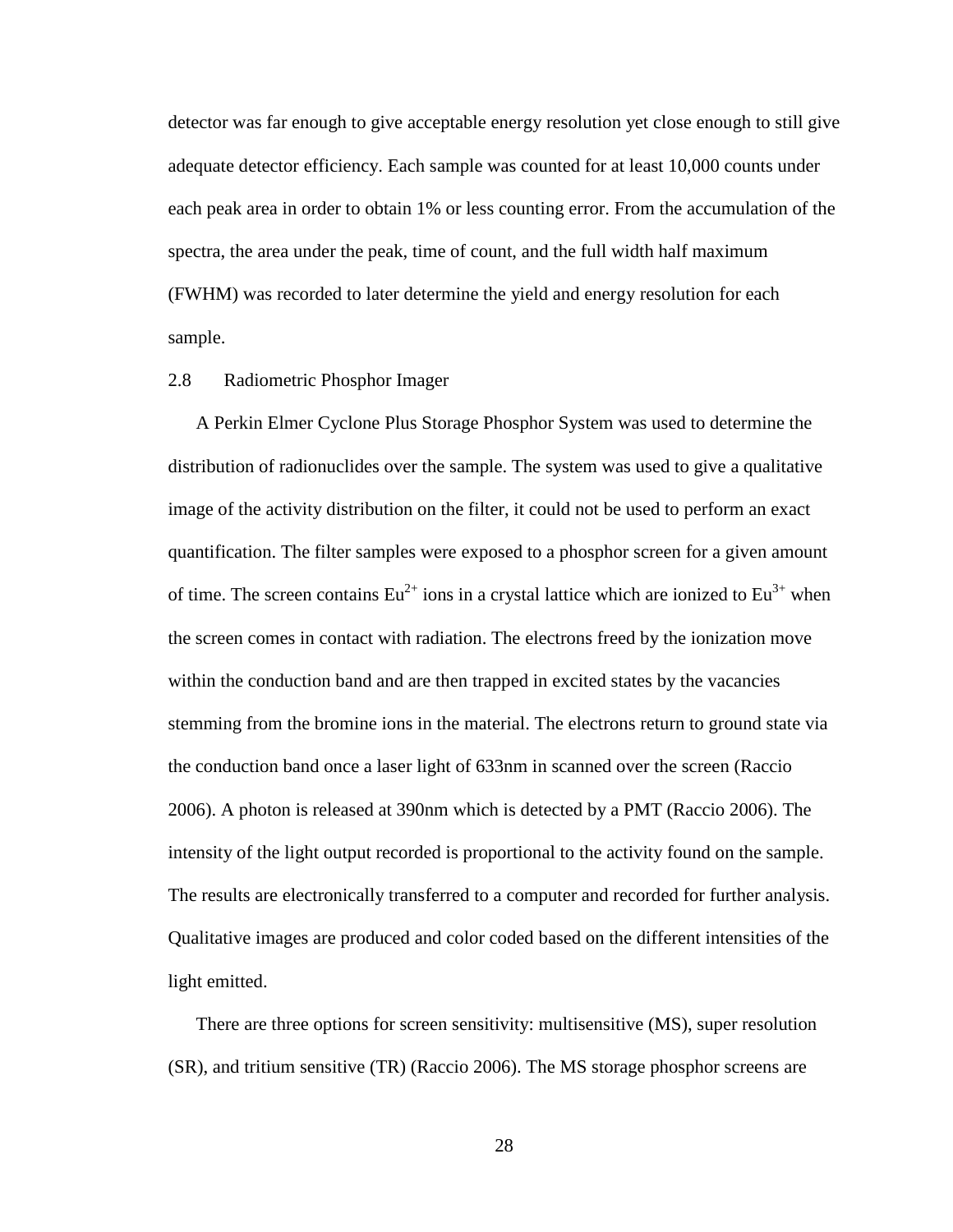more commonly used for "durability, high sensitivity, and good resolution." On the other hand, the SR storage phosphor screen has a much smaller grain size which makes it ideal for obtaining the best resolution. Unlike the MS and SR storage phosphor screens, the TR screen is uncoated which makes it more sensitive to tritium and other radionuclides. Each screen type was tested in order to determine the best screen to be used for imaging the samples.

## 2.8.1 General Procedure

Before the screens were exposed to the filter samples, the screen was erased by using a white light box without any interferences of UV light. This is due to the fact that the screens may accumulate background radiation when not in use. The screens were erased by simply placing the screen faced down on top of the white light box for roughly 15 seconds. Once the screens were erased, the filter samples containing the radionuclide were placed directly onto the screens and placed together in a light-tight shut cassette for a given length of time (See Figure 3.1). Trial experiments were performed with each screen to determine the optimal time for imaging. After the exposure, the screen was removed from the cassette and placed onto the carousel for imaging. A laser was passed over the screen and the image was transferred to the computer screen. The image can be changed from a black and white image to a more vivid image of color. The red pixels corresponded to the highest intensity of radiation and the blue corresponded to the least amount of radiation. White on the filter corresponded to no radiation. Filters obtained with varying amounts of cerium carrier were imaged. In addition, images were taken using filters prepared with the highest and lowest amounts of cerium, lanthanum, and neodymium carrier and compared to each other.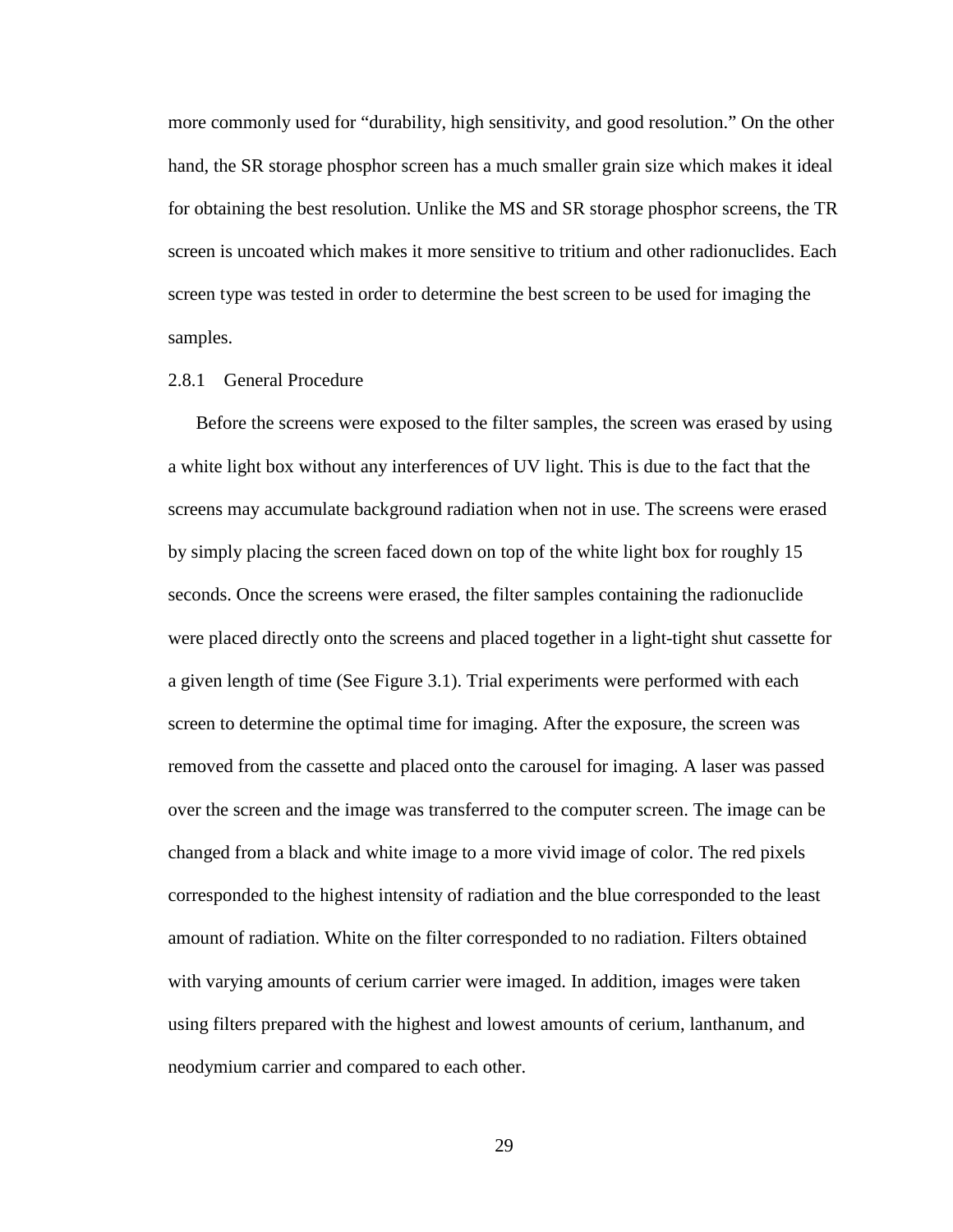

Figure 2.3 Exposing samples to film in cassette (Raccio 2006).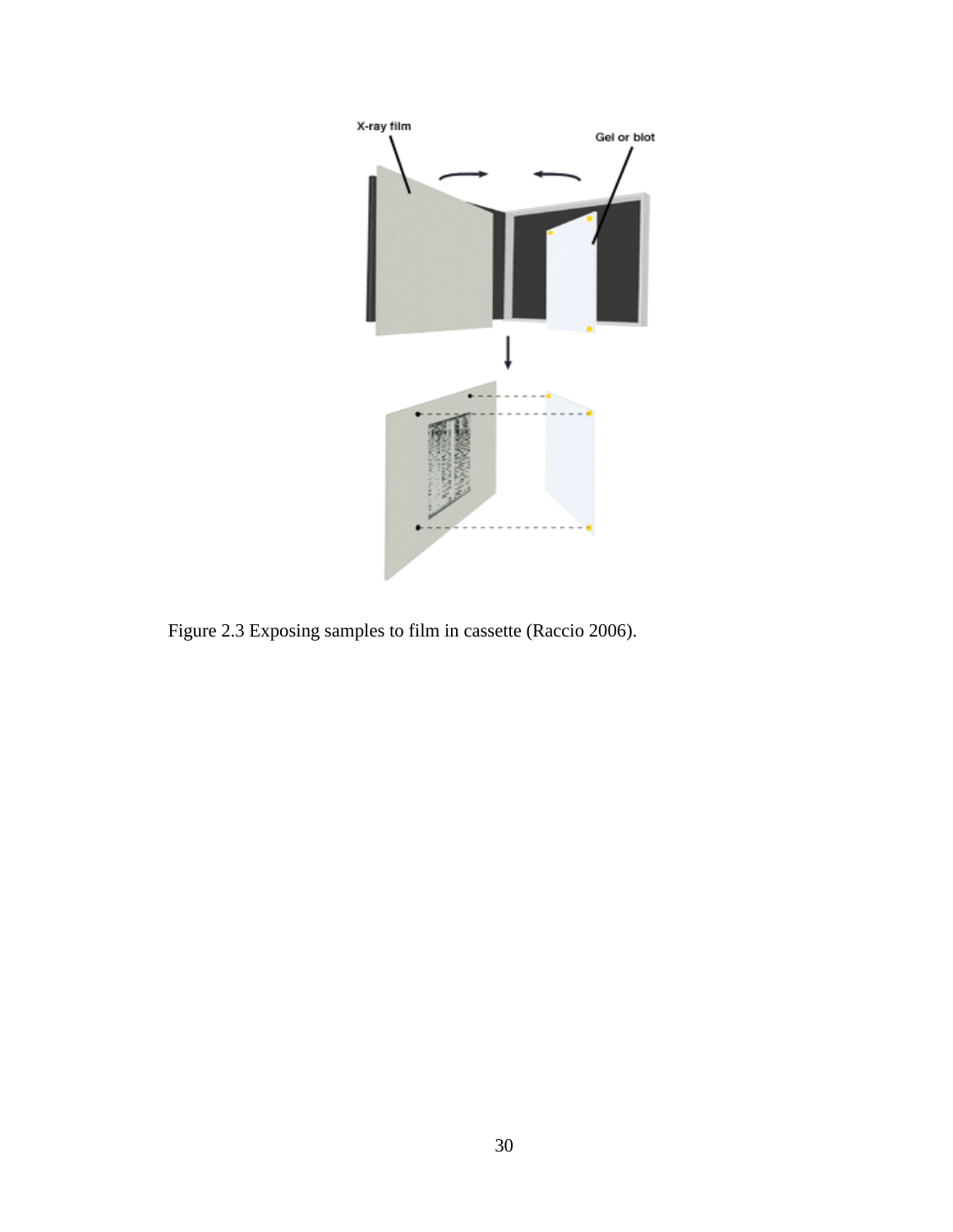## CHAPTER 3

## RESULTS AND DISCUSSION

### 3.1 Data Analysis

## 3.1.1 Alpha Spectroscopy

Before samples could be evaluated using the Canberra Analyst, an energy calibration needed to be performed. A mixed source composing of natural uranium,  $^{239}$ Pu, and <sup>241</sup>Am was placed into the vacuum chamber. Once the spectrum was accumulated, the channel number correlating to each peak positions were determined and a calibration curve was established. The calibration curve was used to determine the energy range of the evaluated alpha emitting radionuclides.

Each alpha chamber contains a fixed detector with twelve different sampling shelf positions. The distance between shelves is approximately 2.5 mm. To determine the best position to measure the prepared filters the efficiency and energy resolution was determined for every other shelf starting at shelf #2 and ending with shelf #12 using the electrodeposition <sup>241</sup>Am standard described in Chapter 2. The results can be seen in Appendix I Table B. By taking into account both the efficiency and FWHM, shelf #4 was determined to be the best position for the analysis of the samples. Each sample was counted for a sufficient amount of time until the counts under the peak reached a minimum of 10,000 counts. The exact counting time for each sample depended therefore on the activity present on each sample. A 24 hour background spectrum was obtained for each chamber at least once a month to ensure that no interfering background contamination was present on the detector or the walls of the chamber.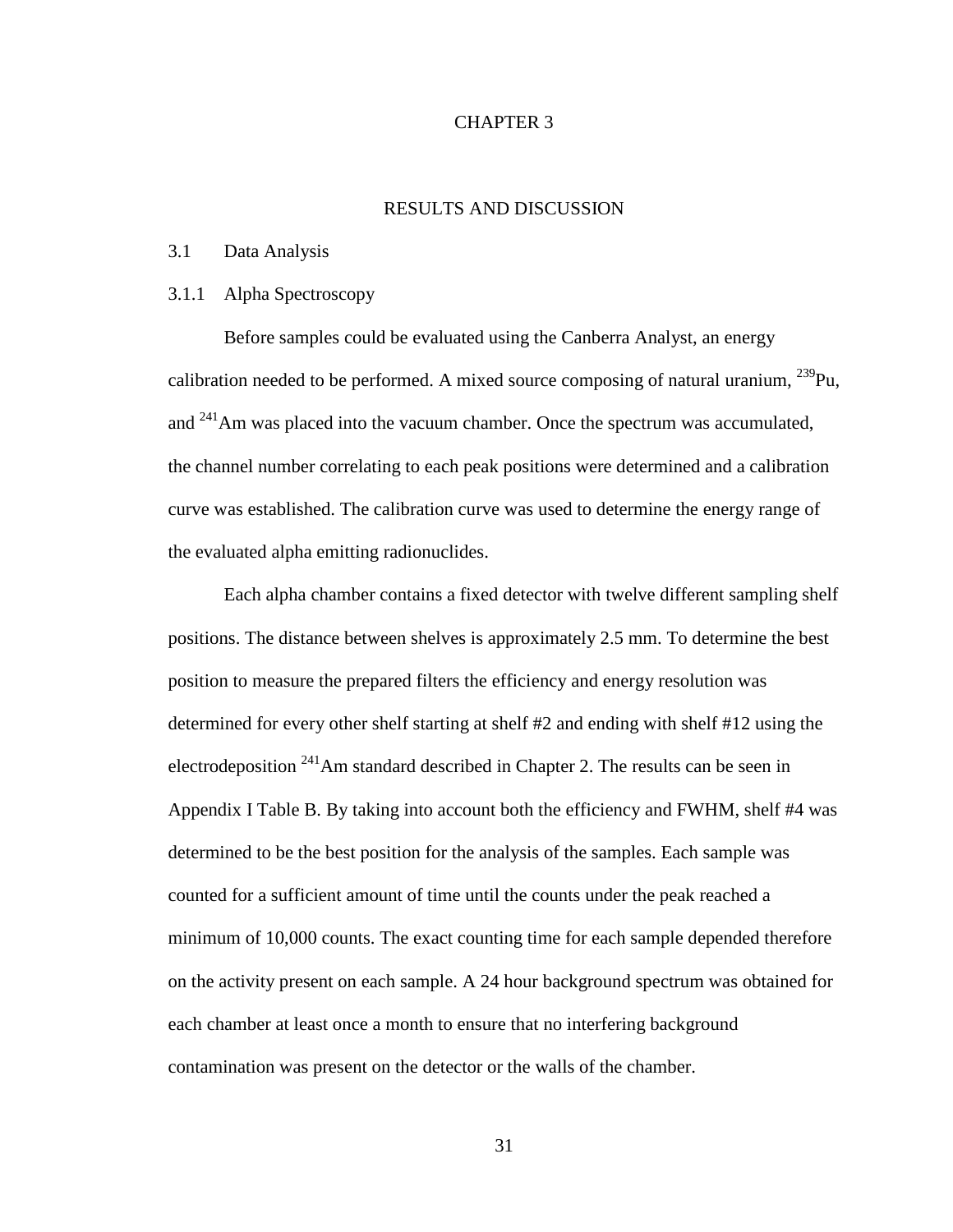### 3.1.2 Deposition Yield

After microprecipitation, the filters were counted using the Canberra Alpha Analyst to determine the amount of radioactivity present on the surface of each filter. By taking into account the sample counts, live time for the sample counts, and detector efficiency for the given shelf number, the disintegration per second, DPS, can be calculated by using Equation 3.1.

$$
DPS of Sample = \frac{CPS \text{ of the Sample}}{\epsilon \times \text{yield}} \qquad \text{Equation 3.1}
$$

where  $CPS =$  the counts under the peak divided by the time in seconds  $\varepsilon$  = the detector efficiency at the specific detector shelf

The efficiency of the PIPs detector was determined to be 10.35% for shelf #4. Even though  $^{241}$ Am decays 100% by alpha decay, the region of interest set for the alpha spectroscopy only accounts for 99.4% of the  $^{241}$ Am peak. The yield % for  $^{241}$ Am in all of the experiments was 99.4%. The DPS of the stock solution can be obtained from the printout results from the liquid scintillation counters. Since the energies for alpha emitters are typically in MeV range and their range is very short, the detector efficiency for liquid scintillation detection can be assumed to be 100% for the stock solution. From the calculated DPS of both the sample and stock solution, the deposition yield of the sample can be determined by the following equation:

Sample Yield = 
$$
\frac{\text{DPS of Sample}}{\text{DPS of Stock Solution}}
$$
 Equation 3.2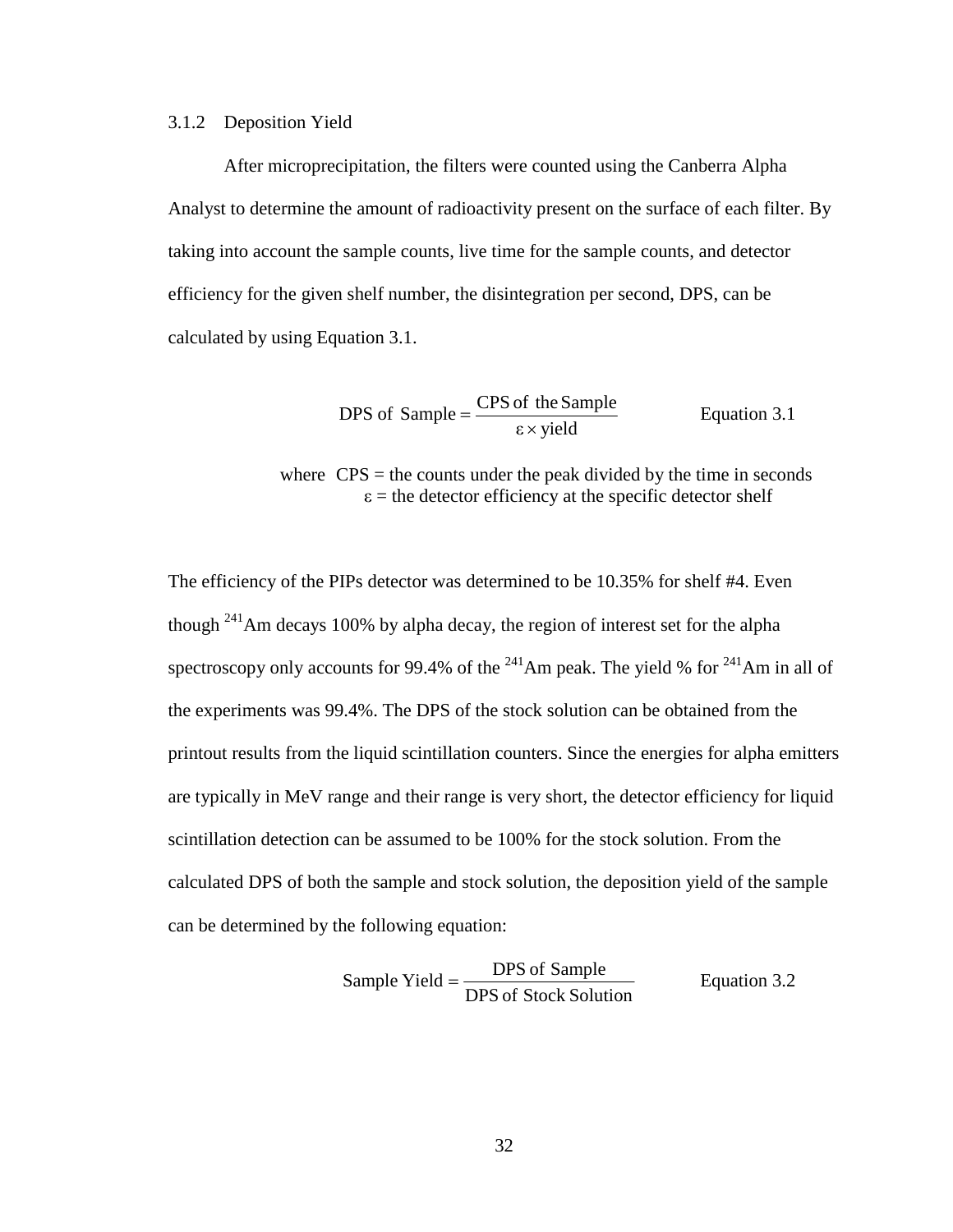The experiments that used  $^{239}$ Pu had a radiation yield of 100%. All of the sample yields were determined using the same calculation. In order to achieve the best possible results, the sample yields should be as high as possible.

### 3.1.4 Energy Resolution

In addition to the deposition yield, the energy resolution was determined for each filter. The GENIE 2000 software takes the channel ratio and set the energy to the corresponding channel number. The energy resolution for a given sample is determined for each peak. Once the spectrum was accumulated, the FWHM, time, and counts were recorded. The time and counts under the peak were used to determine the yield as mentioned in the previous section; while, the FWHM was used to determine the energy resolution for each sample. To achieve the best possible results, the FWHM should be as small as possible.

## 3.2 Parameter Discussion

### 3.2.1 Optimal Parameters

The different parameters affecting the performance of the microprecipitation were evaluated to determine the conditions that resulted in the best possible energy resolution and deposition yield. The parameters that were investigated were the amount of carrier with constant HF, the amount of HF with constant carrier, the relative amounts of carrier and hydrofluoric acid, precipitation temperature, precipitation time, and different types of carrier elements that can be used to form the precipitate. In addition to the parameter affecting the microprecipitation directly, other interferences added to the sample during the preceding separation may worsen the energy resolution and yield. Examples of interferences include the addition of mineral acids, such as HCl and the presence of other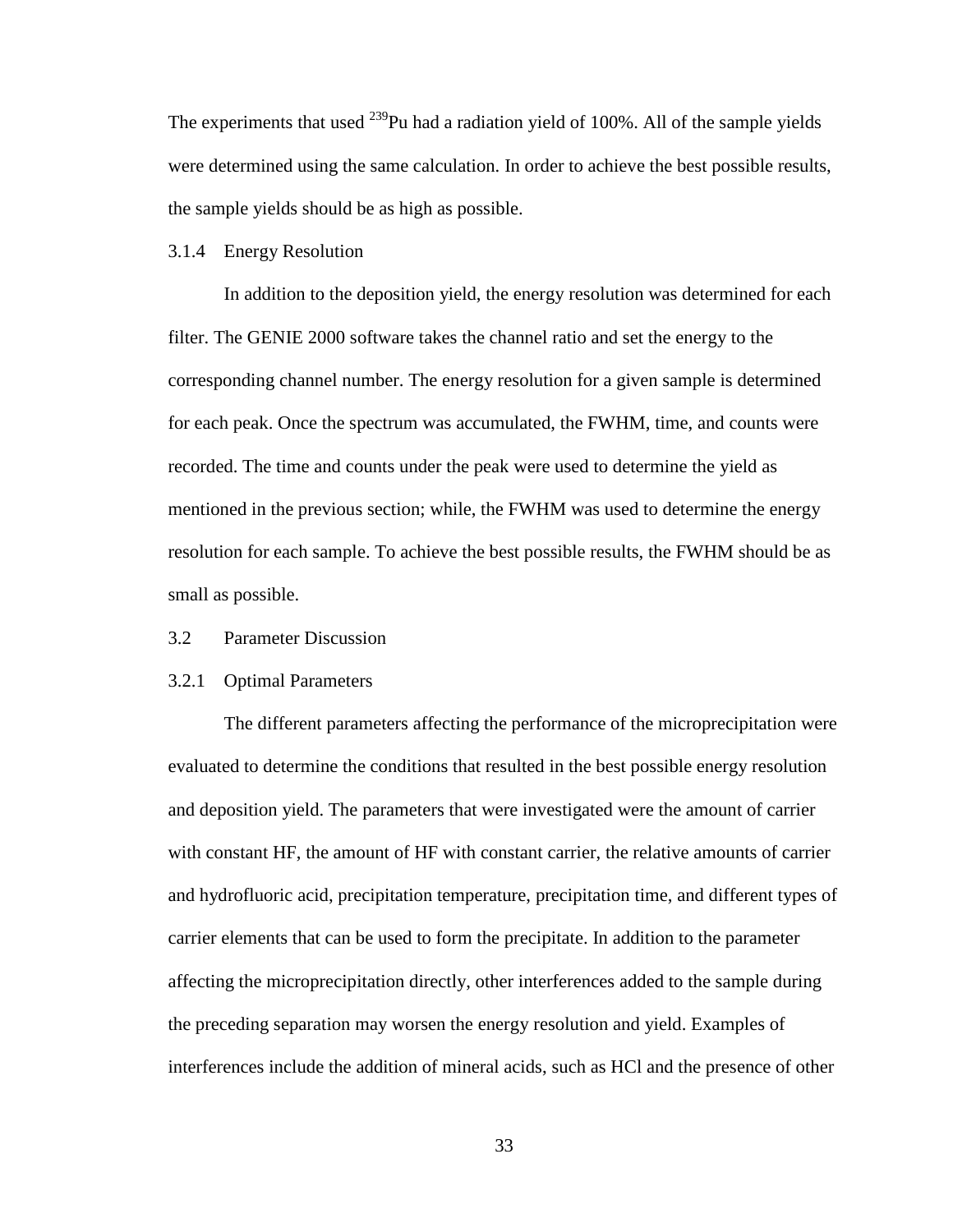radionuclides in the sample solution. The effect of the added interferences of hydrochloric acid and other radionuclides present were therefore investigated separately to determine the best possible energy resolution and deposition yield. An additional investigation of the interferences of the hydrochloric acid within a multinuclide solution was investigated. The results obtained from the investigation of the interferences of the hydrochloric acid and the radionuclides were compared to the investigation of the interferences of the hydrochloric acid in a multinuclide solution to determine if any differences occurred.

## 3.2.2 Varying Cerium with Constant HF

The study of the amount of the cerium carrier was evaluated using a constant  $700\mu L$ amount of <sup>241</sup>Am with an activity of 100 Bq/mL and 1 mL of HF. The amounts of carrier used were 0.05, 0.025, 0.0125, 0.005, and 0.0025 mg of cerium.The procedure was repeated at least five times and the stardard deviation was determined from each sample set of carrier amounts. The results are shown in Table 3.1. Figure 3.1 shows the FWHM and Figure 3.2 shows the corresponding yields.

|                              |                              |            |                      |                                    |                      | able 5.1 F w film and deposition yield for varying the carrier amount with Thill of Fif |
|------------------------------|------------------------------|------------|----------------------|------------------------------------|----------------------|-----------------------------------------------------------------------------------------|
| Amount<br>of Ce<br>$(\mu L)$ | Amount<br>of HF<br>$(\mu L)$ | Ce<br>(mg) | <b>FWHM</b><br>(keV) | <b>STD</b><br><b>FWHM</b><br>(keV) | Yield<br>(% decimal) | <b>STD</b> Yield<br>(% decimal)                                                         |
| 5                            | 1000                         | 0.0025     | 38.76                | 1.64                               | 1.05                 | 0.017                                                                                   |
| 10                           | 1000                         | 0.005      | 38.93                | 5.36                               | 1.08                 | 0.0095                                                                                  |
| 25                           | 1000                         | 0.0125     | 27.32                | 1.51                               | 0.91                 | 0.014                                                                                   |
| 50                           | 1000                         | 0.025      | 28.71                | 1.72                               | 0.94                 | 0.053                                                                                   |
| 100                          | 1000                         | 0.05       | 36.93                | 2.42                               | 0.89                 | 0.022                                                                                   |
|                              |                              |            |                      |                                    |                      |                                                                                         |

Table 3.1 FWHM and deposition yield for varying the carrier amount with 1mL of HF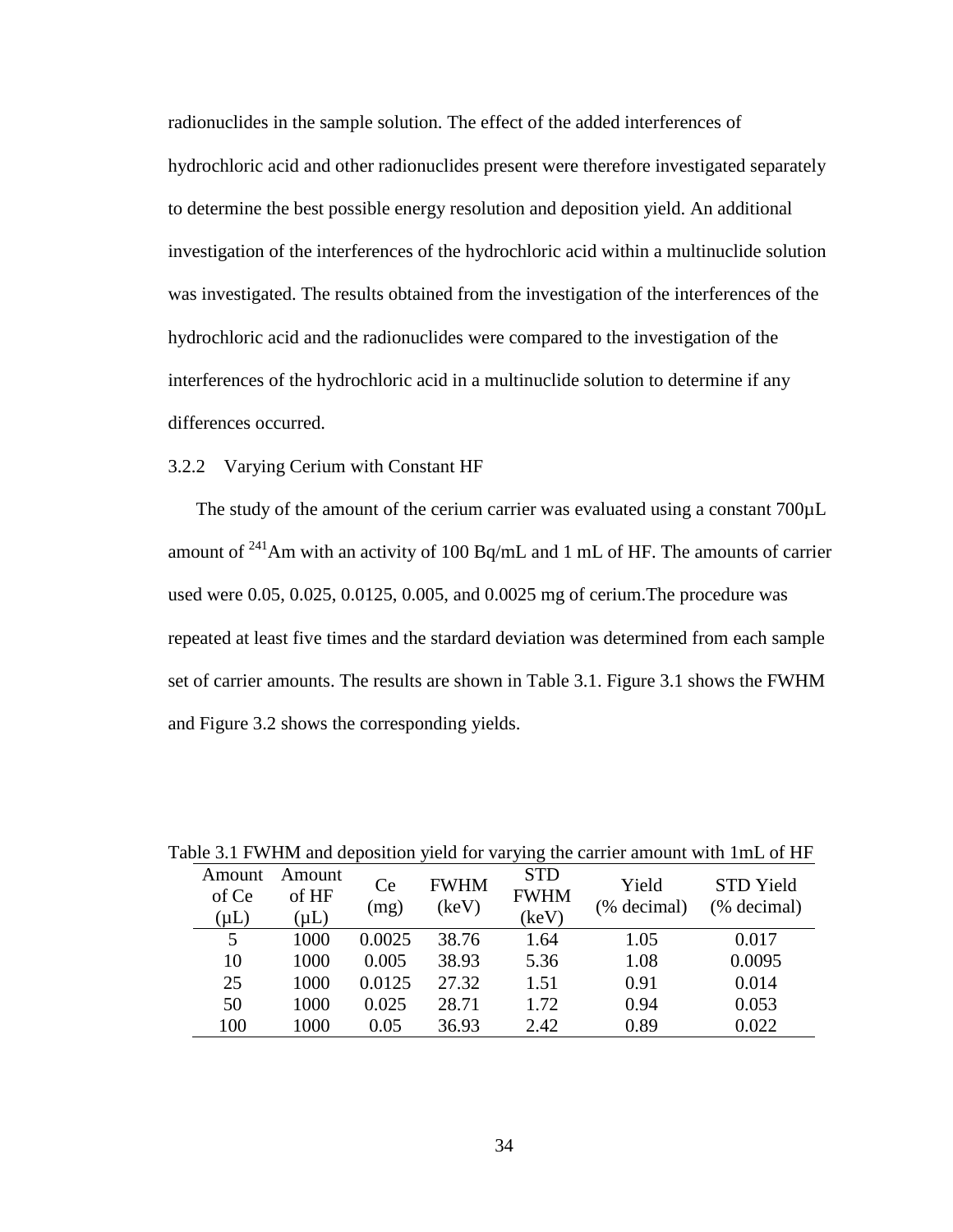

Figure 3.1 Plot of the FWHM versus the amount of Cerium with 1mL of HF



Figure 3.2 Plot of the Yield versus the amount of Cerium with 1mL of HF.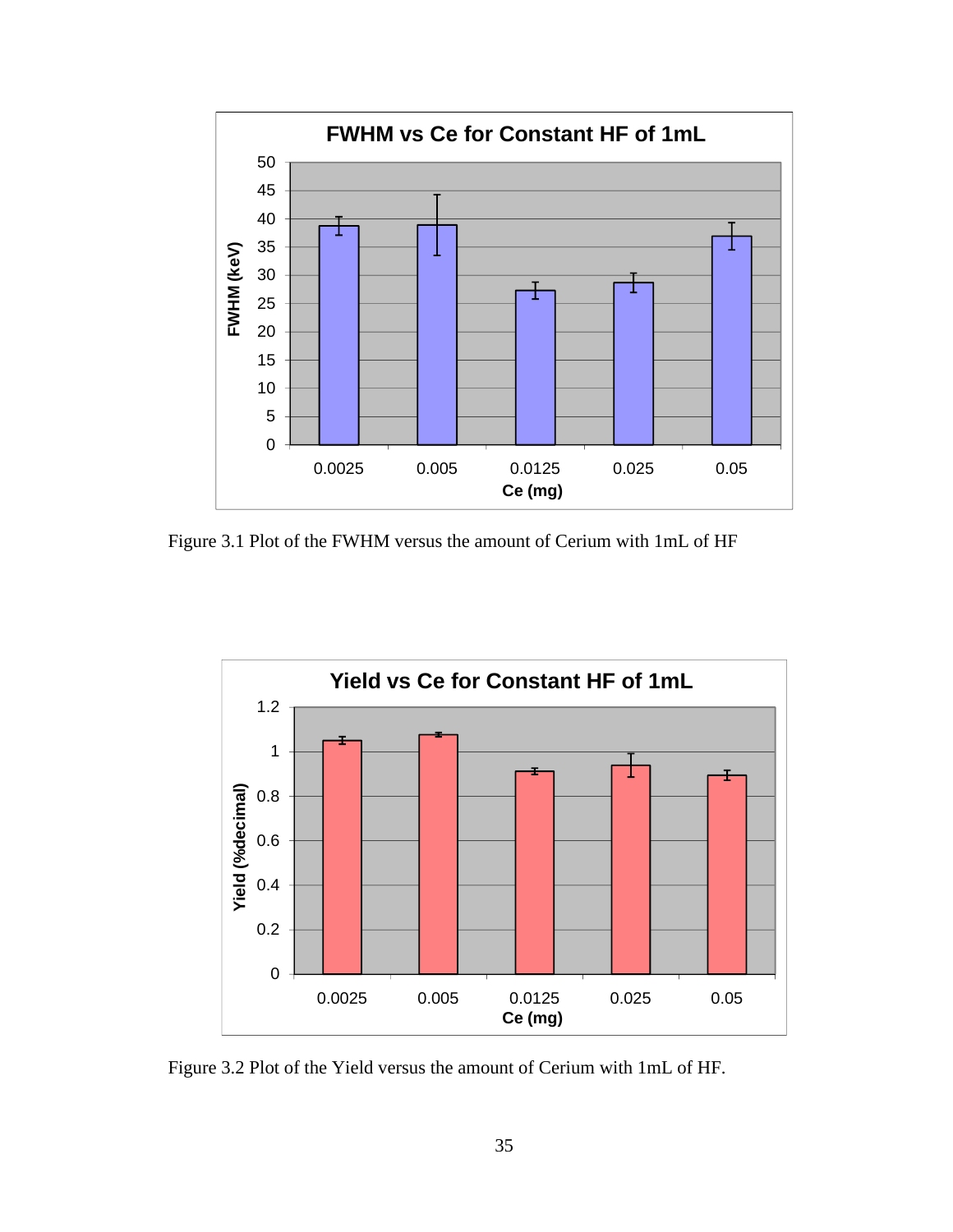## 3.2.3 Effect of HF Volume

In a second set of experiments the influence of varying the amount of HF while keeping the amount of carrier constant was investigated. The parameters that were kept constant were the precipitation time of 30 minutes and precipitation temperature of 25ºC. The optimal carrier amount determined in the first set of experiments was 0.0125 mg of cerium which gave an optimal FWHM of  $27.32 \pm 1.51$  keV and relative high yields, therefore the amount of carrier during this part of the work was held constant at 0.0125mg of cerium while the volume of hydrofluoric acid was varied. The volumes of hydrofluoric acid used in this study were 250, 500, 750, 1000, and 1250 µL. The molarity of hydrofluoric acid was held constant at 28 molar. The results for the yield and FWHM are listed in Table 3.2. Plots of the results for yield are shown in Figure 3.3 and the energy resolution is shown in Figure 3.4.

| Amount<br>of Ce<br>$(\mu L)$ | Amount<br>of HF<br>$(\mu L)$ | <b>FWHM</b><br>(keV) | <b>STD</b><br><b>FWHM</b><br>(keV) | Yield<br>(% decimal) | STD Yield<br>(% decimal) |
|------------------------------|------------------------------|----------------------|------------------------------------|----------------------|--------------------------|
| 25                           | 250                          | 69.16                | 8.33                               | 0.99                 | 0.0066                   |
| 25                           | 500                          | 33.76                | 3.086                              | 1.03                 | 0.10                     |
| 25                           | 750                          | 36.80                | 2.16                               | 1.03                 | 0.18                     |
| 25                           | 1000                         | 27.32                | 1.51                               | 0.91                 | 0.014                    |
| 25                           | 1250                         | 30.97                | 1.34                               | 1.06                 | 0.13                     |

Table 3.2 FWHM and deposition yield for varying the amount of HF while holding the amount of cerium constant at 0.0125mg.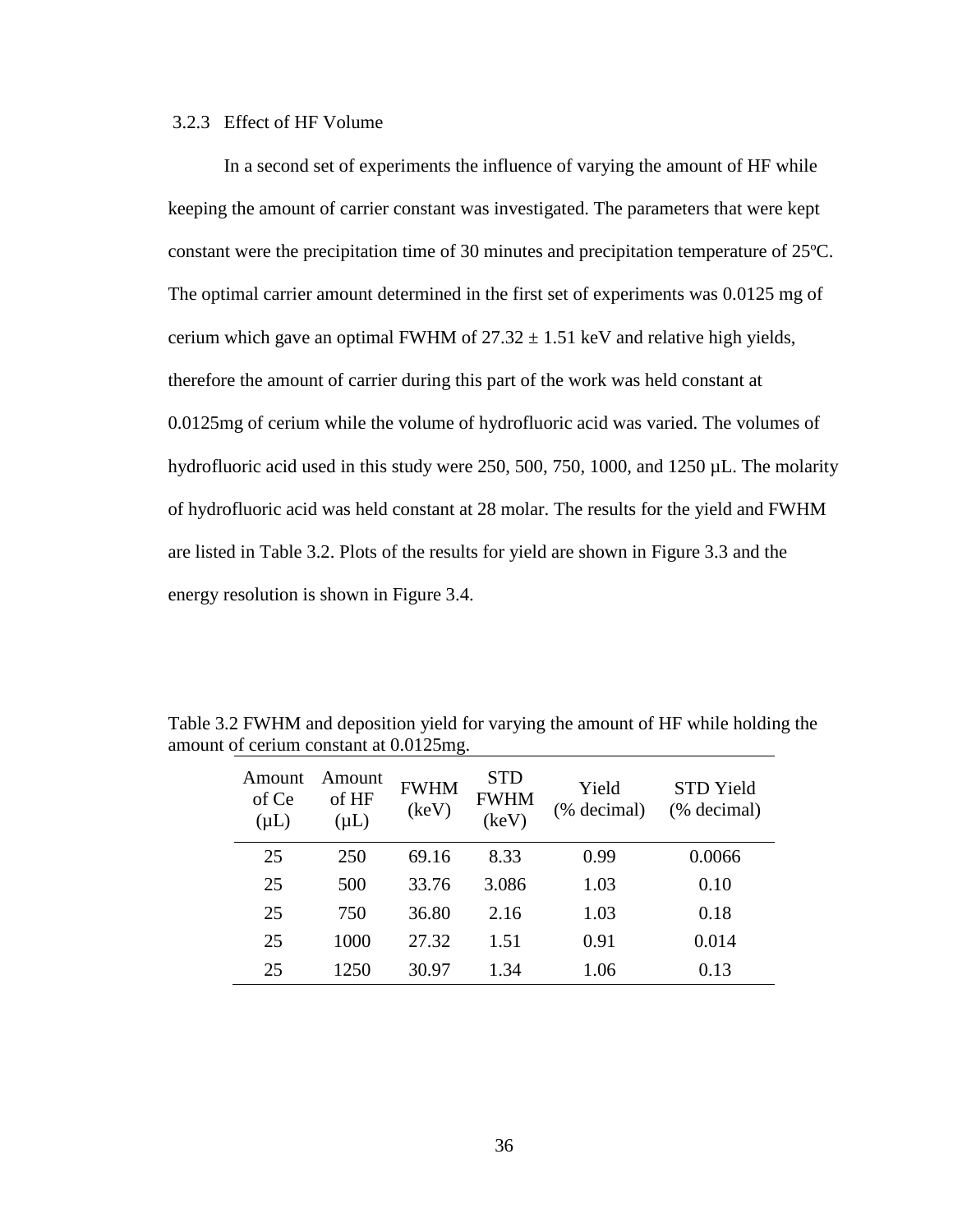

Figure 3.3 Plot of the FWHM versus the amount of HF (Amount of Ce: 0.0125mg)



Figure 3.4 Plot of the yield versus the amount of HF (Amount of Ce: 0.0125mg)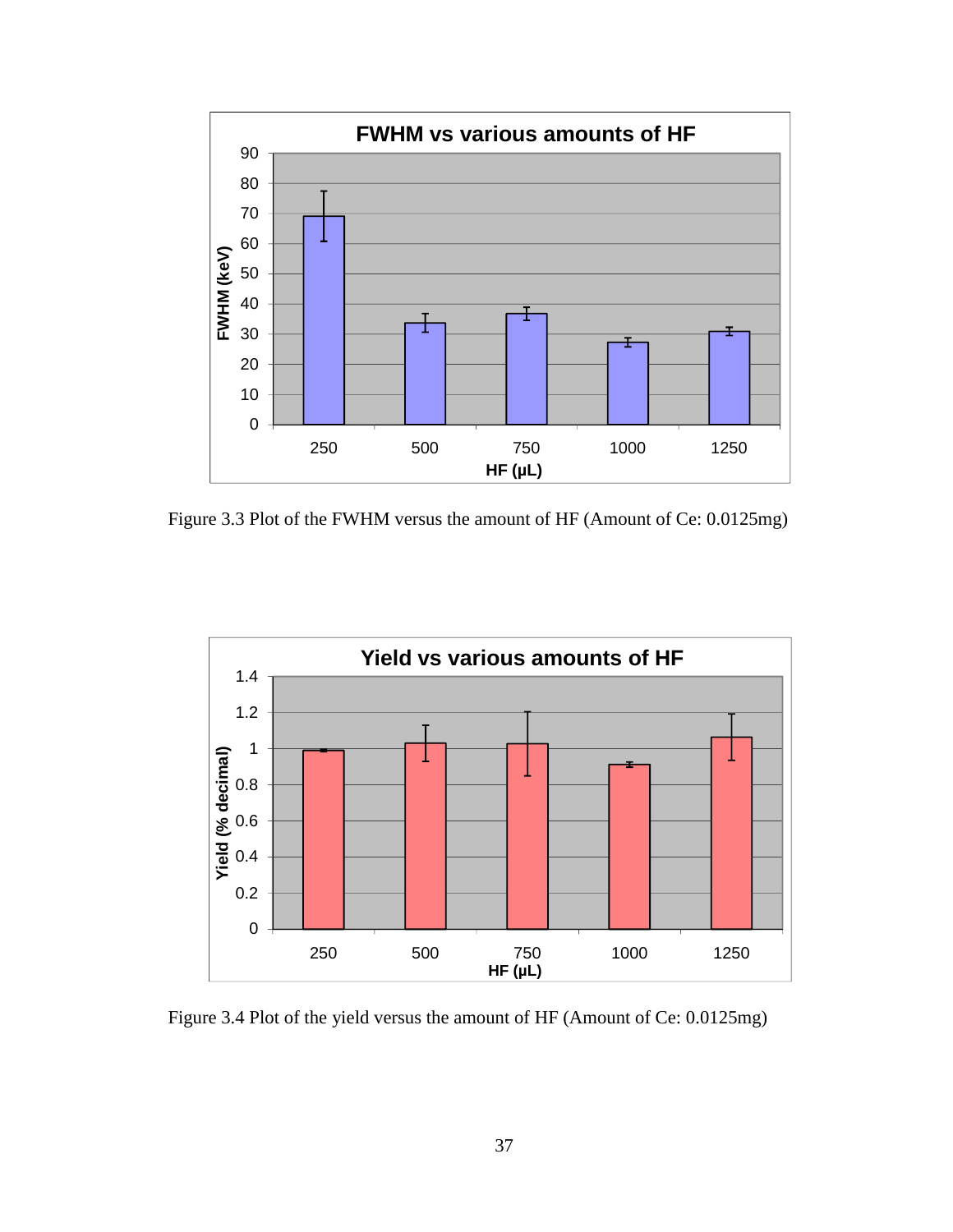## 3.2.4 Effect of Relative Amounts

In this part of the work the effect of the relative amounts of cerium and HF was investigated. For this study, the amount of cerium and hydrofluoric acid was varied simultaneously; however the ratio of cerium to hydrofluoric acid was kept constant at 0.00005. As the concentration carrier amount increased, the volume of hydrofluoric acid was also increased to maintain the same fraction. For instance, if the amount of cerium was 0.025 mg, the volume of HF used was 500 $\mu$ L. The amounts of cerium used were 0.05, 0.025, 0.0125, 0.005, and 0.0025 mg and the corresponding volumes of hydrofluoric acid amounts were 1000, 500, 250, 100, and 50 µL. The results can be seen in Table 3.3. The FWHM verses the concentration of cerium is plotted in Figures 3.5 while the yield verses the amount of cerium is plotted in Figure 3.6.

| Amount<br>of Ce<br>$(\mu L)$ | Amount<br>of HF<br>$(\mu L)$ | Ce<br>(mg) | <b>FWHM</b><br>(keV) | <b>STD</b><br><b>FWHM</b><br>(keV) | Yield<br>(% decimal) | STD Yield<br>(% decimal) |
|------------------------------|------------------------------|------------|----------------------|------------------------------------|----------------------|--------------------------|
| 5                            | 50                           | 0.0025     | 45.23                | 8.06                               | 0.96                 | 0.01                     |
| 10                           | 100                          | 0.005      | 44.80                | 14.74                              | 1.00                 | 0.05                     |
| 25                           | 250                          | 0.0125     | 69.16                | 8.33                               | 0.99                 | 0.01                     |
| 50                           | 500                          | 0.025      | 50.93                | 19.06                              | 1.05                 | 0.04                     |
| 100                          | 1000                         | 0.05       | 36.93                | 2.42                               | 0.89                 | 0.02                     |

Table 3.3 FWHM and deposition yield for varying cerium carrier and hydrofluoric acid simultaneously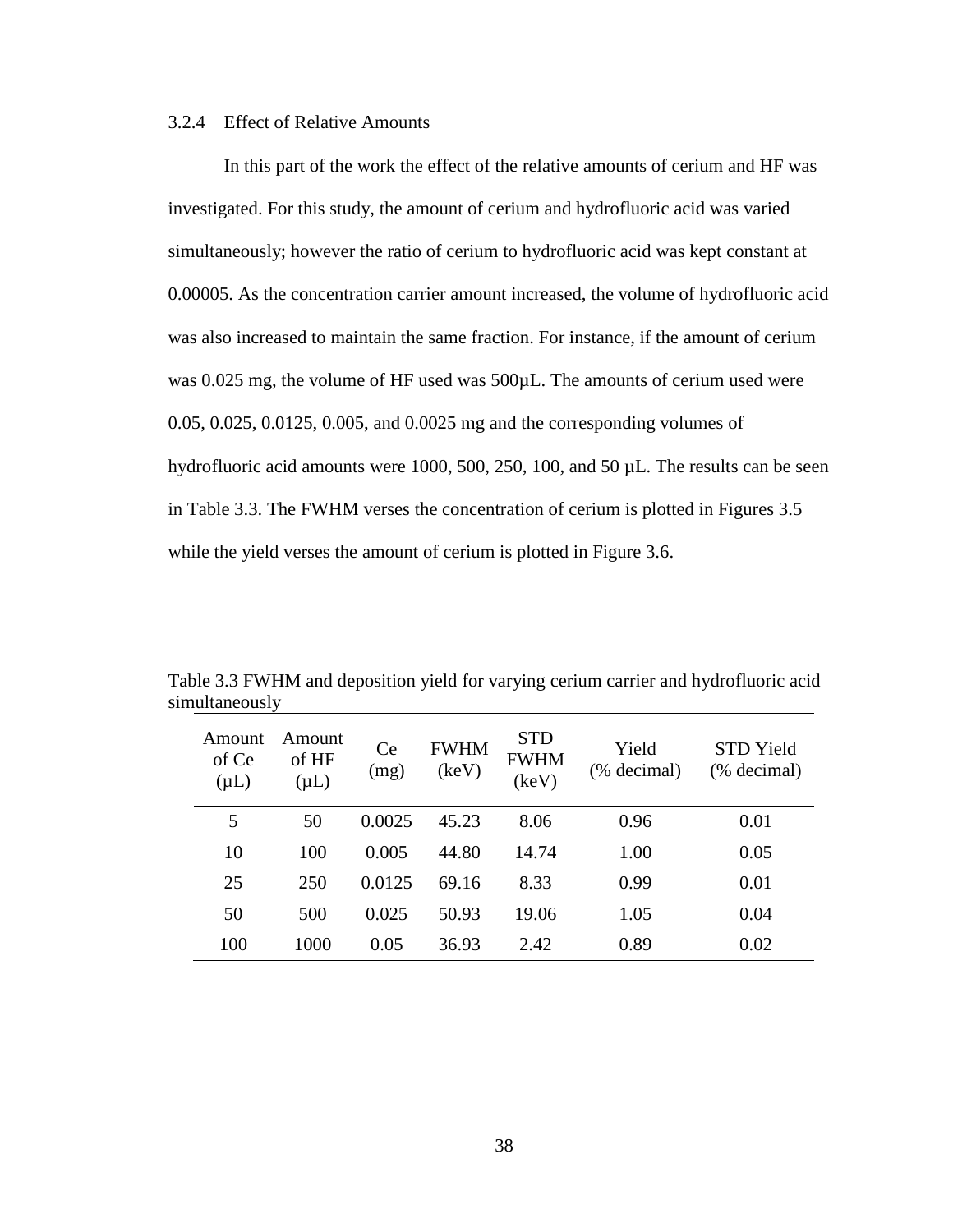

Figure 3.5 Plot of the FWHM versus cerium concentrations. The corresponding volumes of hydrofluoric acid amounts were 1000, 500, 250, 100, and 50 µL, respectively.



Figure 3.6 Plot of the yield versus cerium concentration. The corresponding volumes of hydrofluoric acid amounts were 1000, 500, 250, 100, and 50 µL, respectively.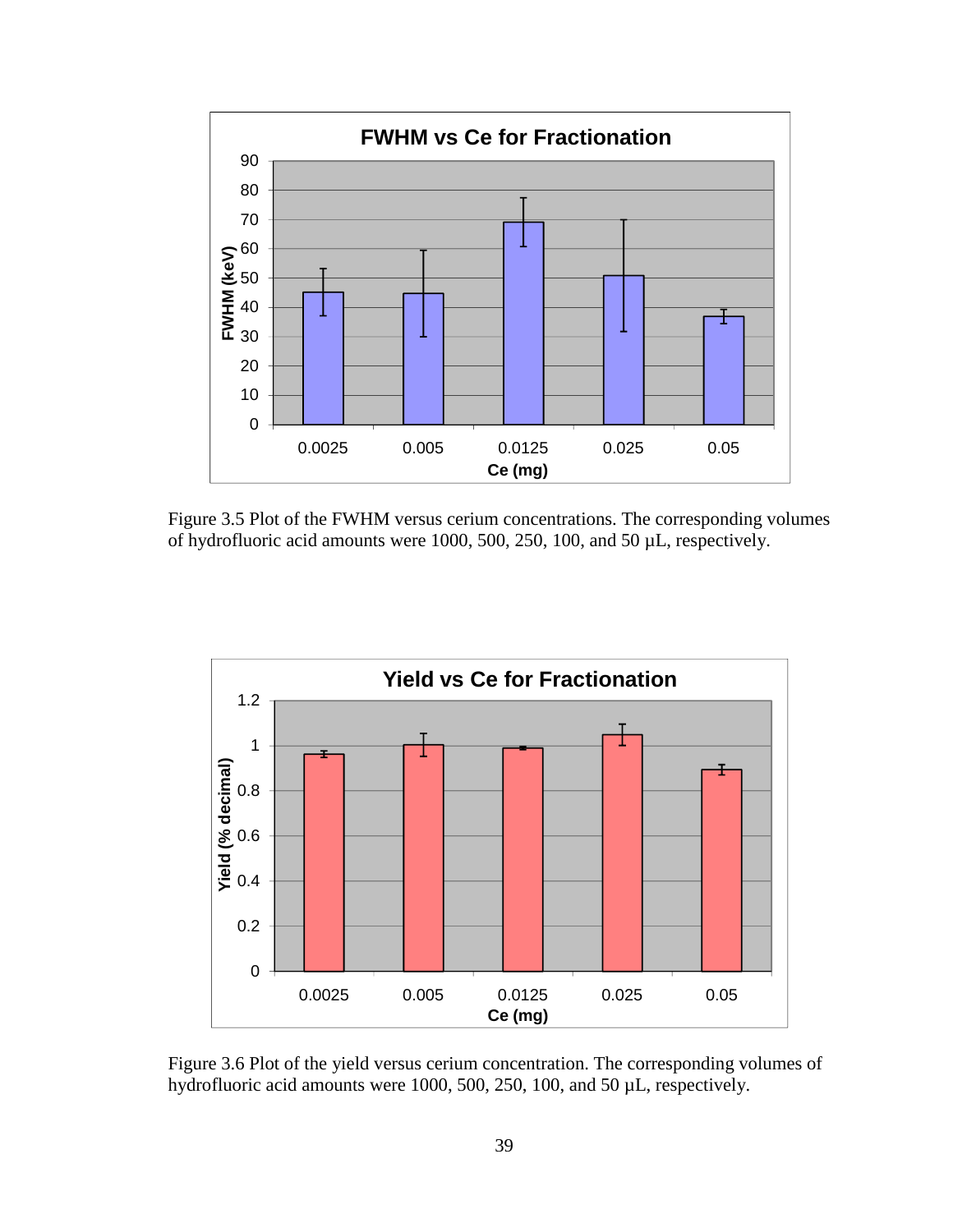### 3.2.5 Effect of Temperature

In the general procedure for microprecipitation, the precipitate is simply formed at room temperature. The temperature at which the formation occurs can however significantly affect the morphology and properties of the precipitate itself. It was therefore decided to also evaluate the influence of temperature on the procedure. For this purpose the solution was kept at 25, 30, 35, 40, 45, and 50ºC, respectively, during the formation of the precipitate. The other parameters were kept as follows: 700 µL of Am-241 stock solution, 1 mL of HF, and 0.0125 mg of cerium carrier. The temperature was changed by using a water bath for 30, 35, 40, 45, and 50ºC. For 25ºC, the precipitate was formed at room temperature. The results are listed in Table 3.4, and the FWHM and deposition yield for each temperature are shown in Figure 3.7 and Figure 3.8.

| $\cdots$ The drive $\alpha$<br><i>read for various precipitation temperatures</i> |                              |                      |                                    |                      |                                 |  |
|-----------------------------------------------------------------------------------|------------------------------|----------------------|------------------------------------|----------------------|---------------------------------|--|
|                                                                                   | Precipitation<br>Temperature | <b>FWHM</b><br>(key) | <b>STD</b><br><b>FWHM</b><br>(keV) | Yield<br>(% decimal) | <b>STD Yield</b><br>(% decimal) |  |
|                                                                                   | $0^{\circ}$ C                | 29.04                | 2.61                               | 0.75                 | 0.33                            |  |
|                                                                                   | $25^{\circ}$ C               | 27.32                | 1.51                               | 0.91                 | 0.014                           |  |
|                                                                                   | $30^{\circ}$ C               | 34.89                | 3.90                               | 0.98                 | 0.016                           |  |
|                                                                                   | $35^{\circ}$ C               | 30.77                | 3.10                               | 0.99                 | 0.017                           |  |
|                                                                                   | $40^{\circ}$ C               | 29.50                | 3.24                               | 1.07                 | 0.10                            |  |
|                                                                                   | $45^{\circ}$ C               | 34.39                | 1.76                               | 1.16                 | 0.019                           |  |
|                                                                                   | $50^{\circ}$ C               | 30.42                | 2.35                               | 1.12                 | 0.013                           |  |

Table 3.4 FWHM and deposition yield for various precipitation temperatures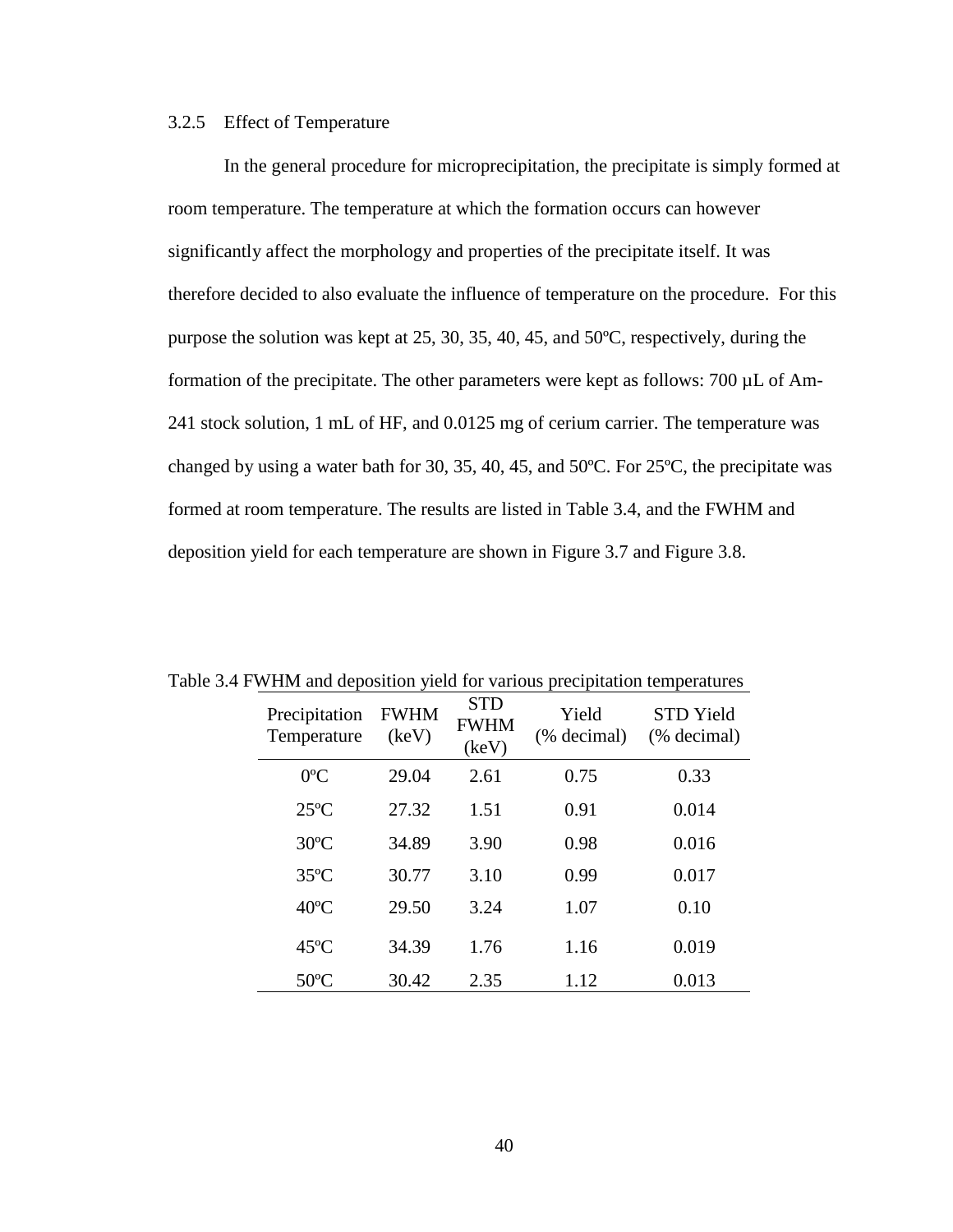

Figure 3.7 Plot of the FWHM verses different precipitation temperatures



Figure 3.8 Plot of the Yield verses various precipitation temperatures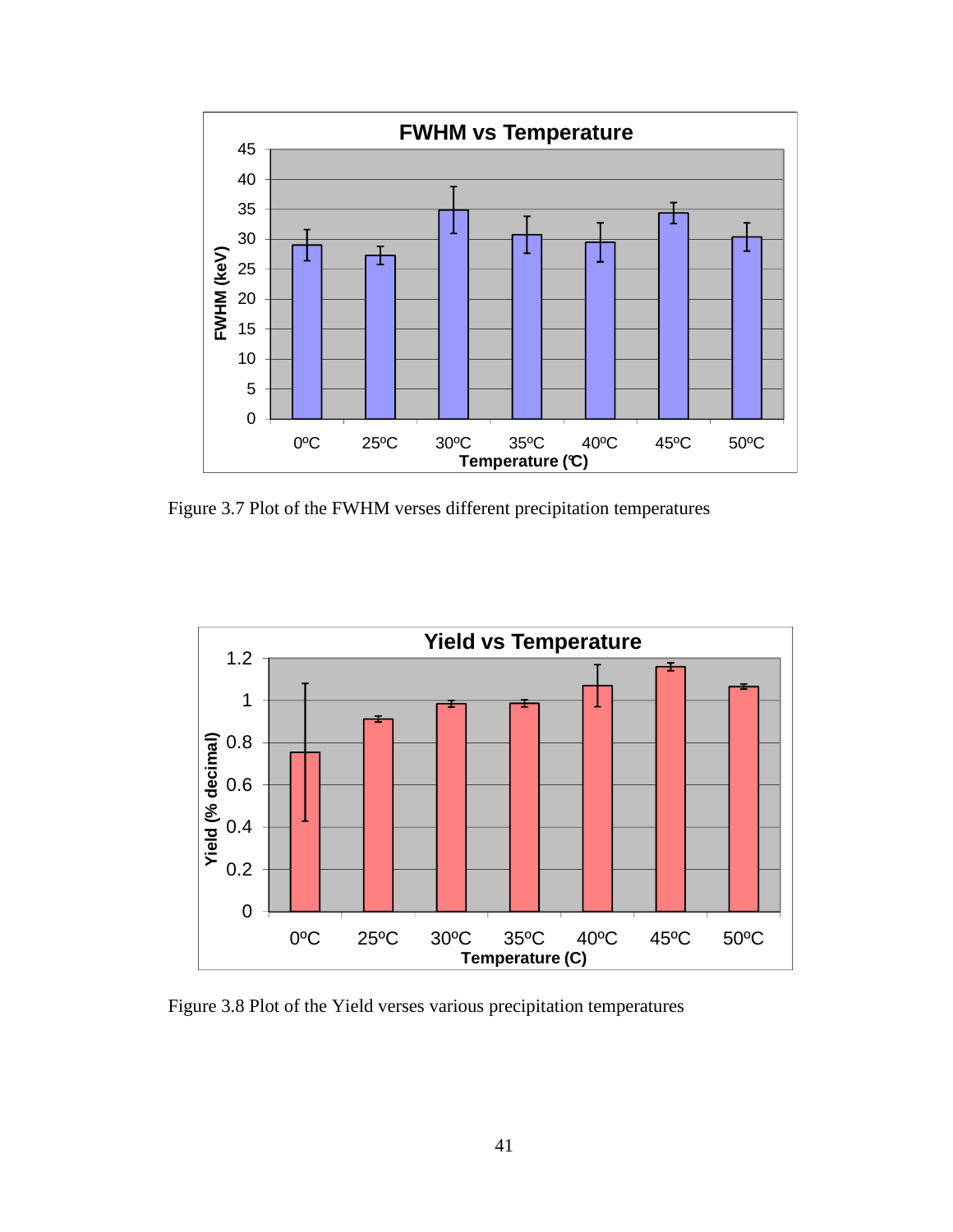## 3.2.6 Effect of Time

Once the hydrofluoric acid is added to the solution, the HF dissociates into hydrogen and fluoride ions. The flouride ions interact with the americium and cerium ions and a mixed precipitate containing  $AmF_3$  and  $CeF_3$  starts to form. It has been shown that the time that the precipitate is left to form can significantly affect the structure of the precipitate. This is mainly due to the constant dissolution and recrystallization of ions at the surface of the precipitate. Therefore a dedicated set of experiments was carried out to determine the precipitation time that would result in the best possible spectral resolution and yield. The time intervals examined were 10, 20, 30, 45, and 50 mins, and 1, 2, 4, 8, 16, and 24 hours. The amount of carrier was kept constant at 0.0125mg of cerium with 1mL of hydrofluoric acid. The precipiation temperature was constant at room temperature. The results were recorded and can be seen in Table 3.5. Figure 3.9 and Figure 3.10 show the FWHM and yield, respectively.

| Precipitation<br>Time | <b>FWHM</b><br>(keV) | <b>STD</b><br><b>FWHM</b><br>(keV) | Yield<br>(% decimal) | <b>STD</b> Yield<br>(% decimal) |
|-----------------------|----------------------|------------------------------------|----------------------|---------------------------------|
| 10min                 | 35.39                | 3.76                               | 0.91                 | 0.078                           |
| 20min                 | 34.85                | 3.28                               | 0.93                 | 0.054                           |
| 30 <sub>min</sub>     | 27.32                | 1.51                               | 0.91                 | 0.014                           |
| $45$ min              | 28.36                | 3.15                               | 0.95                 | 0.012                           |
| 50 <sub>min</sub>     | 27.59                | 2.15                               | 0.92                 | 0.048                           |
| 1hr                   | 33.38                | 1.18                               | 0.95                 | 0.0068                          |
| 2 <sup>hr</sup>       | 31.63                | 3.39                               | 0.92                 | 0.0038                          |
| 4hr                   | 31.07                | 1.60                               | 0.94                 | 0.019                           |
| 8hr                   | 38.55                | 4.88                               | 0.95                 | 0.0070                          |
| 16 <sup>hr</sup>      | 40.48                | 1.34                               | 0.95                 | 0.021                           |
| 24 <sub>hr</sub>      | 36.77                | 2.27                               | 0.94                 | 0.0083                          |

Table 3.5 FWHM and Yield for various precipitation times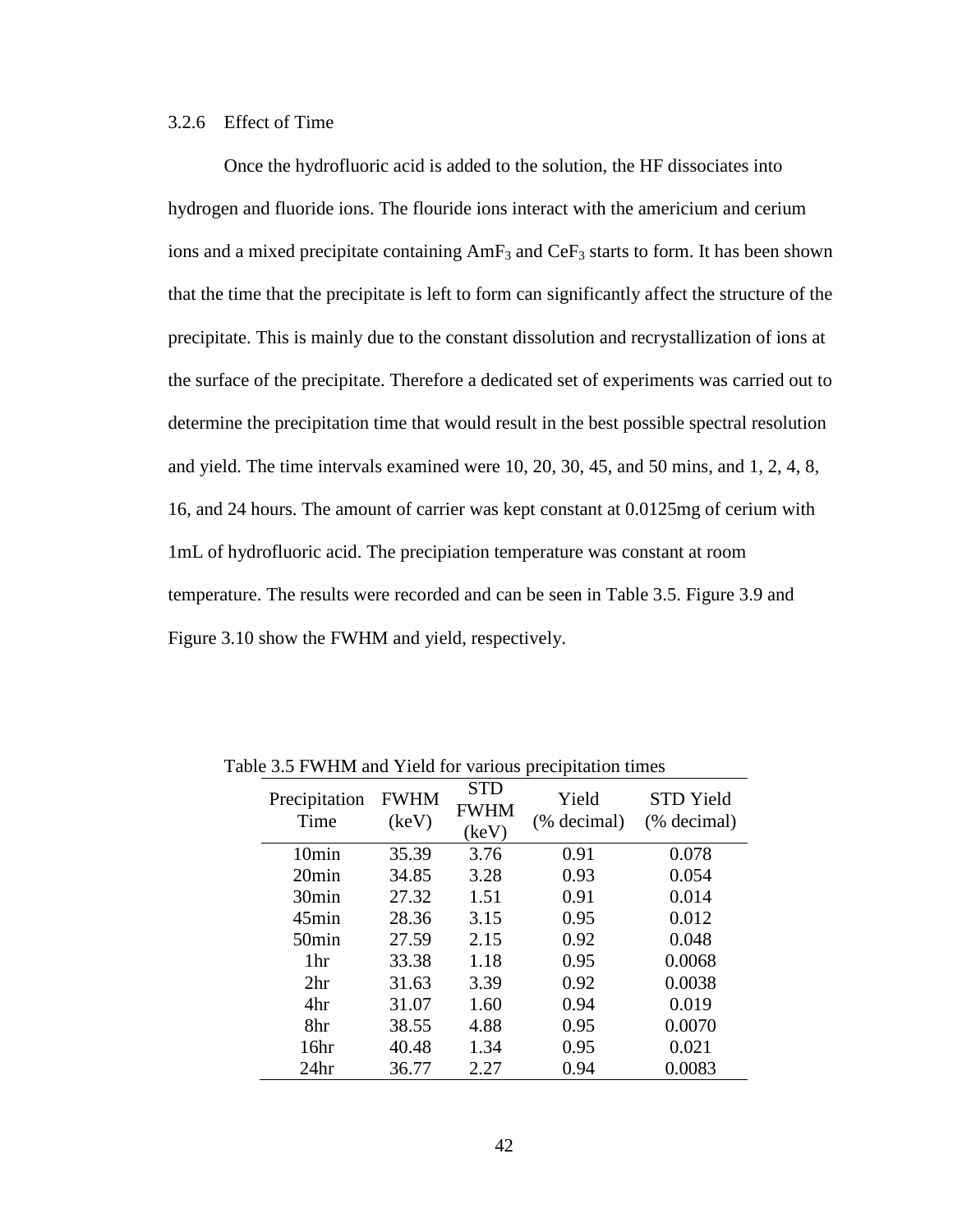

Figure 3.9 Plot of the FWHM for various precipitation times



Figure 3.10 Plot of the deposition yield for various precipitation times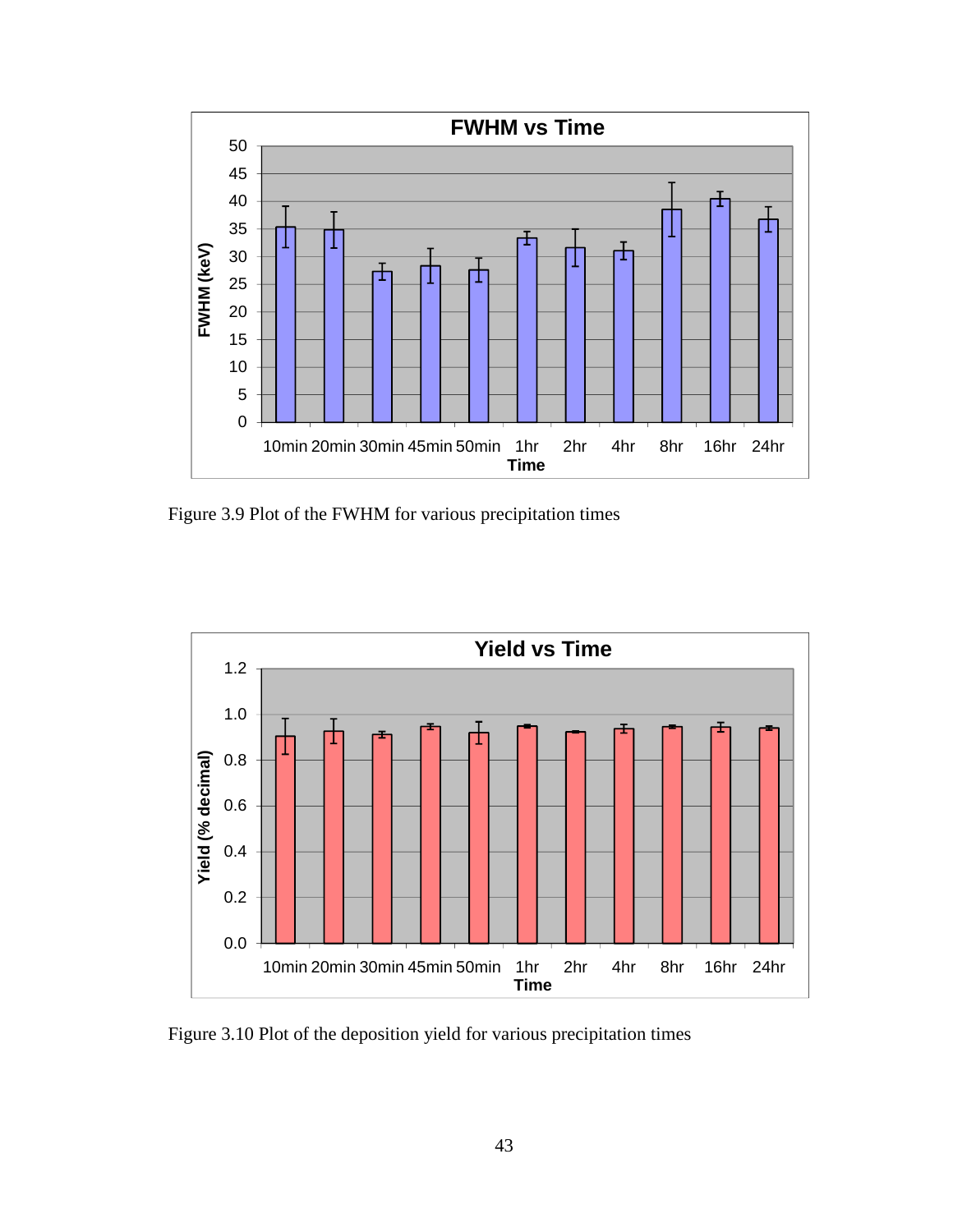## 3.2.7 Varying Carriers

The general procedure for microprecipitation uses cerium to bring Am-241 out of solution. Due to the similarity in oxidation state and ionic radius, tri- and tetravalent actinides will readily incorporate themselves into the lanthanide fluoride crystal structure. Besides cerium, other lanthanide elements, such as lanthanum and neodymium, have been used as carriers for microprecipiation. For that reason it was decided to contrast the use of lanthanum and neodymium as carrier elements with the use of cerium. Varying amounts of neodymium and lanthanum were added as carrier and their performance was compared to that of cerium. The carrier amounts used were the same as for cerium, namely 0.0025, 0.005, 0.0125, 0.025, and 0.05 mg. The volume of hydrofluoric acid was kept constant at 1 mL. The precipitation temperature was kept at  $25 \text{ °C}$  and a precipitation time of 30 minutes was used. Table 3.6 lists the results for lanthanum and Table 3.7 shows the results for Neodymium. A comparison of the carrier performance relative to cerium can be seen in Figures 3.11 and 3.12.

| Amount<br>of La<br>$(\mu L)$ | Amount<br>of HF<br>$(\mu L)$ | La<br>(mg) | <b>FWHM</b><br>(keV) | <b>STD</b><br><b>FWHM</b><br>(keV) | Yield<br>(% decimal) | <b>STD</b> Yield<br>(% decimal) |
|------------------------------|------------------------------|------------|----------------------|------------------------------------|----------------------|---------------------------------|
| 5                            | 1000                         | 0.0025     | 29.44                | 1.29                               | 0.92                 | 0.013                           |
| 10                           | 1000                         | 0.005      | 26.20                | 1.53                               | 0.91                 | 0.019                           |
| 25                           | 1000                         | 0.0125     | 28.52                | 3.35                               | 0.92                 | 0.021                           |
| 50                           | 1000                         | 0.025      | 32.03                | 1.63                               | 0.94                 | 0.033                           |
| 100                          | 1000                         | 0.05       | 46.14                | 4.37                               | 0.93                 | 0.019                           |

Table 3.6 FWHM and Yield for various amounts of carrier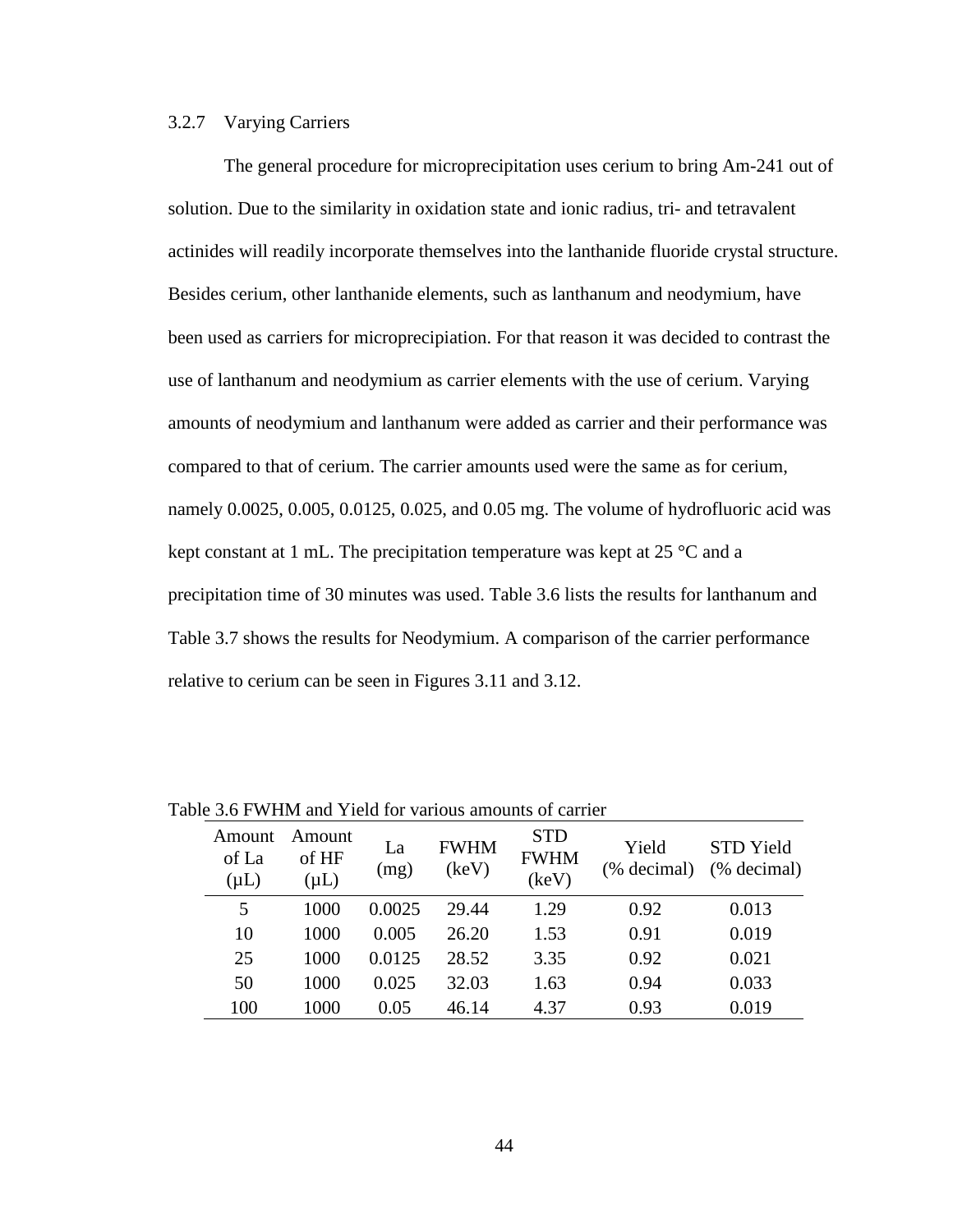| Amount<br>of Nd<br>$(\mu L)$ | Amount<br>of HF<br>$(\mu L)$ | Nd<br>(mg) | <b>FWHM</b><br>(keV) | <b>STD</b><br><b>FWHM</b><br>(keV) | Yield<br>(% decimal) | STD Yield<br>(% decimal) |
|------------------------------|------------------------------|------------|----------------------|------------------------------------|----------------------|--------------------------|
| 5                            | 1000                         | 0.0025     | 28.69                | 1.10                               | 0.94                 | 0.015                    |
| 10                           | 1000                         | 0.005      | 32.02                | 1.43                               | 0.97                 | 0.048                    |
| 25                           | 1000                         | 0.0125     | 35.24                | 2.06                               | 0.95                 | 0.016                    |
| 50                           | 1000                         | 0.025      | 31.14                | 0.67                               | 0.91                 | 0.025                    |
| 100                          | 1000                         | 0.05       | 39.84                | 0.97                               | 0.93                 | 0.0072                   |

Table 3.7 FWHM and Yield for various amounts of neodymium carrier



Figure 3.11 Plot showing the FWHM for various amounts of lanthanum, cerium, and neodymium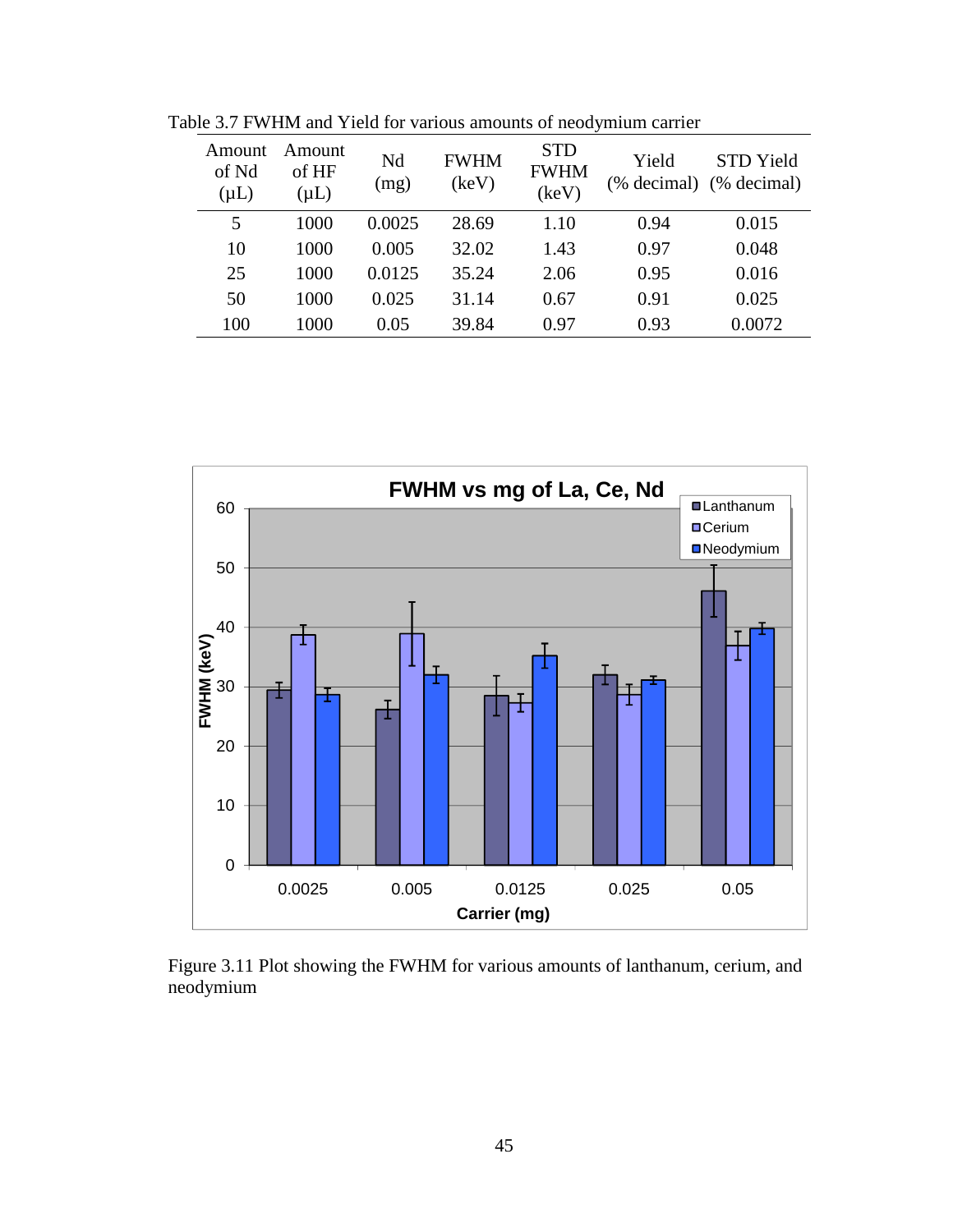

Figure 3.12 Plot showing the Yield for various amounts of lanthanum, cerium, and neodymium

## 3.2.8 Addition of 20 mL of Hydrochloric Acid

 The interference of 20 mL of hydrochloric acid was investigated using the optimal parameters determined earlier. The amount of cerium solution used varied by 0.0025, 0.005, 0.0125, 0.025, and 0.05, 0.1, 0.2, 0.3, 0.4, 0.5, and 0.6 mg along with 1 mL hydrofluoric acid. The precipitation time was 30 minutes at room temperature. The results of introducing 20 mL of hydrochloric acid to the microprecipitation procedure are seen below in Table 3.8. The FWHM verses the amount of cerium concentration can be seen in Figure 3.13. In addition the yield for each cerium concentration is displayed in Figure 3.14.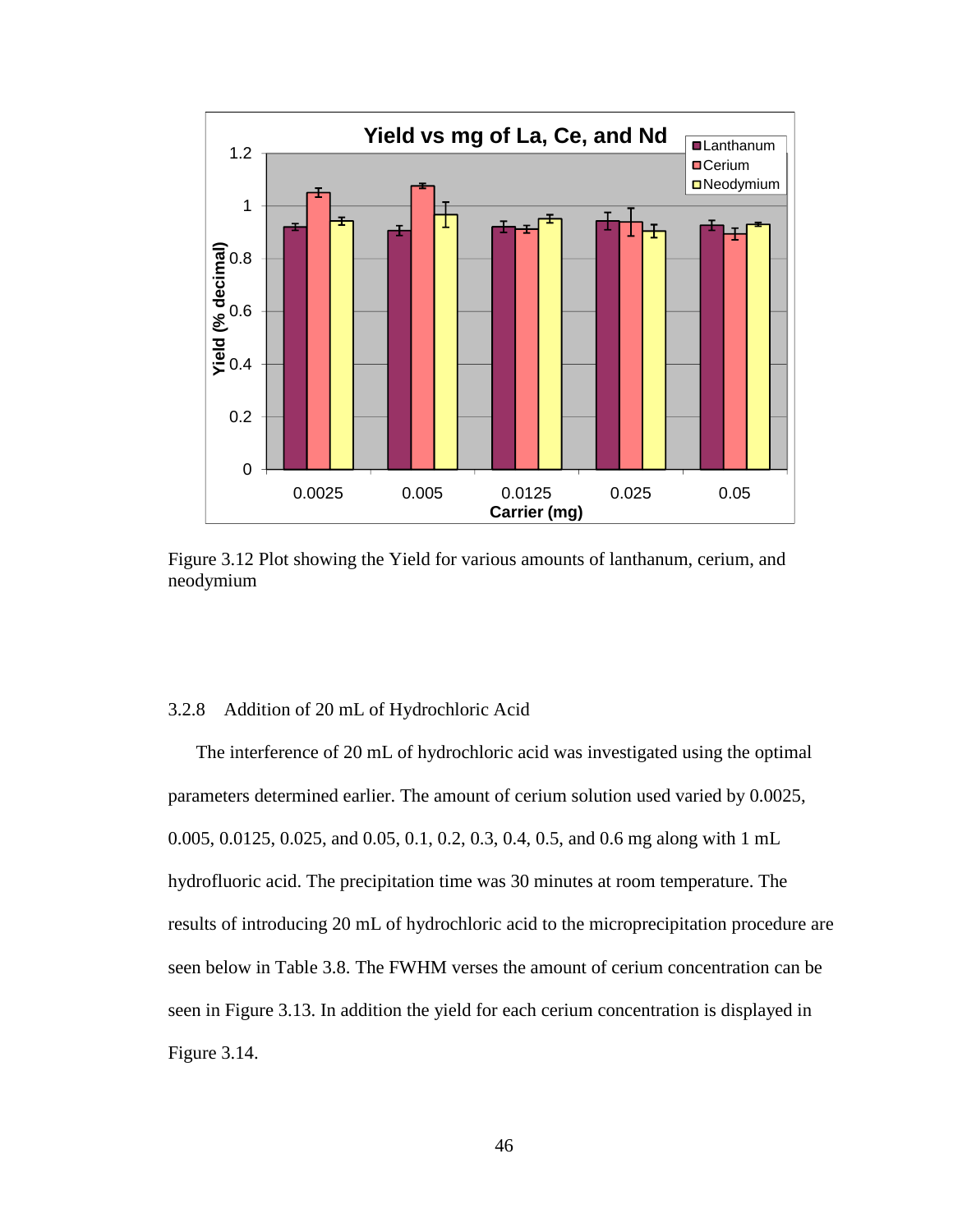| Amount<br>of Ce<br>$(\mu L)$ | Amount<br>of HF<br>$(\mu L)$ | Ce<br>(mg) | <b>FWHM</b><br>(keV) | <b>STD</b><br><b>FWHM</b><br>(keV) | Yield<br>(% decimal) | <b>STD</b> Yield<br>(% decimal) |
|------------------------------|------------------------------|------------|----------------------|------------------------------------|----------------------|---------------------------------|
| 5                            | 1000                         | 0.0025     | 44.51                | 6.60                               | 0.00032              | 0.00036                         |
| 10                           | 1000                         | 0.005      | 56.23                | 11.01                              | 0.00028              | 0.00020                         |
| 25                           | 1000                         | 0.0125     | 45.48                | 5.95                               | 0.0090               | 0.0074                          |
| 50                           | 1000                         | 0.025      | 43.45                | 6.13                               | 0.0061               | 0.0046                          |
| 100                          | 1000                         | 0.05       | 52.95                | 12.21                              | 0.39                 | 0.080                           |
| 200                          | 1000                         | 0.1        | 76.47                | 22.89                              | 0.51                 | 0.06                            |
| 400                          | 1000                         | 0.2        | 58.63                | 2.54                               | 0.66                 | 0.059                           |
| 600                          | 1000                         | 0.3        | 76.26                | 2.41                               | 0.69                 | 0.026                           |
| 800                          | 1000                         | 0.4        | 92.18                | 2.45                               | 0.83                 | 0.011                           |
| 1000                         | 1000                         | 0.5        | 103.52               | 4.30                               | 0.89                 | 0.014                           |
| 1200                         | 1000                         | 0.6        | 118.42               | 7.83                               | 0.90                 | 0.020                           |

Table 3.8 Results showing the FWHM and Yield for various concentrations of cerium as 20 mL of hydrochloric acid was added to the sample solution



Figure 3.13 Plot showing the FWHM for various concentrations of cerium as 20 mL of hydrochloric acid was added to the sample solution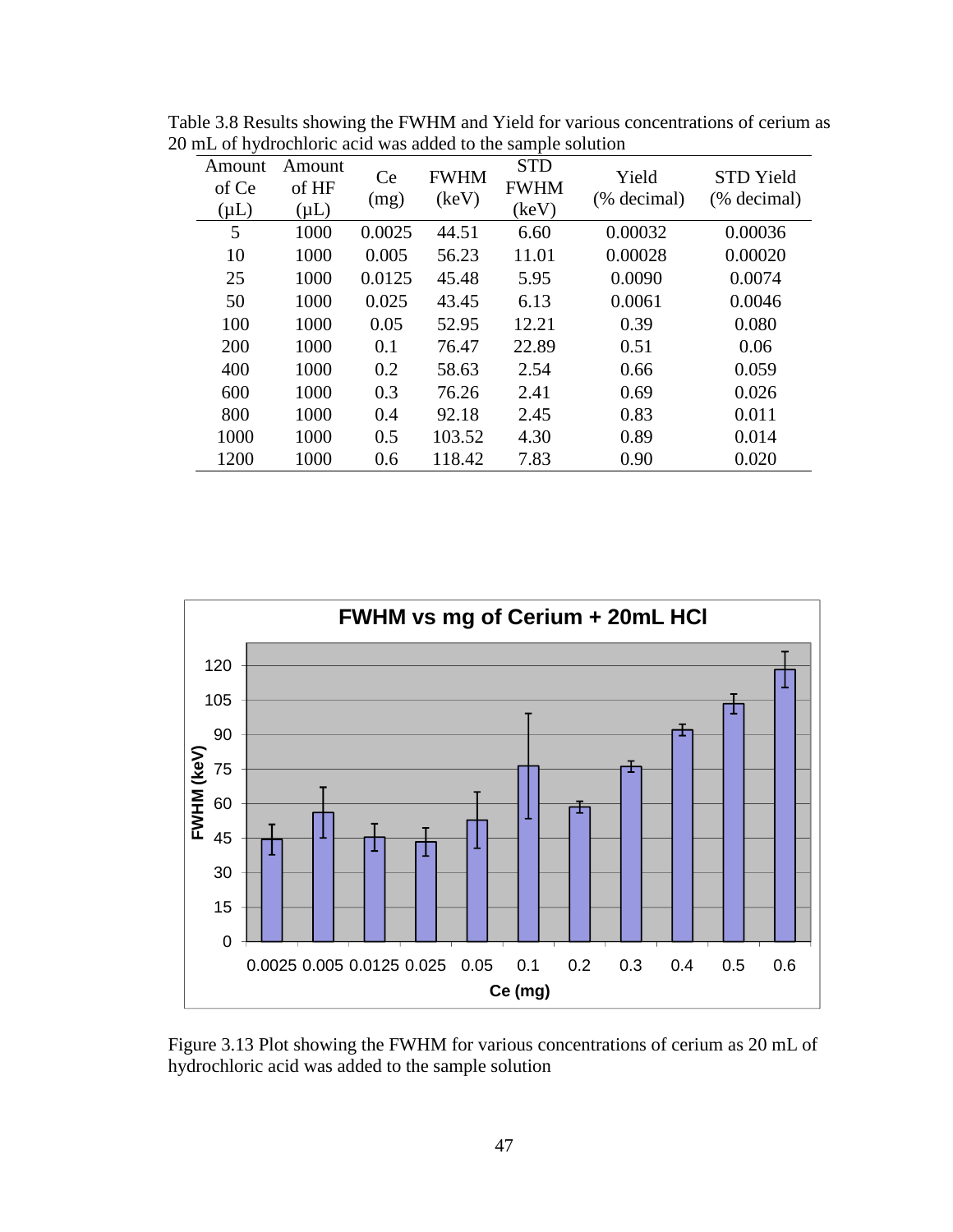

Figure 3.14 Plot showing the yield for various concentrations of cerium as 20 mL of hydrochloric acid was added to the sample solution

# 3.2.9 Multinuclide Soultion of  $241$ Am and  $239$ Pu

In some environmental samples, there maybe more than one radionuclide present. The interference of a multinuclide solution was investigated using  $700\mu$ L of  $^{241}$ Am plus 700 $\mu$ L of <sup>239</sup>Pu. The parameters used during the experiments were 0.0025, 0.005, 0.0125, 0.025, 0.5mg of cerium solution with 1mL of hydroflouric acid. The precipitation time was 30 minutes at room temperature. The results for the FWHM and yield of <sup>241</sup>Am and  $^{239}$ Pu is reported in Table 3.9. The plot for the FWHM vs the cerium concentration is displayed in Figure 3.15 while the yield vs the cerium concentration is shown in Figure 3.16.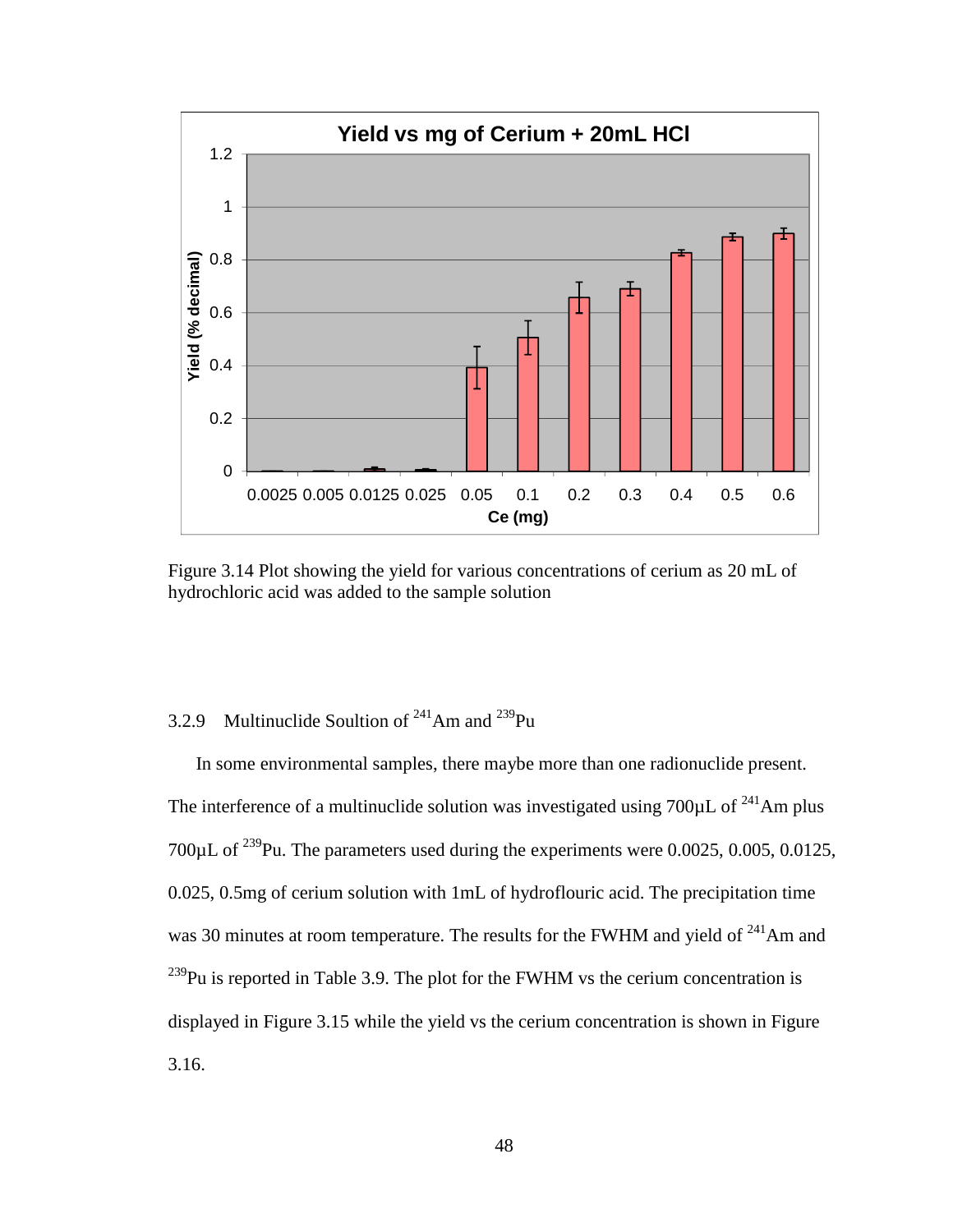|            | $^{241}$ Am          |                                    |                      |                                 |                      | $^{239}Pu$                         |       |                                             |  |
|------------|----------------------|------------------------------------|----------------------|---------------------------------|----------------------|------------------------------------|-------|---------------------------------------------|--|
| Ce<br>(mg) | <b>FWHM</b><br>(keV) | <b>STD</b><br><b>FWHM</b><br>(keV) | Yield<br>(% decimal) | <b>STD</b> Yield<br>(% decimal) | <b>FWHM</b><br>(keV) | <b>STD</b><br><b>FWHM</b><br>(keV) | Yield | <b>STD</b> Yield<br>(% decimal) (% decimal) |  |
| 0.0025     | 26.17                | 0.63                               | 0.90                 | 0.041                           | 31.39                | 0.76                               | 0.91  | 0.040                                       |  |
| 0.005      | 32.12                | 1.67                               | 0.92                 | 0.0022                          | 32.47                | 3.16                               | 0.93  | 0.0085                                      |  |
| 0.0125     | 28.62                | 0.68                               | 0.93                 | 0.061                           | 32.92                | 0.85                               | 0.86  | 0.0610                                      |  |
| 0.025      | 28.91                | 1.54                               | 0.98                 | 0.026                           | 32.39                | 0.73                               | 0.92  | 0.0034                                      |  |
| 0.05       | 34.76                | 1.38                               | 0.98                 | 0.013                           | 38.02                | 0.95                               | 0.89  | 0.0076                                      |  |

Table 3.9 Results of the FWHM and yield for a multinuclide solution containing  $241$ Am and  $^{239}$ Pu



Figure 3.15 Plot showing the FWHM for  $^{241}$ Am and  $^{239}$ Pu verses the cerium concentration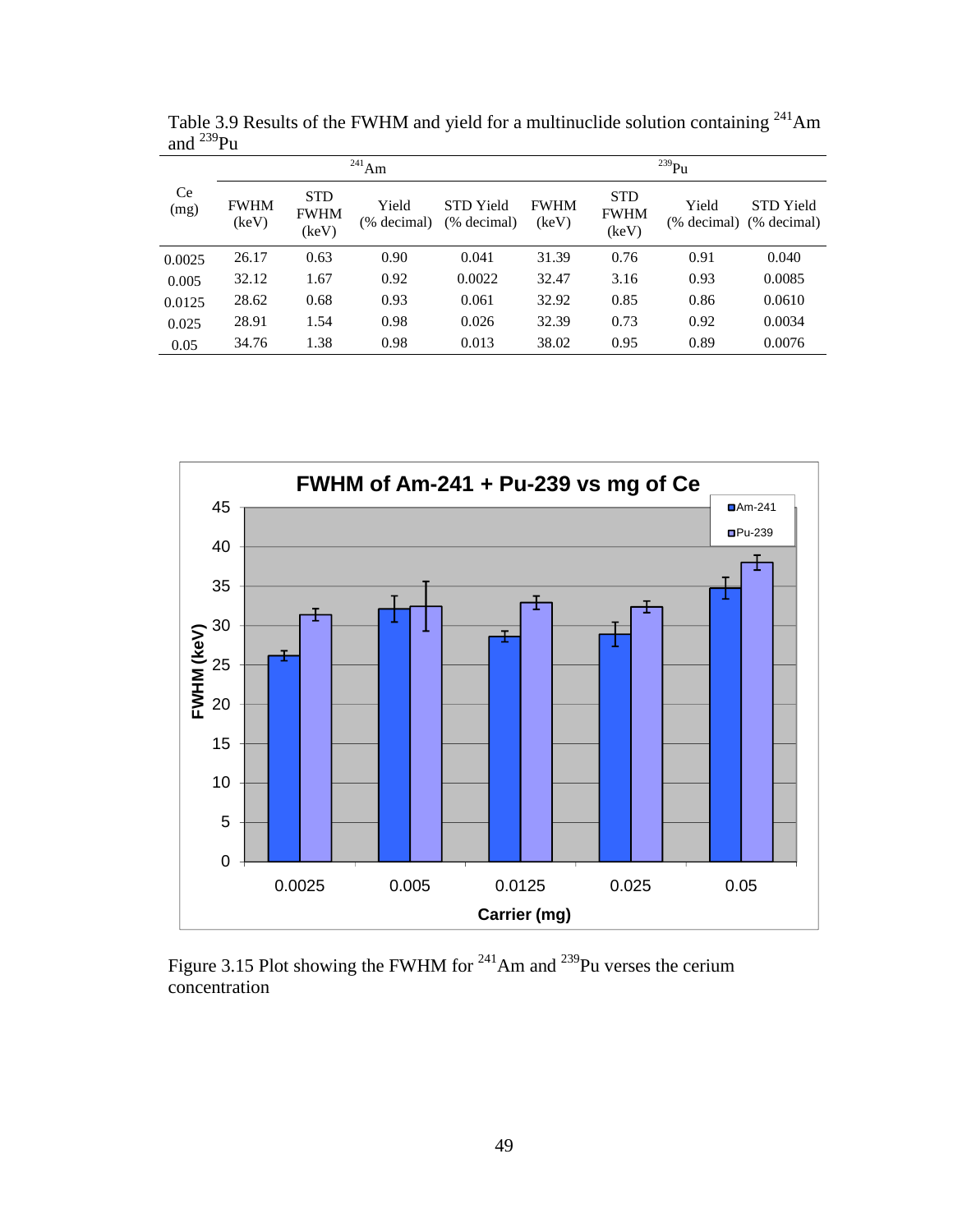

Figure 3.16 Plot showing the yield for  $^{241}$ Am and  $^{239}$ Pu verses the cerium concentration

# 3.2.10 Multinuclide solution of  $^{241}$ Am and  $^{239}$ Pu with 20 mL HCl

Both the multinuclide solution and the interference of hydrochloric acid were tested earlier. However the interference of both a multinuclide solution plus the hydrochloric acid has not been tested within the same solution. During this experiment, a solution containing both  $^{241}$ Am and  $^{239}$ Pu with 20 mL of hydrochloric acid was investigated. The amount of carrier concentration of cerium varied by 0.0025, 0.005, 0.0125, 0.025, and 0.05mg. The results of yield and FWHM for both  $^{241}$ Am and  $^{239}$ Pu are shown in the Table 3.10. The plot of the yield and FWHM of  $^{241}$ Am and  $^{239}$ Pu are compared in Figures 3.17 and 3.18.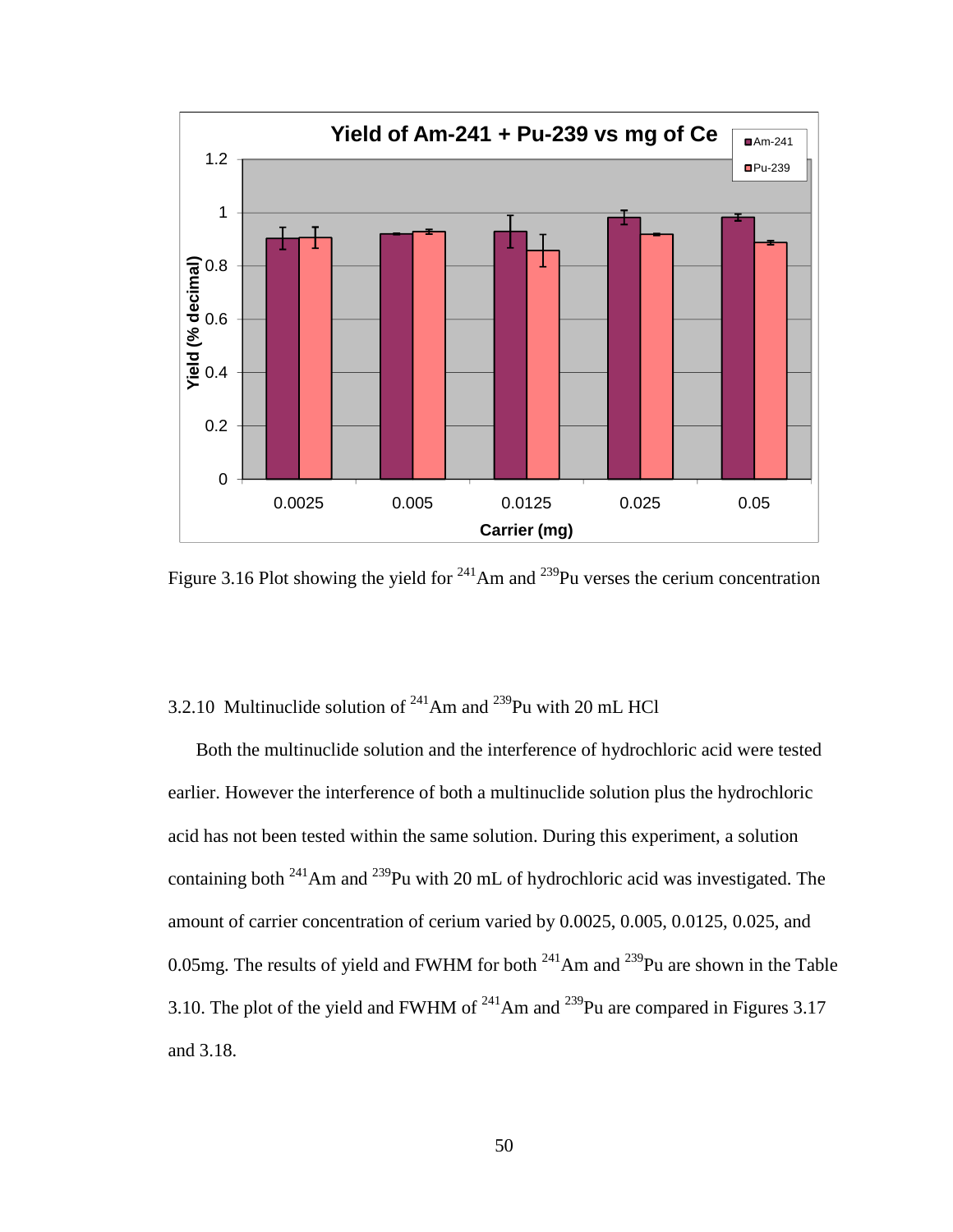|            |                      |                                    | $^{241}$ Am |                                             | $^{239}Pu$           |                                    |                      |                          |  |
|------------|----------------------|------------------------------------|-------------|---------------------------------------------|----------------------|------------------------------------|----------------------|--------------------------|--|
| Ce<br>(mg) | <b>FWHM</b><br>(keV) | <b>STD</b><br><b>FWHM</b><br>(keV) | Yield       | <b>STD</b> Yield<br>(% decimal) (% decimal) | <b>FWHM</b><br>(keV) | <b>STD</b><br><b>FWHM</b><br>(keV) | Yield<br>(% decimal) | STD Yield<br>(% decimal) |  |
| 0.0025     | 69.60                | 14.00                              | 0.0024      | 0.002                                       | 42.82                | 3.57                               | 0.0027               | 0.0037                   |  |
| 0.005      | 62.17                | 9.69                               | 0.0011      | 0.0009                                      | 42.62                | 6.02                               | 0.00041              | 0.00019                  |  |
| 0.0125     | 49.86                | 35.73                              | 0.0004      | 0.0002                                      | 38.42                | 3.10                               | 0.0029               | 0.0018                   |  |
| 0.025      | 32.59                | 9.24                               | 0.0078      | 0.01                                        | 36.25                | 3.30                               | 0.093                | 0.12                     |  |
| 0.05       | 42.81                | 10.38                              | 0.37        | 0.081                                       | 45.09                | 10.49                              | 0.66                 | 0.060                    |  |

Table 3.10 Results of the FWHM and yield for  $241$ Am and  $239$ Pu with various concentrations of cerium with the addition of 20 mL of hydrochloric acid



Figure 3.17 Plot of the FWHM for  $^{241}$ Am and  $^{239}$ Pu with various concentrations of cerium with the addition of 20 mL of hydrochloric acid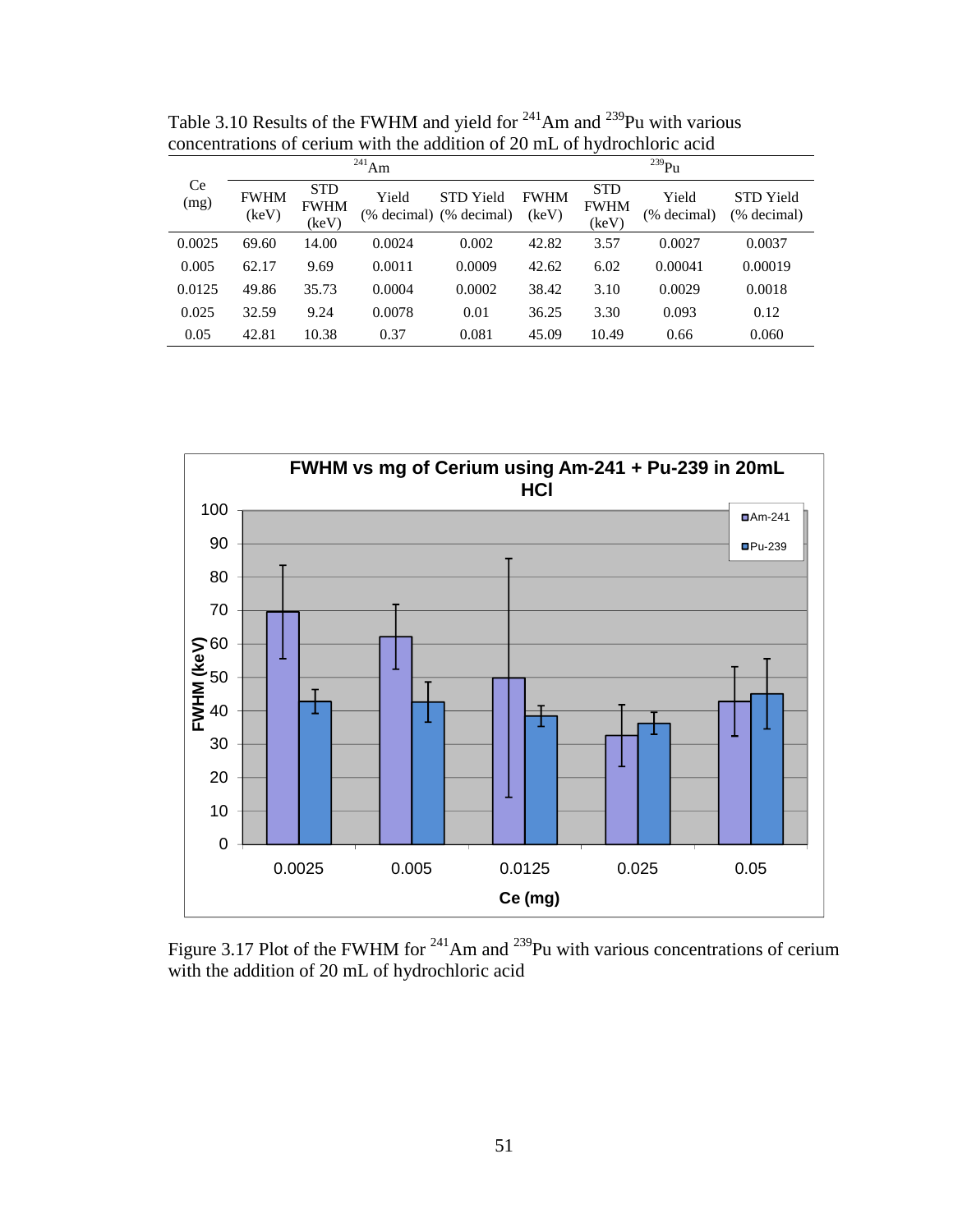

Figure 3.18 Plot of the yield for  $241$ Am and  $239$ Pu with various concentrations of cerium with the addition of 20 mL of hydrochloric acid

### 3.3 Visual Interpretations

Using the Cyclone Plus audioradiographic instrument, the visuals for the source samples were able to be acquired. The film that produced the clearest visuals was the Super Resolution film (SR). The filter was exposed to the screen for three hours. The first visuals to be obtained were the filters used during the initial study which varied amount of cerium carrier concentration with constant 1mL of hydrofluoric acid. The precipitation time was 30 minutes with a constant precipitation temperature of 25°C. The images are only qualitative and relative to each other. The images are shown in Figure 3.19.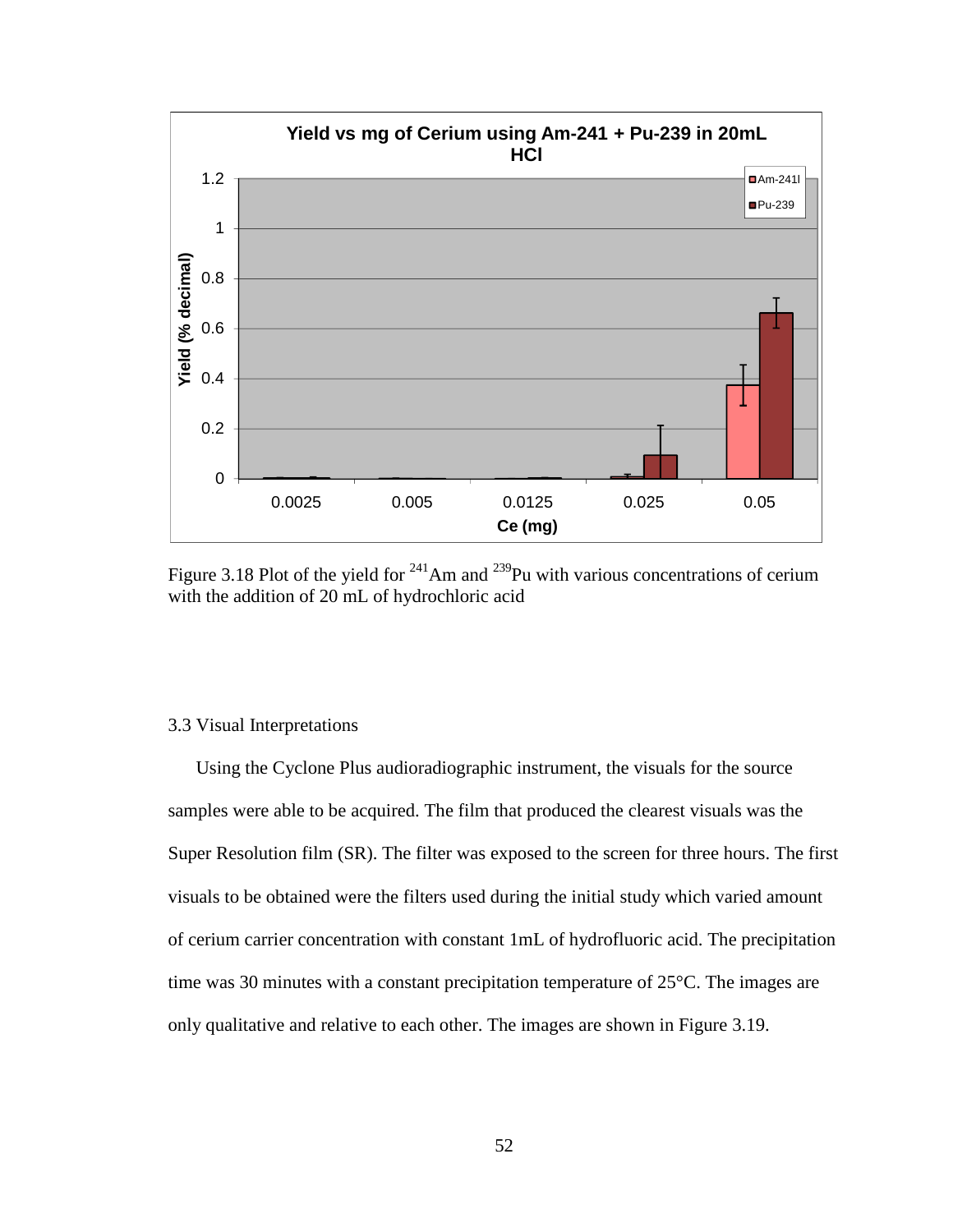

Figure 3.19 Autoradiographic visuals of <sup>241</sup>Am distribution during microprecipitation using various cerium concentrations

Using the same parameters for the screens mentioned earlier, the second set of images shown in Figure 3.20 is representative of the lowest and highest amount of carrier solution of cerium, lanthanum, and neodymium. The amount of hydrofluoric was constant at 1mL for each carrier amount. The precipitation time was 30 minutes at room temperature. Each visual of the carrier amount is relative to each other and can only be viewed qualitatively.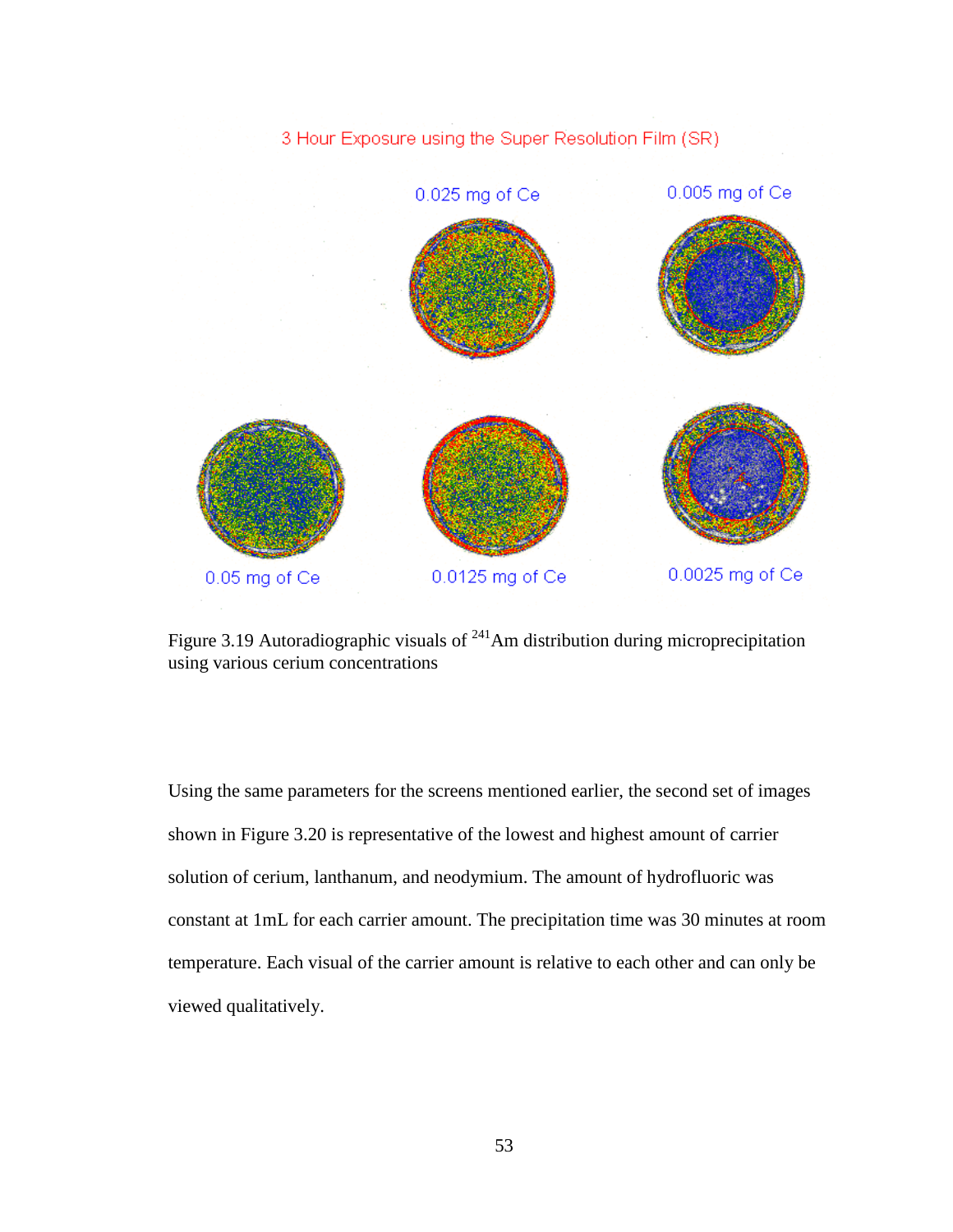

Figure 3.20 Autoradiographic visuals of  $^{241}$ Am distribution during microprecipitation using the highest and lowest concentration of various carriers (La, Nd, Ce).

## 3.4 Results

### 3.4.1 Varying Cerium with Constant HF

Data was obtained from the study of varying the carrier amounts of cerium with constant 1mL of hydrofluoric acid. The precipitation time was constant at 30 minutes at room temperature. The results of the energy resolution show that as the cerium carrier concentrations increase, the energy resolution decreases until 0.0125 mg of cerium. Once 0.0125mg of cerium was reached, the energy resolution increased with increasing carrier amount. The data for the energy resolution formed a valley at 0.0125mg of cerium in the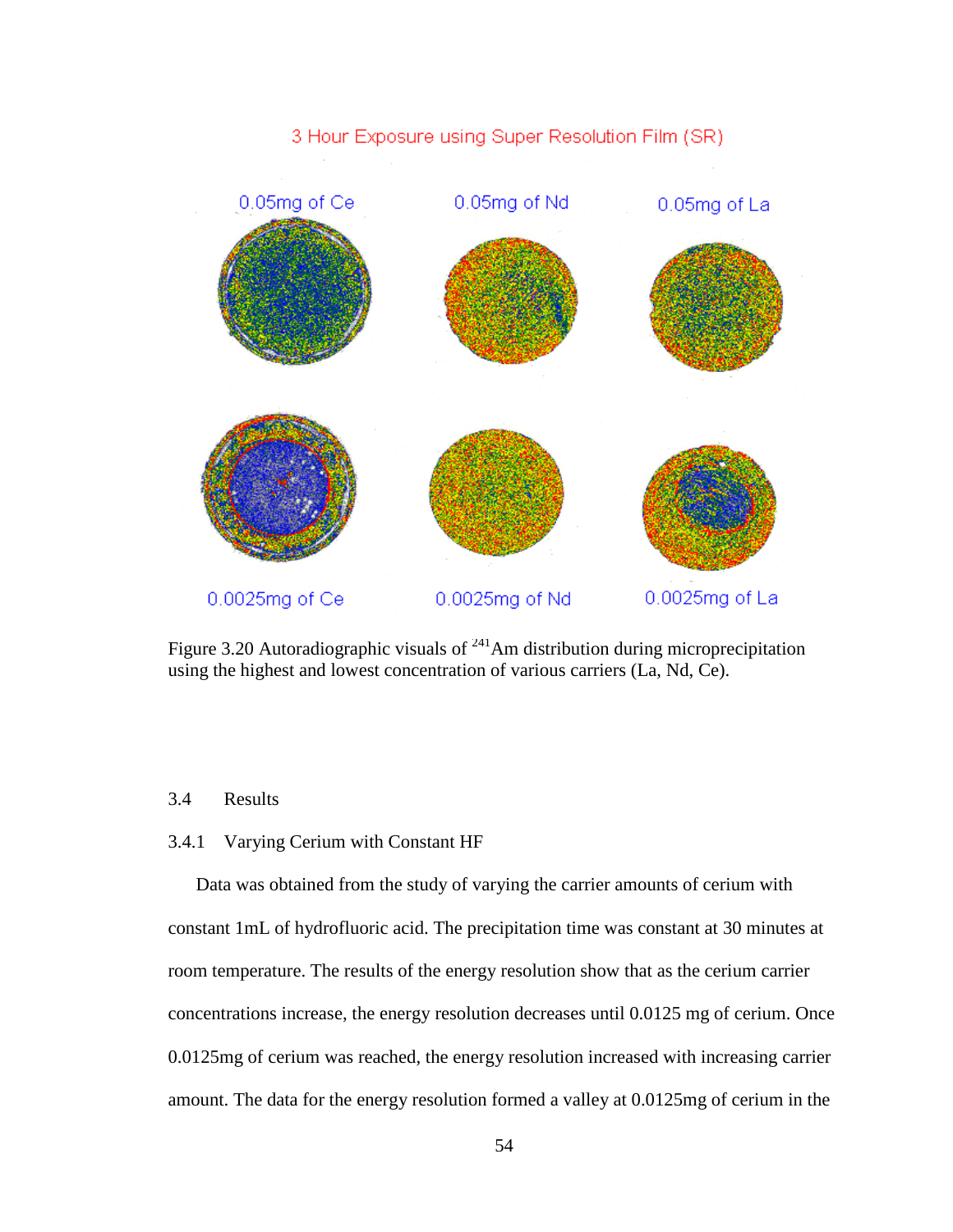results. The best energy resolution was determined to be  $27.32 \pm 1.51$  keV which corresponded to 0.0125mg of cerium with 1mL of hydrofluoric acid. The yields with increasing carrier amounts were all comparable to each other. The best yield was  $107 \pm$ 1 % when 0.005 mg of cerium carrier was used with 1mL of hydrofluoric acid. However, the FWHM that corresponds to the best yield has a poorer energy resolution with large variability compared to the results from the best energy resolution.

#### 3.4.2 Varying the amount of HF with Constant Cerium

The results of varying the amount of HF while keeping the cerium concentration constant at the optimal quantity of 0.0125mg showed that at lower concentration of HF the energy resolution worsened. As the volume of HF increased, the FWHM also decreased to 1000µL of HF then increased at 1250µL of HF. The optimal volume of HF for  $25\mu$ L of cerium at room temperature with a 30 minute precipitation time was  $1000\mu$ L which had a FWHM of  $27.317 \pm 1.506$  as determined in the previous experiment. The yields for varying the amount of HF with constant 25µL of cerium were all comparable to each other; however, majority of the yield values had huge standard deviations.

### 3.4.3 Varying HF and Cerium Simultaneously

When fractionation of hydrofluoric acid and cerium was tested, an opposite effect of the first experiment was discovered. As the cerium concentrations increased, the FWHM increased to 0.0125mg of cerium then decreased with higher amounts of carrier concentrations. The values of the FWHM formed a peak in the results rather than a valley seen in the first experiment. The best FWHM during the fractionation experiment was  $36.93 \pm 2.42$  keV using the highest concentration of cerium at 0.05mg with 1mL of hydrofluoric acid. The yields for fractionation showed no trend and were comparable to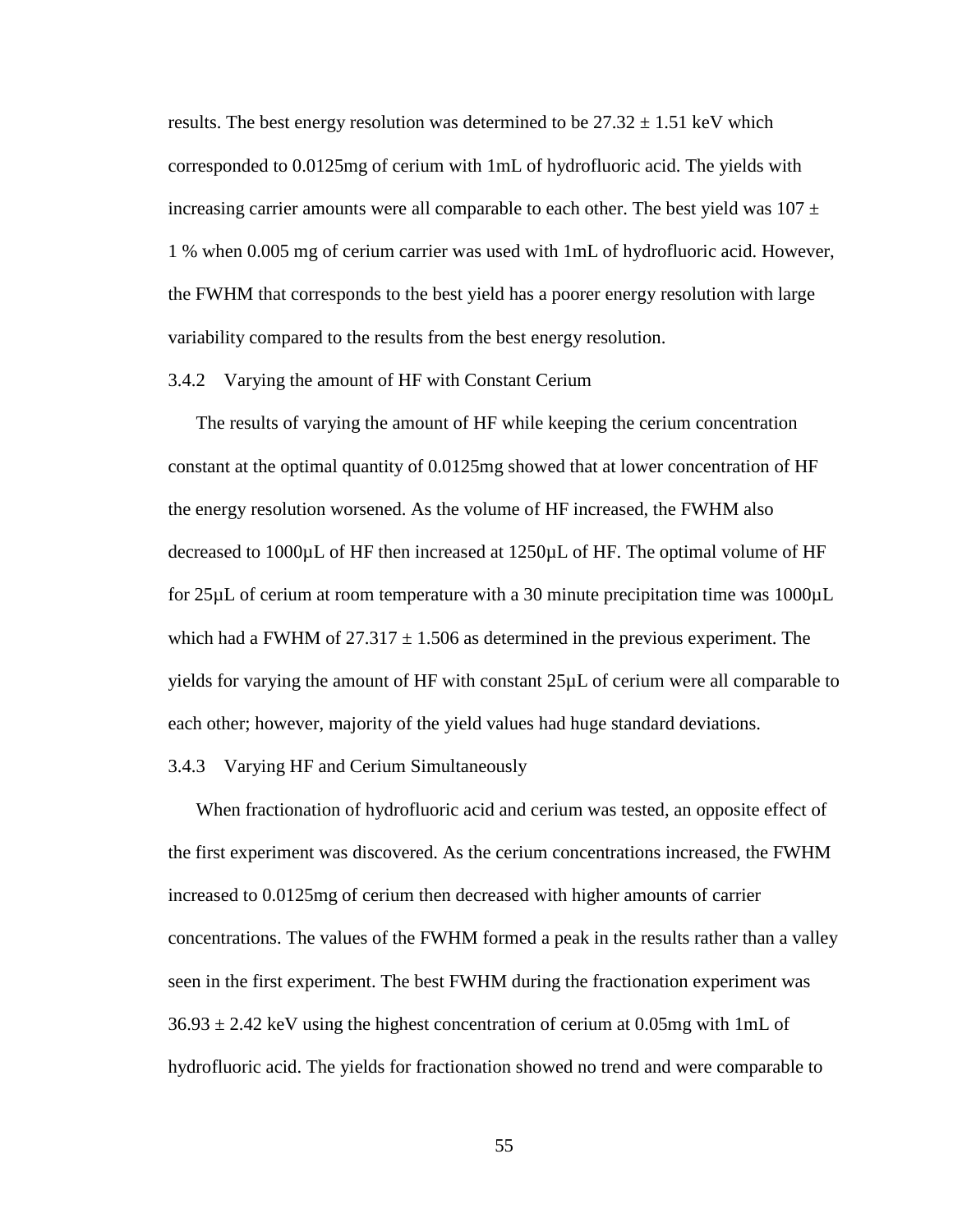each other. However, if the fractionation results are compared to the results using constant amount of HF from the previous study, the optimal results for the cerium concentration was using 0.0125mg of cerium with 1mL of HF. Fractionation did not improve the results for energy resolution or yield.

### 3.4.4 Varying Temperature

From the previous experiments, the optimal concentration of cerium and hydrofluoric acid was 0.0125mg and 1mL, respectively. The experiment was performed with 30 minute precipitation time at room temperature. The optimal results of cerium and hydrofluoric acid were used to evaluate the yield and energy resolution with varying the precipitation temperature. The precipitation time stayed constant at 30 minutes. The results showed that no trend for the FWHM or yield with varying the temperature amount. The best FWHM was  $27.32 \pm 1.51$  keV at  $25^{\circ}$ C. The yields were roughly 100% however at higher temperatures the yields were better. For simplicity, the best yield compared to the FWHM was determined to be at room temperature.

### 3.4.5 Varying Time

Using the optimal parameters of 0.0125mg of cerium with 1mL of hydroflouric acid at room temperature, the precipitation time was varied to determine the optimal time for the precipitate to form. From the results, the best FWHM was between 30 to 50 minutes. The yield did not show any trend and were all comparable to each other at roughly 90%. By comparing the variability of the FWHM and yield, the optimal precipitation time was at 30 minutes since the standard deviation for both the FWHM and yield were smaller compared to 45 and 50 minutes.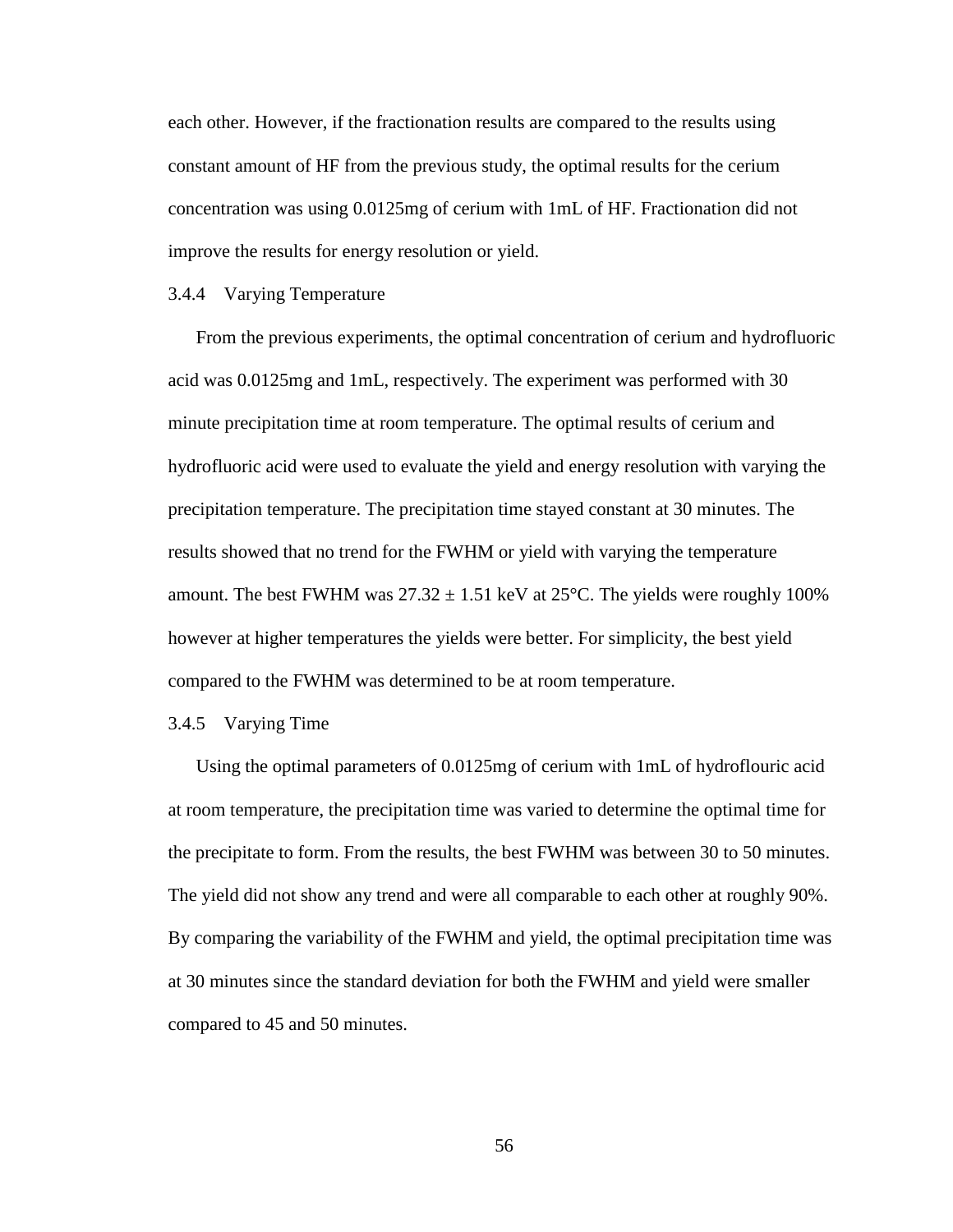### 3.4.6 Varying Carriers

Once the procedure for microprecipitation has been optimized for cerium carrier, the investigation of other lanthanide carriers was determined. For the carrier of lanthanum, the best FWHM was  $26.2 \pm 1.53$  keV at 0.005mg of lanthanum. The best yield for lanthanum carrier was at the lower concentrations of carrier from 0.0025 to 0.005mg of lanthanum. Comparing the energy resolution and yield, the optimal carrier amount was 0.005mg of lanthanum.

When neodymium carrier amount was varied, the best FWHM was  $28.69 \pm 1.1$  keV at 0.0025mg of neodymium. The best yield was preferred at lower concentrations of neodymium. However, comparing the energy resolution and yield, the optimal parameter of neodymium was at 0.0025mg due to the low FWHM, comparable yields, and low variability.

### 3.4.7 Addition of 20 mL of Hydrochloric Acid

For most chemical separation procedures, acids are introduced into the environmental samples. During this study, 20 mL of hydrochloric acid was added to the sample solution. The optimized parameters of cerium were used to determine how the addition of acid would interfere with the optimal results for cerium. The optimal parameter used was 0.0125mg of cerium with 1mL of hydrofluoric acid for 30 minute precipitation time at room temperature. From the results, the FWHM and yield increased with increasing carrier amount. The 20mL of hydrochloric acid has a huge impact on the results for microprecipitation and should be reduced in environmental samples to minimize the effects of poor energy resolution and yield.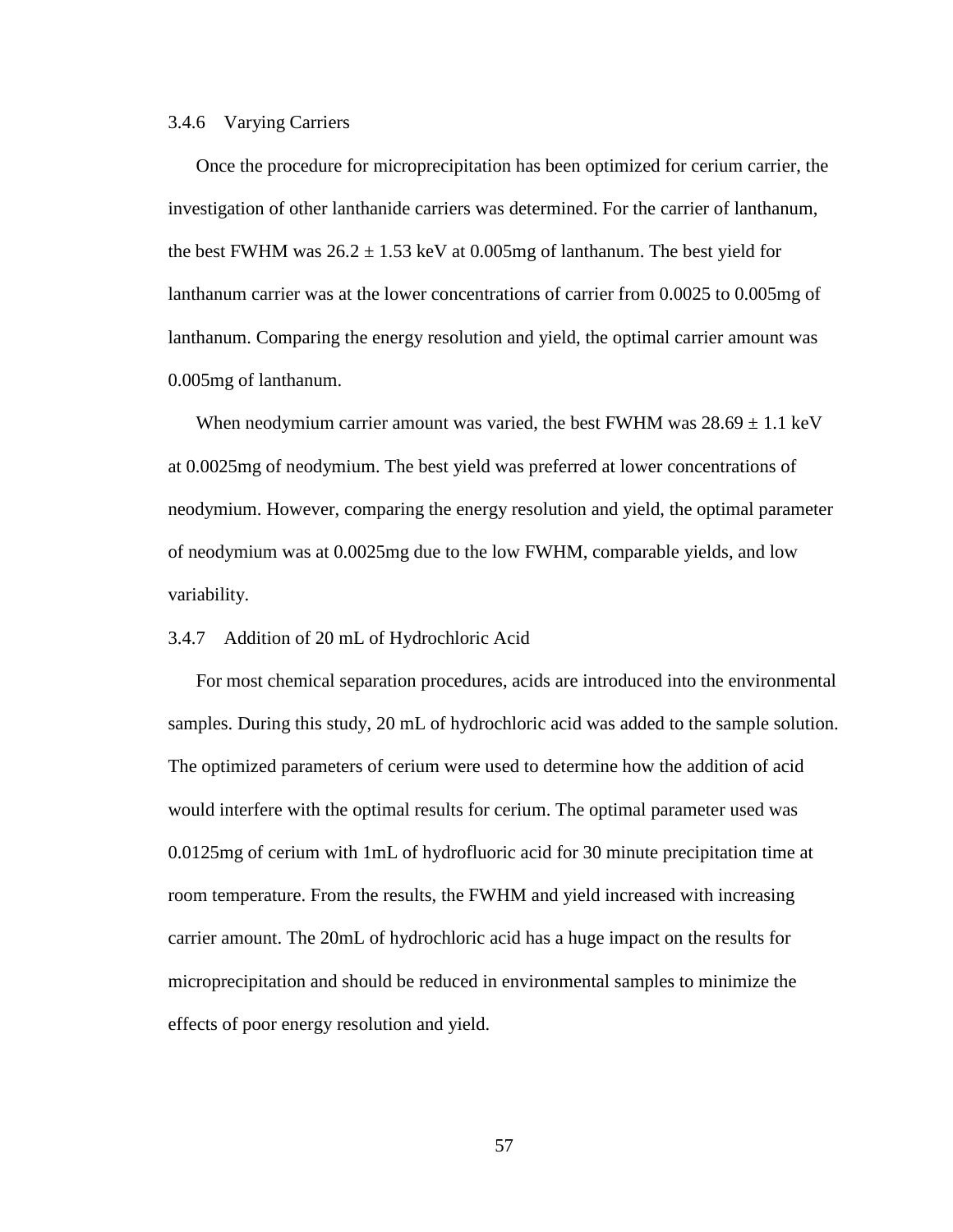## 3.4.8 Multinuclide Soultion of  $241$ Am and  $239$ Pu

For some environmental samples, more than one radionuclide maybe of interest. The investigation of a varying the carrier concentrationof cerium in multinuclide solution containing  $241$ Am and  $239$ Pu was examined. During this study, the concentration of cerium were 0.0025, 0.005, 0.0125mg, 0.025, and 0.05mg of cerium with 1mL of hydroflouric acid and a 30 minute precipitation time at room temperature. The sample solution contained 700 $\mu$ L of <sup>241</sup>Am and 700 $\mu$ L of <sup>239</sup>Pu. The results showed that <sup>239</sup>Pu behaved similiarly to  $241$ Am; however,  $241$ Am gave slightly better results for the FWHM and yield compared to <sup>239</sup>Pu. The best results for the FWHM for <sup>241</sup>Am was 26.17  $\pm$  0.63 keV at 0.0025mg of cerium. Similiarly, the best results for  $^{239}$ Pu was also at 0.0025mg of cerium which was  $31.39 \pm 0.76$  keV. The yields were all comparable to each other.

# 3.4.9 Multinuclide solution of  $241$ Am and  $239$ Pu with 20 mL HCl

The optimal parameters determined earlier were used to determine the interference of both a multinuclide solution along with 20 mL of hydrochloric acid. The carrier amount of cerium varied while keeping constant 1mL of hydrofluoric acid for 30 minute precipitation time at room temperature. Before performing microprecipitation, a sample solution of 20 mL of hydrochloric acid along with  $700 \mu$ L of  $^{239}$ Pu was added to the solution of  $241$ Am. The results showed that at low concentration of cerium  $239$ Pu had better FWHM compared to  $^{241}$ Am; however the yields were extremely low. As the yields began to increase,  $^{241}$ Am began to have better FWHM compared to  $^{239}$ Pu. As shown in the earlier study, the addition of 20 mL ofHCl worsened the FWHM and yield. For environmental samples, HCl should be reduced before performing microprecipitation to reduce the additional mass.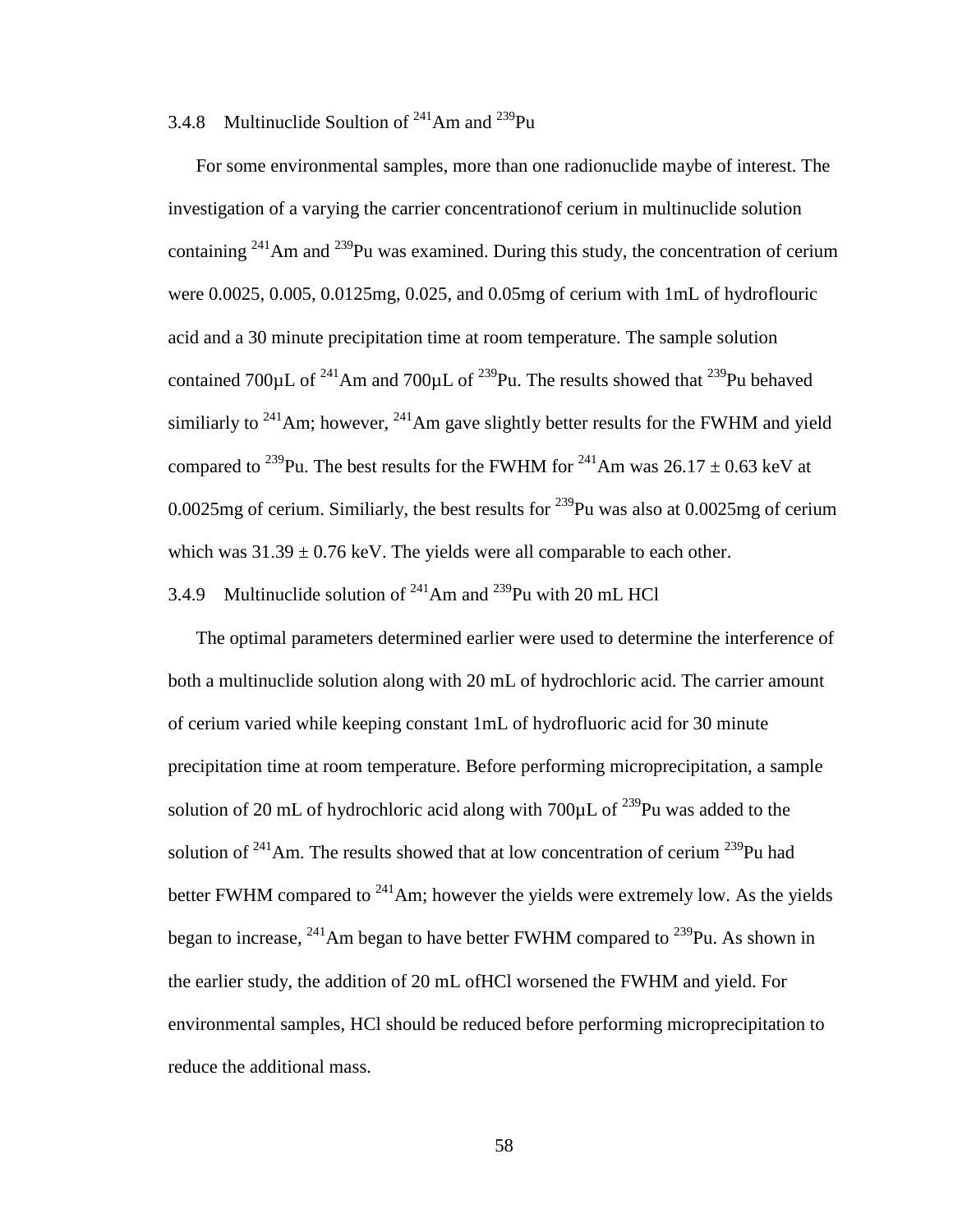### 3.4.10 Visual Interpretations

A visual for the source filters were obtained using the Cyclone Plus audoradiographic instrument. First, the filters from the first experiment using varied amounts of cerium with 1mL of hydrofluoric acid were imaged. The precipitation time was 30 minutes at room temperature. The images show that at small amounts of carrier the concentration of  $241$ Am concentrates on the outer edge of the filter along with an inner ring of high activity. The center of the filter also shows a high concentration of activity. As the carrier amount increases the ring begins to disappear and the samples activity becomes homogenized over the entire filter. At high concentrations of cerium, the activity is still homogeneous; yet, the activity is decreasing due to the extra mass of the carrier blocking the particles from reaching the detector.

The second set of filters images are the lowest and highest concentration of carrier, which corresponds to 0.005 and 0.05mg of cerium, lanthanum, and neodymium. The objective for this visual is to see if there is a difference between the different carriers and the activity distributed onto the filters. At low amounts of activity for lanthanum, a ring is also observed as seen in the low concentration of the cerium filters. However, the higher concentration of lanthanum does not show the activity as prominent as in the lower concentration of lanthanum. This means that the optimal parameter for lanthanum carrier should be found at the lower concentrations. For the lower amounts of concentration of neodymium, the filter is homogenized with activity with no ring of activity. The higher concentration of neodymium shows a high activity on the outer edge of the filter with the inside of the ring slightly lower in activity as compared to the low concentration of carrier. The low activity maybe due to too much carrier in the center of the filter or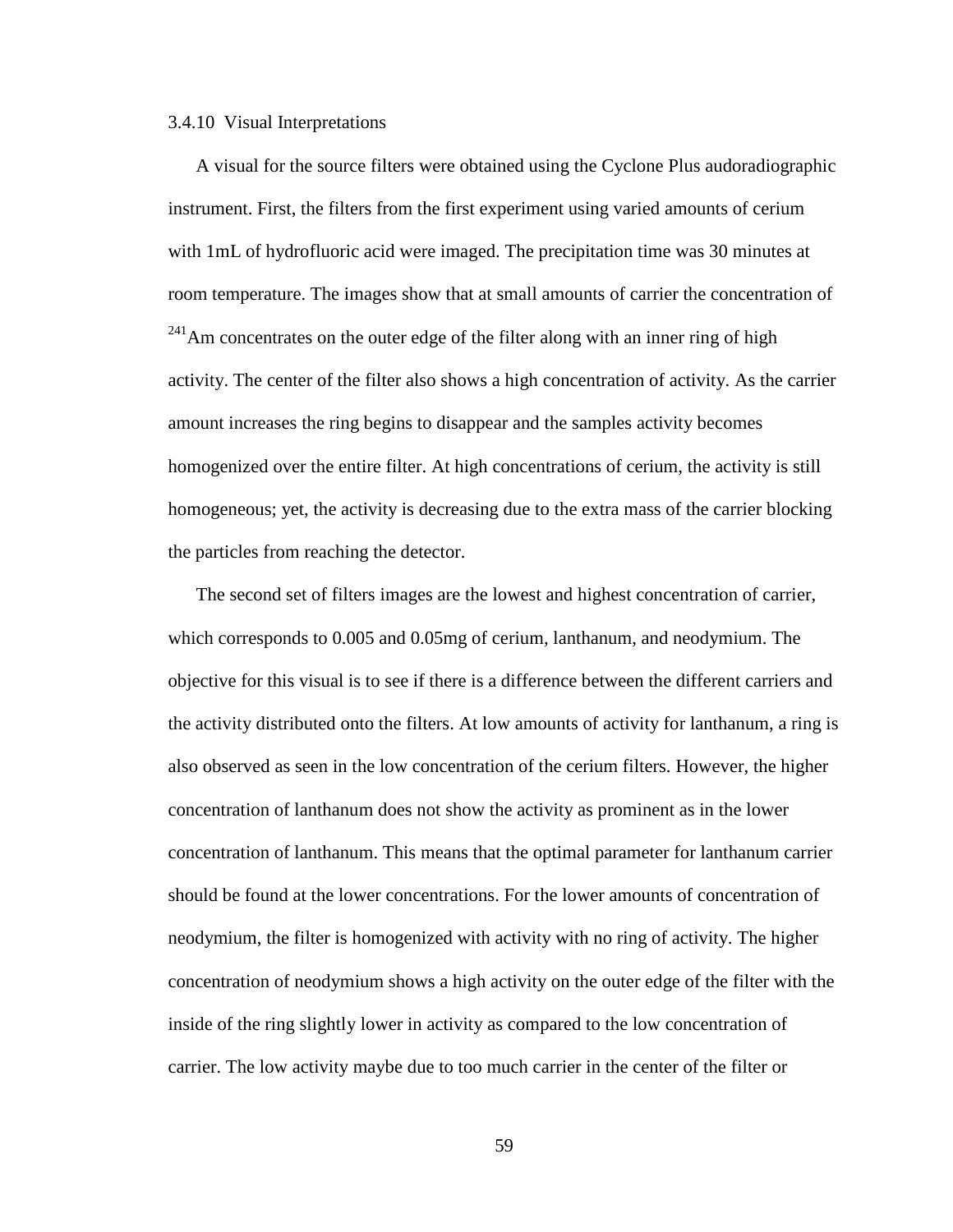perhaps too much activity located on the outer edge. This explains why the FWHM is worse for higher concentrations of carrier.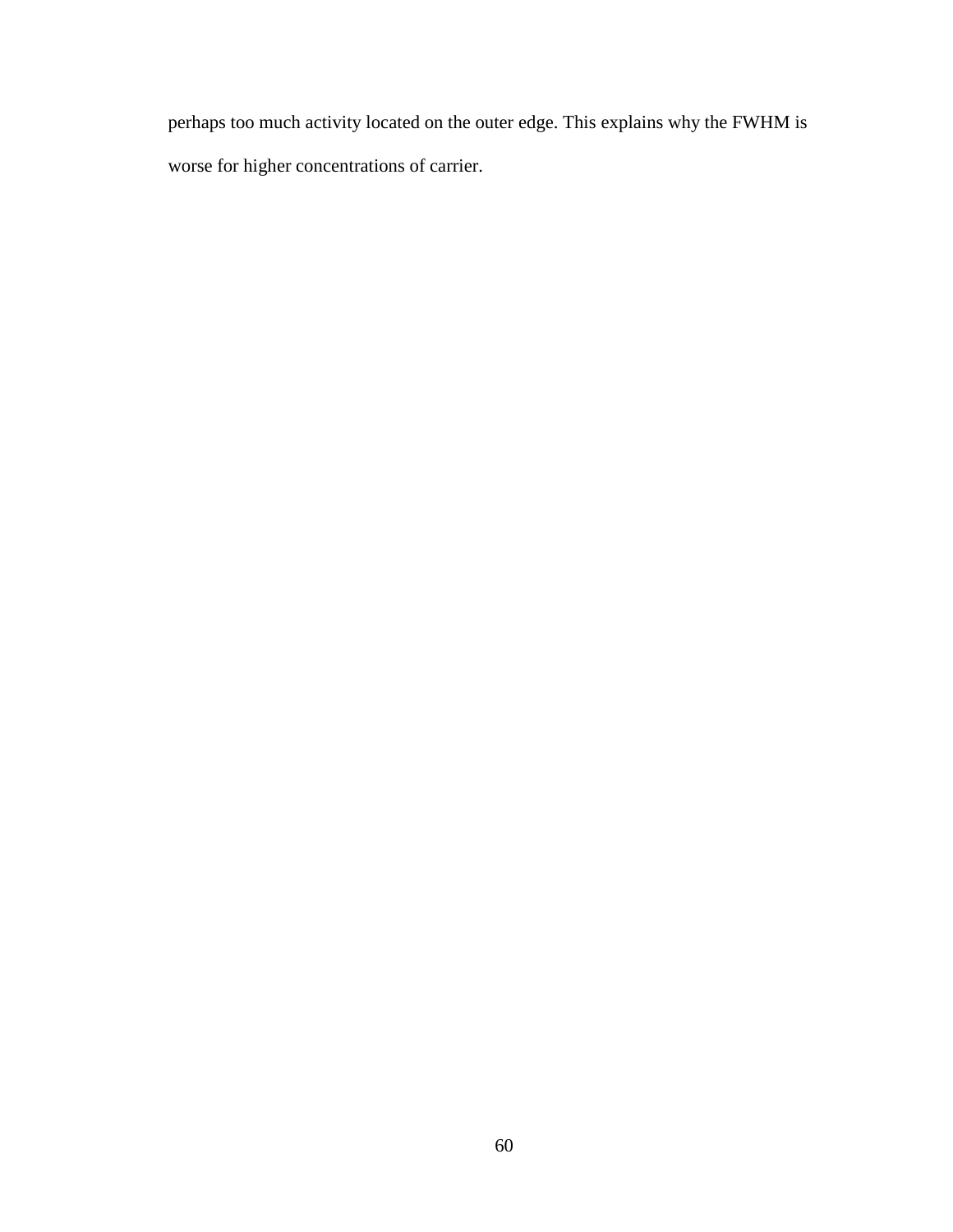## CHAPTER 4

## ERROR ANALYSIS

### 4.1 Data Analysis

### 4.1.1 Standard Deviation

Standard deviation is used to measure the variability within each data set. When only a finite number of measurements can be made, the standard deviation of the sample, s, can be computed by Equation 4.1 rather than the population standard deviation,  $\mu$ .

$$
s = \sqrt{\frac{\sum_{i} (x - \overline{x})^2}{n - 1}}
$$
 Equation 4.1

Where  $s =$ s sample standard deviation x= sample value  $\bar{x}$  = sample mean value  $n-1$  = degrees of freedom where n is the total number of samples

Even though the population standard deviation is unknown, the sample standard deviation can be used to make an "unbiased" approximation to the population standard deviation. However, the sample standard deviation will underestimate the true value of the population standard deviation. The sample standard deviation is used in the experiments to determine the variability of the energy resolution and yields for each data set.

4.1.2 Outliers

Experimental data sets may have an extreme, outlying value that appears to deviate strongly away from the other data set values. These values are known as are an outlier. Outliers should not be taken out of the data set unless an explanation is verified for the cause of the outlier. Some causes for possible outliers include errors in sampling, transcription or transmission, data-encoding, instrument malfunction or fluctuations,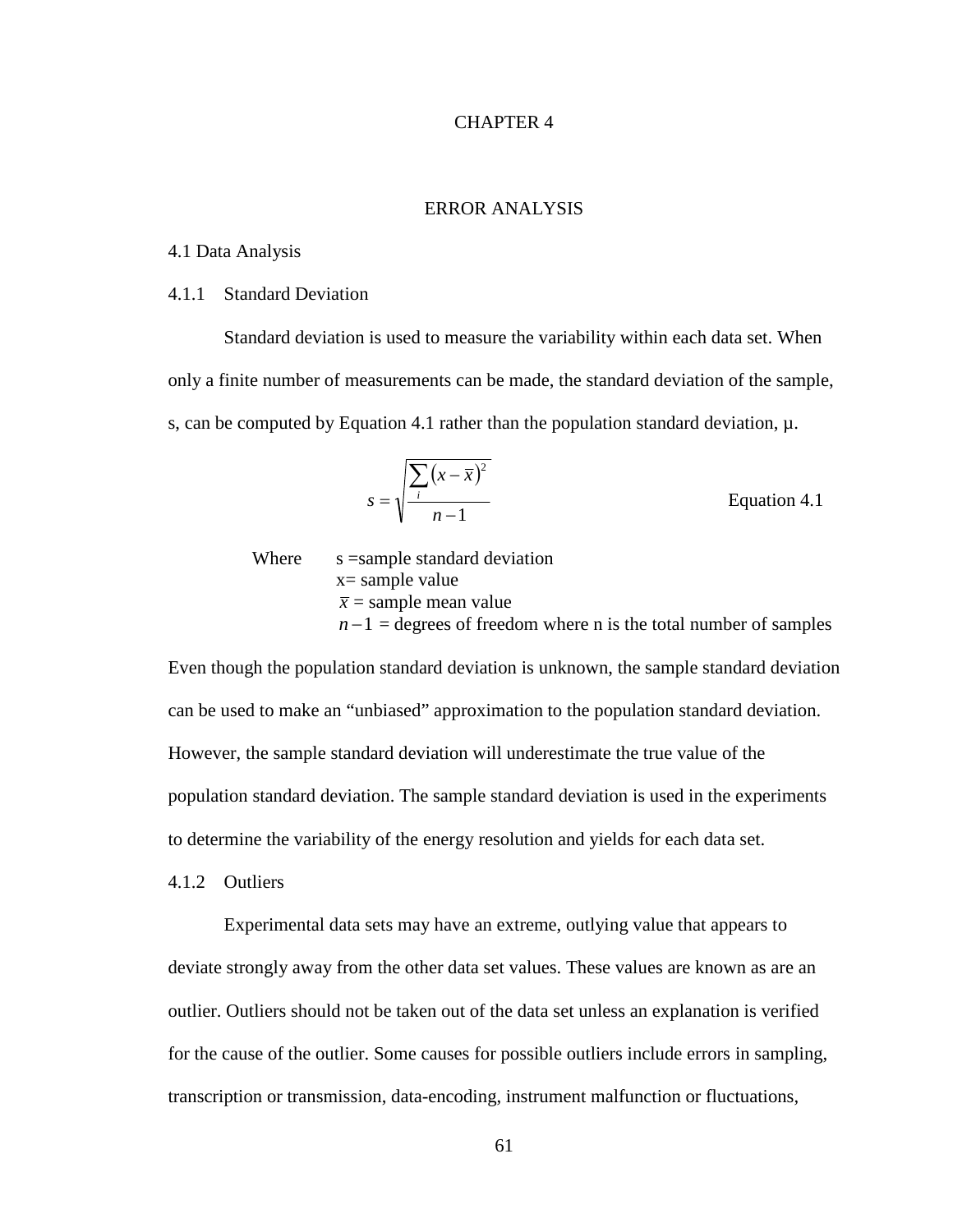spills or sample loss, and contamination. Outliers are not necessarily an incorrect answer but instead could be a result from a flaw in the assumed theory. Outliers should be carefully examined by the researcher for evidence of factual error.

 One way to eliminate outliers is to use a statistical test. For small data sets, the Grubbs' test can be used to identify an outlier. The test is done by arranging the data in ascending order from the smallest to largest data point. The suspected outlier will be identified as being the highest data point,  $X_n$ , or the smallest data point,  $X_1$ . If the suspected outlier is the highest data point, Equation 4.2 should be used to determine a value of T. On the other hand, if the suspected outlier is the smallest data point, Equation 4.3 should be used to determine a value for T.

$$
T = \frac{X - X_1}{s}
$$
 Equation 4.2  

$$
T = \frac{X_n - \overline{X}}{s}
$$
 Equation 4.3

For Equation 4.2 and 4.3  $\overline{X}$  is the sample mean and s is the sample standard deviation. The value for T is then compared to the critical value depending on the level of confidence needed for the data. If the calculated value for T is greater than the critical value then the null hypothesis is rejected which implies that the value is suspected of being an outlier. If the null hypothesis is accepted then the value is not an outlier.

4.2 Experimental Error

### 4.2.1 Human Error

Many errors are associated with the techniques used by researcher for pipetting liquids. First, the pipette tips should be pre-wet with the solution before dispensing. This can be done by aspirating and expelling the solution at least three times before finally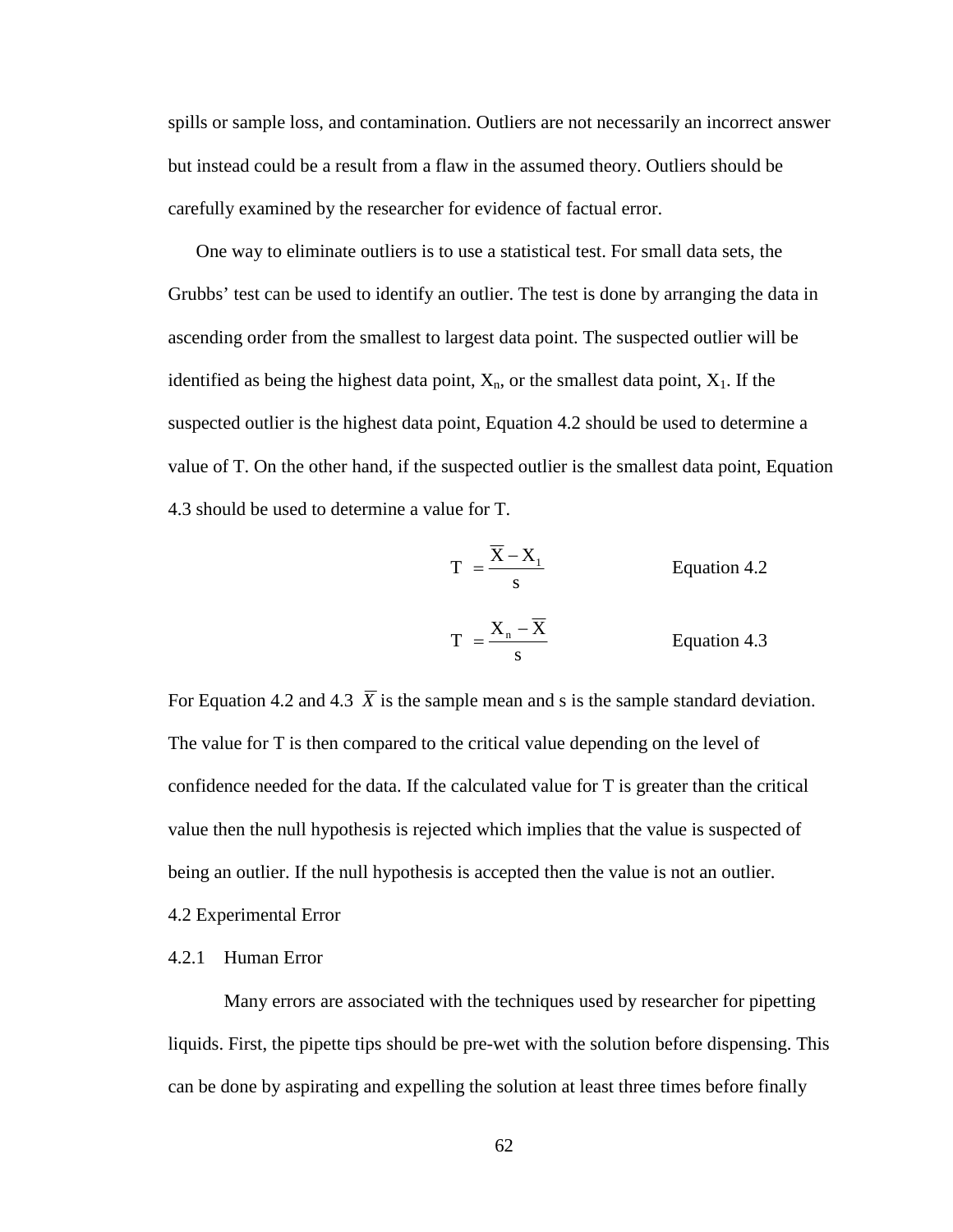dispensing the liquid into the centrifuge tubes. If the tips are not pre-wetted, sample loss due to evaporation may occur within the tip. Secondly, the researcher should always be aware of bubbles that may form within the tip. If this occurs, the liquid should be expelled and reaspirated. The formation of bubbles can be prevented by paying close attention while the liquid is drawn and not rushing during the aspiration. Another error that can occur is pipetting at an angle. If the pipette is not positioned upright, the pipette can potentially touch the sides of the container which would cause sample loss during aspiration. Also, if the pipette is positioned at an angle as liquid is being suctioned, the angle may cause variation in the amount of volume being drawn. Lastly, if the pipette tips are not fastened tightly to the pipette, variations in the volume will occur due to the inadequate seal. The leakage of air will may result in sample loss.

Sample loss can also occur during rinsing of the centrifuge tubes and the funnel. When the time is reach for the precipitate to form, the centrifuge containing the radioactive solution is poured into the funnel. The centrifuge tubes are rinsed at least twice to ensure that sample loss does not occur. In some cases, the centrifuge tubes may not have been rinsed well enough to remove the entire sample within the centrifuge tubes. This may cause a sample loss to occur. In contrast, if the funnels were not rinsed properly, the sample solution may be contained on the outer rim of the funnel. This may cause cross contamination onto the filter when the next experiment is performed. In any case, care should be taken to ensure that the centrifuge tubes and funnel are properly rinsed.

Another possible source of error during microprecipitation is the possibility of cross contamination onto the filters. The filters may be contaminated from previous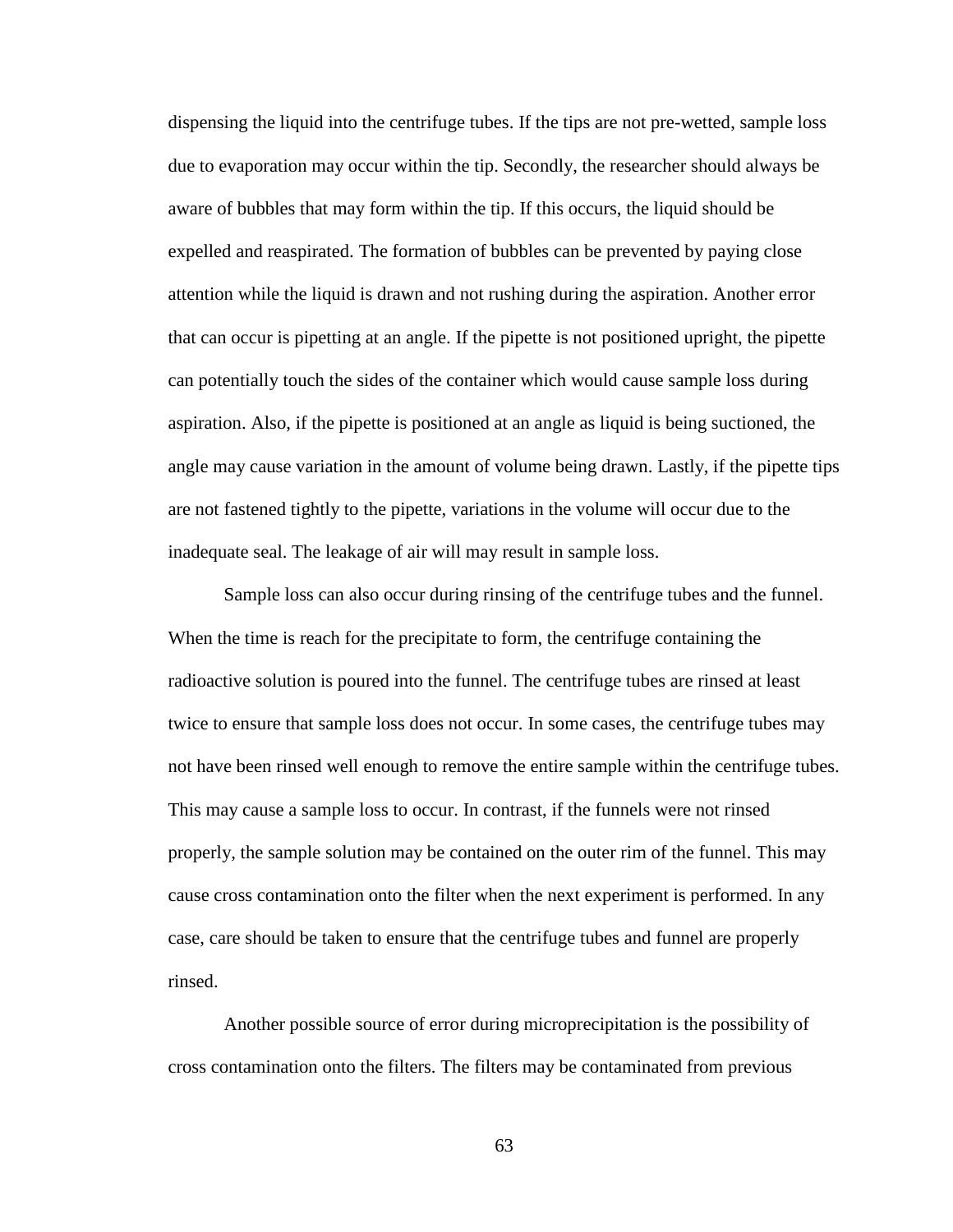experiments or by other researchers prior to microprecipitation. The filters are packaged to eliminate the possibility for contamination by having a protective paper placed between each filter. However, the tweezers used in the laboratory may have been contaminated from previous experiments which may have contaminated the filter papers. This would lead to additional mass or activity onto the filter papers which would affect the results.

Lastly, error can be seen during the precipitation time. Since the suction of the solution through the filter varies, the precipitation time is not always consistent. The error in time can be as much as 2 minutes longer than expected. However, each sample was suctioned within 2 minutes of pouring the solution into the funnel.

#### 4.2.2 Equipment Error

Error may have occurred with the water bath and the refrigerator temperatures. During the precipitation temperature experiments, a water bath and refrigerator was used to manipulate the temperature of the solution before precipitating. A thermometer was used to determine the outer temperature of the solution. However, for the water bath and the refrigerator, some fluctuations of temperatures did occur. The water bath temperature varied  $\pm$  2 degrees. The refrigerator temperature stayed consistent but may have varied by  $\pm 1$  degree.

 As discussed in the previous section, errors can occur in the pipetting techniques of the researcher. In addition, the setting of the pipette volume may cause error in the amount it dispenses. The two different pipettes used in the experiments were the variable volume VWR pipettor and the set volume Eppendorf pipettor. The accuracy of the VWR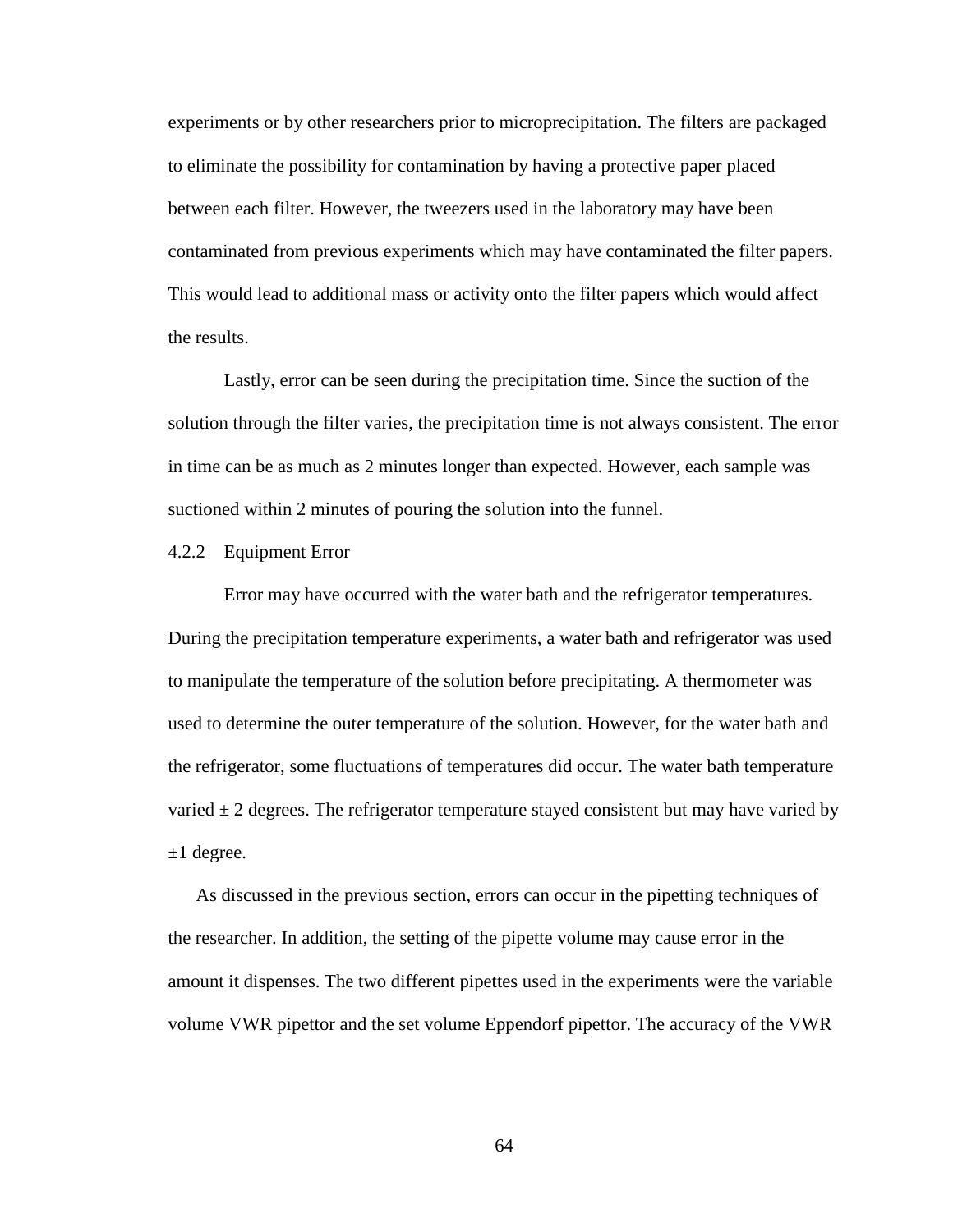pipettor from 100 to 1000 $\mu$ L is  $\pm 0.9$  to 0.6% while the accuracy for the 100  $\mu$ L Eppendorf pipettor is  $\pm 0.6\%$ .

Lastly, the errors associated with microprecipitation can also originate from the equipment uncertainties used to prepare the cerium solution. The equipment used during preparation included the mass balance and the 100 mL volumetric flask. The mass balance used to measure the cerium (III) nitrate has a tolerance of  $\pm 0.01$ g. The error from the 100 mL volumetric flask is  $\pm$  0.08 mL.

4.3 Instrumentation Error

#### 4.3.1 Alpha Spectrometer error

The instrument used to count the sample filters obtained by microprecipitation is the passivated implanted planar silicon (PIPS) detector. The PIPS detector has many advantages compared to the silicon surface barrier (SSB) detectors and diffused junction (DJ) detector. Even though the method of detection has been improved, errors associated with energy lost are still a problem associated with all detectors. The one problem that most people would assume to cause the most error in results would be the noise generated from the preamplifier and other electrical components of the alpha spectrometer. However, only a small portion of the statistical noise contributes to the error. The best energy resolution that can be achieved taking into account statistical noise can be calculated using Equation 4.4.

$$
R_{\text{lim}} = 2.35 \sqrt{\frac{F}{N}} = 2.35 \sqrt{\frac{F\epsilon}{E}}
$$
 Equation 4.4

Where F=Fano Factor N=number of charge carriers per pulse E=energy of the alpha particle ε=ionization energy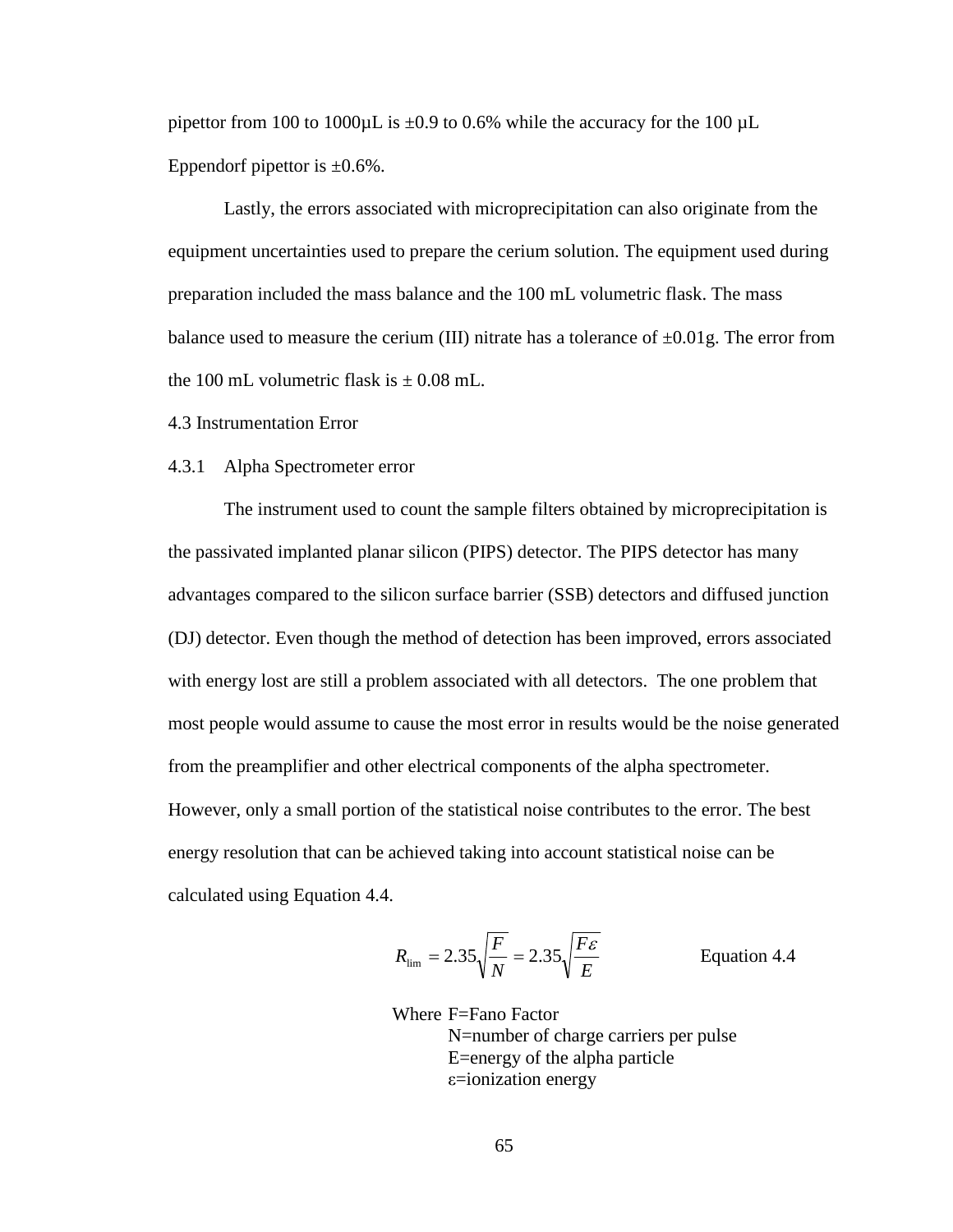For alpha particles, the lowest energy resolution achieved under controllable conditions using the PIPS detector was 8 keV. In general, the limiting energy resolution is commercially about 10 keV. For a silicon semiconductor detector, the limiting FWHM of Am-241 can be 3.47 keV taking into account that the Fano factor is 0.11, the ionization energy is 3.62 eV, and the energy of the alpha particle is 5.486 MeV (Knoll 2000).

Factors that cause fluctuations can come from a variety of different phenomenon. For example, the energy of the alpha particle can be transferred to the recoil nucleus instead of the electrons which would cause a lack of electron-hole pair formation. As a result, the energy loss will cause an increase in FWHM. Other factors that can decrease the energy resolution include energy lost within the dead layers of the detector, lattice vibrations within the crystal, damage from crystal, and the inability to collect charge.

## 4.3.2 Liquid Scintillation error

When the sample of the stock solution is introduced to the liquid scintillation cocktail, the most common problem introduced is quenching. Quenching is defined by Perkin Elmer as the "specific components found in the sample interfere with the production and/or transmission of light, thereby reducing counting efficiency" (TopCount 1993). The two types of quench are chemical and color quenching. Chemical quenching can occur when the chemicals within the sample reduces the number of photons produced. Most commonly, chemical quenching is due to the energy loss that occurs from the solvent to the solute. Color quenching is the optical properties of the sample interfering with the light output. As a result, the photons produced from the solute are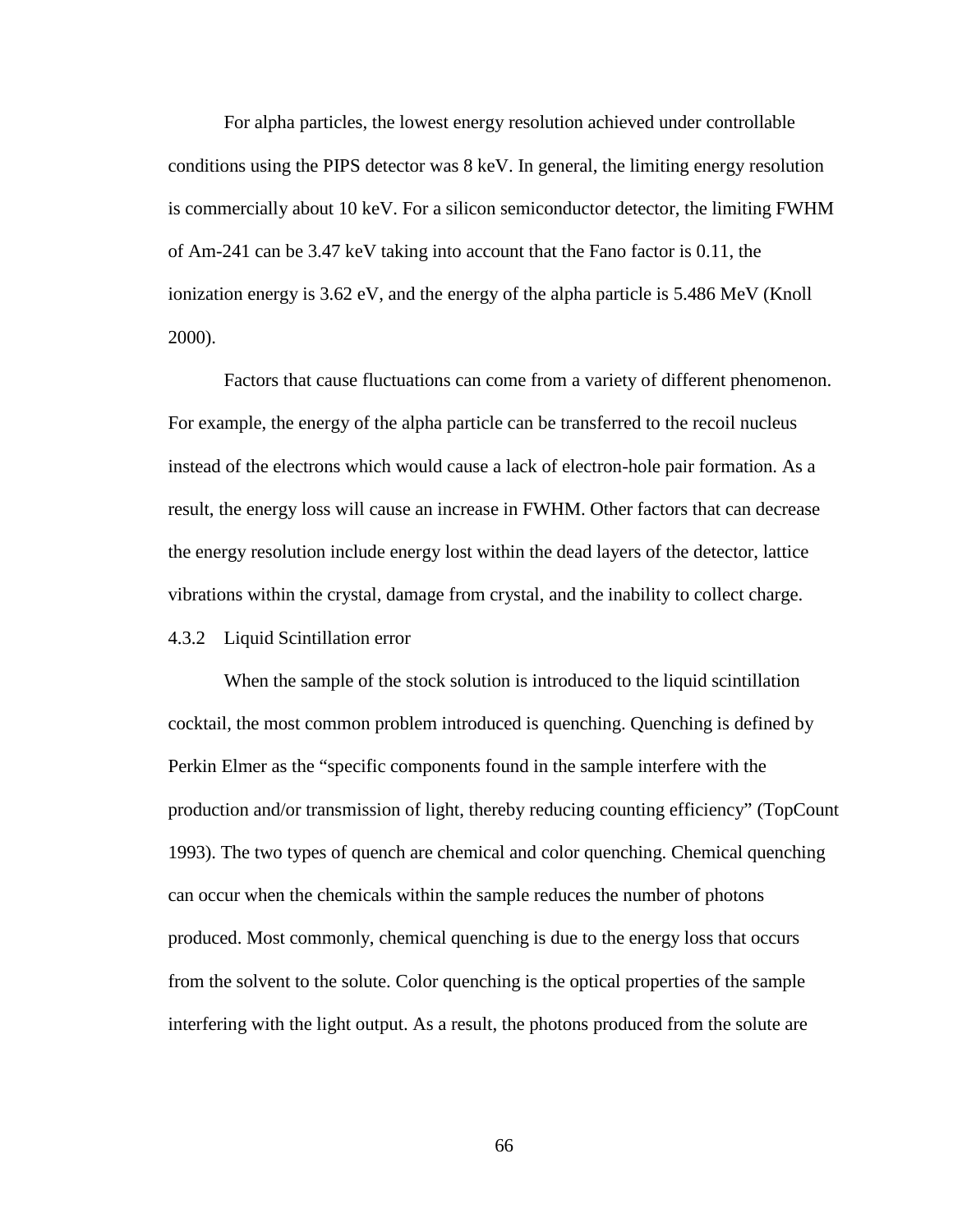attenuate. To avoid quenching from occurring, samples dissolved in the cocktail should be free from any chemicals and colors that may interfere with the light output.

Noise can also have an impact on the outcome of the results. Noise can originate from the electrons found in the PM tube, scintillator containing long-lived phosphorescence, static from the vials, and/or photoelectron event produced in the absence of radioactivity known as luminescence. In any case, the photon that is produced will generate to a pulse that represents a false decay event. The photon produced from luminescence can occur by the chemicals within the scintillation sample. This is known as chemiluminescence. Also, a photon can be registered as a count if the cocktail is excited by UV light. To prevent noise from occurring, samples should be placed into a dark area to avoid any excitation of the cocktail which could potentially produce a false photon event.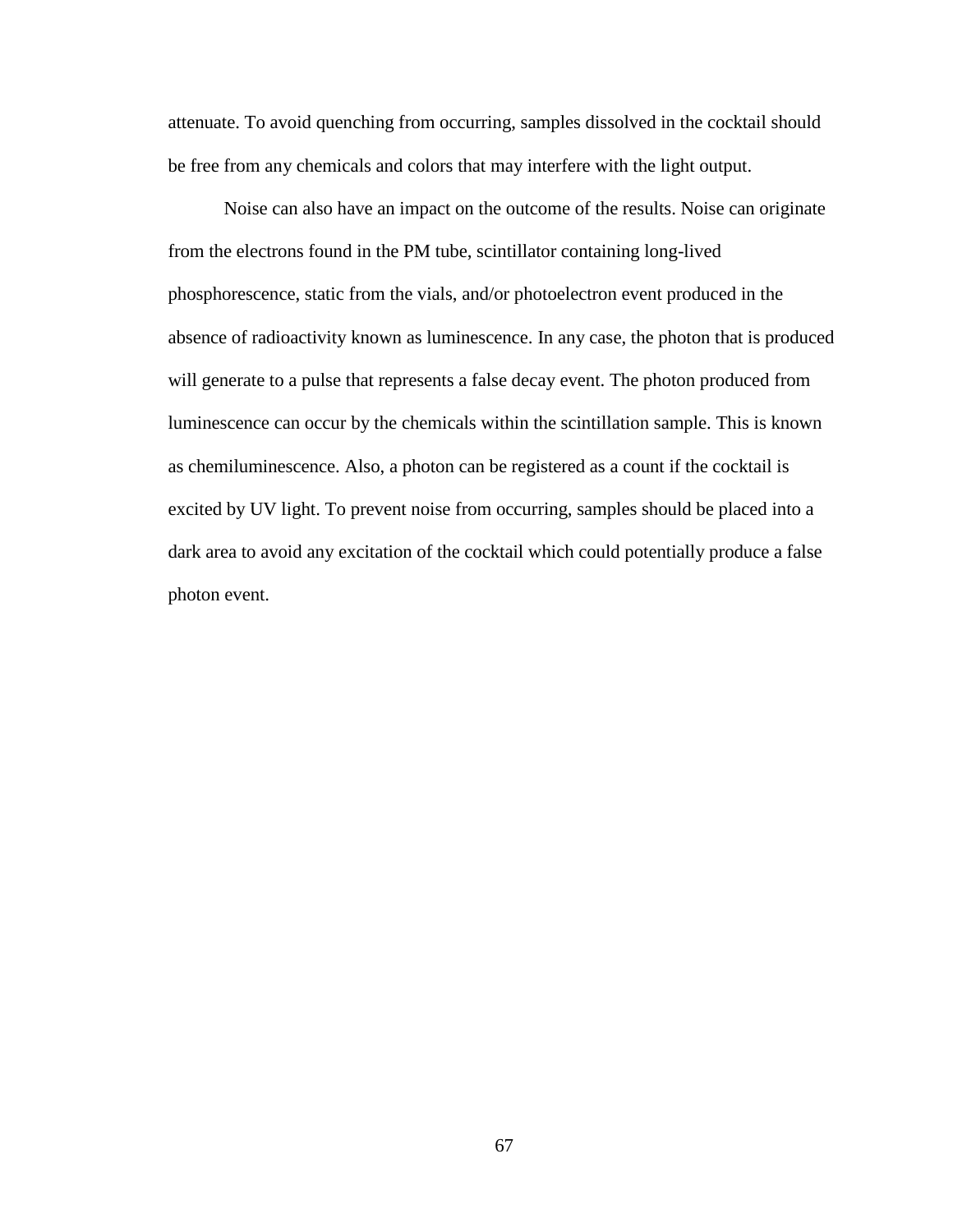#### CHAPTER 5

#### **CONCLUSION**

With the nation's current focus towards emergency response, the need to improve source preparation methods is becoming more prevalent. In particular, microprecipitation has become more widely used due to its good energy resolution and high yield. In addition, microprecipitation tends to be more reliable than other source preparation methods, such as electrodeposition and evaporation, due to the consistency of the results obtained and the very little variability exhibited. Whether the goal of the analysis is identification or quantification of a radionuclide, the procedure for microprecipitation must be optimized to generate the best possible energy resolution and yield in the least amount of time with the smallest amount of variability. In this study, the main operational parameters for microprecipitation were varied to obtain an optimal procedure for microprecipitation.

 Taking into account the general procedure for microprecipitation as described in the literature, cerium was used as the carrier for the initial studies of the operational parameters. The initial studies using cerium also kept the precipitation time constant at 30 minutes and the procedure was carried out at room temperature. In all of the experiments, the amount of the 100 Bq/mL radionuclide stock solution used was held constant at 700µL of. The parameter that was first varied was the amount of cerium carrier while holding the amount of hydrofluoric acid constant at 1mL. The best FWHM obtained was  $27.3 \pm 1.5$  keV for 0.0125 mg of cerium. On the other hand the best possible yield achieved using the carrier concentration of 0.005mg of cerium which gave a yield of 107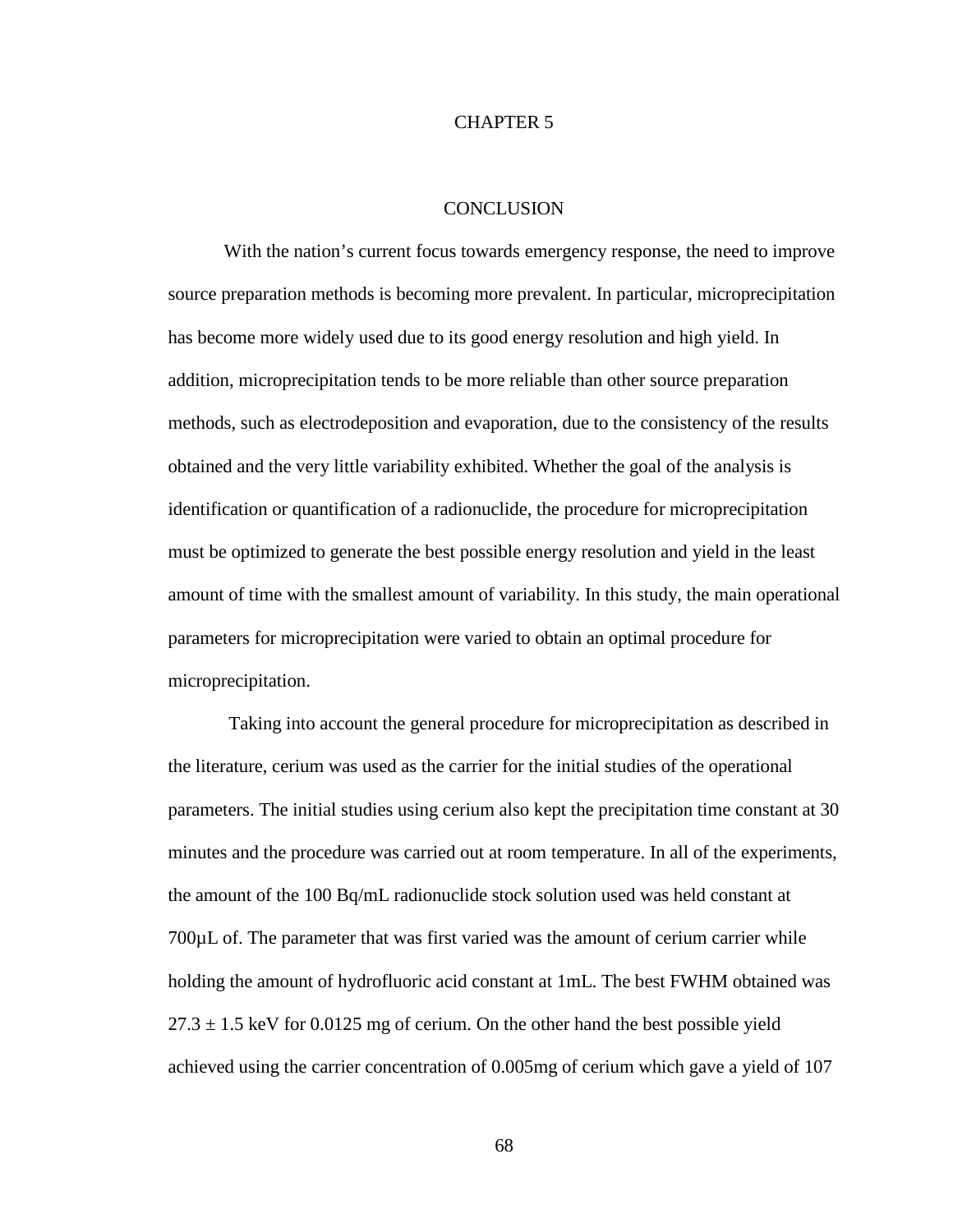$\pm$  1%. Overall, the optimal carrier concentration was found to be 0.0125mg because the yields were all comparable at roughly around 90%. Next, the amount of hydrofluoric was varied while keeping the amount of cerium constant at an optimal amount of 0.0125mg. The optimal amount of hydrofluoric acid was 1000µL as shown in the previous study. When the amount of hydrofluoric acid deviated from 1000 $\mu$ L, the energy resolution worsened and the yields began to exhibit huge variability. After varying hydrofluoric and cerium separately, the next study was to vary both the hydrofluoric acid and cerium simultaneously. The ratio of cerium to hydrofluoric acid was kept constant at 0.0005. From this study of fractionation, the results for energy resolution worsened and showed huge variations in the results. The optimal amounts for cerium and hydrofluoric acid were 0.0125 mg and 1000µL, respectively. Using these optimal parameters, the influence of the precipitation temperature was examined. The optimal temperature was determined to be 25°C since it showed the lowest FWHM and reasonable yields of greater than 90%. Once the optimal precipitation temperature was determined, the optimal time to form the precipitate was investigated. From the results, the best energy resolutions were obtained for precipitation times between 30 and 50 minutes. One of the goals of this study was to keep the time required for the method as short as possible; therefore an optimal precipitation time of 30 minutes is suggested.

The initial cerium study took into account the carrier amount, the amount of hydrofluoric acid, fractionation, and the precipitation time and temperature. Using the optimal parameters obtained in this initial study, an investigation of different carrier elements was carried out. The carriers used were lanthanum and neodymium. The amount of the carriers was varied in the same manner as previously for cerium. The other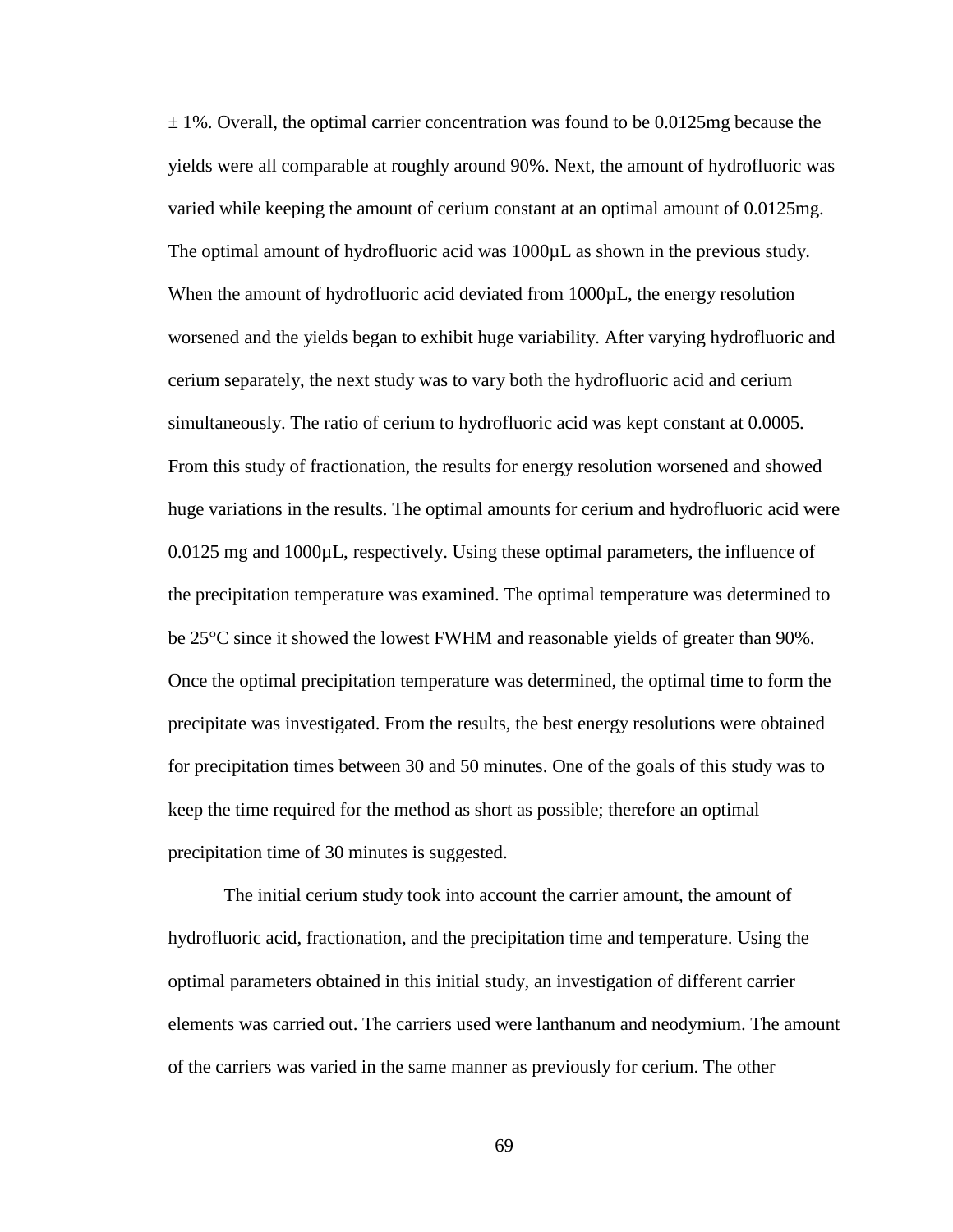parameters were as follows: 1000µL HF at room temperature for 30 minutes to form the precipitate. The results showed that the optimal amount of lanthanum carrier was 0.005mg which gave a FWHM of  $26.2 \pm 1.5$  keV. The optimal amount of neodymium was 0.0025mg which corresponded to a FWHM of  $28.7 \pm 1.1$  keV. The yields for cerium, lanthanum, and neodymium were all comparable to each and were above 90%.

The final set of experiments took into account other factors, such as the sample volume and the presence of other interferences such as hydrochloric acid or other radionuclides. First, a study was conducted to determine if the optimal parameters would be affected when the sample solution was changed to 20 mL of 4 M HCl. Taking into account the optimal parameters as determined earlier, the amount of cerium carrier required after the addition of the hydrochloric acid was studied. The results showed that the FWHM was the lowest for smaller amounts of cerium; however, the yields were less than 50% for carrier amounts less than 0.1 mg of cerium. As the amount of carrier added to the solution to form the precipitate is increased further, the yields are increasing yet the energy resolution is decreasing. This means that the larger sample volume has a negative effect on the microprecipitation. If the solution consists of larger volumes of HCl, approximately 20mL, the researcher should therefore evaporate as much of the solution as possible before performing microprecipitation to avoid the possibility of poor results due to the added mass. Next, the precipitation from a multinuclide solution was examined to see how the interference of an additional radionuclide would affect the results. 700µL of Pu-239 along with the Am-241 was added to the sample solution. The optimal parameters determined from the initial cerium study were used which were 1mL of HF with a precipitation time of 30 at room temperature. From the result of Am-241 and Pu-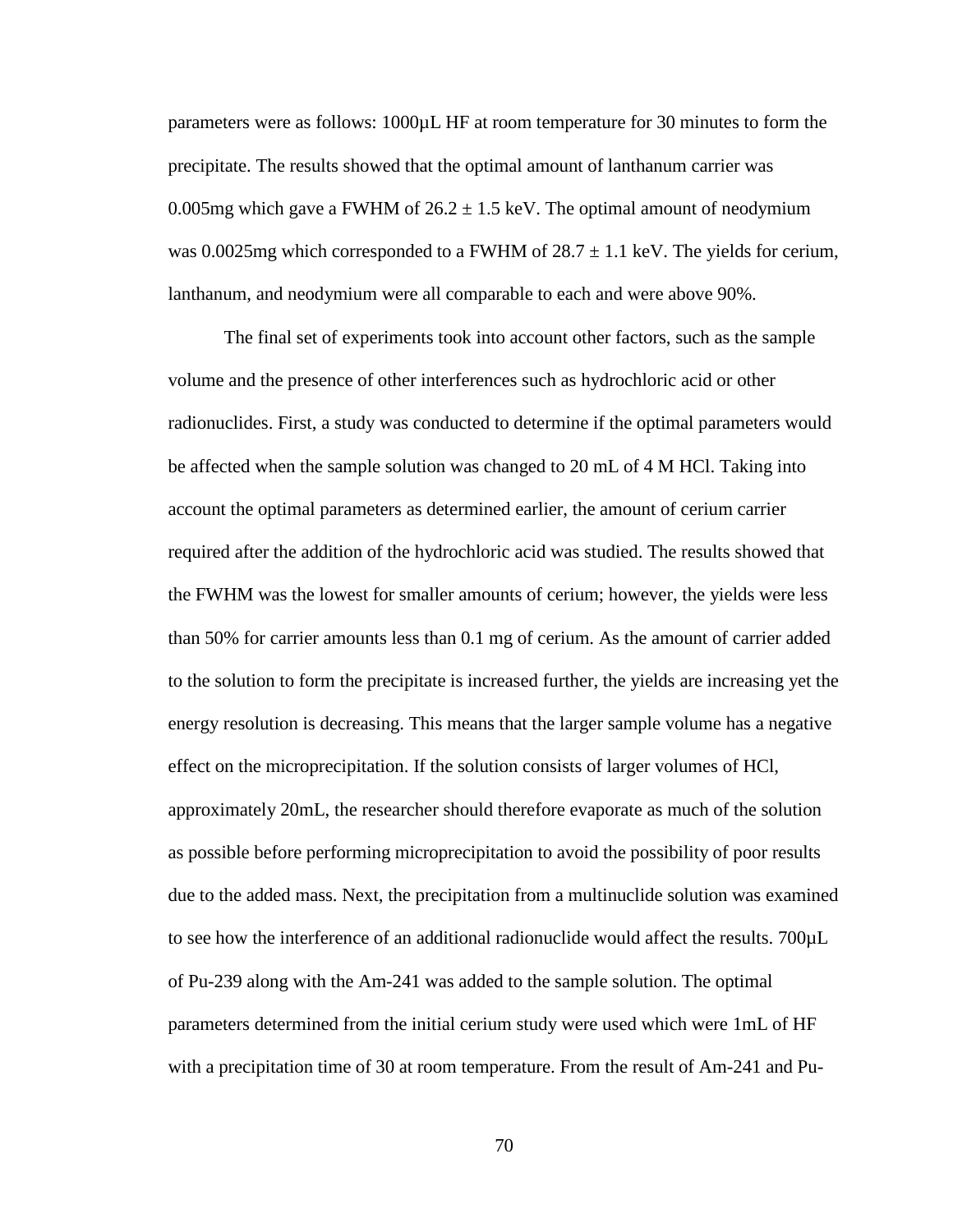239, the energy resolution and yields were both comparable to each other. Am-241 showed slightly better results for both the energy resolution and yield; however, both radionuclides behaved similarly during microprecipitation. Lastly, the precipitation of multiple radionuclides from 20 mL of 4 M HCL was investigated. The optimal parameters were the same as determined in the initial study. The addition of both the 20 mL of HCl and Pu-239 resulted in a huge variability in the energy resolution. The yields, as shown in the HCl study earlier, were extremely low at small amounts of carrier. The Am-241 gave better FWHM compared to Pu-239 for carrier amounts less than 0.0125mg of cerium; however, Pu-239 gave better results for carrier amounts of 0.0125mg and larger. As concluded earlier, solution volume should be reduced as much as possible in order to achieve better energy resolutions and yields with small variability.

Images of the filters prepared were obtained for each amount of cerium with 1mL of HF for 30 minutes of precipitation at room temperature. Based on these images, at low amounts of cerium the activity seems to deposit in a ring pattern around the outer edge of the filter. Since there is not enough cerium to bring the Am-241 to precipitate on top of the filter, the activity remains in the filtrate and is being suctioned through the filter. As the concentration increases, the activity distribution on the filter becomes more homogeneous, in particular for the optimal amount of 0.0125mg. Once the concentration of cerium increases past the optimal concentration, the additional mass of cerium begins to cover the Am-241 and prevents it from reaching the detector. The images prove that 0.0125mg of cerium is the optimal concentration for a solution containing 1mL of HF for 30 minute precipitation time at room temperature.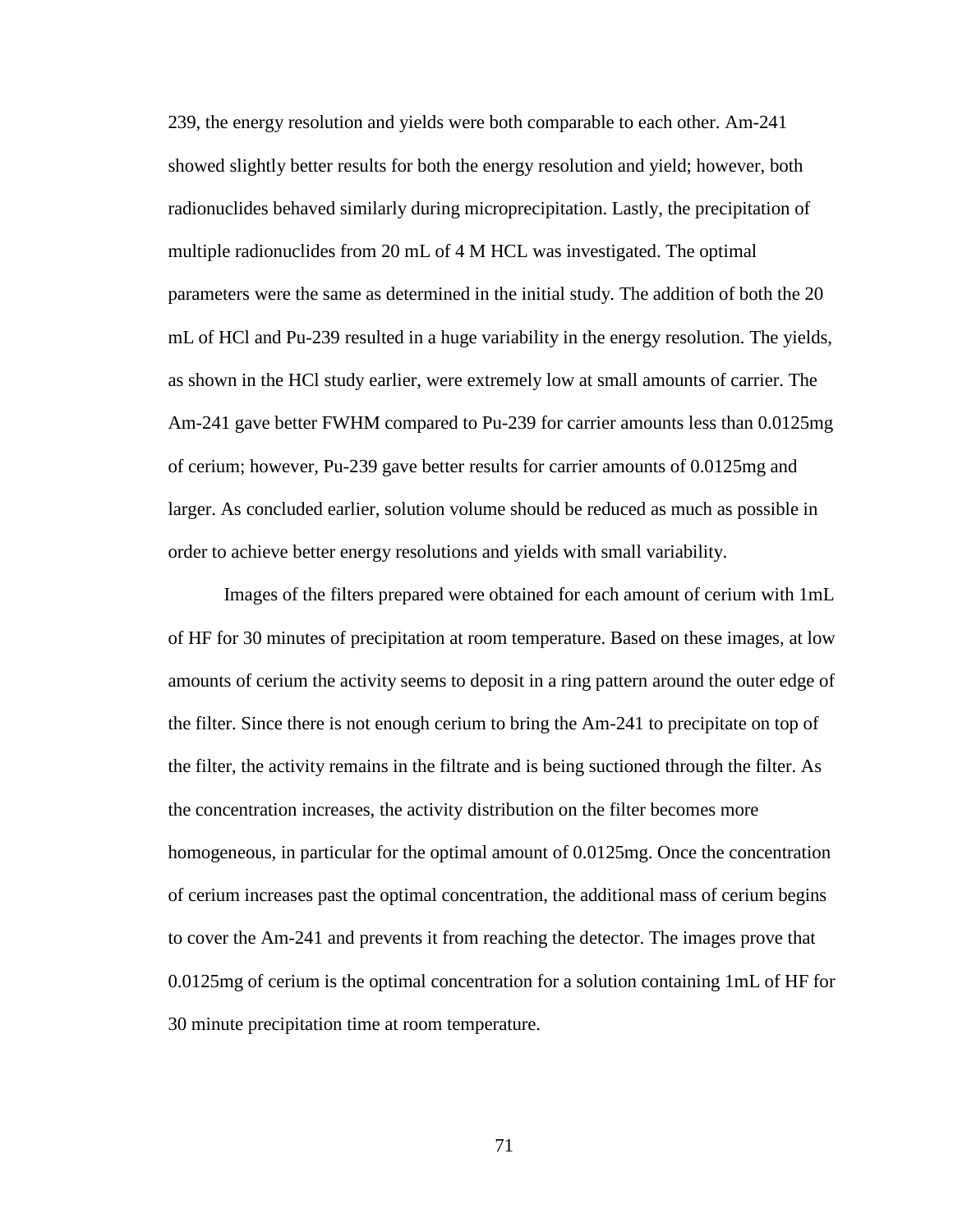Another set of images was obtained for filters with the highest and lowest amounts of lanthanum and neodymium carrier, respectively. Comparison of the images for lanthanum showed that at the smallest amount of 0.0025mg, the activity concentrates on the edge as seen for small amounts of cerium. At the higher amount of 0.05mg, the deposition on the filter appears more homogeneous; however, the filters seems to have a lower total activity compared to the filter with a smaller amount of carrier. The optimal concentration for lanthanum should be between 0.0025mg and 0.05mg with a homogeneous distribution on top of the filter. From the study comparing the different carrier types, the optimal concentration of lanthanum is using 0.005mg which is at the lower amount of carrier.

Images were also taken for the largest and smallest amounts of neodymium. From the images, the lowest amount of neodymium appears to result in a homogeneous deposition without a ring formation. This suggests that perhaps amounts smaller than 0.0025mg of neodymium are required for the ring formation to appear. At the highest concentration of neodymium, 0.05mg, the filter also exhibits a homogenous activity distribution; however there seems to be less total activity present compared to the smaller amounts of carrier. This suggests that perhaps the optimal amount of neodymium is towards the lower end of the amounts investigated. Based on the results the optimal amount for neodymium was determined to be 0.0025mg.

From both the images and the spectroscopic data the optimal parameters for microprecipitation were determined. The optimal amount of cerium is 0.0125mg. The optimal volume of hydrofluoric acid is 1000µL. A precipitation time of 30 minutes is sufficient for the precipitate to form. The optimal temperature for the precipitate to form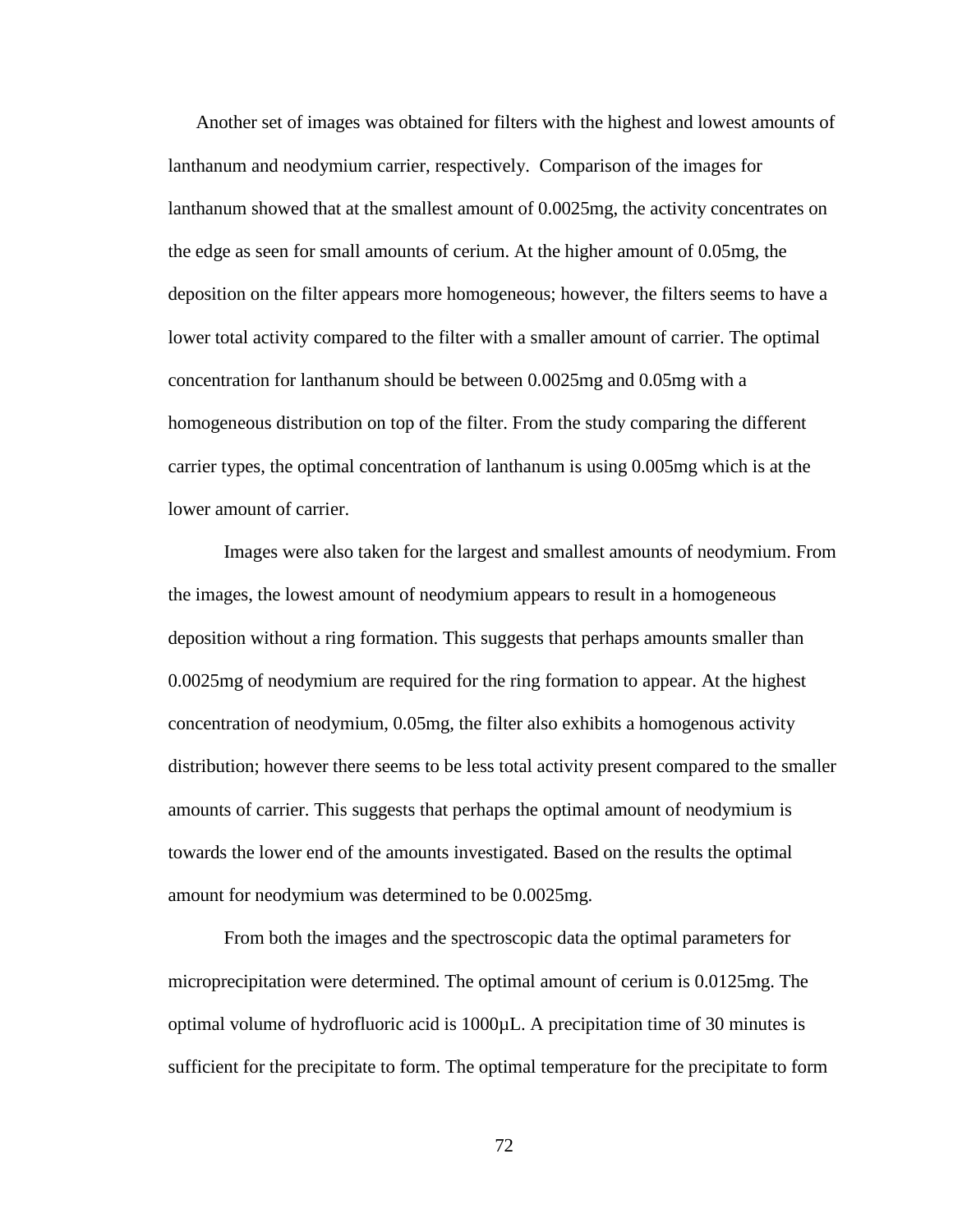is 25°C, room temperature. If lanthanum is used as a carrier, the optimal amount is 0.005mg. In addition, if neodymium is used as the carrier, the optimal amount is 0.0025mg. In a multinuclide solution, the presence of another radionuclide, such as Pu-239, does not have an effect on the energy resolution or yield. If the sample consists of larger volumes of HCl, the sample solution should be evaporated under a heat lamp or on a hot plate to reduce the volume. This is also true for the precipitation from a multinuclide solution in the presence of larger volumes of HCl.

The overall time of the procedure for microprecipitation can be optimized depending on the volume of the sample. If the sample requires large volumes of filtrate to be acquired, a single filtration system must be used. If microprecipitation is performed with a single filtration system, a total of four samples can be filtered in an hour. However, the process time of microprecipitation can shortened if the sample filtrate is less than 15mL. In this case, a multi filtration system apparatus, such as the Millipore sampling manifold, can be used to produce 12 samples in an hour. The volume of the sample can be reduced by evaporation which could allow the analyst to use the multi filtration system. For emergency response purposes, a multi filtration system is essential.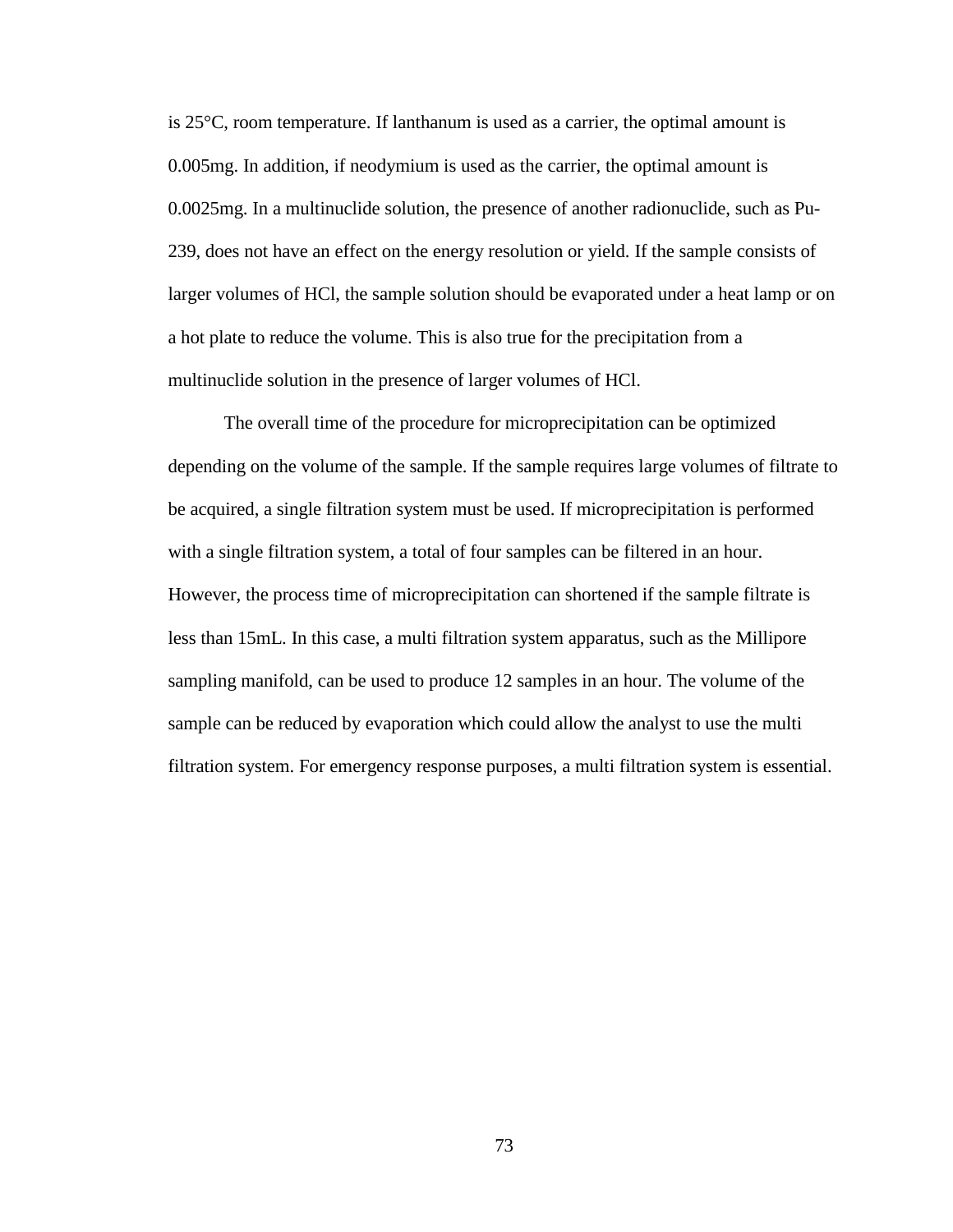### CHAPTER 7

### FUTURE RESEARCH

Based on the results presented in this work the microprecipitation procedure can be optimized depending on the specific application. However, additional parameters can be considered if a further optimization of the procedure is desired. Future research should focus on the influence of other interferences on the method performance, in particular that of interferences that are found in environmental samples. Examples of such interferences could include elements commonly found in soil or water samples such as phosphates, iron, and calcium. Also, further images of the filter deposits should be obtained using a scanning electron microscope to determine where and how these elements are distributed onto the filter. In addition, a scanning electron microscope and xray fluorescence can also be used to determine the distribution of the carrier on the filters, as well. A detailed comparison of the distribution of the carrier and the radionuclide should be performed. Lastly, additional studies should be performed using sample solution volumes representative of those encountered after common chemical separations. Using a more realistic sample volume will ensure that the previously determined optimal parameters result in the best possible energy resolution and yield. With these last studies, a final optimized procedure for microprecipiation will be obtained.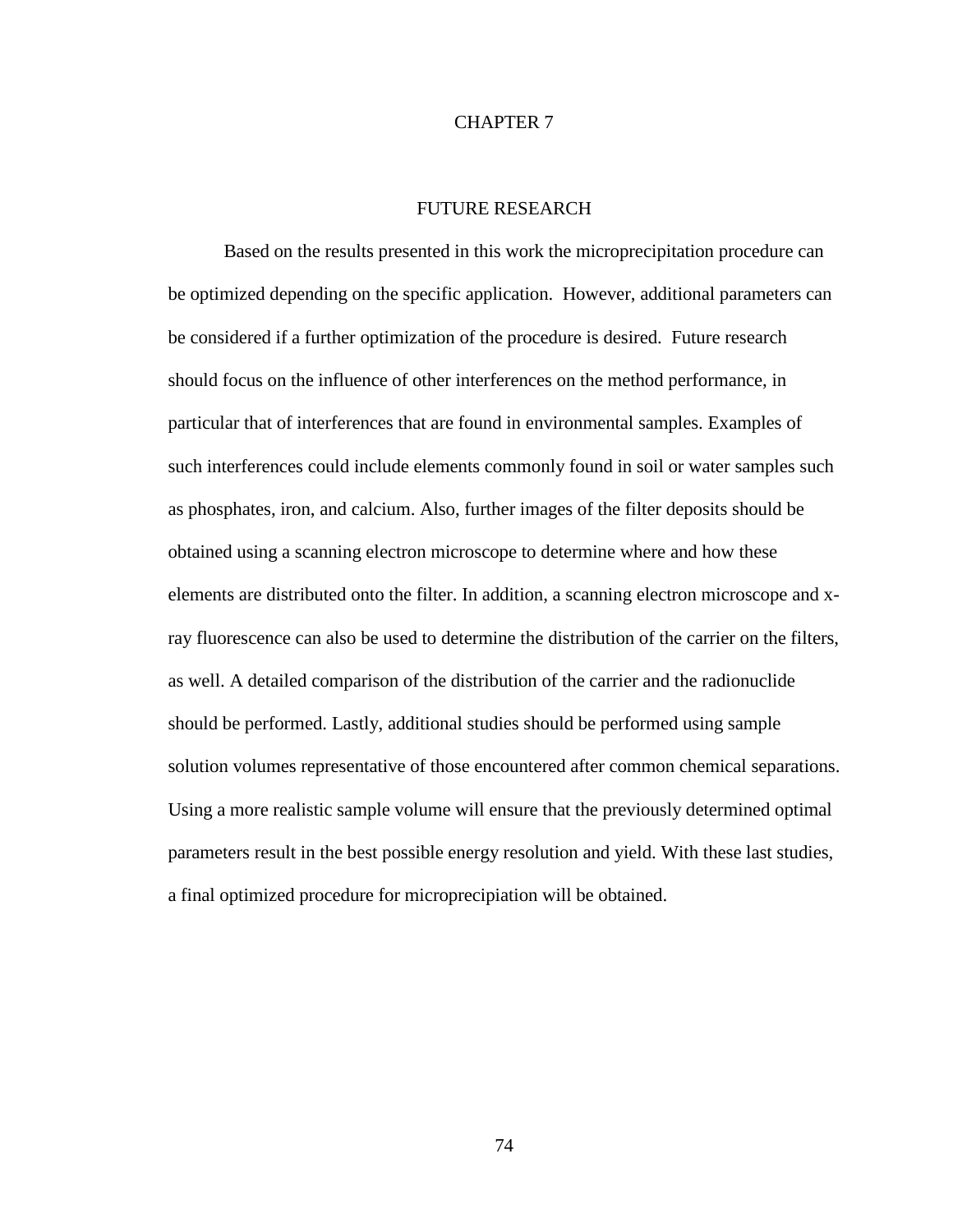## APPENDIX I

# MATERIALS, CHEMICALS, AND CHEMICAL FORMULAS

<sup>241</sup>Am in 1M hydrochloric Acid, 100 Bq mL<sup>-1</sup>, Isotope Products

Cerium (III) Nitrate Hexahydrate (Ce(NO<sub>3</sub>)<sub>3</sub>·6H<sub>2</sub>O), 99.9%, Strem Chemicals

Hydrofluoric Acid (HF), 48-51%, J.T. Baker

Hydrochloric Acid (HCl), 37-38%, J.T. Baker

Deionized Water (DI)

Ethanol

Lipped 25mm stainless steel planchets

Variable volume VWR pipettors

50mL Centrifuge Tubes

15mL test tubes, 125 mm x 16 mm diameter

Gelman filter apparatus

Water Bath

Thermometer

Heat lamp

Petri dishes

Vacuum pump, Dry-fast, model number 2012B-01

Resolve filters 0.1 micron 25 mm polypropylene, Eichrom

Liquid Scintillation Counter, Perkin Elmer Tri-Carb, model 3100TR

Canberra Alpha Analyst Spectrometer, 450 mm<sup>2</sup> active area PIPS detector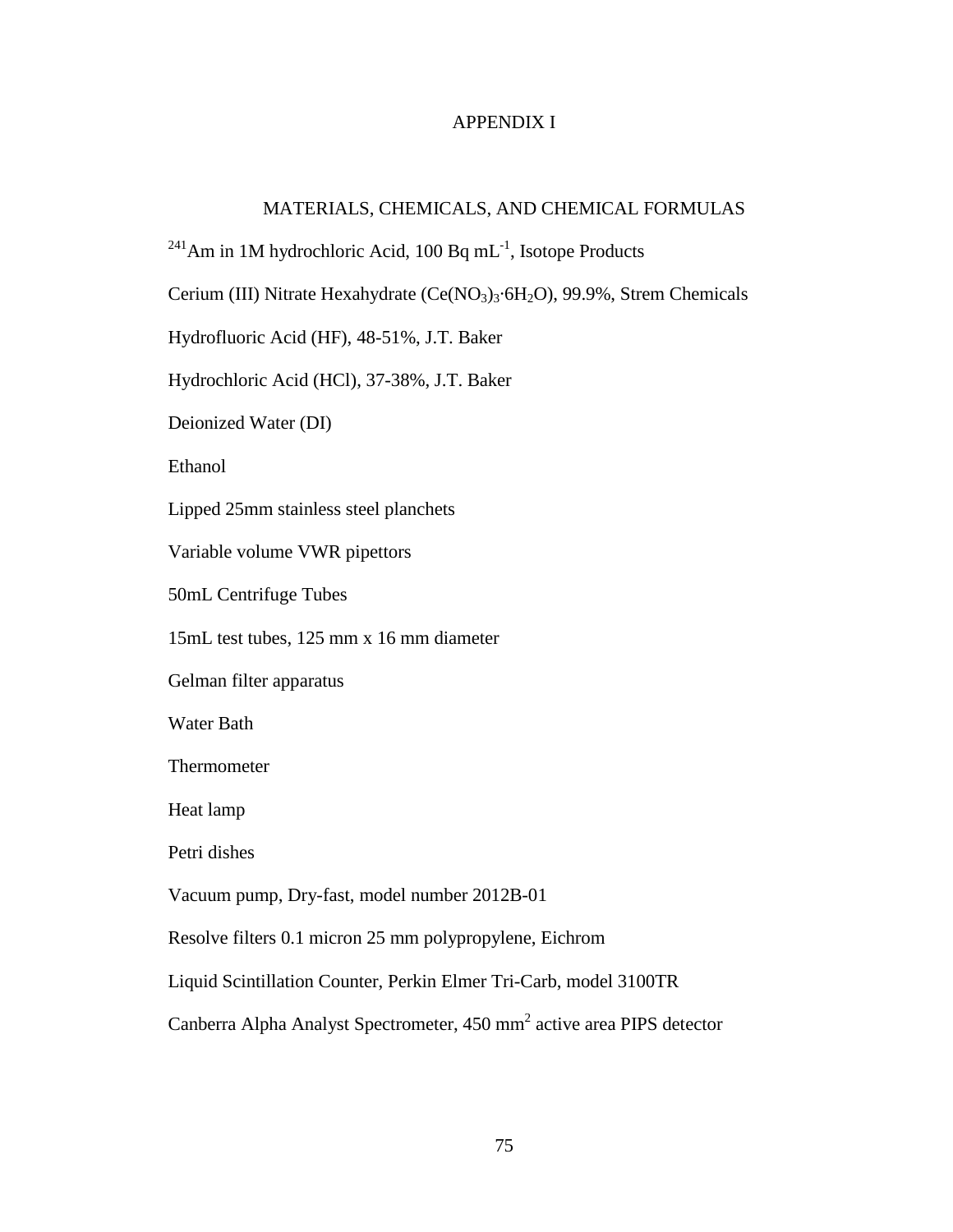# APPENDIX II

Table A. Calibration source data

| Isotope       | Energy | Channel # |
|---------------|--------|-----------|
|               | 5.16   | 383       |
| $U-238$       | 4.20   | 311       |
| $U-234$       | 4.78   | 354       |
| 241 $\lambda$ | 5.49   |           |

Table B. Alpha spectrometer calibration data for detectors 1A, 2A, 3A, 4A, 1B, 2B, 3B, and 4B

| Detector 1A |        |            |             |            |  |  |  |  |  |
|-------------|--------|------------|-------------|------------|--|--|--|--|--|
| Slot        | Counts | livetime   | <b>FWHM</b> | Effeciency |  |  |  |  |  |
| #           |        | $(\sec s)$ | (keV)       | %          |  |  |  |  |  |
| 2           | 10005  | 303.86     | 30.70       | 20.15      |  |  |  |  |  |
| 4           | 10006  | 650.63     | 22.41       | 9.41       |  |  |  |  |  |
| 6           | 10000  | 1177.76    | 27.81       | 5.20       |  |  |  |  |  |
| 8           | 10000  | 1876.73    | 25.04       | 3.26       |  |  |  |  |  |
| 10          | 10000  | 2746.79    | 21.40       | 2.23       |  |  |  |  |  |
| 12          | 10000  | 3830.45    | 20.07       | 1.60       |  |  |  |  |  |

| Detector 2A |            |             |            |  |  |  |  |  |  |
|-------------|------------|-------------|------------|--|--|--|--|--|--|
|             | livetime   | <b>FWHM</b> | Effeciency |  |  |  |  |  |  |
|             | $(\sec s)$ | (keV)       | $\%$       |  |  |  |  |  |  |
| 10004       | 313.9      | 33.23       | 19.51      |  |  |  |  |  |  |
| 10000       | 662.96     | 23.25       | 9.23       |  |  |  |  |  |  |
| 10001       | 1175.47    | 27.10       | 5.21       |  |  |  |  |  |  |
| 10000       | 1901.54    | 29.17       | 3.22       |  |  |  |  |  |  |
| 10001       | 2801.01    | 22.86       | 2.19       |  |  |  |  |  |  |
| 10001       | 3992.22    | 13.48       | 1.53       |  |  |  |  |  |  |
|             | Counts     |             |            |  |  |  |  |  |  |

| Detector 3A    |        |            |             |            |  |  |  |  |
|----------------|--------|------------|-------------|------------|--|--|--|--|
| Slot           | Counts | livetime   | <b>FWHM</b> | Effeciency |  |  |  |  |
| #              |        | $(\sec s)$ | (keV)       | $\%$       |  |  |  |  |
| $\overline{2}$ | 10002  | 310.00     | 32.14       | 19.75      |  |  |  |  |
| 4              | 10002  | 641.90     | 26.28       | 9.54       |  |  |  |  |
| 6              | 10000  | 1168.72    | 21.17       | 5.24       |  |  |  |  |
| 8              | 10000  | 1862.89    | 28.49       | 3.29       |  |  |  |  |
| 10             | 10001  | 2810.22    | 21.51       | 2.18       |  |  |  |  |
| 12             | 10000  | 3906.63    | 21.57       | 1.57       |  |  |  |  |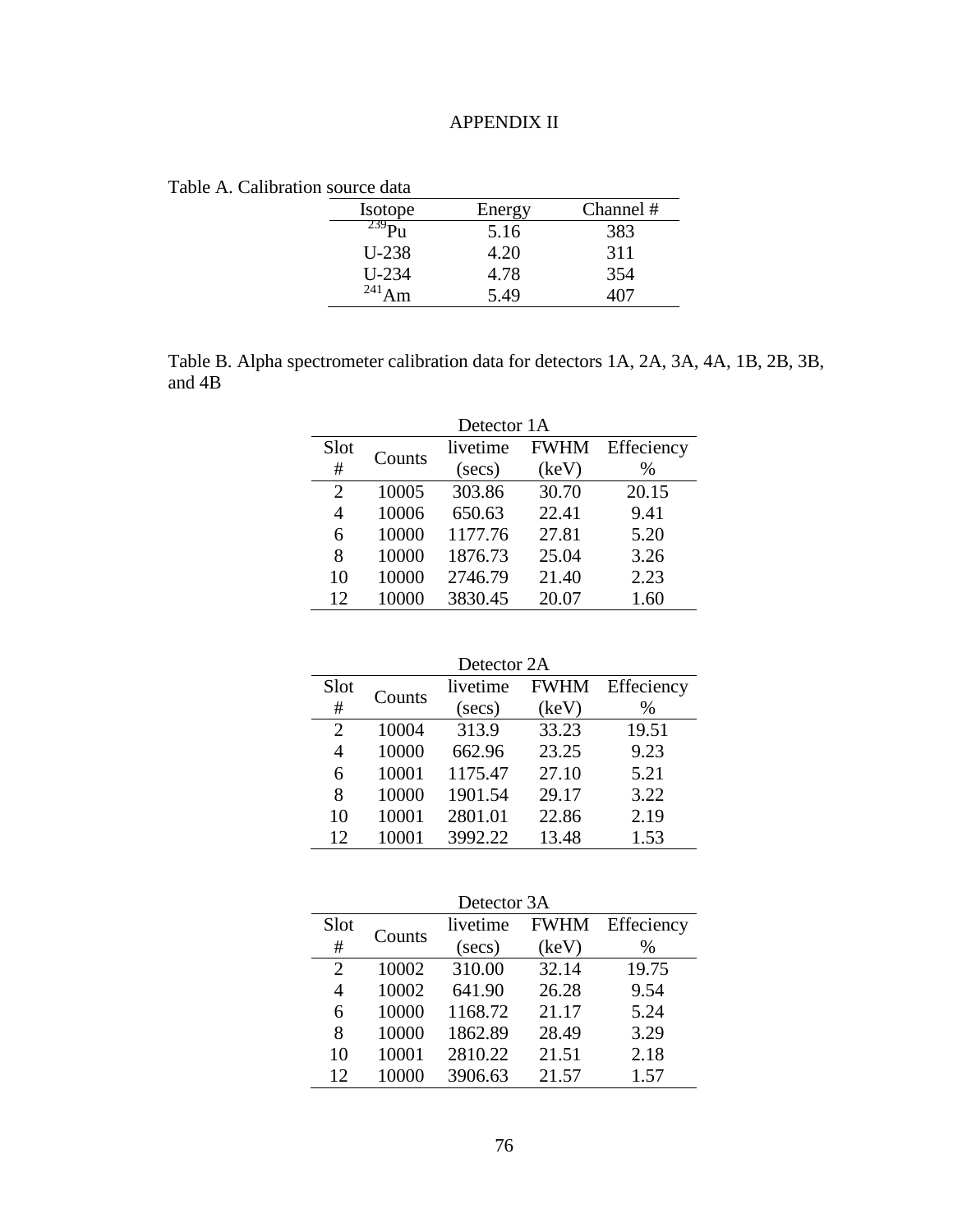| Detector 4A                 |        |            |             |            |  |  |  |  |
|-----------------------------|--------|------------|-------------|------------|--|--|--|--|
| Slot                        | Counts | livetime   | <b>FWHM</b> | Effeciency |  |  |  |  |
| #                           |        | $(\sec s)$ | (keV)       | %          |  |  |  |  |
| $\mathcal{D}_{\mathcal{L}}$ | 10001  | 316.99     | 33.87       | 19.31      |  |  |  |  |
| 4                           | 10000  | 659.77     | 23.63       | 9.28       |  |  |  |  |
| 6                           | 10002  | 1194.41    | 22.69       | 5.12       |  |  |  |  |
| 8                           | 10000  | 1899.13    | 27.42       | 3.22       |  |  |  |  |
| 10                          | 10000  | 2834.77    | 20.57       | 2.16       |  |  |  |  |
| 12                          | 10000  | 3921.02    | 20.77       | 1.56       |  |  |  |  |

Detector 1B

| Slot                        | Counts | livetime   | <b>FWHM</b> | Effeciency |
|-----------------------------|--------|------------|-------------|------------|
| #                           |        | $(\sec s)$ | (keV)       | %          |
| $\mathcal{D}_{\mathcal{L}}$ | 10003  | 316.63     | 30.95       | 19.34      |
| 4                           | 10004  | 649.87     | 22.20       | 9.42       |
| 6                           | 10000  | 1193.69    | 24.29       | 5.13       |
| 8                           | 10000  | 1875.62    | 28.81       | 3.26       |
| 10                          | 10000  | 2780.18    | 23.96       | 2.20       |
| 12                          | 10001  | 3935.54    | 25.94       | 1.56       |

| Detector 2B                 |        |            |             |            |  |  |  |
|-----------------------------|--------|------------|-------------|------------|--|--|--|
| Slot                        | Counts | livetime   | <b>FWHM</b> | Effeciency |  |  |  |
| #                           |        | $(\sec s)$ | (keV)       | %          |  |  |  |
| $\mathcal{D}_{\mathcal{L}}$ | 10004  | 306.32     | 31.39       | 19.99      |  |  |  |
| 4                           | 10003  | 643.49     | 27.12       | 9.51       |  |  |  |
| 6                           | 10002  | 1134.41    | 13.46       | 5.40       |  |  |  |
| 8                           | 10000  | 1811.34    | 28.99       | 3.38       |  |  |  |
| 10                          | 10000  | 2747.5     | 22.26       | 2.23       |  |  |  |
| 12                          | 10000  | 3866.34    | 23.44       | 1.58       |  |  |  |

Detector 3B

| belevis <i>ob</i>           |        |                         |       |            |  |  |  |
|-----------------------------|--------|-------------------------|-------|------------|--|--|--|
| Slot                        | Counts | <b>FWHM</b><br>livetime |       | Effeciency |  |  |  |
| #                           |        | $(\sec s)$              | (key) | %          |  |  |  |
| $\mathcal{D}_{\mathcal{L}}$ | 10008  | 316.99                  | 33.87 | 19.32      |  |  |  |
| 4                           | 10001  | 659.77                  | 23.63 | 8.72       |  |  |  |
| 6                           | 10000  | 1194.41                 | 22.69 | 4.82       |  |  |  |
| 8                           | 10000  | 1899.13                 | 27.42 | 3.03       |  |  |  |
| 10                          | 10000  | 2834.77                 | 20.57 | 2.03       |  |  |  |
| 12                          | 10000  | 3921.02                 | 20.77 | 1.47       |  |  |  |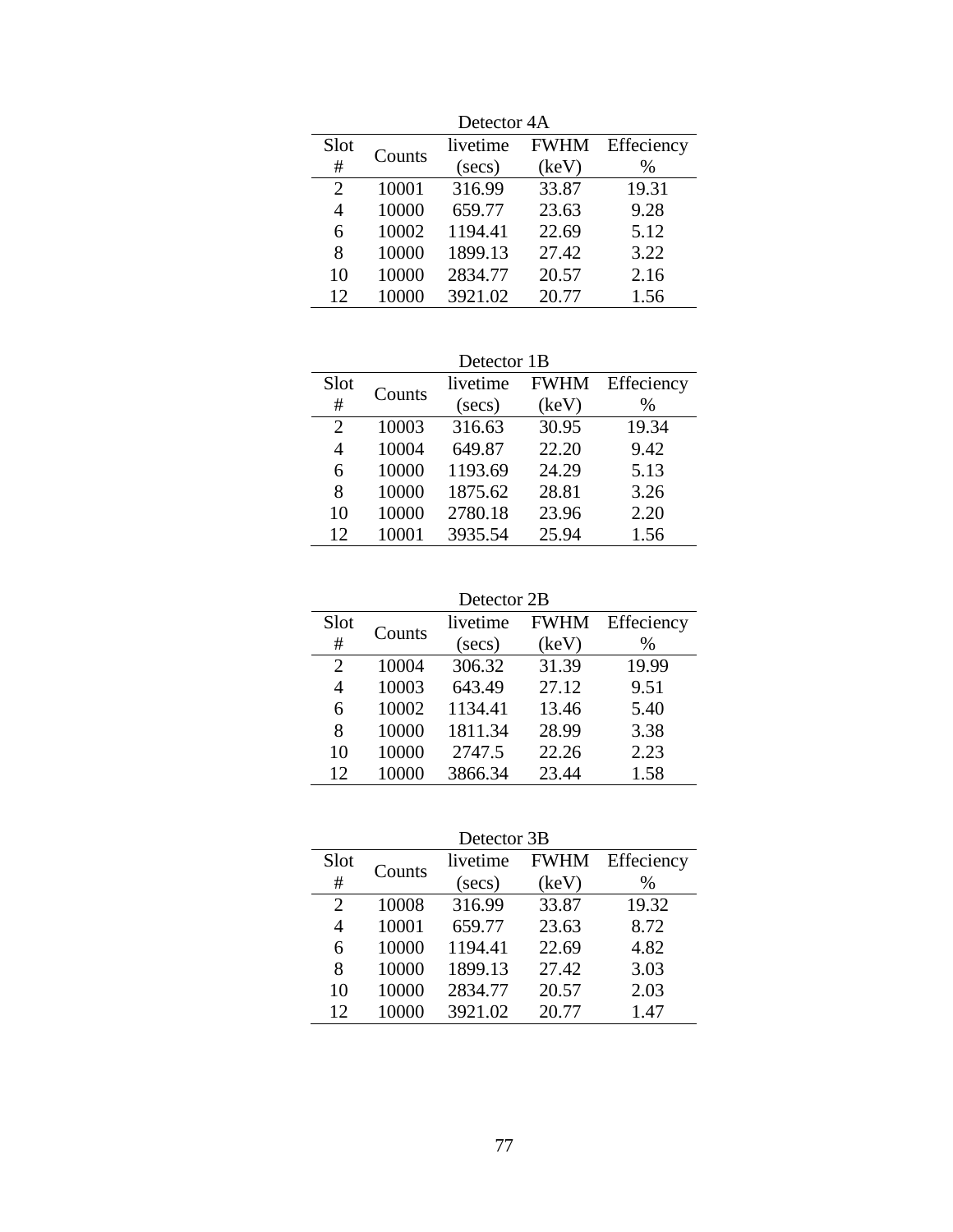| Detector 4B                 |        |            |             |            |  |  |  |  |
|-----------------------------|--------|------------|-------------|------------|--|--|--|--|
| Slot                        | Counts | livetime   | <b>FWHM</b> | Effeciency |  |  |  |  |
| #                           |        | $(\sec s)$ | (keV)       | $\%$       |  |  |  |  |
| $\mathcal{D}_{\mathcal{L}}$ | 10005  | 318.85     | 29.19       | 19.21      |  |  |  |  |
| 4                           | 10003  | 663.37     | 28.80       | 9.23       |  |  |  |  |
| 6                           | 10002  | 1176.10    | 22.43       | 5.21       |  |  |  |  |
| 8                           | 10000  | 1862.06    | 21.81       | 3.29       |  |  |  |  |
| 10                          | 10001  | 2816.09    | 26.73       | 2.17       |  |  |  |  |
| 12                          | 10001  | 3960.62    | 20.88       | 1.55       |  |  |  |  |

Table C. Efficiencies (%) for Each Detector in Position #2-12

| $Slot \#$ | 1А    | 2A    | 3A    | 4A    | 1Β    | 2В    | 3B    | 4B    |
|-----------|-------|-------|-------|-------|-------|-------|-------|-------|
|           | 18.94 | 18.34 | 18.56 | 18.15 | 18.18 | 18.79 | 18.16 | 18.05 |
|           | 8.85  | 8.68  | 8.96  | 8.72  | 8.86  | 8.94  | 8.72  | 8.68  |
| 6         | 4.89  | 4.89  | 4.92  | 4.82  | 4.82  | 5.07  | 4.82  | 4.89  |
| 8         | 3.07  | 3.03  | 3.09  | 3.03  | 3.07  | 3.18  | 3.03  | 3.09  |
| 10        | 2.10  | 2.05  | 2.05  | 2.03  | 2.07  | 2.09  | 2.03  | 2.04  |
| 12        | 1.50  | 1.44  | 1.47  | 1.47  | 1.46  | 1.49  | 1.47  | 1.45  |

Table D. FWHM (keV) for Each Detector in Position #2-#12

| $Slot \#$                   | 1 A   | 2A          | 3A                      | 4A | 1B                            | 2 <sub>B</sub> | 3B          | 4B    |
|-----------------------------|-------|-------------|-------------------------|----|-------------------------------|----------------|-------------|-------|
| $\mathcal{D}_{\mathcal{L}}$ | 30.70 | 33.23 32.14 |                         |    | 33.87 30.95 31.39             |                | 33.87       | 29.19 |
| $\overline{4}$              | 22.41 | 23.25       | 26.28                   |    | 23.63 22.20                   |                | 27.12 23.63 | 28.80 |
| 6                           | 27.81 |             | 27.10 21.17 22.69 24.29 |    |                               | - 13.46        | 22.69       | 22.43 |
| 8                           | 25.04 |             |                         |    | 29.17 28.49 27.42 28.81 28.99 |                | 27.42       | 21.81 |
| 10                          | 21.40 |             |                         |    | 22.86 21.51 20.57 23.96 22.26 |                | 20.57       | 26.73 |
| 12                          | 20.07 |             | 13.48 21.57 20.77 25.94 |    |                               | 23.44          | 20.77       | 20.88 |
|                             |       |             |                         |    |                               |                |             |       |

Table E. Data used for determining the FWHM and yield for 5  $\mu$ L of cerium concentration with constant 1mL of HF for 30 minutes precipitation time at room temperature

| temperature  |            |        |                   |                      |                                       |                        |                              |                      |
|--------------|------------|--------|-------------------|----------------------|---------------------------------------|------------------------|------------------------------|----------------------|
| Detector     | Trial<br># | Counts | Lifetime<br>(sec) | <b>FWHM</b><br>(keV) | Detector<br>Efficiency<br>(% decimal) | Count<br>rate<br>(cps) | Corrected<br>Counts<br>(dps) | Yield<br>(% decimal) |
|              | #1         | 68323  | 10800             | 38.76                | 0.10                                  | 6.33                   | 61.18                        | 1.06                 |
|              | #2         | 22619  | 3600              | 38.80                | 0.10                                  | 6.28                   | 60.76                        | 1.05                 |
| 3A           | #3         | 22779  | 3600              | 37.63                | 0.10                                  | 6.33                   | 61.19                        | 1.06                 |
|              | #4         | 22956  | 3600              | 37.20                | 0.10                                  | 6.38                   | 61.67                        | 1.07                 |
|              | #5         | 22023  | 3600              | 41.40                | 0.10                                  | 6.12                   | 59.16                        | 1.02                 |
| Average FWHM |            | 38.76  |                   |                      | Average Yield                         | 1.05                   |                              |                      |
|              |            |        | <b>STD</b>        | 1.64                 |                                       |                        | <b>STD</b>                   | 0.02                 |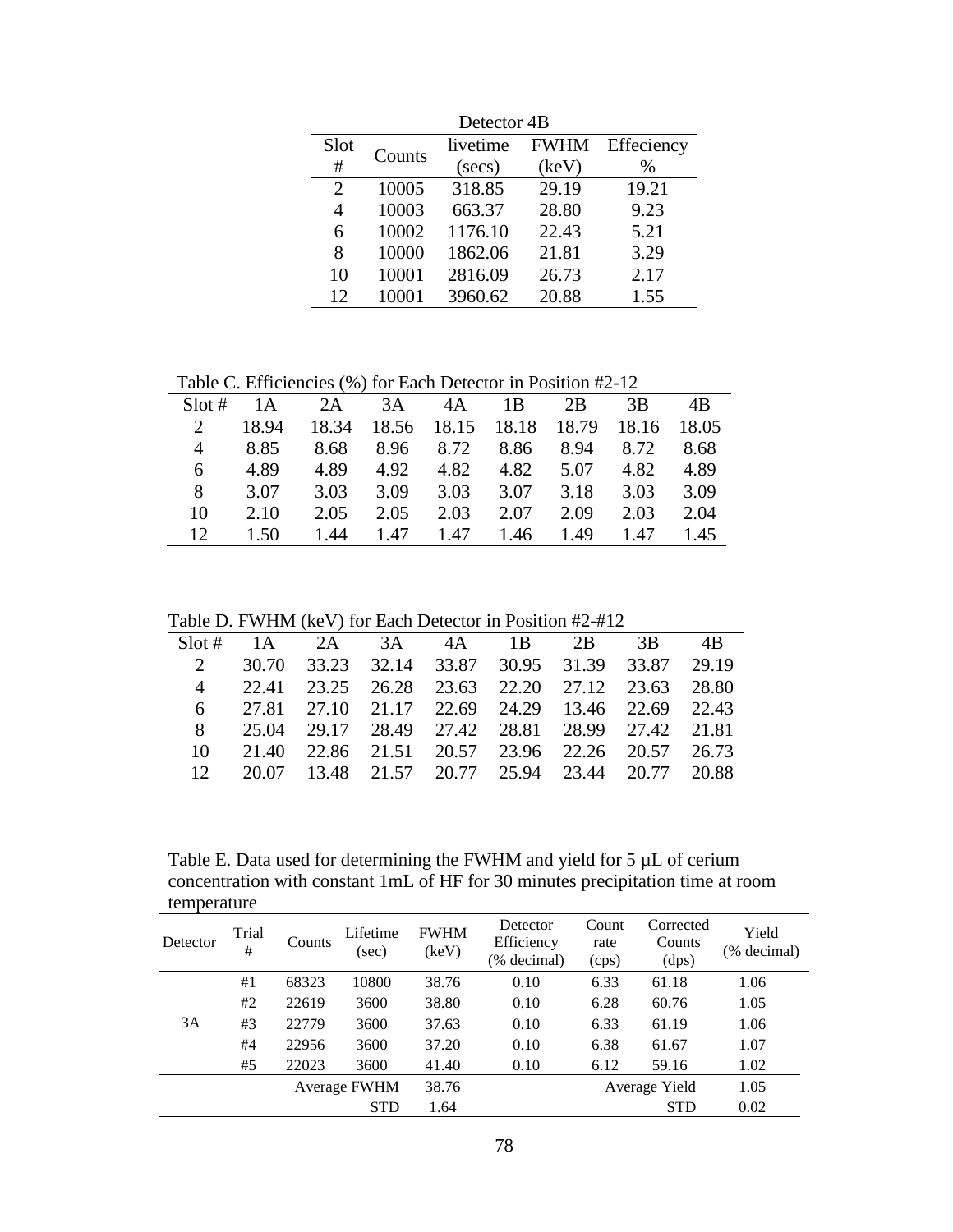| Detector | Trial<br># | Counts | Lifetime<br>(sec) | <b>FWHM</b><br>(key) | Detector<br>Efficiency<br>(% decimal) | Count<br>rate<br>(cps) | Corrected<br>Counts<br>(dps) | Yield<br>(% decimal) |
|----------|------------|--------|-------------------|----------------------|---------------------------------------|------------------------|------------------------------|----------------------|
|          | #1         | 69629  | 10800             | 40.45                | 0.10                                  | 6.45                   | 62.35                        | 1.08                 |
|          | #2         | 23108  | 3600              | 34.18                | 0.10                                  | 6.42                   | 62.08                        | 1.07                 |
| 2B       | #3         | 23235  | 3600              | 33.12                | 0.10                                  | 6.45                   | 62.42                        | 1.08                 |
|          | #4         | 22891  | 3599              | 46.25                | 0.10                                  | 6.36                   | 61.51                        | 1.06                 |
|          | #5         | 23462  | 3600              | 40.64                | 0.10                                  | 6.52                   | 63.03                        | 1.09                 |
|          |            |        | Average FWHM      | 38.93                |                                       |                        | Average Yield                | 1.08                 |
|          |            |        | <b>STD</b>        | 5.36                 |                                       |                        | <b>STD</b>                   | 0.01                 |

Table F. Data used for determining the FWHM and yield for 10  $\mu$ L of cerium concentration with constant 1mL of HF for 30 minutes precipitation time at room temperature

Table G. Data used for determining the FWHM and yield for 25 µL of cerium concentration with constant 1mL of HF for 30 minutes precipitation time at room temperature

| Detector | Trial<br># | Counts | Lifetime<br>(sec) | <b>FWHM</b><br>(key) | Detector<br>Efficiency<br>(% decimal) | Count<br>rate<br>(cps) | Corrected<br>Counts<br>(dps) | Yield<br>(% decimal) |
|----------|------------|--------|-------------------|----------------------|---------------------------------------|------------------------|------------------------------|----------------------|
|          | #1         | 78930  | 10799             | 26.75                | 0.10                                  | 7.3090                 | 70.69                        | 0.91                 |
|          | #2         | 26146  | 3600              | 27.74                | 0.10                                  | 7.2628                 | 70.24                        | 0.90                 |
| 2A       | #3         | 26307  | 3600              | 26.56                | 0.10                                  | 7.3075                 | 70.67                        | 0.91                 |
|          | #4         | 26317  | 3600              | 29.72                | 0.10                                  | 7.3103                 | 70.70                        | 0.91                 |
|          | #5         | 27167  | 3600              | 25.82                | 0.10                                  | 7.5464                 | 72.98                        | 0.94                 |
|          |            |        | Average FWHM      | 27.32                |                                       |                        | Average Yield                | 0.91                 |
|          |            |        | <b>STD</b>        | 1.51                 |                                       |                        | <b>STD</b>                   | 0.01                 |

Table H. Data used for determining the FWHM and yield for 50  $\mu$ L of cerium concentration with constant 1mL of HF for 30 minutes precipitation time at room temperature

| Detector | Trial<br># | Counts | Lifetime<br>(sec)   | <b>FWHM</b><br>(keV) | Detector<br>Efficiency<br>(% decimal) | Count<br>rate<br>(cps) | Corrected<br>Counts<br>(dps) | Yield<br>(% decimal) |
|----------|------------|--------|---------------------|----------------------|---------------------------------------|------------------------|------------------------------|----------------------|
|          | #1         | 72158  | 10800               | 27.94                | 0.10                                  | 6.68                   | 64.62                        | 0.97                 |
|          | #2         | 24102  | 3600                | 31.36                | 0.10                                  | 6.70                   | 64.75                        | 0.97                 |
| 1B       | #3         | 23759  | 3600                | 29.51                | 0.10                                  | 6.60                   | 63.83                        | 0.96                 |
|          | #4         | 23761  | 3600                | 27.36                | 0.10                                  | 6.60                   | 63.83                        | 0.96                 |
|          | #5         | 25950  | 3600                | 27.37                | 0.10                                  | 7.21                   | 69.71                        | 0.85                 |
|          |            |        | <b>Average FWHM</b> | 28.71                |                                       |                        | Average Yield                | 0.94                 |
|          |            |        | <b>STD</b>          | 1.72                 |                                       |                        | <b>STD</b>                   | 0.05                 |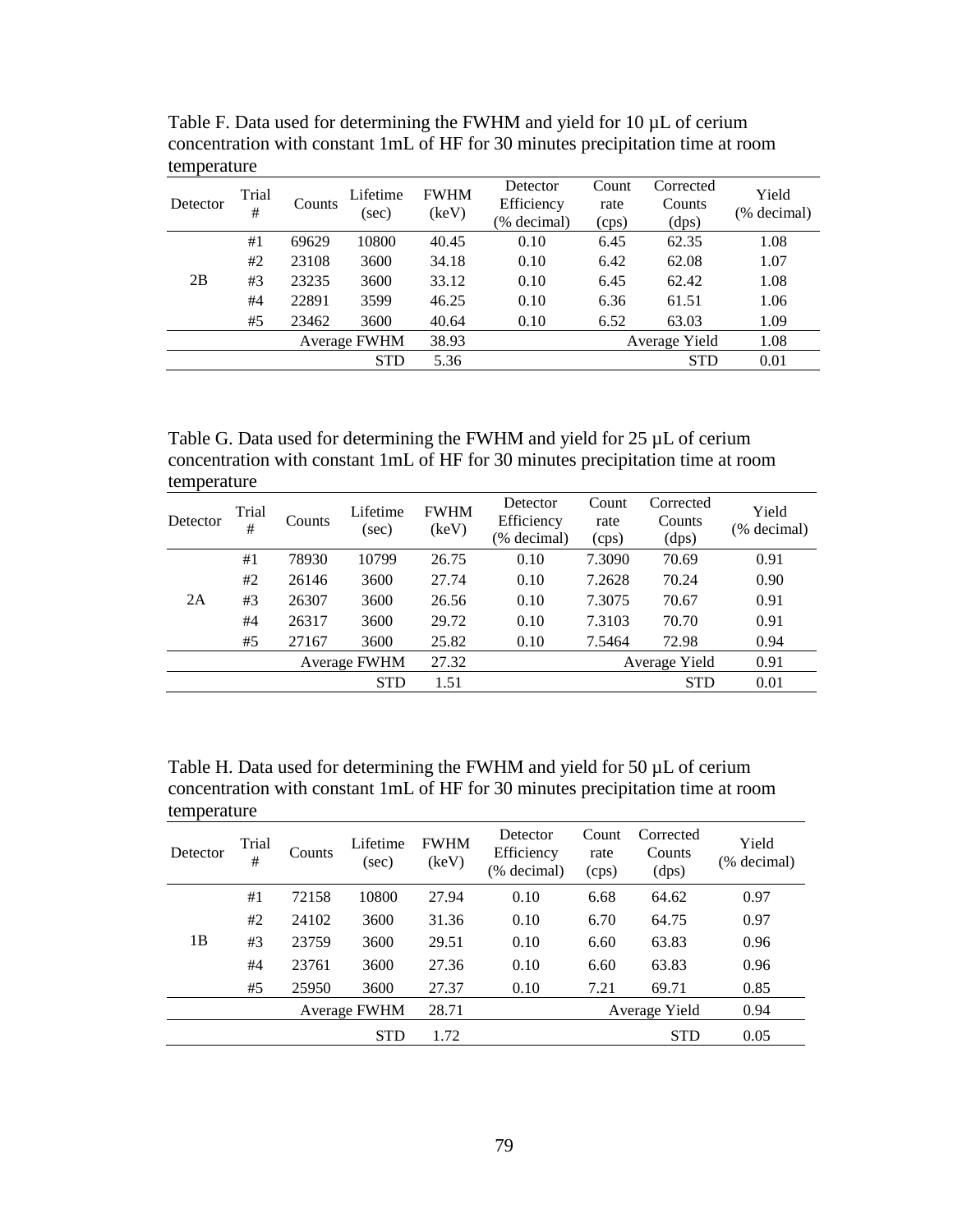| Detector | Trial<br># | Counts | Lifetime<br>(sec) | <b>FWHM</b><br>(keV) | Detector<br>Efficiency<br>(% decimal) | Count<br>rate<br>(cps) | Corrected<br>Counts<br>(dps) | Yield<br>(% decimal) |
|----------|------------|--------|-------------------|----------------------|---------------------------------------|------------------------|------------------------------|----------------------|
|          | #1         | 39243  | 6601.07           | 39.74                | 0.10                                  | 5.95                   | 57.50                        | 0.86                 |
|          | #2         | 22176  | 3600              | 36.96                | 0.10                                  | 6.16                   | 59.57                        | 0.89                 |
| 1A       | #3         | 22092  | 3600              | 35.39                | 0.10                                  | 6.14                   | 59.35                        | 0.89                 |
|          | #4         | 22884  | 3599              | 33.81                | 0.10                                  | 6.36                   | 61.50                        | 0.92                 |
|          | #5         | 22542  | 3600              | 38.76                | 0.10                                  | 6.26                   | 60.56                        | 0.91                 |
|          |            |        | Average FWHM      | 36.93                |                                       |                        | Average Yield                | 0.89                 |
|          |            |        | <b>STD</b>        | 2.415                |                                       |                        | <b>STD</b>                   | 0.02                 |

Table I. Data used for determining the FWHM and yield for 100  $\mu$ L of cerium concentration with constant 1mL of HF for 30 minutes precipitation time at room temperature

Table J. Data used for determining the FWHM and yield for 25  $\mu$ L of cerium concentration with  $250 \mu L$  of HF for 30 minutes precipitation time at room temperature

| Detector | Trial<br># | Counts | Lifetime<br>(sec) | <b>FWHM</b><br>(keV) | Detector<br>Efficiency<br>(% decimal) | Count<br>rate<br>(cps) | Corrected<br>Counts<br>(dps) | Yield<br>(% decimal) |
|----------|------------|--------|-------------------|----------------------|---------------------------------------|------------------------|------------------------------|----------------------|
|          | #1         | 21245  | 3600              | 68.35                | 0.10                                  | 5.90                   | 57.07                        | 0.99                 |
|          | #2         | 21136  | 3600              | 57.52                | 0.10                                  | 5.87                   | 56.78                        | 0.98                 |
| 1B       | #3         | 21353  | 3600              | 71.52                | 0.10                                  | 5.93                   | 57.36                        | 0.99                 |
|          | #4         | 21504  | 3600              | 80.71                | 0.10                                  | 5.97                   | 57.77                        | 1.00                 |
|          | #5         | 21397  | 3600              | 67.72                | 0.10                                  | 5.94                   | 57.48                        | 0.99                 |
|          |            |        | Average FWHM      | 69.16                |                                       |                        | Average Yield                | 0.99                 |
|          |            |        | <b>STD</b>        | 8.33                 |                                       |                        | <b>STD</b>                   | 0.01                 |

Table K. Data used for determining the FWHM and yield for 25  $\mu$ L of cerium concentration with 500  $\mu$ L of HF for 30 minutes precipitation time at room temperature

| Detector | Trial<br># | Counts | Lifetime<br>(sec) | <b>FWHM</b><br>(keV) | Detector<br>Efficiency<br>(% decimal) | Count<br>rate<br>(cps) | Corrected<br>Counts<br>(dps) | Yield<br>(% decimal) |
|----------|------------|--------|-------------------|----------------------|---------------------------------------|------------------------|------------------------------|----------------------|
|          | #1         | 31224  | 5000              | 30.62                | 0.10                                  | 6.245                  | 60.40                        | 1.04                 |
|          | #2         | 33243  | 5000              | 31.11                | 0.10                                  | 6.649                  | 64.30                        | 1.11                 |
| 1A       | #3         | 28392  | 5000              | 33.52                | 0.10                                  | 5.678                  | 54.92                        | 0.95                 |
|          | #4         | 27144  | 5000              | 38.01                | 0.10                                  | 5.429                  | 52.50                        | 0.91                 |
|          | #5         | 34035  | 5000              | 35.52                | 0.10                                  | 6.807                  | 65.83                        | 1.14                 |
|          |            |        | Average FWHM      | 33.76                |                                       |                        | Average Yield                | 1.03                 |
|          |            |        | <b>STD</b>        | 3.09                 |                                       |                        | <b>STD</b>                   | 0.10                 |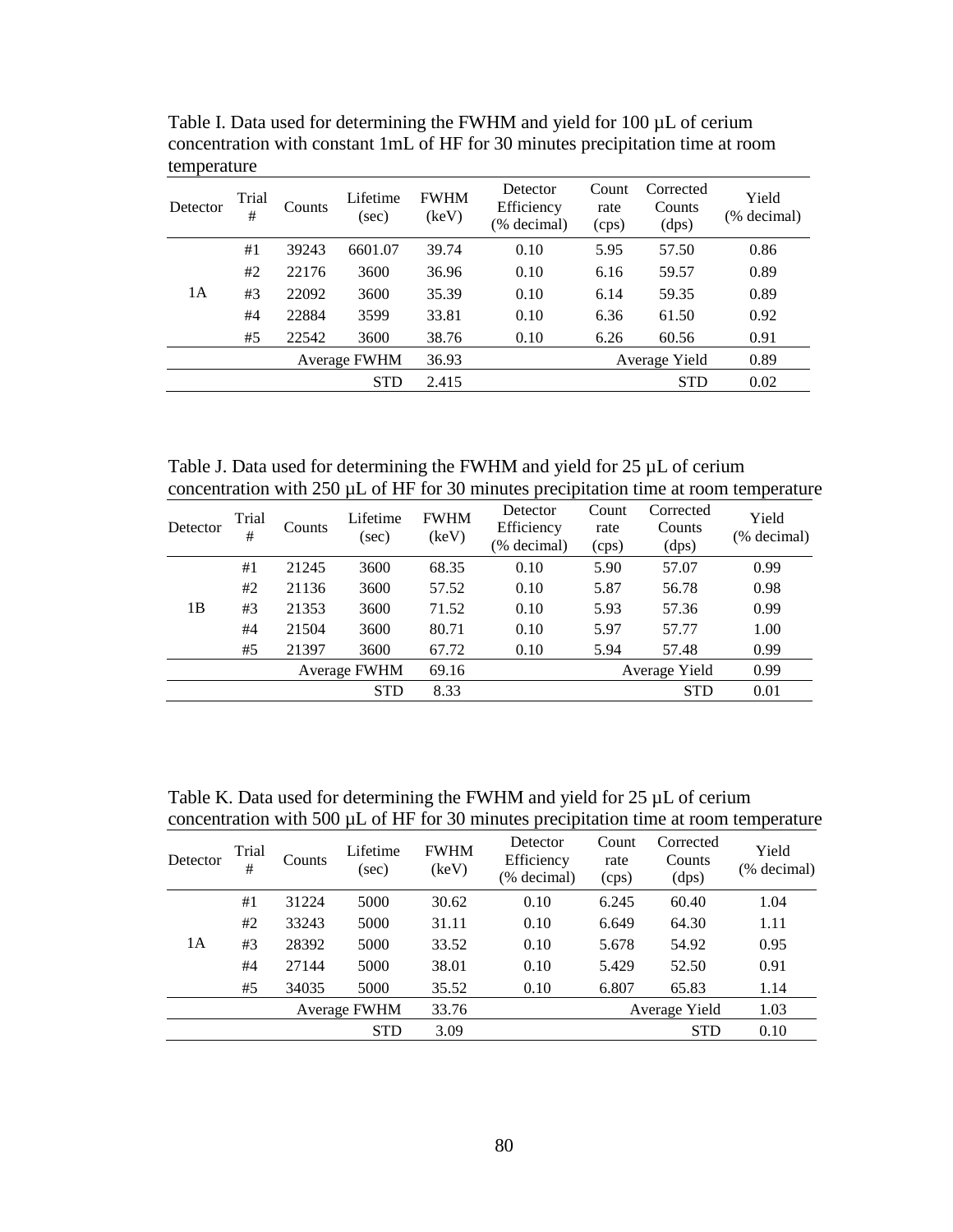| Detector | Trial<br>#   | Counts | Lifetime<br>(sec) | <b>FWHM</b><br>(keV) | Detector<br>Efficiency<br>(% decimal) | Count<br>rate<br>(cps) | Corrected<br>Counts<br>(dps) | Yield<br>(% decimal) |
|----------|--------------|--------|-------------------|----------------------|---------------------------------------|------------------------|------------------------------|----------------------|
|          | #1           | 11881  | 1800              | 37.56                | 0.10                                  | 6.60                   | 63.84                        | 1.10                 |
| 1А       | #2           | 11686  | 1800              | 33.61                | 0.10                                  | 6.49                   | 62.79                        | 1.09                 |
|          | #3           | 12409  | 1800              | 38.33                | 0.10                                  | 6.89                   | 66.67                        | 1.15                 |
|          | #4           | 11633  | 1800              | 37.72                | 0.10                                  | 6.46                   | 62.50                        | 1.08                 |
|          | Average FWHM |        |                   | 36.80                |                                       |                        | Average Yield                | 1.11                 |
|          | <b>STD</b>   |        |                   |                      |                                       |                        | <b>STD</b>                   | 0.03                 |

Table L. Data used for determining the FWHM and yield for 25  $\mu$ L of cerium concentration with 750  $\mu$ L of HF for 30 minutes precipitation time at room temperature

Table M. Data used for determining the FWHM and yield for  $25 \mu L$  of cerium concentration with 1000 µL of HF for 30 minutes precipitation time at room temperature

| Detector | Trial<br>#   | Counts | Lifetime<br>(sec) | <b>FWHM</b><br>(keV) | Detector<br>Efficiency<br>(% decimal) | Count<br>rate<br>(cps) | Corrected<br>Counts<br>(dps) | Yield<br>(% decimal) |
|----------|--------------|--------|-------------------|----------------------|---------------------------------------|------------------------|------------------------------|----------------------|
|          | #1           | 78930  | 10799             | 26.75                | 0.10                                  | 7.31                   | 70.69                        | 0.91                 |
|          | #2           | 26146  | 3600              | 27.74                | 0.10                                  | 7.26                   | 70.24                        | 0.90                 |
| 2A       | #3           | 26307  | 3600              | 26.56                | 0.10                                  | 7.31                   | 70.67                        | 0.91                 |
|          | #4           | 26317  | 3600              | 29.72                | 0.10                                  | 7.31                   | 70.70                        | 0.91                 |
|          | #5           | 27167  | 3600              | 25.82                | 0.10                                  | 7.55                   | 72.98                        | 0.94                 |
|          | Average FWHM |        |                   | 27.32                |                                       |                        | Average Yield                | 0.91                 |
|          | <b>STD</b>   |        |                   |                      |                                       |                        | <b>STD</b>                   | 0.01                 |

Table N. Data used for determining the FWHM and yield for 25  $\mu$ L of cerium concentration with 1250 µL of HF for 30 minutes precipitation time at room temperature

| Detector | Trial<br># | Counts | Lifetime<br>(sec) | <b>FWHM</b><br>(keV) | Detector<br>Efficiency<br>(% decimal) | Count<br>rate<br>(cps) | Corrected<br>Counts<br>(dps) | Yield<br>(% decimal) |
|----------|------------|--------|-------------------|----------------------|---------------------------------------|------------------------|------------------------------|----------------------|
|          | #1         | 23505  | 3600              | 30.14                | 0.10                                  | 6.53                   | 63.15                        | 1.09                 |
|          | #2         | 18022  | 3600              | 30.43                | 0.10                                  | 5.01                   | 48.42                        | 0.84                 |
| 1A       | #3         | 24092  | 3600              | 30.03                | 0.10                                  | 6.69                   | 64.72                        | 1.12                 |
|          | #4         | 24427  | 3600              | 33.27                | 0.10                                  | 6.79                   | 65.62                        | 1.14                 |
|          | #5         | 24504  | 3600              | 30.96                | 0.10                                  | 6.81                   | 65.83                        | 1.14                 |
|          |            |        | Average FWHM      | 30.97                |                                       |                        | Average Yield                | 1.12                 |
|          |            |        | <b>STD</b>        | 1.34                 |                                       |                        | <b>STD</b>                   | 0.13                 |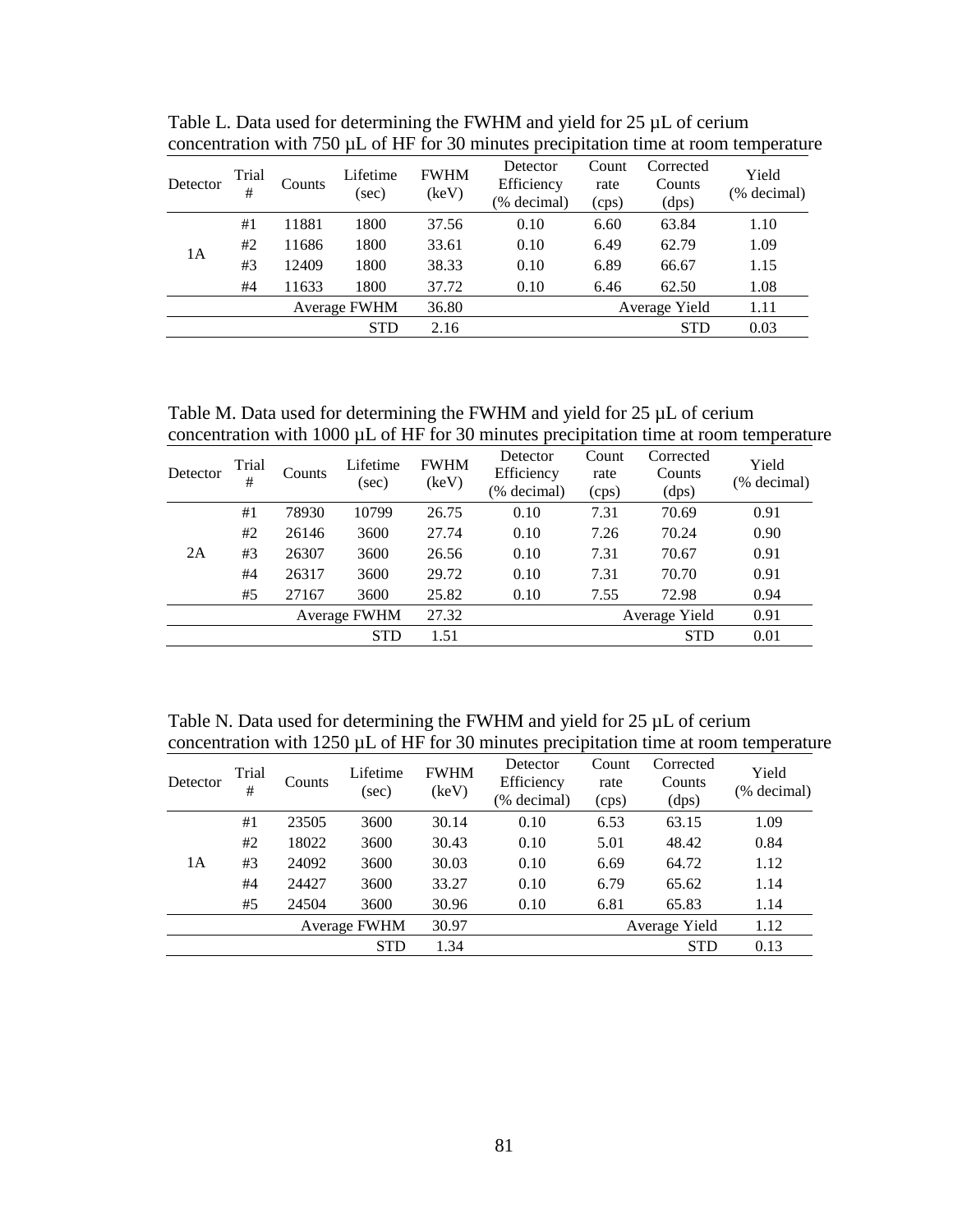| Detector | Trial<br># | Counts | Lifetime<br>(sec) | <b>FWHM</b><br>(keV) | Detector<br>Efficiency<br>(% decimal) | Count<br>rate<br>(cps) | Corrected<br>Counts<br>(dps) | Yield<br>(% decimal) |
|----------|------------|--------|-------------------|----------------------|---------------------------------------|------------------------|------------------------------|----------------------|
|          | #1         | 22606  | 3599              | 30.17                | 0.10                                  | 6.28                   | 60.75                        | 1.05                 |
|          | #2         | 22895  | 3599              | 31.61                | 0.10                                  | 6.36                   | 61.52                        | 1.06                 |
| 1А       | #3         | 20286  | 3599              | 65.96                | 0.10                                  | 5.64                   | 54.51                        | 0.94                 |
|          | #4         | 21133  | 3599              | 50.46                | 0.10                                  | 5.87                   | 56.79                        | 0.98                 |
|          | #5         | 21226  | 3599              | 45.78                | 0.10                                  | 5.90                   | 57.04                        | 0.99                 |
|          |            |        | Average FWHM      | 44.795               |                                       |                        | Average Yield                | 1.00                 |
|          | <b>STD</b> |        |                   | 14.738               |                                       |                        | <b>STD</b>                   | 0.05                 |

Table O. Data used for determining the FWHM and yield for 10  $\mu$ L of cerium concentration with  $100 \mu L$  of HF for 30 minutes precipitation time at room temperature

Table P. Data used for determining the FWHM and yield for 25  $\mu$ L of cerium concentration with  $250 \mu L$  of HF for 30 minutes precipitation time at room temperature

| Detector | Trial<br># | Counts | Lifetime<br>(sec) | <b>FWHM</b><br>(keV) | Detector<br>Efficiency<br>(% decimal) | Count<br>rate<br>(cps) | Corrected<br>Counts<br>(dps) | Yield<br>(% decimal) |
|----------|------------|--------|-------------------|----------------------|---------------------------------------|------------------------|------------------------------|----------------------|
|          | #1         | 21245  | 3600              | 68.35                | 0.10                                  | 5.90                   | 57.07                        | 0.99                 |
|          | #2         | 21136  | 3600              | 57.52                | 0.10                                  | 5.87                   | 56.78                        | 0.98                 |
| 1B       | #3         | 21353  | 3600              | 71.52                | 0.10                                  | 5.93                   | 57.36                        | 0.99                 |
|          | #4         | 21504  | 3600              | 80.71                | 0.10                                  | 5.97                   | 57.77                        | 1.00                 |
|          | #5         | 21397  | 3600              | 67.72                | 0.10                                  | 5.94                   | 57.48                        | 0.99                 |
|          |            |        | Average FWHM      | 69.16                |                                       |                        | Average Yield                | 0.99                 |
|          |            |        | <b>STD</b>        | 8.33                 |                                       |                        | <b>STD</b>                   | 0.01                 |

Table Q. Data used for determining the FWHM and yield for 50  $\mu$ L of cerium concentration with 500  $\mu$ L of HF for 30 minutes precipitation time at room temperature

| Detector | Trial<br># | Counts | Lifetime<br>(sec) | <b>FWHM</b><br>(keV) | Detector<br>Efficiency<br>(% decimal) | Count<br>rate<br>(cps) | Corrected<br>Counts<br>(dps) | Yield<br>(% decimal) |
|----------|------------|--------|-------------------|----------------------|---------------------------------------|------------------------|------------------------------|----------------------|
|          | #1         | 22629  | 3600              | 52.57                | 0.10                                  | 6.29                   | 60.79                        | 1.05                 |
|          | #2         | 23463  | 3600              | 34.85                | 0.10                                  | 6.52                   | 63.03                        | 1.09                 |
| 2A       | #3         | 23737  | 3600              | 30.87                | 0.10                                  | 6.60                   | 63.77                        | 1.10                 |
|          | #4         | 21468  | 3600              | 78.04                | 0.10                                  | 5.96                   | 57.67                        | 1.00                 |
|          | #5         | 21682  | 3600              | 58.31                | 0.10                                  | 6.02                   | 58.25                        | 1.01                 |
|          |            |        | Average FWHM      | 50.927               |                                       |                        | Average Yield                | 1.05                 |
|          | <b>STD</b> |        |                   | 19.061               |                                       |                        | <b>STD</b>                   | 0.05                 |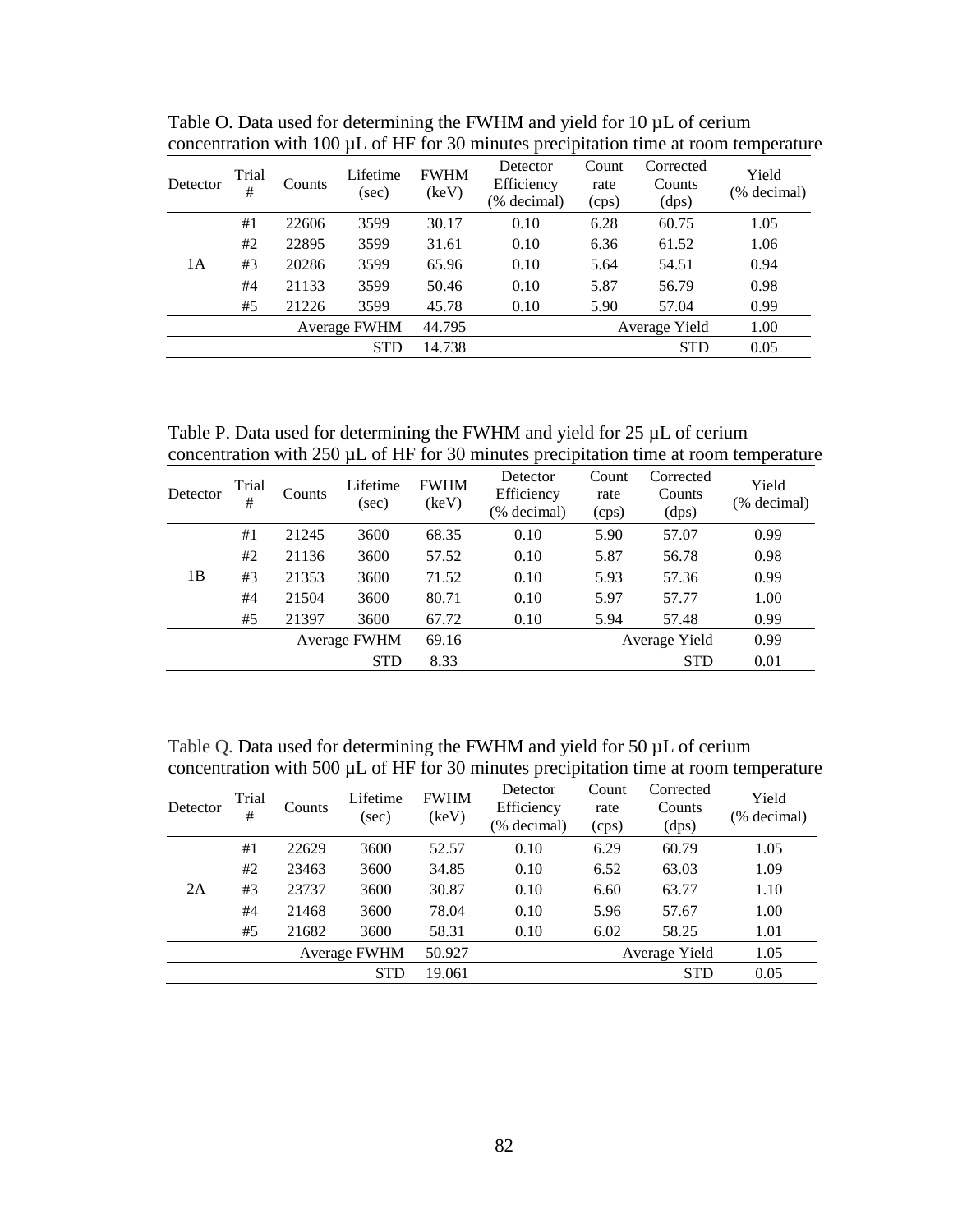| Detector | Trial<br># | Counts | Lifetime<br>(sec) | <b>FWHM</b><br>(keV) | Detector<br>Efficiency<br>(% decimal) | Count<br>rate<br>(cps) | Corrected<br>Counts<br>(dps) | Yield<br>(% decimal) |
|----------|------------|--------|-------------------|----------------------|---------------------------------------|------------------------|------------------------------|----------------------|
|          | #1         | 21714  | 3600              | 40.54                | 0.10                                  | 6.03                   | 58.33                        | 0.94                 |
|          | #2         | 22634  | 3600              | 39.69                | 0.10                                  | 6.29                   | 60.80                        | 0.98                 |
|          | #3         | 22166  | 3600              | 58.68                | 0.10                                  | 6.16                   | 59.55                        | 0.96                 |
|          | #4         | 22022  | 3600              | 40.35                | 0.10                                  | 6.12                   | 59.16                        | 0.96                 |
|          | #5         | 22163  | 3600              | 46.90                | 0.10                                  | 6.16                   | 59.54                        | 0.96                 |
|          |            |        | Average FWHM      | 45.232               |                                       |                        | Average Yield                | 0.96                 |
|          | <b>STD</b> |        |                   | 8.0617               |                                       |                        | <b>STD</b>                   | 0.01                 |

Table R. Data used for determining the FWHM and yield for 5  $\mu$ L of cerium concentration with 50  $\mu$ L of HF for 30 minutes precipitation time at room temperature

Table S. Data used for determining the FWHM and yield for 25  $\mu$ L of cerium concentration with 1000  $\mu$ L of HF for 30 minutes precipitation time at 0°C

| Detector | Trial<br># | Counts | Lifetime<br>(sec) | <b>FWHM</b><br>(keV) | Detector<br>Efficiency<br>(% decimal) | Count<br>rate<br>(cps) | Corrected<br>Counts<br>(dps) | Yield<br>(% decimal) |
|----------|------------|--------|-------------------|----------------------|---------------------------------------|------------------------|------------------------------|----------------------|
|          | #1         | 23352  | 3600              | 25.98                | 0.10                                  | 6.49                   | 62.73                        | 1.02                 |
|          | #2         | 10737  | 3600              | 28.97                | 0.10                                  | 2.98                   | 28.84                        | 0.47                 |
| 2B       | #3         | 21682  | 3600              | 27.25                | 0.10                                  | 6.02                   | 58.25                        | 0.94                 |
|          | #4         | 7766   | 3600              | 32.63                | 0.10                                  | 2.16                   | 20.86                        | 0.34                 |
|          | #5         | 23198  | 3600              | 30.35                | 0.10                                  | 6.44                   | 62.32                        | 1.01                 |
|          |            |        | Average FWHM      | 29.04                |                                       |                        | Average Yield                | 0.76                 |
|          |            |        | <b>STD</b>        | 2.61                 |                                       |                        | <b>STD</b>                   | 0.33                 |

Table T. Data used for determining the FWHM and yield for 25  $\mu$ L of cerium concentration with 1000 µL of HF for 30 minutes precipitation time at 30ºC

| Trial<br>#   | Counts | Lifetime<br>(sec) | <b>FWHM</b><br>(keV) | Detector<br>Efficiency<br>(% decimal) | Count<br>rate<br>(cps) | Corrected<br>Counts<br>(dps) | Yield<br>(% decimal) |
|--------------|--------|-------------------|----------------------|---------------------------------------|------------------------|------------------------------|----------------------|
| #1           | 26121  | 3600              | 31.52                | 0.10                                  | 7.26                   | 70.17                        | 0.99                 |
| #2           | 26116  | 3600              | 32.57                | 0.10                                  | 7.25                   | 70.16                        | 0.99                 |
| #3           | 26190  | 3600              | 32.36                | 0.10                                  | 7.28                   | 70.36                        | 1.00                 |
| #4           | 25939  | 3600              | 37.58                | 0.10                                  | 7.21                   | 69.68                        | 0.99                 |
| #5           | 25191  | 3600              | 40.42                | 0.10                                  | 7.00                   | 67.67                        | 0.96                 |
| Average FWHM |        |                   | 34.89                |                                       |                        |                              | 0.99                 |
|              |        | <b>STD</b>        | 3.90                 |                                       |                        | <b>STD</b>                   | 0.02                 |
|              |        |                   |                      |                                       |                        |                              | Average Yield        |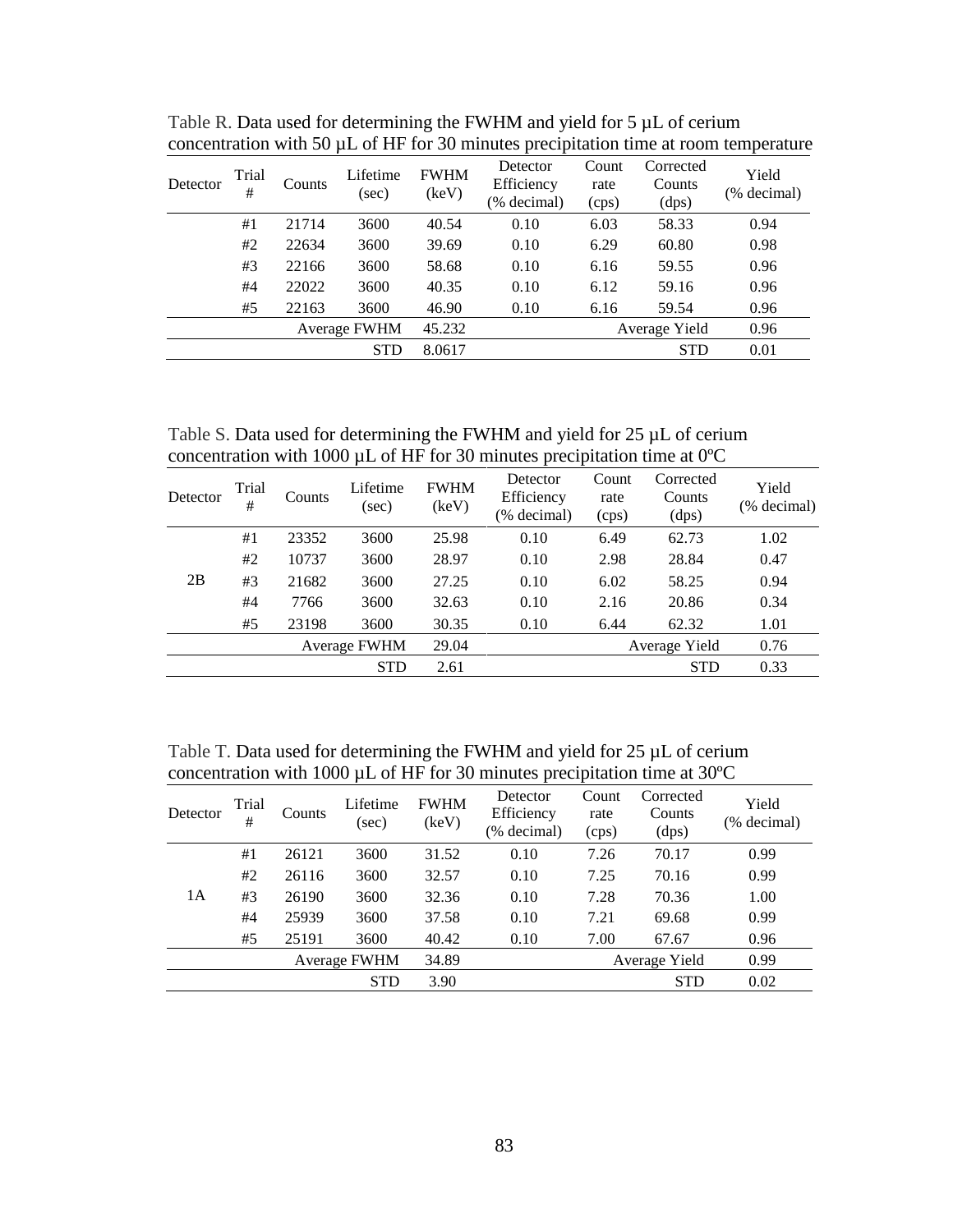| Detector | Trial<br># | Counts | Lifetime<br>(sec) | <b>FWHM</b><br>(keV) | Detector<br>Efficiency<br>(% decimal) | Count<br>rate<br>(cps) | Corrected<br>Counts<br>(dps) | Yield<br>(% decimal) |
|----------|------------|--------|-------------------|----------------------|---------------------------------------|------------------------|------------------------------|----------------------|
|          | #1         | 25293  | 3600              | 33.71                | 0.10                                  | 7.03                   | 67.95                        | 0.96                 |
|          | #2         | 26215  | 3600              | 28.28                | 0.10                                  | 7.28                   | 70.43                        | 1.00                 |
| 1B       | #3         | 25882  | 3600              | 34.35                | 0.10                                  | 7.19                   | 69.53                        | 0.98                 |
|          | #4         | 25925  | 3600              | 29.87                | 0.10                                  | 7.20                   | 69.65                        | 0.99                 |
|          | #5         | 26478  | 3600              | 27.62                | 0.10                                  | 7.36                   | 71.13                        | 1.01                 |
|          |            |        | Average FWHM      | 30.77                |                                       |                        | Average Yield                | 0.99                 |
|          |            |        | <b>STD</b>        | 3.10                 |                                       |                        | <b>STD</b>                   | 0.02                 |

Table U. Data used for determining the FWHM and yield for 25 µL of cerium concentration with 1000 µL of HF for 30 minutes precipitation time at 35ºC

Table V. Data used for determining the FWHM and yield for 25 µL of cerium concentration with 1000 µL of HF for 30 minutes precipitation time at 40ºC

| Detector | Trial<br># | Counts | Lifetime<br>(sec) | <b>FWHM</b><br>(keV) | Detector<br>Efficiency<br>(% decimal) | Count<br>rate<br>(cps) | Corrected<br>Counts<br>(dps) | Yield<br>(% decimal) |
|----------|------------|--------|-------------------|----------------------|---------------------------------------|------------------------|------------------------------|----------------------|
|          | #1         | 25699  | 3600              | 30.39                | 0.10                                  | 7.14                   | 69.04                        | 1.12                 |
|          | #2         | 26481  | 3600              | 29.00                | 0.10                                  | 7.36                   | 71.14                        | 1.15                 |
|          | #3         | 26370  | 3600              | 27.79                | 0.10                                  | 7.33                   | 70.84                        | 1.15                 |
|          | #4         | 25682  | 3600              | 35.60                | 0.10                                  | 7.13                   | 68.99                        | 1.12                 |
|          | #5         | 25959  | 3600              | 26.97                | 0.10                                  | 7.21                   | 69.67                        | 0.94                 |
|          | #6         | 25955  | 3600              | 27.25                | 0.10                                  | 7.21                   | 69.66                        | 0.94                 |
|          |            |        | Average FWHM      | 29.50                |                                       |                        | Average Yield                | 1.07                 |
|          |            |        | <b>STD</b>        | 3.24                 |                                       |                        | <b>STD</b>                   | 0.10                 |

Table W. Data used for determining the FWHM and yield for 25 µL of cerium concentration with 1000 µL of HF for 30 minutes precipitation time at 45ºC

| Detector | Trial<br># | Counts | Lifetime<br>(sec) | <b>FWHM</b><br>(keV) | Detector<br>Efficiency<br>(% decimal) | Count<br>rate<br>(cps) | Corrected<br>Counts<br>(dps) | Yield<br>(% decimal) |
|----------|------------|--------|-------------------|----------------------|---------------------------------------|------------------------|------------------------------|----------------------|
|          | #1         | 27374  | 3600              | 32.91                | 0.10                                  | 7.60                   | 73.54                        | 1.19                 |
|          | #2         | 26414  | 3600              | 32.66                | 0.10                                  | 7.34                   | 70.96                        | 1.15                 |
| 2B       | #3         | 26668  | 3600              | 36.25                | 0.10                                  | 7.41                   | 71.64                        | 1.16                 |
|          | #4         | 26323  | 3600              | 33.89                | 0.10                                  | 7.31                   | 70.72                        | 1.15                 |
|          | #5         | 26445  | 3600              | 36.24                | 0.10                                  | 7.35                   | 71.04                        | 1.15                 |
|          |            |        | Average FWHM      | 34.39                |                                       |                        | Average Yield                | 1.16                 |
|          |            |        | <b>STD</b>        | 1.76                 |                                       |                        | <b>STD</b>                   | 0.02                 |
|          |            |        |                   |                      |                                       |                        |                              |                      |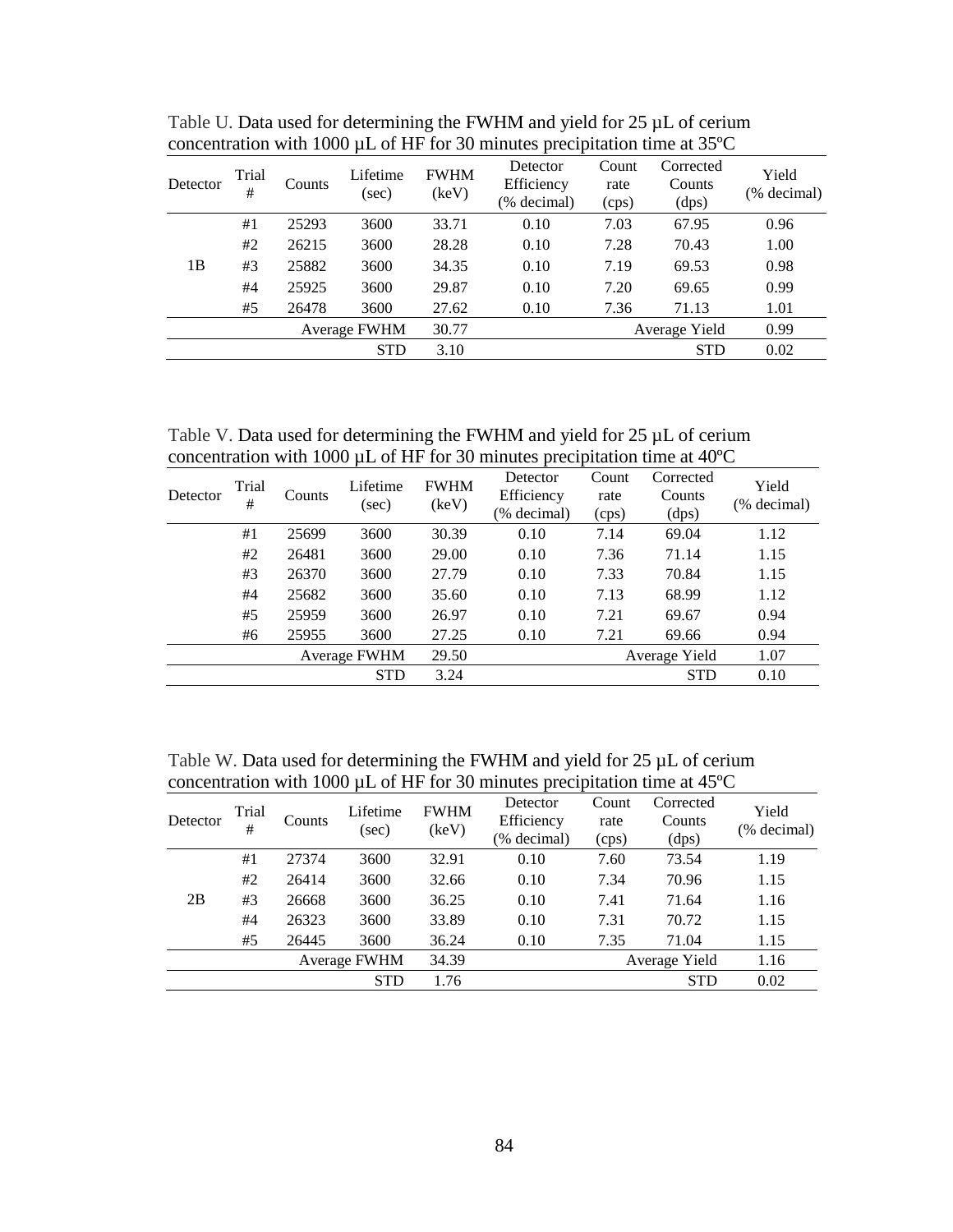| Detector | Trial<br># | Counts | Lifetime<br>(sec) | <b>FWHM</b><br>(keV) | Detector<br>Efficiency<br>(% decimal) | Count<br>rate<br>(cps) | Corrected<br>Counts<br>(dps) | Yield<br>(% decimal) |
|----------|------------|--------|-------------------|----------------------|---------------------------------------|------------------------|------------------------------|----------------------|
|          | #1         | 25710  | 3600              | 30.40                | 0.10                                  | 7.14                   | 69.07                        | 1.06                 |
|          | #2         | 25896  | 3600              | 27.12                | 0.10                                  | 7.19                   | 69.57                        | 1.07                 |
|          | #3         | 25925  | 3600              | 32.82                | 0.10                                  | 7.20                   | 69.65                        | 1.07                 |
|          | #4         | 26196  | 3600              | 33.36                | 0.10                                  | 7.28                   | 70.37                        | 1.08                 |
|          | #5         | 25341  | 3600              | 29.65                | 0.10                                  | 7.04                   | 68.01                        | 1.05                 |
|          | #6         | 25799  | 3600              | 29.14                | 0.10                                  | 7.17                   | 69.24                        | 1.07                 |
|          |            |        | Average FWHM      | 30.42                |                                       |                        | Average Yield                | 1.07                 |
|          |            |        | <b>STD</b>        | 2.35                 |                                       |                        | <b>STD</b>                   | 0.01                 |

Table X. Data used for determining the FWHM and yield for 25  $\mu$ L of cerium concentration with 1000 µL of HF for 30 minutes precipitation time at 50ºC

Table Y. Data used for determining the FWHM and yield for 25 µL of cerium concentration with 1000 µL of HF for 10 minutes precipitation time at room temperature.

| Detector | Trial<br># | Counts | Lifetime<br>(sec) | <b>FWHM</b><br>(key) | Detector<br>Efficiency<br>(% decimal) | Count<br>rate<br>(cps) | Corrected<br>Counts<br>(dps) | Yield<br>(% decimal) |
|----------|------------|--------|-------------------|----------------------|---------------------------------------|------------------------|------------------------------|----------------------|
|          | #1         | 24837  | 3600              | 41.77                | 0.10                                  | 6.90                   | 66.66                        | 0.90                 |
|          | #2         | 26333  | 3600              | 33.56                | 0.10                                  | 7.32                   | 70.67                        | 0.96                 |
|          | #3         | 21203  | 3600              | 34.08                | 0.10                                  | 5.89                   | 56.91                        | 0.77                 |
|          | #4         | 26105  | 3600              | 35.45                | 0.10                                  | 7.25                   | 70.06                        | 0.95                 |
|          | #5         | 26057  | 3600              | 32.10                | 0.10                                  | 7.24                   | 69.93                        | 0.95                 |
|          |            |        | Average FWHM      | 35.39                |                                       |                        | Average Yield                | 0.91                 |
|          |            |        | <b>STD</b>        | 3.76                 |                                       |                        | <b>STD</b>                   | 0.08                 |

Table Z. Data used for determining the FWHM and yield for 25 µL of cerium concentration with 1000 µL of HF for 20 minutes precipitation time at room temperature.

| Detector | Trial<br># | Counts | Lifetime<br>(sec) | <b>FWHM</b><br>(key) | Detector<br>Efficiency<br>(% decimal) | Count<br>rate<br>(cps) | Corrected<br>Counts<br>(dps) | Yield<br>(% decimal) |
|----------|------------|--------|-------------------|----------------------|---------------------------------------|------------------------|------------------------------|----------------------|
|          | #1         | 26257  | 3600              | 31.97                | 0.10                                  | 7.29                   | 70.47                        | 0.95                 |
| 1A       | #2         | 26107  | 3600              | 33.45                | 0.10                                  | 7.25                   | 70.07                        | 0.95                 |
|          | #3         | 26334  | 3600              | 31.32                | 0.10                                  | 7.32                   | 70.68                        | 0.95                 |
|          | #4         | 22578  | 3600              | 39.52                | 0.10                                  | 6.27                   | 60.60                        | 0.82                 |
|          | #5         | 26377  | 3600              | 34.98                | 0.10                                  | 7.33                   | 70.79                        | 0.96                 |
|          | #6         | 25948  | 3600              | 37.88                | 0.10                                  | 7.21                   | 69.64                        | 0.94                 |
|          |            |        | Average FWHM      | 34.85                |                                       |                        | Average Yield                | 0.93                 |
|          |            |        | <b>STD</b>        | 3.28                 |                                       |                        | <b>STD</b>                   | 0.05                 |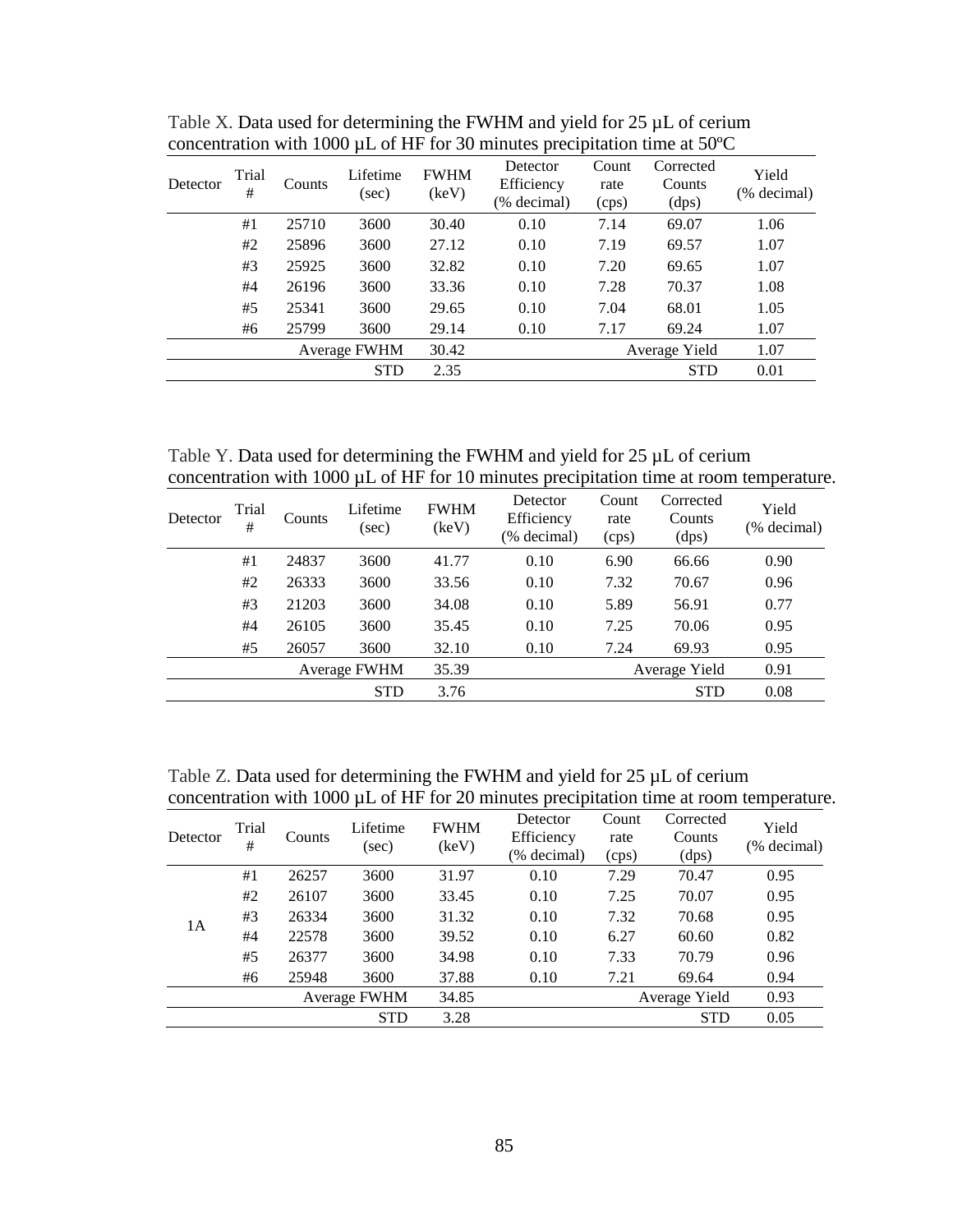| Detector | Trial<br># | Counts | Lifetime<br>(sec) | <b>FWHM</b><br>(keV) | Detector<br>Efficiency<br>(% decimal) | Count<br>rate<br>(cps) | Corrected<br>Counts<br>(dps) | Yield<br>(% decimal) |
|----------|------------|--------|-------------------|----------------------|---------------------------------------|------------------------|------------------------------|----------------------|
|          | #1         | 25529  | 3600              | 25.35                | 0.10                                  | 7.091                  | 68.52                        | 0.93                 |
|          | #2         | 26388  | 3600              | 30.41                | 0.10                                  | 7.330                  | 70.82                        | 0.96                 |
| 1B       | #3         | 26083  | 3600              | 30.99                | 0.10                                  | 7.245                  | 70.00                        | 0.95                 |
|          | #4         | 26076  | 3600              | 24.51                | 0.10                                  | 7.243                  | 69.98                        | 0.95                 |
|          | #5         | 26277  | 3600              | 30.51                | 0.10                                  | 7.299                  | 70.52                        | 0.96                 |
|          |            |        | Average FWHM      | 28.36                |                                       |                        | Average Yield                | 0.95                 |
|          |            |        | <b>STD</b>        | 3.15                 |                                       |                        | <b>STD</b>                   | 0.01                 |

Table AA. Data used for determining the FWHM and yield for 25  $\mu$ L of cerium concentration with 1000 µL of HF for 45 minutes precipitation time at room temperature.

Table BB. Data used for determining the FWHM and yield for 25  $\mu$ L of cerium concentration with 1000 µL of HF for 50 minutes precipitation time at room temperature.

| Detector | Trial<br># | Counts | Lifetime<br>(sec)   | <b>FWHM</b><br>(keV) | Detector<br>Efficiency<br>(% decimal) | Count<br>rate<br>(cps) | Corrected<br>Counts<br>(dps) | Yield<br>(% decimal) |
|----------|------------|--------|---------------------|----------------------|---------------------------------------|------------------------|------------------------------|----------------------|
|          | #1         | 24322  | 3600                | 29.41                | 0.10                                  | 6.76                   | 65.28                        | 0.88                 |
|          | #2         | 23503  | 3600                | 30.20                | 0.10                                  | 6.53                   | 63.08                        | 0.85                 |
| 2A       | #3         | 26073  | 3600                | 25.20                | 0.10                                  | 7.24                   | 69.98                        | 0.95                 |
|          | #4         | 26302  | 3600                | 27.16                | 0.10                                  | 7.31                   | 70.59                        | 0.96                 |
|          | #5         | 26457  | 3600                | 25.98                | 0.10                                  | 7.35                   | 71.01                        | 0.96                 |
|          |            |        | <b>Average FWHM</b> | 27.59                |                                       |                        | Average Yield                | 0.92                 |
|          |            |        | <b>STD</b>          | 2.15                 |                                       |                        | <b>STD</b>                   | 0.05                 |
|          |            |        |                     |                      |                                       |                        |                              |                      |

Table CC. Data used for determining the FWHM and yield for 25  $\mu$ L of cerium concentration with 1000 µL of HF for 1 hour precipitation time at room temperature.

| Detector | Trial<br># | Counts | Lifetime<br>(sec) | <b>FWHM</b><br>(keV) | Detector<br>Efficiency<br>(% decimal) | Count<br>rate<br>(cps) | Corrected<br>Counts<br>(dps) | Yield<br>(% decimal) |
|----------|------------|--------|-------------------|----------------------|---------------------------------------|------------------------|------------------------------|----------------------|
|          | #1         | 25999  | 3600              | 34.22                | 0.10                                  | 7.22                   | 69.78                        | 0.95                 |
|          | #2         | 26108  | 3600              | 34.65                | 0.10                                  | 7.25                   | 70.07                        | 0.95                 |
| 2B       | #3         | 26452  | 3600              | 31.70                | 0.10                                  | 7.35                   | 70.99                        | 0.96                 |
|          | #4         | 26026  | 3600              | 33.57                | 0.10                                  | 7.23                   | 69.85                        | 0.95                 |
|          | #5         | 26051  | 3600              | 32.77                | 0.10                                  | 7.24                   | 69.92                        | 0.95                 |
|          |            |        | Average FWHM      | 33.38                |                                       |                        | Average Yield                | 0.95                 |
|          |            |        | <b>STD</b>        | 1.18                 |                                       |                        | <b>STD</b>                   | 0.01                 |
|          |            |        |                   |                      |                                       |                        |                              |                      |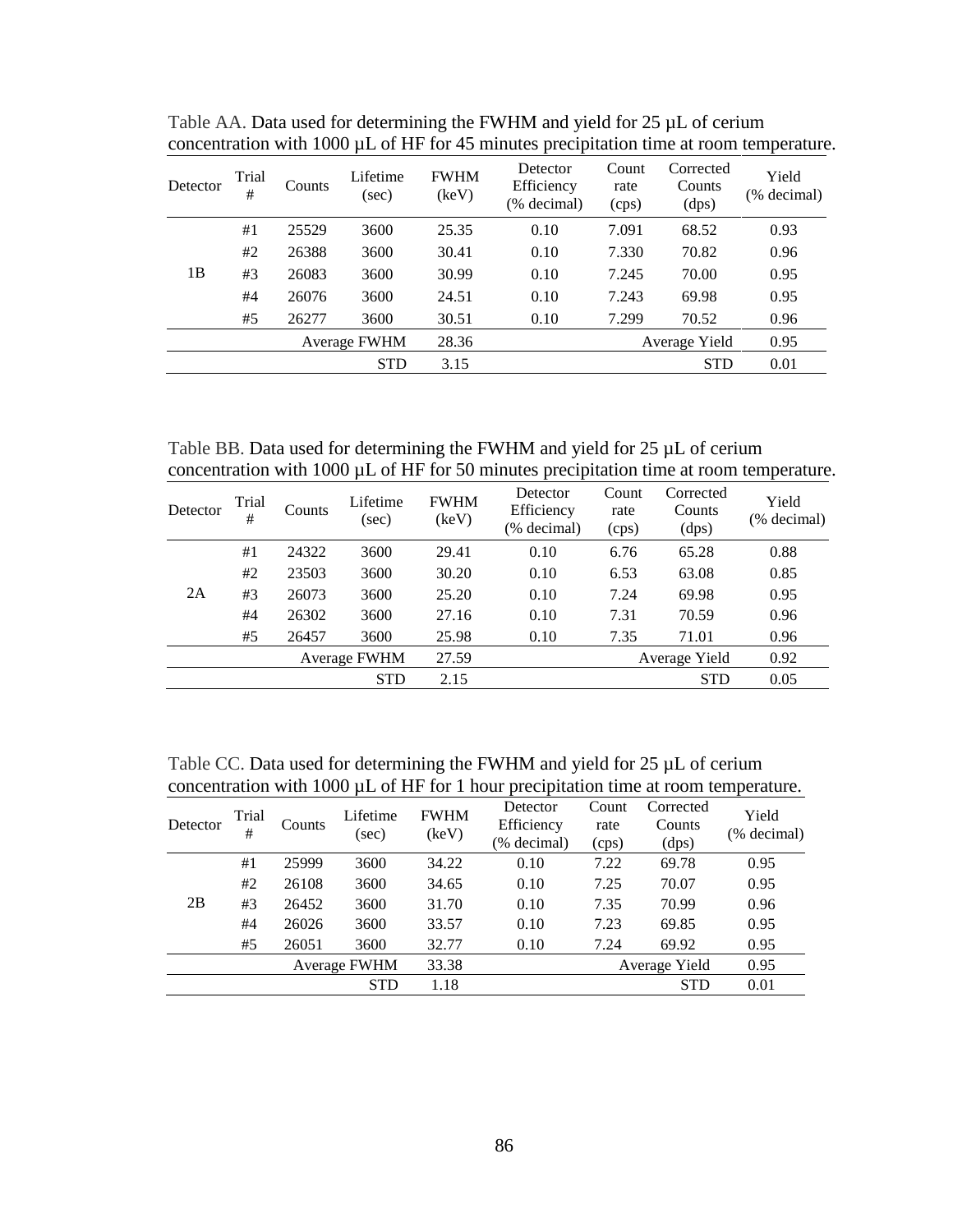| Detector | Trial<br># | Counts | Lifetime<br>(sec) | <b>FWHM</b><br>(keV) | Detector<br>Efficiency<br>(% decimal) | Count<br>rate<br>(cps) | Corrected<br>Counts<br>(dps) | Yield<br>(% decimal) |
|----------|------------|--------|-------------------|----------------------|---------------------------------------|------------------------|------------------------------|----------------------|
|          | #1         | 25480  | 3600              | 28.92                | 0.10                                  | 7.08                   | 68.38                        | 0.93                 |
| 3A       | #2         | 25483  | 3600              | 33.61                | 0.10                                  | 7.08                   | 68.39                        | 0.93                 |
|          | #3         | 25498  | 3600              | 28.61                | 0.10                                  | 7.08                   | 68.43                        | 0.93                 |
|          | #4         | 25280  | 3600              | 35.37                | 0.10                                  | 7.02                   | 67.85                        | 0.92                 |
|          |            |        | Average FWHM      | 31.63                |                                       |                        | Average Yield                | 0.92                 |
|          |            |        | <b>STD</b>        | 3.39                 |                                       |                        | <b>STD</b>                   | 0.003                |

Table DD. Data used for determining the FWHM and yield for 25  $\mu$ L of cerium concentration with 1000 µL of HF for 2 hour precipitation time at room temperature.

Table EE. Data used for determining the FWHM and yield for 25  $\mu$ L of cerium concentration with 1000 µL of HF for 4 hour precipitation time at room temperature.

| Detector | Trial<br># | Counts | Lifetime<br>(sec) | <b>FWHM</b><br>(keV) | Detector<br>Efficiency<br>(% decimal) | Count<br>rate<br>(cps) | Corrected<br>Counts<br>(dps) | Yield<br>(% decimal) |
|----------|------------|--------|-------------------|----------------------|---------------------------------------|------------------------|------------------------------|----------------------|
|          | #1         | 26202  | 3600              | 33.85                | 0.10                                  | 7.28                   | 70.32                        | 0.95                 |
| 1B       | #2         | 25773  | 3600              | 29.97                | 0.10                                  | 7.16                   | 69.17                        | 0.93                 |
|          | #3         | 26288  | 3600              | 30.75                | 0.10                                  | 7.30                   | 70.55                        | 0.95                 |
|          | #4         | 26262  | 3600              | 30.90                | 0.10                                  | 7.30                   | 70.48                        | 0.95                 |
|          | #5         | 24922  | 3600              | 31.70                | 0.10                                  | 6.92                   | 66.89                        | 0.90                 |
|          | #6         | 25907  | 3600              | 29.25                | 0.10                                  | 7.20                   | 69.53                        | 0.94                 |
|          |            |        | Average FWHM      | 31.07                |                                       |                        | Average Yield                | 0.94                 |
|          |            |        | <b>STD</b>        | 1.60                 |                                       |                        | <b>STD</b>                   | 0.02                 |

Table FF. Data used for determining the FWHM and yield for 25  $\mu$ L of cerium concentration with 1000 µL of HF for 8 hour precipitation time at room temperature.

| Detector | Trial<br># | Counts | Lifetime<br>(sec) | <b>FWHM</b><br>(keV) | Detector<br>Efficiency<br>(% decimal) | Count<br>rate<br>(cps) | Corrected<br>Counts<br>(dps) | Yield<br>(% decimal) |
|----------|------------|--------|-------------------|----------------------|---------------------------------------|------------------------|------------------------------|----------------------|
|          | #1         | 26028  | 3600              | 36.34                | 0.10                                  | 7.23                   | 69.86                        | 0.94                 |
| 2A       | #2         | 26377  | 3600              | 37.37                | 0.10                                  | 7.33                   | 70.79                        | 0.96                 |
|          | #3         | 26134  | 3600              | 36.36                | 0.10                                  | 7.26                   | 70.14                        | 0.95                 |
|          | #4         | 26351  | 3600              | 36.00                | 0.10                                  | 7.32                   | 70.72                        | 0.96                 |
|          | #5         | 25983  | 3600              | 36.75                | 0.10                                  | 7.22                   | 69.73                        | 0.94                 |
|          | #6         | 25920  | 3600              | 48.48                | 0.10                                  | 7.20                   | 69.57                        | 0.94                 |
|          |            |        | Average FWHM      | 38.55                |                                       |                        | Average Yield                | 0.95                 |
|          |            |        | <b>STD</b>        | 4.88                 |                                       |                        | <b>STD</b>                   | 0.01                 |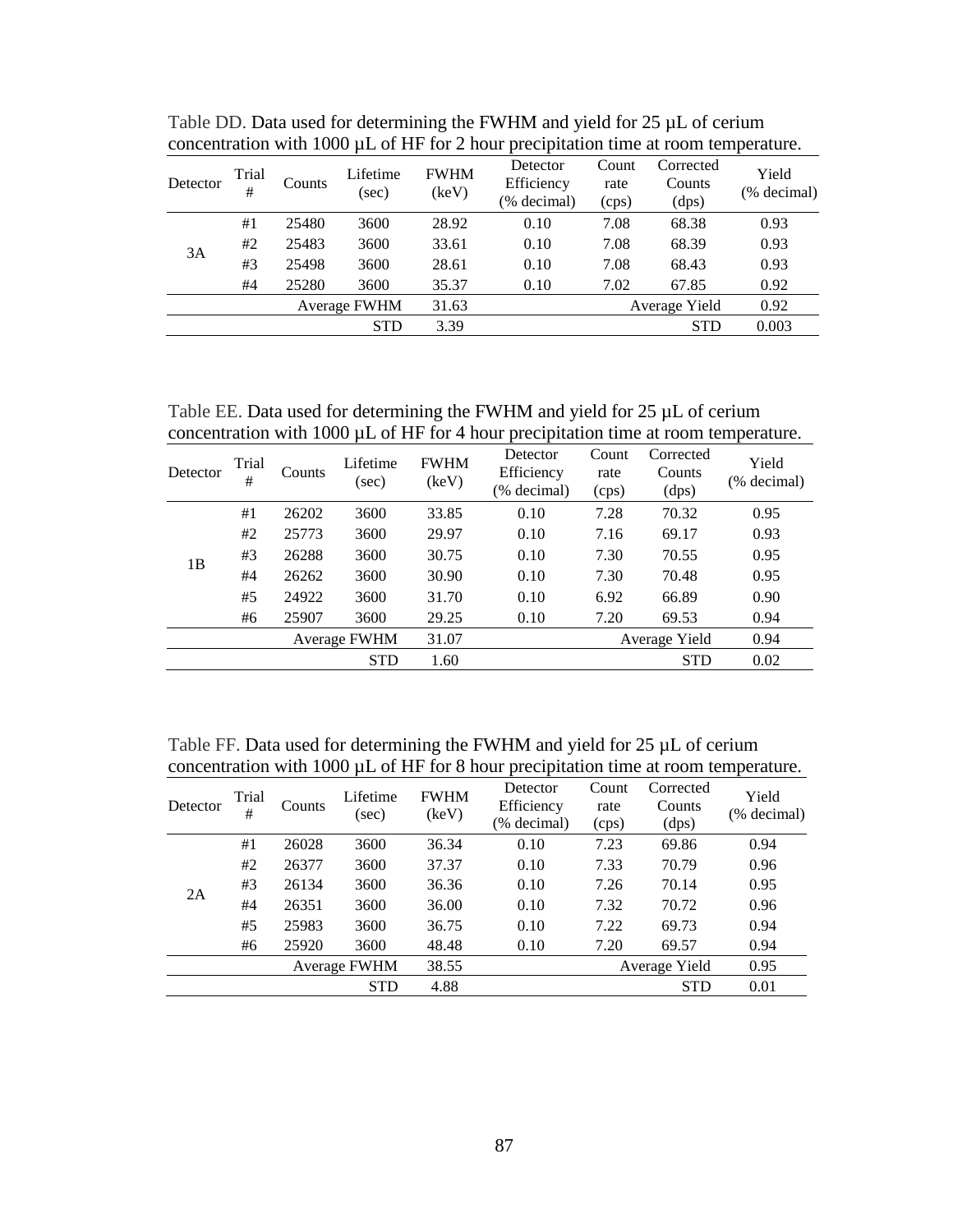| Detector | Trial<br># | Counts | Lifetime<br>(sec) | <b>FWHM</b><br>(keV) | Detector<br>Efficiency<br>(% decimal) | Count<br>rate<br>(cps) | Corrected<br>Counts<br>(dps) | Yield<br>(% decimal) |
|----------|------------|--------|-------------------|----------------------|---------------------------------------|------------------------|------------------------------|----------------------|
|          | #1         | 26386  | 3600              | 39.14                | 0.10                                  | 7.32                   | 70.82                        | 0.89                 |
|          | #2         | 26617  | 3600              | 39.05                | 0.10                                  | 7.39                   | 71.44                        | 0.90                 |
| 2B       | #3         | 26816  | 3600              | 42.07                | 0.10                                  | 7.45                   | 71.97                        | 0.91                 |
|          | #4         | 26389  | 3600              | 41.35                | 0.10                                  | 7.33                   | 70.82                        | 0.89                 |
|          | #5         | 25331  | 3600              | 40.79                | 0.10                                  | 7.04                   | 67.98                        | 0.86                 |
|          |            |        | Average FWHM      | 40.48                |                                       |                        | Average Yield                | 0.89                 |
|          |            |        | <b>STD</b>        | 1.34                 |                                       |                        | <b>STD</b>                   | 0.02                 |

Table GG. Data used for determining the FWHM and yield for 25  $\mu$ L of cerium concentration with 1000 µL of HF for 16 hour precipitation time at room temperature.

Table HH. Data used for determining the FWHM and yield for 25 µL of cerium concentration with 1000 µL of HF for 24 hour precipitation time at room temperature.

| Detector | Trial<br># | Counts | Lifetime<br>(sec) | <b>FWHM</b><br>(keV) | Detector<br>Efficiency<br>(% decimal) | Count<br>rate<br>(cps) | Corrected<br>Counts<br>(dps) | Yield<br>(% decimal) |
|----------|------------|--------|-------------------|----------------------|---------------------------------------|------------------------|------------------------------|----------------------|
|          | #1         | 26046  | 3600              | 37.18                | 0.10                                  | 7.24                   | 69.90                        | 0.89                 |
|          | #2         | 25750  | 3600              | 39.31                | 0.10                                  | 7.15                   | 69.11                        | 0.88                 |
| 3A       | #3         | 20245  | 3600              | 38.79                | 0.10                                  | 5.62                   | 54.33                        | 0.69                 |
|          | #4         | 25874  | 3600              | 37.84                | 0.10                                  | 7.19                   | 69.44                        | 0.88                 |
|          | #5         | 26334  | 3600              | 33.20                | 0.10                                  | 7.31                   | 70.68                        | 0.90                 |
|          | #6         | 25845  | 3600              | 36.32                | 0.10                                  | 7.18                   | 69.36                        | 0.88                 |
|          |            |        | Average FWHM      | 37.11                |                                       |                        | Average Yield                | 0.86                 |
|          |            |        | <b>STD</b>        | 2.20                 |                                       |                        | <b>STD</b>                   | 0.08                 |

Table II. Data used for determining the FWHM and yield for 5  $\mu$ L of lanthanum concentration with 1000 µL of HF for 30 minute precipitation time at room temperature.

| Detector | Trial<br># | Counts | Lifetime<br>(sec) | <b>FWHM</b><br>(keV) | Detector<br>Efficiency<br>(% decimal) | Count<br>rate<br>(cps) | Corrected<br>Counts<br>(dps) | Yield<br>(% decimal) |
|----------|------------|--------|-------------------|----------------------|---------------------------------------|------------------------|------------------------------|----------------------|
|          | #1         | 25519  | 3600              | 29.14                | 0.10                                  | 7.09                   | 68.49                        | 0.92                 |
| 1А       | #2         | 25797  | 3600              | 30.99                | 0.10                                  | 7.17                   | 69.24                        | 0.93                 |
|          | #3         | 25724  | 3600              | 30.47                | 0.10                                  | 7.15                   | 69.04                        | 0.92                 |
|          | #4         | 24980  | 3600              | 29.95                | 0.10                                  | 6.94                   | 67.04                        | 0.90                 |
|          | #5         | 25817  | 3600              | 28.64                | 0.10                                  | 7.17                   | 69.29                        | 0.93                 |
|          | #6         | 25983  | 3600              | 27.46                | 0.10                                  | 7.22                   | 69.73                        | 0.93                 |
|          |            |        | Average FWHM      | 29.44                |                                       |                        | Average Yield                | 0.92                 |
|          |            |        | <b>STD</b>        | 1.29                 |                                       |                        | <b>STD</b>                   | 0.01                 |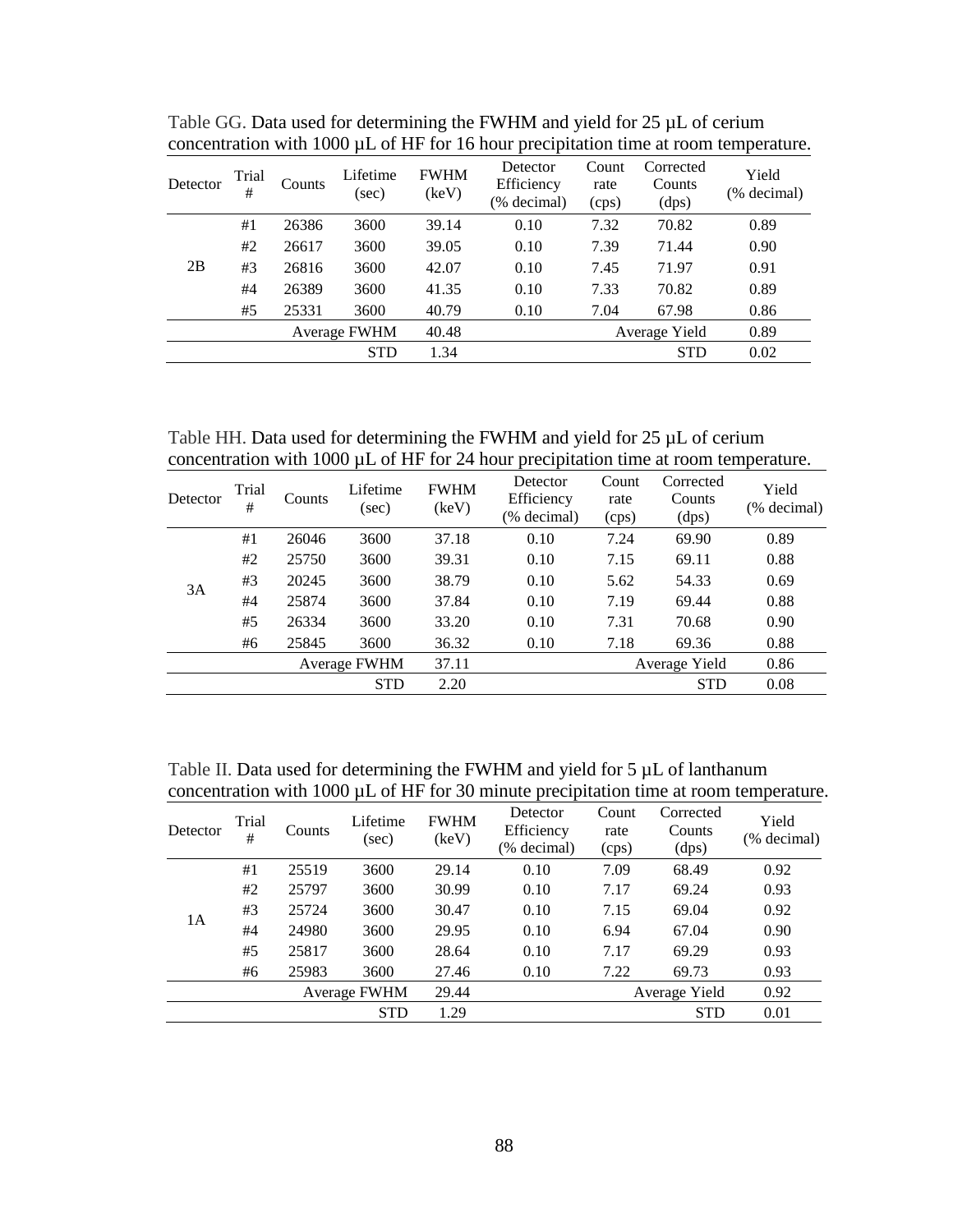| Detector | Trial<br># | Counts | Lifetime<br>(sec) | <b>FWHM</b><br>(keV) | Detector<br>Efficiency<br>(% decimal) | Count<br>rate<br>(cps) | Corrected<br>Counts<br>(dps) | Yield<br>(% decimal) |
|----------|------------|--------|-------------------|----------------------|---------------------------------------|------------------------|------------------------------|----------------------|
| 1B       | #1         | 25114  | 3600              | 25.37                | 0.10                                  | 7.00                   | 67.40                        | 0.90                 |
|          | #2         | 25656  | 3600              | 28.38                | 0.10                                  | 7.13                   | 68.86                        | 0.92                 |
|          | #3         | 25403  | 3600              | 26.66                | 0.10                                  | 7.06                   | 68.18                        | 0.91                 |
|          | #4         | 25702  | 3600              | 26.22                | 0.10                                  | 7.14                   | 68.98                        | 0.92                 |
|          | #5         | 25378  | 3600              | 26.77                | 0.10                                  | 7.05                   | 68.11                        | 0.91                 |
|          | #6         | 24280  | 3600              | 23.82                | 0.10                                  | 6.74                   | 65.16                        | 0.87                 |
|          |            |        | Average FWHM      | 26.20                |                                       |                        | Average Yield                | 0.91                 |
|          |            |        | <b>STD</b>        | 1.53                 |                                       |                        | <b>STD</b>                   | 0.02                 |

Table JJ. Data used for determining the FWHM and yield for  $10 \mu L$  of lanthanum concentration with 1000 µL of HF for 30 minute precipitation time at room temperature.

Table KK. Data used for determining the FWHM and yield for 25 µL of lanthanum concentration with 1000 µL of HF for 30 minute precipitation time at room temperature.

| Detector | Trial<br># | Counts | Lifetime<br>(sec) | <b>FWHM</b><br>(keV) | Detector<br>Efficiency<br>(% decimal) | Count<br>rate<br>(cps) | Corrected<br>Counts<br>(dps) | Yield<br>(% decimal) |
|----------|------------|--------|-------------------|----------------------|---------------------------------------|------------------------|------------------------------|----------------------|
|          | #1         | 25937  | 3600              | 28.36                | 0.10                                  | 7.21                   | 69.61                        | 0.93                 |
| 2A       | #2         | 24515  | 3600              | 34.87                | 0.10                                  | 6.81                   | 65.79                        | 0.88                 |
|          | #3         | 25602  | 3600              | 29.12                | 0.10                                  | 7.11                   | 68.71                        | 0.92                 |
|          | #4         | 26174  | 3600              | 26.52                | 0.10                                  | 7.27                   | 70.25                        | 0.94                 |
|          | #5         | 25893  | 3600              | 26.31                | 0.10                                  | 7.19                   | 69.49                        | 0.93                 |
|          | #6         | 25800  | 3600              | 25.97                | 0.10                                  | 7.17                   | 69.24                        | 0.93                 |
|          |            |        | Average FWHM      | 28.52                |                                       |                        | Average Yield                | 0.92                 |
|          |            |        | <b>STD</b>        | 3.35                 |                                       |                        | <b>STD</b>                   | 0.02                 |

Table LL. Data used for determining the FWHM and yield for 50 µL of lanthanum concentration with 1000 µL of HF for 30 minute precipitation time at room temperature.

| Detector | Trial<br># | Counts | Lifetime<br>(sec) | <b>FWHM</b><br>(keV) | Detector<br>Efficiency<br>(% decimal) | Count<br>rate<br>(cps) | Corrected<br>Counts<br>(dps) | Yield<br>(% decimal) |
|----------|------------|--------|-------------------|----------------------|---------------------------------------|------------------------|------------------------------|----------------------|
|          | #1         | 25865  | 3600              | 33.52                | 0.10                                  | 7.19                   | 69.42                        | 0.94                 |
|          | #2         | 26533  | 3600              | 32.03                | 0.10                                  | 7.37                   | 71.21                        | 0.96                 |
| 2B       | #3         | 26031  | 3600              | 30.85                | 0.10                                  | 7.23                   | 69.86                        | 0.95                 |
|          | #4         | 26351  | 3600              | 30.80                | 0.10                                  | 7.32                   | 70.72                        | 0.96                 |
|          | #5         | 26692  | 3600              | 30.53                | 0.10                                  | 7.41                   | 71.64                        | 0.97                 |
|          | #6         | 24201  | 3600              | 34.46                | 0.10                                  | 6.72                   | 64.95                        | 0.88                 |
|          |            |        | Average FWHM      | 32.03                |                                       |                        | Average Yield                | 0.94                 |
|          |            |        | <b>STD</b>        | 1.63                 |                                       |                        | <b>STD</b>                   | 0.03                 |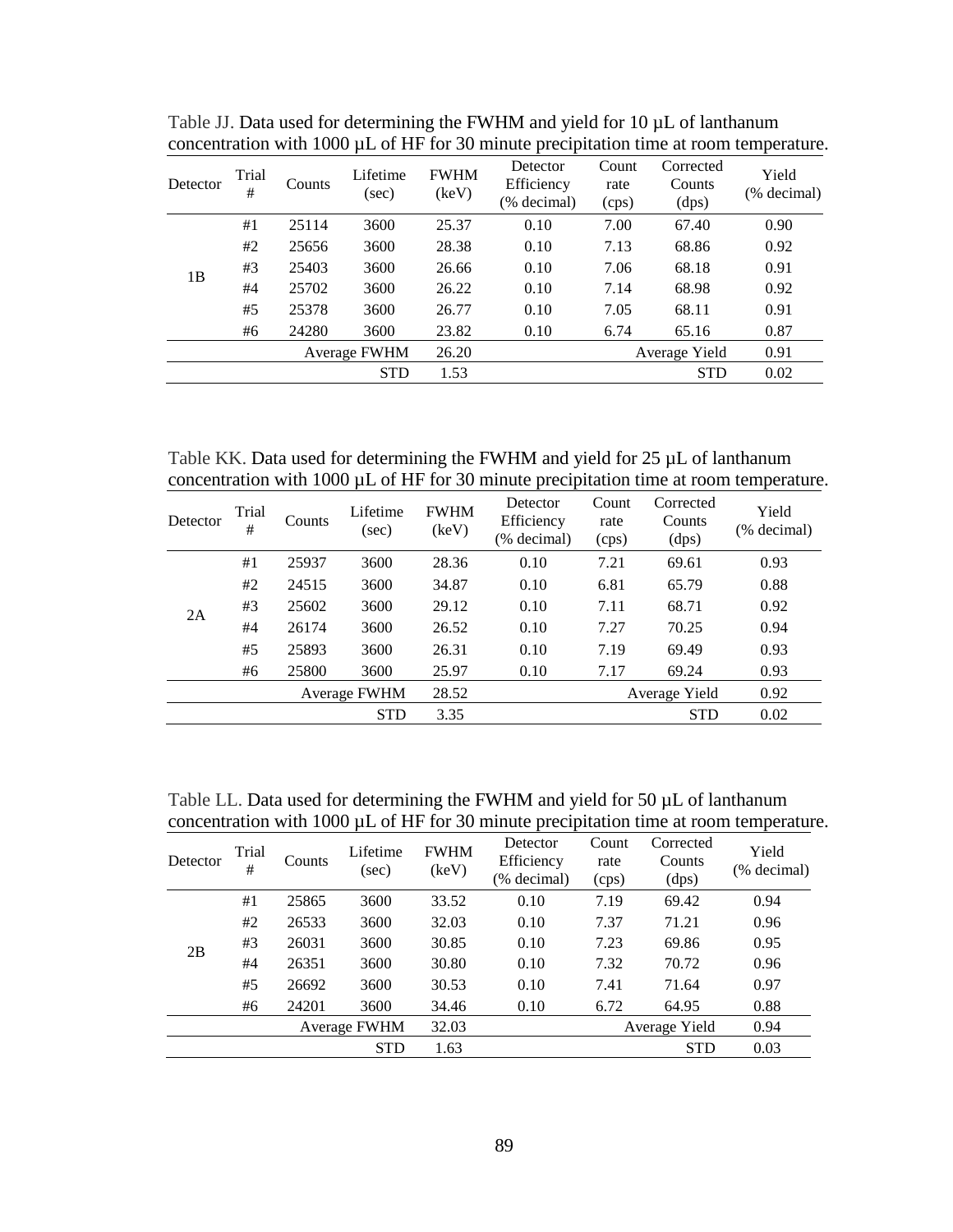| Detector | Trial<br># | Counts | Lifetime<br>(sec) | <b>FWHM</b><br>(keV) | Detector<br>Efficiency<br>(% decimal) | Count<br>rate<br>(cps) | Corrected<br>Counts<br>(dps) | Yield<br>(% decimal) |
|----------|------------|--------|-------------------|----------------------|---------------------------------------|------------------------|------------------------------|----------------------|
|          | #1         | 24937  | 3600              | 42.05                | 0.10                                  | 6.93                   | 66.93                        | 0.91                 |
| 3A       | #2         | 25751  | 3600              | 49.64                | 0.10                                  | 7.15                   | 69.11                        | 0.94                 |
|          | #3         | 24755  | 3600              | 43.41                | 0.10                                  | 6.88                   | 66.44                        | 0.90                 |
|          | #4         | 25734  | 3600              | 47.60                | 0.10                                  | 7.15                   | 69.07                        | 0.94                 |
|          | #5         | 25853  | 3600              | 41.83                | 0.10                                  | 7.18                   | 69.39                        | 0.94                 |
|          | #6         | 26003  | 3600              | 52.33                | 0.10                                  | 7.22                   | 69.79                        | 0.95                 |
|          |            |        | Average FWHM      | 46.14                |                                       |                        | Average Yield                | 0.93                 |
|          |            |        | <b>STD</b>        | 4.37                 |                                       |                        | <b>STD</b>                   | 0.02                 |

Table MM. Data used for determining the FWHM and yield for 100 µL of lanthanum concentration with 1000 µL of HF for 30 minute precipitation time at room temperature.

Table NN. Data used for determining the FWHM and yield for 5  $\mu$ L of neodymium concentration with 1000 µL of HF for 30 minute precipitation time at room temperature.

| Detector | Trial<br># | Counts | Lifetime<br>(sec) | <b>FWHM</b><br>(key) | Detector<br>Efficiency<br>(% decimal) | Count<br>rate<br>(cps) | Corrected<br>Counts<br>(dps) | Yield<br>(% decimal) |
|----------|------------|--------|-------------------|----------------------|---------------------------------------|------------------------|------------------------------|----------------------|
|          | #1         | 24730  | 3600              | 28.63                | 0.10                                  | 6.87                   | 66.37                        | 0.92                 |
| 3A       | #2         | 25490  | 3600              | 27.96                | 0.10                                  | 7.08                   | 68.41                        | 0.94                 |
|          | #3         | 25510  | 3600              | 28.98                | 0.10                                  | 7.09                   | 68.46                        | 0.95                 |
|          | #4         | 25317  | 3600              | 27.01                | 0.10                                  | 7.03                   | 67.95                        | 0.94                 |
|          | #5         | 25777  | 3600              | 29.41                | 0.10                                  | 7.16                   | 69.18                        | 0.96                 |
|          | #6         | 25804  | 3600              | 30.13                | 0.10                                  | 7.17                   | 69.25                        | 0.96                 |
|          |            |        | Average FWHM      | 28.69                |                                       |                        | Average Yield                | 0.94                 |
|          |            |        | <b>STD</b>        | 1.10                 |                                       |                        | <b>STD</b>                   | 0.01                 |

Table OO. Data used for determining the FWHM and yield for 10  $\mu$ L of neodymium concentration with 1000 µL of HF for 30 minute precipitation time at room temperature.

| Detector | Trial<br># | Counts | Lifetime<br>(sec) | <b>FWHM</b><br>(key) | Detector<br>Efficiency<br>(% decimal) | Count<br>rate<br>(cps) | Corrected<br>Counts<br>(dps) | Yield<br>(% decimal) |
|----------|------------|--------|-------------------|----------------------|---------------------------------------|------------------------|------------------------------|----------------------|
| 2B       | #1         | 26223  | 3600              | 31.09                | 0.10                                  | 7.28                   | 70.38                        | 0.97                 |
|          | #2         | 26785  | 3600              | 30.06                | 0.10                                  | 7.44                   | 71.89                        | 0.99                 |
|          | #3         | 26874  | 3600              | 33.24                | 0.10                                  | 7.47                   | 72.13                        | 1.00                 |
|          | #4         | 26726  | 3600              | 31.98                | 0.10                                  | 7.42                   | 71.73                        | 0.99                 |
|          | #5         | 23510  | 3600              | 34.00                | 0.10                                  | 6.53                   | 63.10                        | 0.87                 |
|          | #6         | 26471  | 3600              | 31.78                | 0.10                                  | 7.35                   | 71.04                        | 0.98                 |
|          |            |        | Average FWHM      | 32.02                |                                       |                        | Average Yield                | 0.97                 |
|          |            |        | <b>STD</b>        | 1.43                 |                                       |                        | <b>STD</b>                   | 0.05                 |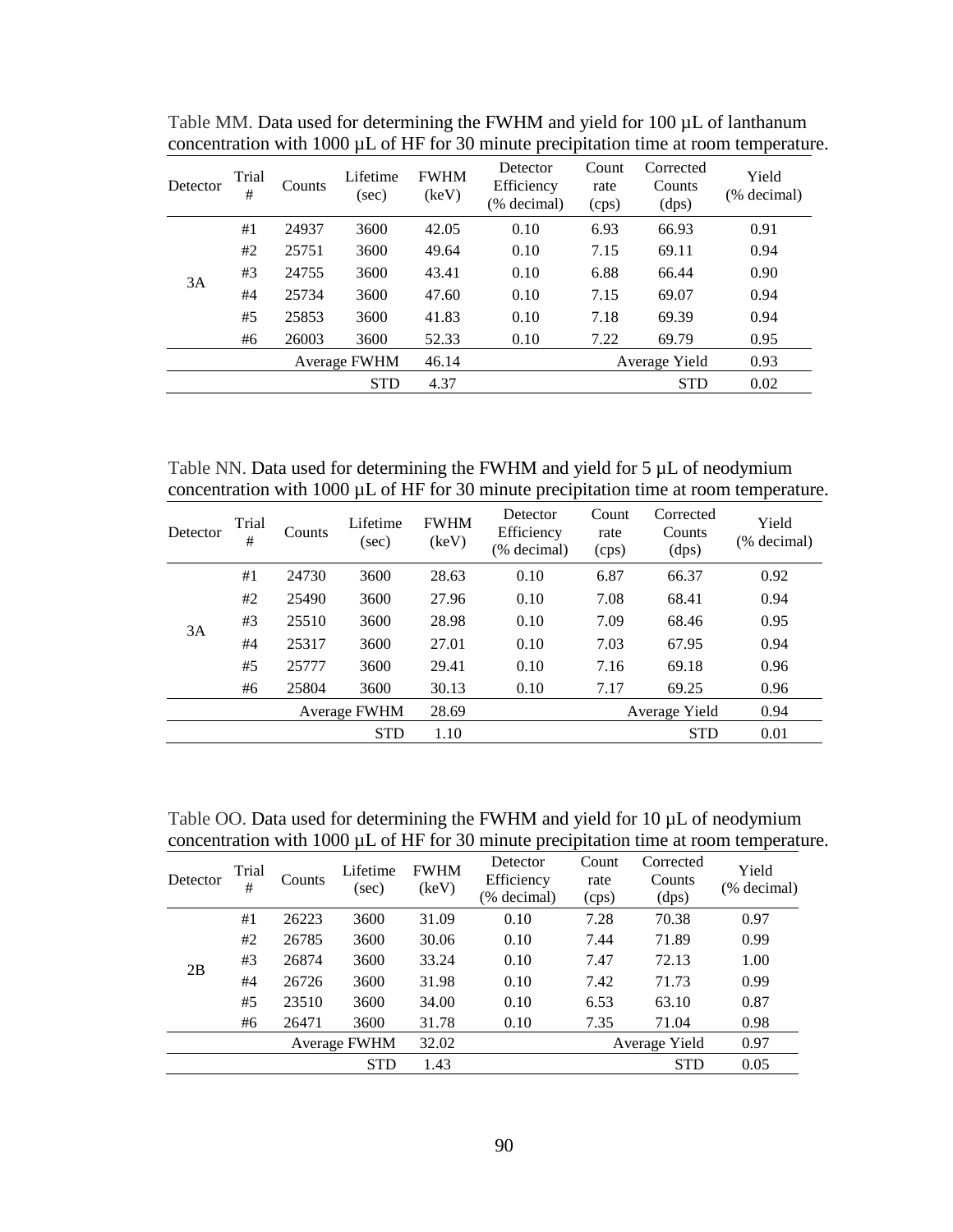| Detector | Trial<br>#   | Counts | Lifetime<br>(sec) | <b>FWHM</b><br>(keV) | Detector<br>Efficiency<br>(% decimal) | Count<br>rate<br>(cps) | Corrected<br>Counts<br>(dps) | Yield<br>(% decimal) |
|----------|--------------|--------|-------------------|----------------------|---------------------------------------|------------------------|------------------------------|----------------------|
|          | #1           | 25761  | 3600              | 36.86                | 0.10                                  | 7.16                   | 69.14                        | 0.95                 |
|          | #2           | 25503  | 3600              | 35.20                | 0.10                                  | 7.08                   | 68.45                        | 0.95                 |
|          | #3           | 24933  | 3600              | 36.79                | 0.10                                  | 6.93                   | 66.92                        | 0.92                 |
| 2A       | #4           | 26145  | 3600              | 35.18                | 0.10                                  | 7.26                   | 70.17                        | 0.97                 |
|          | #5           | 25843  | 3600              | 36.11                | 0.10                                  | 7.18                   | 69.36                        | 0.96                 |
|          | #6           | 25889  | 3600              | 31.31                | 0.10                                  | 7.19                   | 69.48                        | 0.96                 |
|          | Average FWHM |        |                   | 35.24                |                                       |                        | Average Yield                | 0.95                 |
|          |              |        | <b>STD</b>        | 2.06                 |                                       |                        | <b>STD</b>                   | 0.02                 |

Table PP. Data used for determining the FWHM and yield for 25  $\mu$ L of neodymium concentration with 1000 µL of HF for 30 minute precipitation time at room temperature.

Table QQ. Data used for determining the FWHM and yield for 50  $\mu$ L of neodymium concentration with 1000 µL of HF for 30 minute precipitation time at room temperature.

| Detector       | Trial<br>#   | Counts | Lifetime<br>$(\sec)$ | <b>FWHM</b><br>(key) | Detector<br>Efficiency<br>(% decimal) | Count<br>rate<br>(cps) | Corrected<br>Counts<br>(dps) | Yield<br>(% decimal) |
|----------------|--------------|--------|----------------------|----------------------|---------------------------------------|------------------------|------------------------------|----------------------|
|                | #1           | 25637  | 3600                 | 30.061               | 0.10                                  | 7.121                  | 68.80569                     | 0.9209               |
|                | #2           | 25269  | 3600                 | 31.141               | 0.10                                  | 7.019                  | 67.81804                     | 0.9077               |
| 1 <sub>B</sub> | #3           | 25906  | 3600                 | 31.42                | 0.10                                  | 7.196                  | 69.52764                     | 0.9306               |
|                | #4           | 24102  | 3600                 | 31.233               | 0.10                                  | 6.695                  | 64.68599                     | 0.8658               |
|                | #5           | 25063  | 3600                 | 31.861               | 0.10                                  | 6.962                  | 67.26516                     | 0.9003               |
|                | Average FWHM |        |                      | 31.143               |                                       |                        | Average Yield                | 0.905                |
|                | <b>STD</b>   |        |                      |                      |                                       |                        | <b>STD</b>                   | 0.0249               |

Table RR. Data used for determining the FWHM and yield for 100  $\mu$ L of neodymium concentration with 1000 µL of HF for 30 minute precipitation time at room temperature.

| Detector | Trial<br># | Counts | Lifetime<br>(sec) | <b>FWHM</b><br>(keV) | Detector<br>Efficiency<br>(% decimal) | Count<br>rate<br>(cps) | Corrected<br>Counts<br>(dps) | Yield<br>(% decimal) |
|----------|------------|--------|-------------------|----------------------|---------------------------------------|------------------------|------------------------------|----------------------|
|          | #1         | 25535  | 3600              | 40.70                | 0.10                                  | 7.09                   | 68.53                        | 0.92                 |
|          | #2         | 26057  | 3600              | 38.60                | 0.10                                  | 7.24                   | 69.93                        | 0.94                 |
|          | #3         | 25949  | 3600              | 40.75                | 0.10                                  | 7.21                   | 69.64                        | 0.93                 |
|          | #4         | 25877  | 3600              | 39.95                | 0.10                                  | 7.19                   | 69.45                        | 0.93                 |
|          | #5         | 26084  | 3600              | 38.67                | 0.10                                  | 7.25                   | 70.01                        | 0.94                 |
|          |            |        | Average FWHM      | 39.84                |                                       |                        | Average Yield                | 0.93                 |
|          |            |        | <b>STD</b>        | 0.97                 |                                       |                        | <b>STD</b>                   | 0.01                 |
|          |            |        |                   |                      |                                       |                        |                              |                      |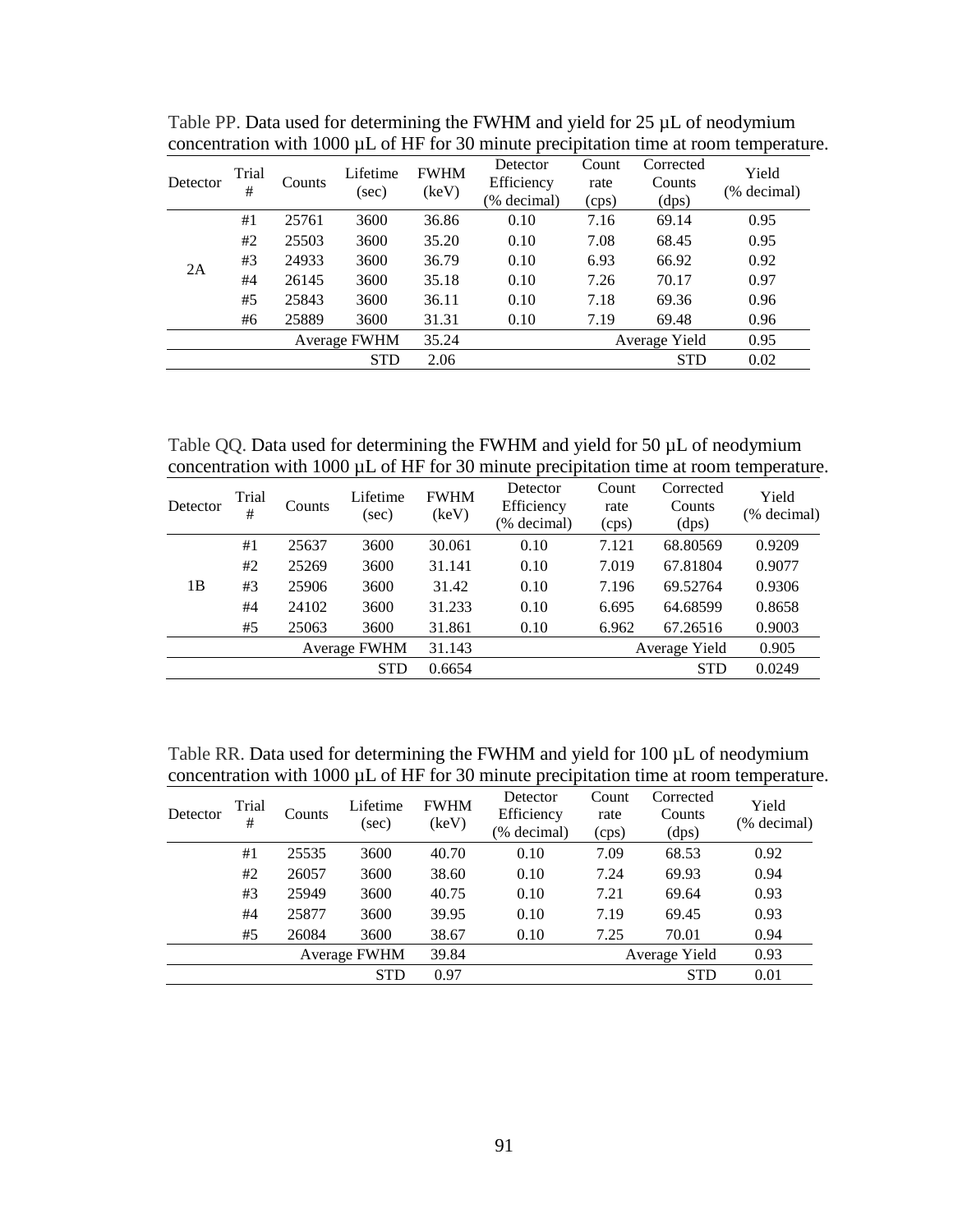| Detector | Trial<br>#   | Counts | Lifetime<br>(sec) | <b>FWHM</b><br>(keV) | Detector<br>Efficiency<br>(% decimal) | Count<br>rate<br>(cps) | Corrected<br>Counts<br>(dps) | Yield<br>(% decimal) |
|----------|--------------|--------|-------------------|----------------------|---------------------------------------|------------------------|------------------------------|----------------------|
|          | #1           | 3607   | 510915.9          | 48.82                | 0.10                                  | 0.007                  | 0.07                         | 0.0009               |
|          | #2           | 1117   | 510907.6          | 46.14                | 0.10                                  | 0.002                  | 0.02                         | 0.0003               |
| 3A       | #3           | 614    | 510891.8          | 32.94                | 0.10                                  | 0.001                  | 0.01                         | 0.0002               |
|          | #4           | 361    | 510884.5          | 46.11                | 0.10                                  | 0.001                  | 0.007                        | 9.4E-05              |
|          | #5           | 353    | 510899.4          | 48.55                | 0.10                                  | 0.001                  | 0.007                        | $9.2E - 0.5$         |
|          | Average FWHM |        |                   | 44.514               |                                       |                        | Average Yield                | 0.0003               |
|          | <b>STD</b>   |        |                   |                      |                                       |                        | <b>STD</b>                   | 0.0004               |

Table SS. Data used for determining the FWHM and yield for 5  $\mu$ L of cerium concentration with 1000 µL of HF and the addition of 20mL of HCl for 30 minute precipitation time at room temperature.

Table TT. Data used for determining the FWHM and yield for 10  $\mu$ L of cerium concentration with 1000 µL of HF and the addition of 20mL of HCl for 30 minute precipitation time at room temperature.

| Detector | Trial<br>#   | Counts | Lifetime<br>(sec) | <b>FWHM</b><br>(keV) | Detector<br>Efficiency<br>(% decimal) | Count<br>rate<br>(cps) | Corrected<br>Counts<br>(dps) | Yield<br>(% decimal) |
|----------|--------------|--------|-------------------|----------------------|---------------------------------------|------------------------|------------------------------|----------------------|
|          | #1           | 966    | 519515.5          | 70.18                | 0.10                                  | 0.002                  | 0.02                         | 0.0003               |
|          | #2           | 537    | 519560.9          | 44.70                | 0.10                                  | 0.001                  | 0.01                         | 0.0001               |
| 2B       | #3           | 795    | 519573.1          | 52.49                | 0.10                                  | 0.002                  | 0.01                         | 0.0002               |
|          | #4           | 2430   | 519596.4          | 65.34                | 0.10                                  | 0.005                  | 0.05                         | 0.0006               |
|          | #5           | 670    | 519620.7          | 48.43                | 0.10                                  | 0.001                  | 0.01                         | 0.0002               |
|          | Average FWHM |        |                   | 56.23                |                                       |                        | Average Yield                | 0.0003               |
|          |              |        | <b>STD</b>        | 11.01                |                                       |                        | <b>STD</b>                   | 0.0002               |
|          |              |        |                   |                      |                                       |                        |                              |                      |

Table UU. Data used for determining the FWHM and yield for 25  $\mu$ L of cerium concentration with 1000 µL of HF and the addition of 20mL of HCl for 30 minute precipitation time at room temperature.

| Detector | Trial<br>#   | Counts | Lifetime<br>(sec) | <b>FWHM</b><br>(keV) | Detector<br>Efficiency<br>(% decimal) | Count<br>rate<br>(cps) | Corrected<br>Counts<br>(dps) | Yield<br>(% decimal) |
|----------|--------------|--------|-------------------|----------------------|---------------------------------------|------------------------|------------------------------|----------------------|
|          | #1           | 29312  | 432119.9          | 46.24                | 0.10                                  | 0.07                   | 0.66                         | 0.01                 |
|          | #2           | 23152  | 432136.1          | 41.25                | 0.10                                  | 0.05                   | 0.52                         | 0.01                 |
| 2A       | #3           | 18955  | 432133.1          | 55.29                | 0.10                                  | 0.04                   | 0.42                         | 0.01                 |
|          | #4           | 5287   | 432071.5          | 40.45                | 0.10                                  | 0.01                   | 0.12                         | 0.002                |
|          | #5           | 69136  | 432067.7          | 44.16                | 0.10                                  | 0.16                   | 1.55                         | 0.02                 |
|          | Average FWHM |        |                   | 45.48                |                                       |                        | Average Yield                | 0.00899              |
|          |              |        | <b>STD</b>        | 5.95                 |                                       |                        | <b>STD</b>                   | 0.0074               |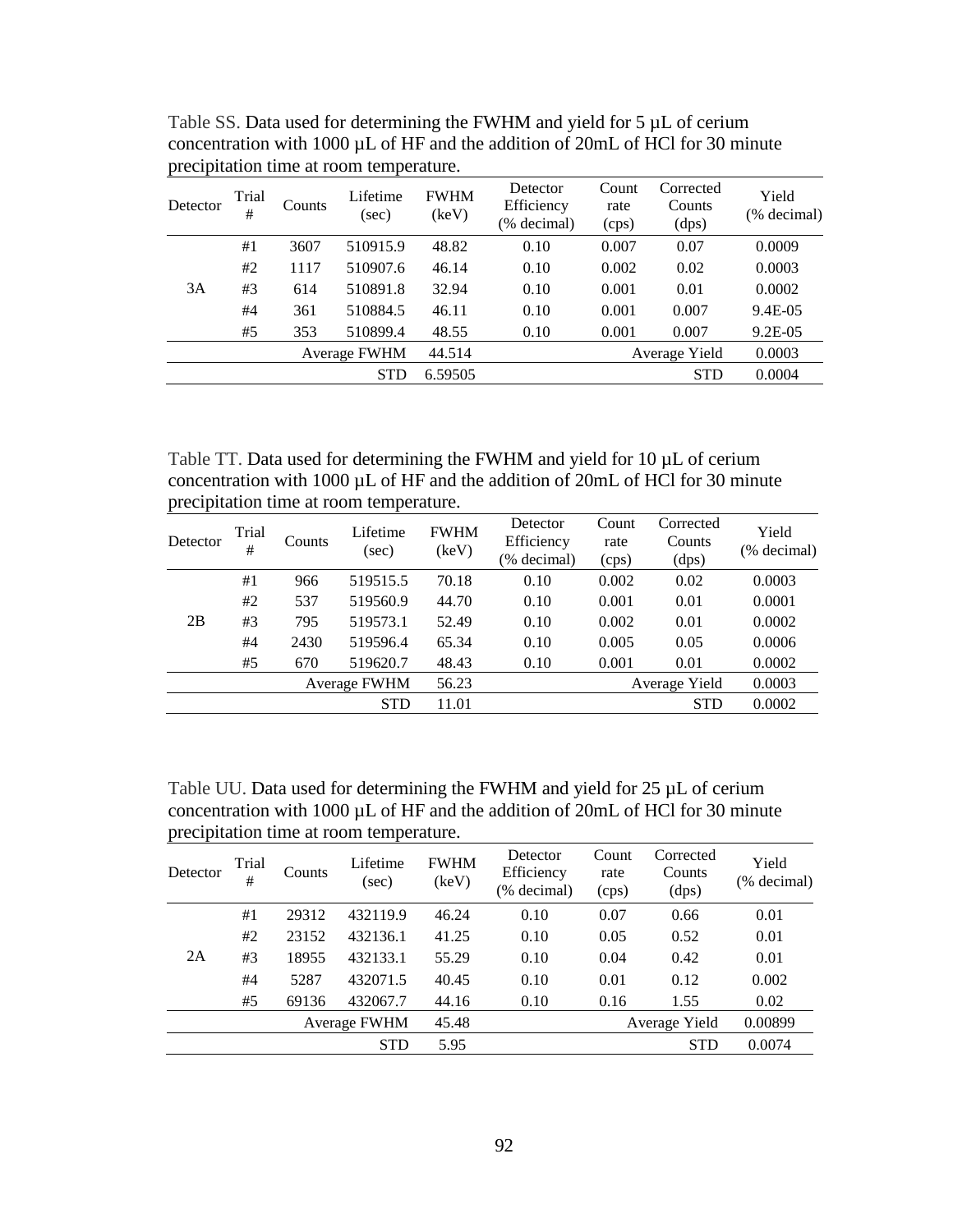| Detector | Trial<br>#          | Counts | Lifetime<br>(sec) | <b>FWHM</b><br>(key) | Detector<br>Efficiency<br>(% decimal) | Count<br>rate<br>(cps) | Corrected<br>Counts<br>(dps) | Yield<br>(% decimal) |
|----------|---------------------|--------|-------------------|----------------------|---------------------------------------|------------------------|------------------------------|----------------------|
|          | #1                  | 26261  | 433629.3          | 51.86                | 0.10                                  | 0.06                   | 0.59                         | 0.008                |
|          | #2                  | 12833  | 433623.4          | 39.64                | 0.10                                  | 0.03                   | 0.29                         | 0.004                |
| 1 B      | #3                  | 13165  | 433597.5          | 43.44                | 0.10                                  | 0.03                   | 0.29                         | 0.004                |
|          | #4                  | 42559  | 433579.4          | 46.39                | 0.10                                  | 0.10                   | 0.95                         | 0.01                 |
|          | #5                  | 3875   | 433663.4          | 35.94                | 0.10                                  | 0.01                   | 0.09                         | 0.001                |
|          | <b>Average FWHM</b> |        |                   | 43.45                |                                       |                        | Average Yield                | 0.01                 |
|          |                     |        | <b>STD</b>        | 6.13                 |                                       |                        | <b>STD</b>                   | 0.005                |

Table VV. Data used for determining the FWHM and yield for 50  $\mu$ L of cerium concentration with 1000 µL of HF and the addition of 20mL of HCl for 30 minute precipitation time at room temperature.

Table WW. Data used for determining the FWHM and yield for 100  $\mu$ L of cerium concentration with 1000 µL of HF and the addition of 20mL of HCl for 30 minute precipitation time at room temperature.

| Detector | Trial<br>#          | <b>Counts</b> | Lifetime<br>(sec) | <b>FWHM</b><br>(keV) | Detector<br>Efficiency<br>(% decimal) | Count<br>rate<br>(cps) | Corrected<br>Counts<br>(dps) | Yield<br>(% decimal) |
|----------|---------------------|---------------|-------------------|----------------------|---------------------------------------|------------------------|------------------------------|----------------------|
|          | #1                  | 403944        | 119991.6          | 43.65                | 0.10                                  | 3.37                   | 32.53                        | 0.45                 |
|          | #2                  | 238769        | 119988.3          | 71.46                | 0.10                                  | 1.99                   | 19.23                        | 0.26                 |
| 1A       | #3                  | 381330        | 119985.6          | 50.43                | 0.10                                  | 3.18                   | 30.71                        | 0.42                 |
|          | #4                  | 331396        | 119986.7          | 57.93                | 0.10                                  | 2.76                   | 26.69                        | 0.37                 |
|          | #5                  | 414659        | 119987            | 41.28                | 0.10                                  | 3.46                   | 33.39                        | 0.46                 |
|          | <b>Average FWHM</b> |               |                   | 52.95                |                                       |                        | Average Yield                | 0.39                 |
|          |                     |               | <b>STD</b>        | 12.21                |                                       |                        | <b>STD</b>                   | 0.08                 |
|          |                     |               |                   |                      |                                       |                        |                              |                      |

Table XX. Data used for determining the FWHM and yield for 200 µL of cerium concentration with 1000 µL of HF and the addition of 20mL of HCl for 30 minute precipitation time at room temperature.

| Detector | Trial<br>#   | Counts | Lifetime<br>(sec) | <b>FWHM</b><br>(keV) | Detector<br>Efficiency<br>(% decimal) | Count<br>rate<br>(cps) | Corrected<br>Counts<br>(dps) | Yield<br>(% decimal) |
|----------|--------------|--------|-------------------|----------------------|---------------------------------------|------------------------|------------------------------|----------------------|
|          | #1           | 88965  | 26666.37          | 108.06               | 0.10                                  | 3.34                   | 32.23                        | 0.41                 |
|          | #2           | 113576 | 26644.27          | 71.79                | 0.10                                  | 4.26                   | 41.19                        | 0.53                 |
| 3A       | #3           | 114883 | 26537.57          | 54.40                | 0.10                                  | 4.33                   | 41.83                        | 0.53                 |
|          | #4           | 125030 | 26627.02          | 57.05                | 0.10                                  | 4.70                   | 45.37                        | 0.58                 |
|          | #5           | 102459 | 26617.6           | 91.05                | 0.10                                  | 3.85                   | 37.19                        | 0.48                 |
|          | Average FWHM |        |                   | 76.47                |                                       |                        | Average Yield                | 0.51                 |
|          |              |        | <b>STD</b>        | 22.89                |                                       |                        | <b>STD</b>                   | 0.064                |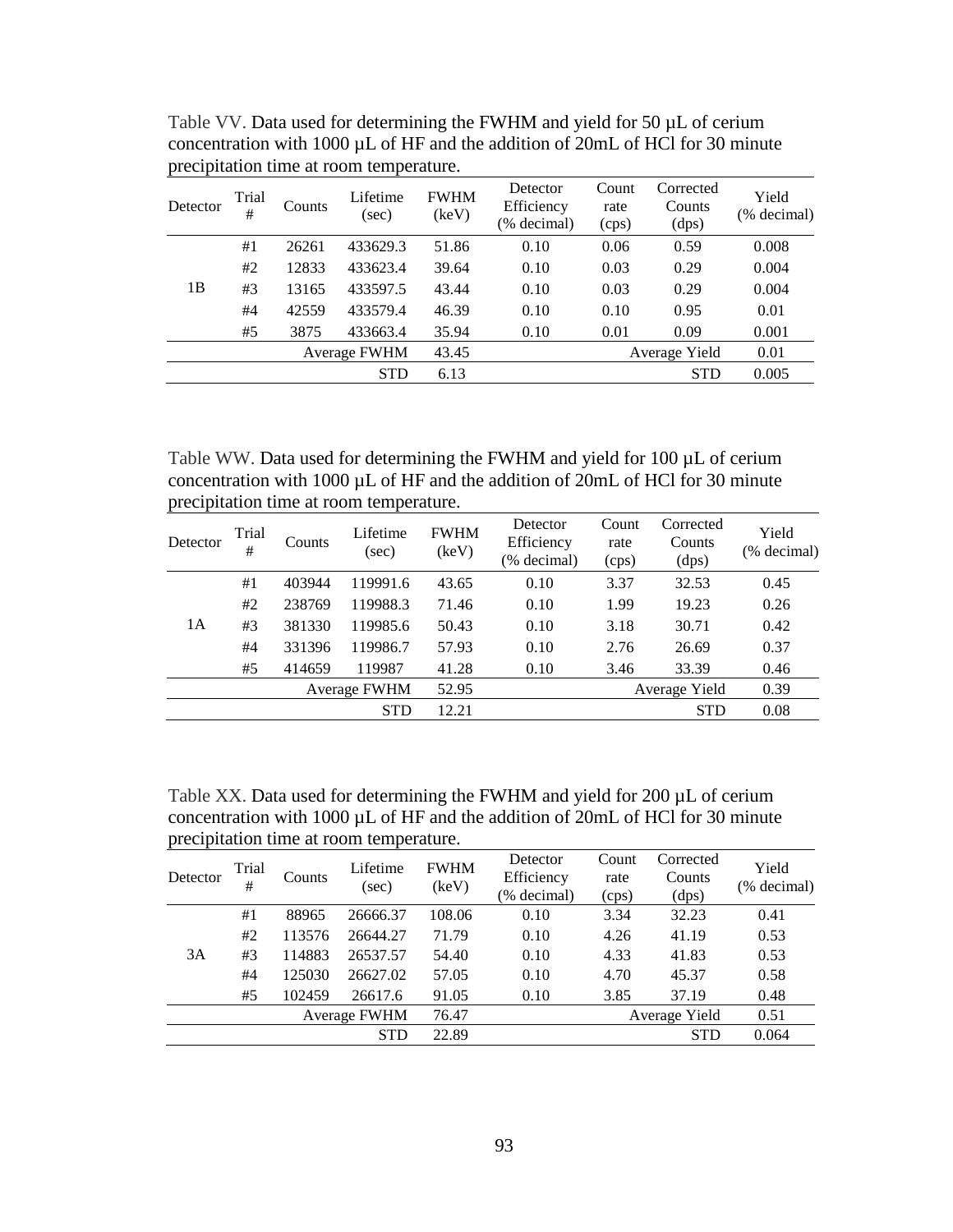| Detector | Trial<br>#   | Counts | Lifetime<br>(sec) | <b>FWHM</b><br>(key) | Detector<br>Efficiency<br>(% decimal) | Count<br>rate<br>(cps) | Corrected<br>Counts<br>(dps) | Yield<br>(% decimal) |
|----------|--------------|--------|-------------------|----------------------|---------------------------------------|------------------------|------------------------------|----------------------|
|          | #1           | 47755  | 9837.02           | 59.97                | 0.10                                  | 4.86                   | 46.90                        | 0.60                 |
|          | #2           | 57578  | 9843.32           | 62.18                | 0.10                                  | 5.85                   | 56.52                        | 0.72                 |
| 2B       | #3           | 46750  | 9728.91           | 55.85                | 0.10                                  | 4.80                   | 46.43                        | 0.59                 |
|          | #4           | 55442  | 9744.79           | 58.41                | 0.10                                  | 5.69                   | 54.97                        | 0.70                 |
|          | #5           | 52618  | 9744.57           | 56.74                | 0.10                                  | 5.40                   | 52.17                        | 0.67                 |
|          | Average FWHM |        |                   | 58.63                |                                       |                        | Average Yield                | 0.66                 |
|          |              |        | <b>STD</b>        | 2.54                 |                                       |                        | <b>STD</b>                   | 0.06                 |

Table YY. Data used for determining the FWHM and yield for 400  $\mu$ L of cerium concentration with 1000 µL of HF and the addition of 20mL of HCl for 30 minute precipitation time at room temperature.

Table ZZ. Data used for determining the FWHM and yield for 600 µL of cerium concentration with 1000 µL of HF and the addition of 20mL of HCl for 30 minute precipitation time at room temperature.

| Detector | Trial<br># | Counts | Lifetime<br>(sec) | <b>FWHM</b><br>(keV) | Detector<br>Efficiency<br>(% decimal) | Count<br>rate<br>(cps) | Corrected<br>Counts<br>(dps) | Yield<br>(% decimal) |
|----------|------------|--------|-------------------|----------------------|---------------------------------------|------------------------|------------------------------|----------------------|
|          | #1         | 78916  | 7200              | 76.04                | 0.10                                  | 10.96                  | 105.90                       | 0.70                 |
|          | #2         | 77434  | 7200              | 74.50                | 0.10                                  | 10.76                  | 103.91                       | 0.69                 |
| 2A       | #3         | 72996  | 7200              | 73.71                | 0.10                                  | 10.14                  | 97.95                        | 0.65                 |
|          | #4         | 80947  | 7200              | 79.81                | 0.10                                  | 11.24                  | 108.62                       | 0.72                 |
|          | #5         | 77156  | 7200              | 77.24                | 0.10                                  | 10.72                  | 103.54                       | 0.69                 |
|          |            |        | Average FWHM      | 76.26                |                                       |                        | Average Yield                | 0.69                 |
|          |            |        | <b>STD</b>        | 2.41                 |                                       |                        | <b>STD</b>                   | 0.03                 |

Table AAA. Data used for determining the FWHM and yield for 800 µL of cerium concentration with 1000 µL of HF and the addition of 20mL of HCl for 30 minute precipitation time at room temperature.

| Detector | Trial<br># | Counts | Lifetime<br>(sec) | <b>FWHM</b><br>(keV) | Detector<br>Efficiency<br>(% decimal) | Count<br>rate<br>(cps) | Corrected<br>Counts<br>(dps) | Yield<br>(% decimal) |
|----------|------------|--------|-------------------|----------------------|---------------------------------------|------------------------|------------------------------|----------------------|
|          | #1         | 92739  | 7200              | 93.74                | 0.10                                  | 12.88                  | 124.45                       | 0.83                 |
|          | #2         | 92355  | 7200              | 91.58                | 0.10                                  | 12.83                  | 123.93                       | 0.82                 |
|          | #3         | 91515  | 7200              | 91.55                | 0.10                                  | 12.71                  | 122.81                       | 0.82                 |
|          | #4         | 94754  | 7200              | 88.79                | 0.10                                  | 13.16                  | 127.15                       | 0.85                 |
|          | #5         | 92205  | 7200              | 95.23                | 0.10                                  | 12.81                  | 123.73                       | 0.82                 |
|          |            |        | Average FWHM      | 92.18                |                                       |                        | Average Yield                | 0.83                 |
|          |            |        | <b>STD</b>        | 2.45                 |                                       |                        | <b>STD</b>                   | 0.01                 |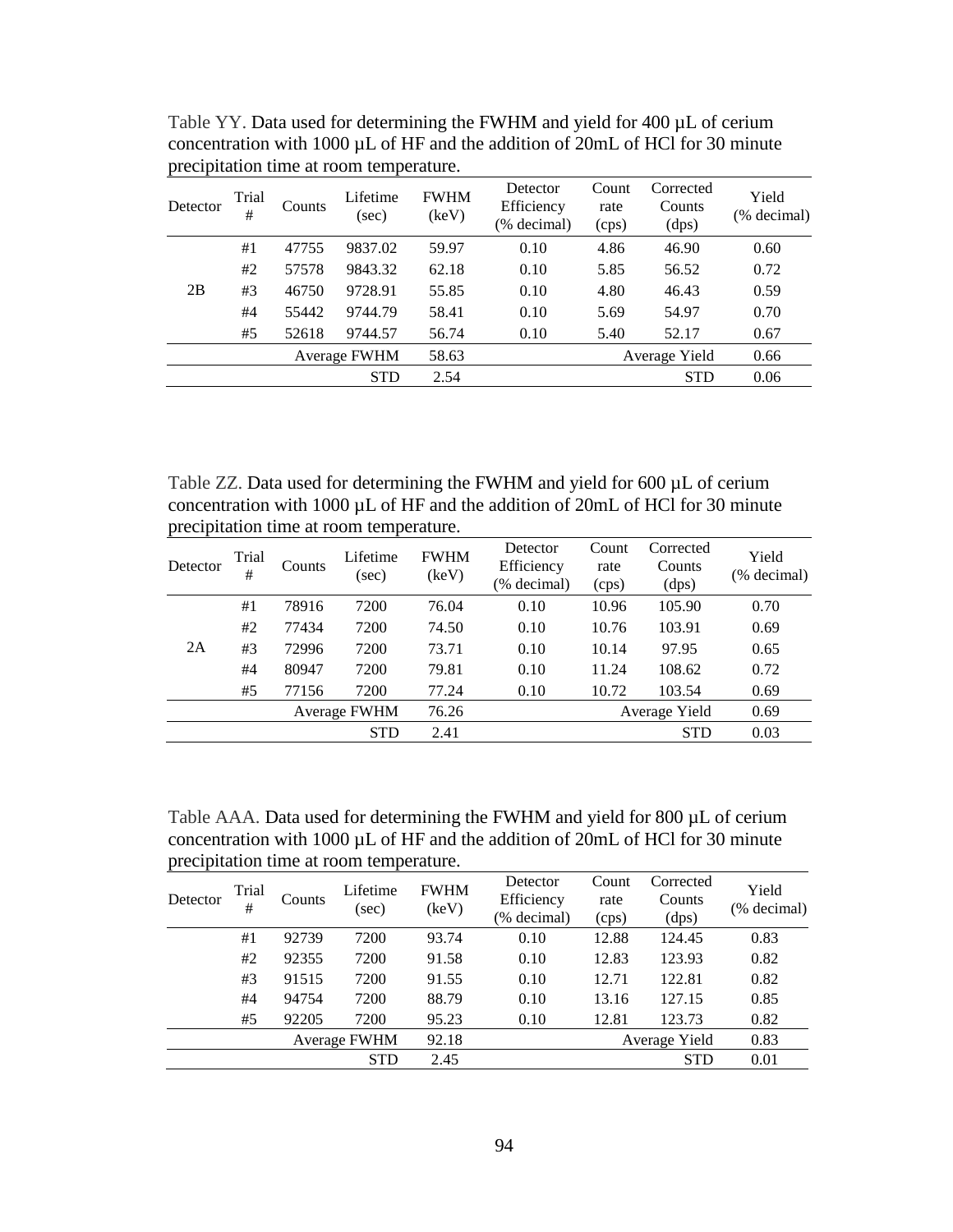| Detector | Trial<br># | Counts | Lifetime<br>(sec)   | <b>FWHM</b><br>(keV) | Detector<br>Efficiency<br>(% decimal) | Count<br>rate<br>(cps) | Corrected<br>Counts<br>(dps) | Yield<br>(% decimal) |
|----------|------------|--------|---------------------|----------------------|---------------------------------------|------------------------|------------------------------|----------------------|
|          | #1         | 49036  | 3600                | 103.38               | 0.10                                  | 13.62                  | 131.60                       | 0.90                 |
| 1А       | #2         | 48735  | 3600                | 108.83               | 0.10                                  | 13.54                  | 130.80                       | 0.89                 |
|          | #3         | 48551  | 3600                | 103.56               | 0.10                                  | 13.49                  | 130.30                       | 0.89                 |
|          | #4         | 47348  | 3600                | 98.31                | 0.10                                  | 13.15                  | 127.07                       | 0.87                 |
|          |            |        | <b>Average FWHM</b> | 103.52               |                                       |                        | Average Yield                | 0.89                 |
|          |            |        | <b>STD</b>          | 4.30                 |                                       |                        | <b>STD</b>                   | 0.01                 |

Table BBB. Data used for determining the FWHM and yield for 1000  $\mu$ L of cerium concentration with 1000 µL of HF and the addition of 20mL of HCl for 30 minute precipitation time at room temperature.

Table CCC. Data used for determining the FWHM and yield for 1200 µL of cerium concentration with 1000 µL of HF and the addition of 20mL of HCl for 30 minute precipitation time at room temperature.

| Detector | Trial<br># | Counts | Lifetime<br>(sec) | <b>FWHM</b><br>(keV) | Detector<br>Efficiency<br>(% decimal) | Count<br>rate<br>(cps) | Corrected<br>Counts<br>(dps) | Yield<br>(% decimal) |
|----------|------------|--------|-------------------|----------------------|---------------------------------------|------------------------|------------------------------|----------------------|
|          | #1         | 49145  | 3600              | 118.05               | 0.10                                  | 13.65                  | 131.90                       | 0.90                 |
|          | #2         | 50704  | 3600              | 129.42               | 0.10                                  | 14.08                  | 136.08                       | 0.93                 |
|          | #3         | 48296  | 3600              | 120.99               | 0.10                                  | 13.42                  | 129.62                       | 0.88                 |
|          | #4         | 48369  | 3600              | 115.74               | 0.10                                  | 13.44                  | 129.81                       | 0.89                 |
|          | #5         | 44536  | 3600              | 107.92               | 0.10                                  | 12.37                  | 119.53                       | 0.82                 |
|          |            |        | Average FWHM      | 118.42               |                                       |                        | Average Yield                | 0.90                 |
|          |            |        | <b>STD</b>        | 7.83                 |                                       |                        | <b>STD</b>                   | 0.02                 |
|          |            |        |                   |                      |                                       |                        |                              |                      |

Table DDD. Data used for determining the FWHM and yield of  $241$ Am in a multinuclide solution using 5  $\mu$ L of cerium concentration with 1000  $\mu$ L of HF for 30 minute precipitation time at room temperature.

| Detector | Trial<br># | Counts | Lifetime<br>(sec) | <b>FWHM</b><br>(key) | Detector<br>Efficiency<br>(% decimal) | Count<br>rate<br>(cps) | Corrected<br>Counts<br>(dps) | Yield<br>(% decimal) |
|----------|------------|--------|-------------------|----------------------|---------------------------------------|------------------------|------------------------------|----------------------|
| 1A       | #1         | 15678  | 2700              | 26.972               | 0.10                                  | 5.807                  | 56.10306                     | 0.8437               |
| 1B       | #2         | 17244  | 2700              | 26.195               | 0.10                                  | 6.387                  | 61.70692                     | 0.9279               |
| 2A       | #3         | 16942  | 2700              | 25.431               | 0.10                                  | 6.275                  | 60.62623                     | 0.9117               |
| 2B       | #4         | 17341  | 2700              | 26.094               | 0.10                                  | 6.423                  | 62.05403                     | 0.9332               |
|          |            |        | Average FWHM      | 26.173               |                                       |                        | Average Yield                | 0.9041               |
|          |            |        | <b>STD</b>        | 0.63131              |                                       |                        | <b>STD</b>                   | 0.0413               |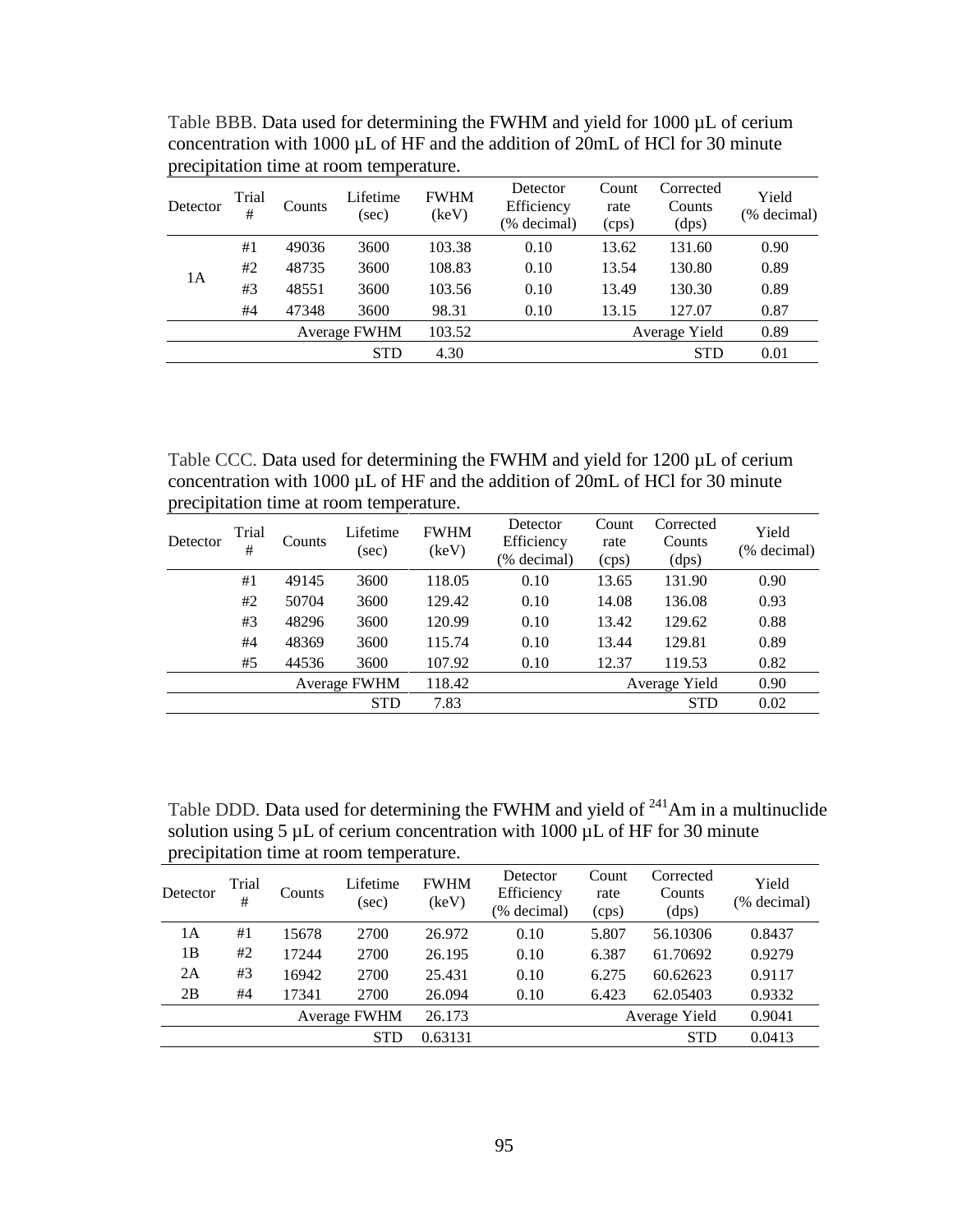| Detector | Trial<br># | Counts | Lifetime<br>(sec) | <b>FWHM</b><br>(keV) | Detector<br>Efficiency<br>(% decimal) | Count<br>rate<br>(cps) | Corrected<br>Counts<br>(dps) | Yield<br>(% decimal) |
|----------|------------|--------|-------------------|----------------------|---------------------------------------|------------------------|------------------------------|----------------------|
| 1А       | #1         | 17877  | 2700              | 32.37                | 0.10                                  | 6.62                   | 63.97                        | 0.85                 |
| 1В       | #2         | 19544  | 2700              | 30.91                | 0.10                                  | 7.24                   | 69.94                        | 0.93                 |
| 2A       | #3         | 19536  | 2700              | 31.60                | 0.10                                  | 7.24                   | 69.91                        | 0.93                 |
| 2B       | #4         | 19587  | 2700              | 30.69                | 0.10                                  | 7.25                   | 70.09                        | 0.93                 |
|          |            |        | Average FWHM      | 31.39                |                                       |                        | Average Yield                | 0.91                 |
|          |            |        | <b>STD</b>        | 0.76                 |                                       |                        | <b>STD</b>                   | 0.04                 |

Table EEE. Data used for determining the FWHM and yield of <sup>239</sup>Pu in a multinuclide solution using 5  $\mu$ L of cerium concentration with 1000  $\mu$ L of HF for 30 minute precipitation time at room temperature.

Table FFF. Data used for determining the FWHM and yield of  $^{241}$ Am in a multinuclide solution using 10  $\mu$ L of cerium concentration with 1000  $\mu$ L of HF for 30 minute precipitation time at room temperature.

| Detector | Trial<br># | Counts | Lifetime<br>(sec) | <b>FWHM</b><br>(key) | Detector<br>Efficiency<br>(% decimal) | Count<br>rate<br>(cps) | Corrected<br>Counts<br>(dps) | Yield<br>(% decimal) |
|----------|------------|--------|-------------------|----------------------|---------------------------------------|------------------------|------------------------------|----------------------|
| 1А       | #1         | 13456  | 2700              | 31.42                | 0.10                                  | 4.98                   | 48.15                        | 0.72                 |
|          | #2         | 17120  | 2700              | 31.17                | 0.10                                  | 6.34                   | 61.26                        | 0.92                 |
|          | #3         | 17060  | 2700              | 31.14                | 0.10                                  | 6.32                   | 61.05                        | 0.92                 |
|          | #4         | 17138  | 2700              | 34.05                | 0.10                                  | 6.35                   | 61.33                        | 0.92                 |
|          |            |        | Average FWHM      | 32.12                |                                       |                        | Average Yield                | 0.92                 |
|          |            |        | <b>STD</b>        | 1.67                 |                                       |                        | <b>STD</b>                   | 0.002                |

Table GGG. Data used for determining the FWHM and yield of <sup>239</sup>Pu in a multinuclide solution using 10  $\mu$ L of cerium concentration with 1000  $\mu$ L of HF for 30 minute precipitation time at room temperature.

| Detector | Trial<br># | Counts | Lifetime<br>(sec) | <b>FWHM</b><br>(key) | Detector<br>Efficiency<br>(% decimal) | Count<br>rate<br>(cps) | Corrected<br>Counts<br>(dps) | Yield<br>(% decimal) |
|----------|------------|--------|-------------------|----------------------|---------------------------------------|------------------------|------------------------------|----------------------|
| 1A       | #1         | 15609  | 2700              | 30.26                | 0.10                                  | 5.78                   | 55.86                        | 0.74                 |
| 2A       | #2         | 19763  | 2700              | 30.97                | 0.10                                  | 7.32                   | 70.72                        | 0.94                 |
| 2B       | #3         | 19645  | 2700              | 30.34                | 0.10                                  | 7.28                   | 70.30                        | 0.94                 |
| 3A       | #4         | 19411  | 2700              | 36.10                | 0.10                                  | 7.19                   | 69.46                        | 0.93                 |
|          |            |        | Average FWHM      | 32.47                |                                       |                        | Average Yield                | 0.93                 |
|          |            |        | <b>STD</b>        | 3.16                 |                                       |                        | <b>STD</b>                   | 0.009                |
|          |            |        |                   |                      |                                       |                        |                              |                      |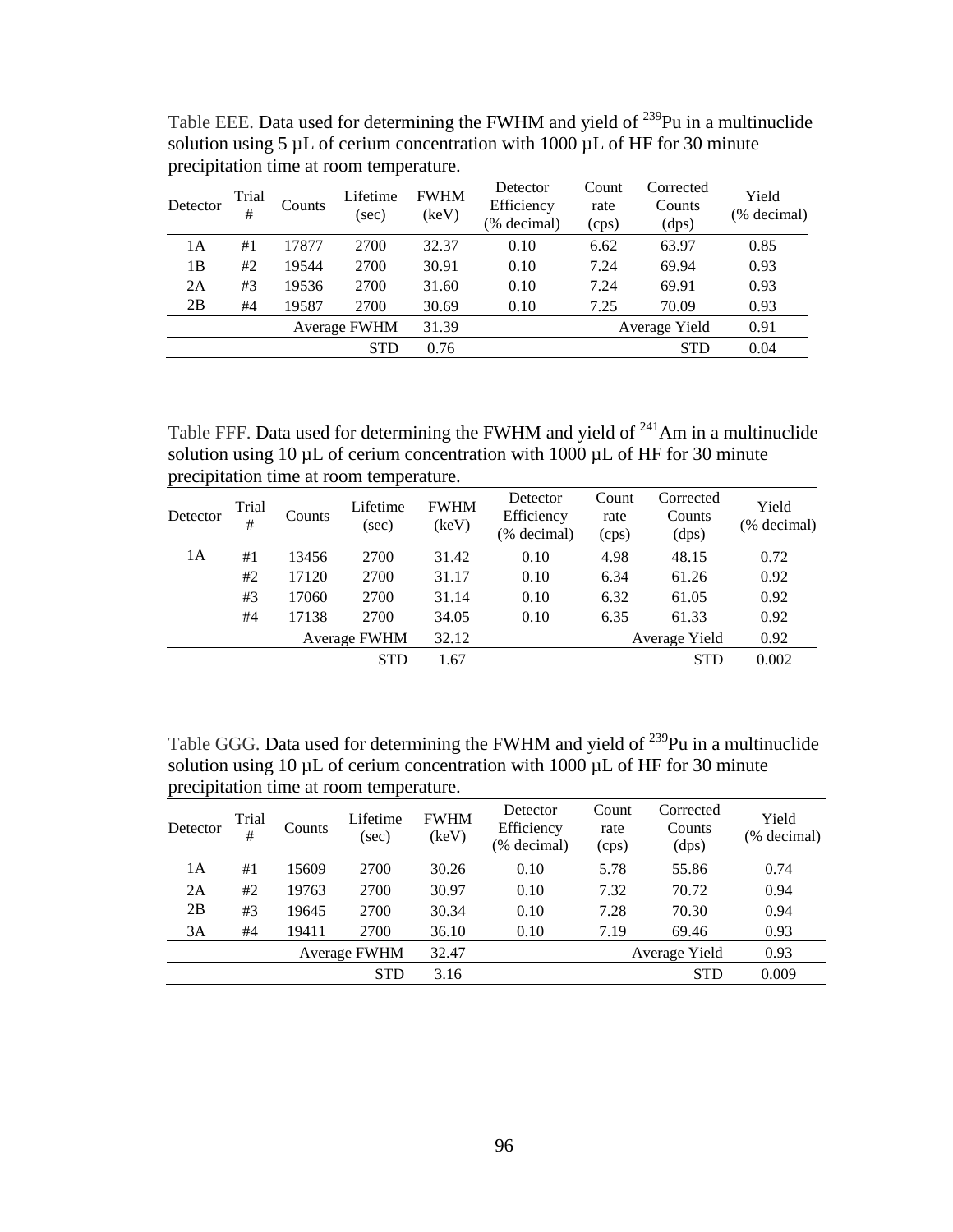| Detector | Trial<br># | <b>Counts</b> | Lifetime<br>(sec) | <b>FWHM</b><br>(keV) | Detector<br>Efficiency<br>(% decimal) | Count<br>rate<br>(cps) | Corrected<br>Counts<br>(dps) | Yield<br>(% decimal) |
|----------|------------|---------------|-------------------|----------------------|---------------------------------------|------------------------|------------------------------|----------------------|
| 1А       | #1         | 24455         | 3600              | 29.09                | 0.10                                  | 6.79                   | 65.63                        | 0.99                 |
| 1B       | #2         | 23814         | 3600              | 28.31                | 0.10                                  | 6.62                   | 63.91                        | 0.96                 |
| 2A       | #3         | 11975         | 1800              | 29.46                | 0.10                                  | 6.65                   | 64.28                        | 0.97                 |
| 2B       | #4         | 10423         | 1800              | 27.71                | 0.10                                  | 5.79                   | 55.95                        | 0.84                 |
| 3A       | #5         | 22090         | 3600              | 28.53                | 0.10                                  | 6.14                   | 59.29                        | 0.89                 |
|          |            |               | Average FWHM      | 28.62                |                                       |                        | Average Yield                | 0.93                 |
|          |            |               | <b>STD</b>        | 0.68                 |                                       |                        | <b>STD</b>                   | 0.061                |

Table HHH. Data used for determining the FWHM and yield of  $241$ Am in a multinuclide solution using 25  $\mu$ L of cerium concentration with 1000  $\mu$ L of HF for 30 minute precipitation time at room temperature.

Table III. Data used for determining the FWHM and yield of <sup>239</sup>Pu in a multinuclide solution using 25  $\mu$ L of cerium concentration with 1000  $\mu$ L of HF for 30 minute precipitation time at room temperature.

| Detector | Trial<br># | Counts | Lifetime<br>(sec) | <b>FWHM</b><br>(keV) | Detector<br>Efficiency<br>(%<br>decimal) | Count<br>rate<br>(cps) | Corrected<br>Counts<br>(dps) | Yield<br>(% decimal) |
|----------|------------|--------|-------------------|----------------------|------------------------------------------|------------------------|------------------------------|----------------------|
| 1A       | #1         | 27284  | 3600              | 32.29                | 0.10                                     | 7.58                   | 73.23                        | 0.92                 |
| 1B       | #2         | 26640  | 3600              | 32.46                | 0.10                                     | 7.40                   | 71.50                        | 0.90                 |
| 2A       | #3         | 13477  | 1800              | 32.45                | 0.10                                     | 7.49                   | 72.34                        | 0.91                 |
| 2B       | #4         | 11555  | 1800              | 33.07                | 0.10                                     | 6.42                   | 62.02                        | 0.78                 |
| 3A       | #5         | 24467  | 3600              | 34.35                | 0.10                                     | 6.80                   | 65.67                        | 0.82                 |
|          |            |        | Average FWHM      | 32.92                |                                          |                        | Average Yield                | 0.86                 |
|          |            |        | <b>STD</b>        | 0.85                 |                                          |                        | <b>STD</b>                   | 0.061                |

Table JJJ. Data used for determining the FWHM and yield of <sup>241</sup>Am in a multinuclide solution using 50  $\mu$ L of cerium concentration with 1000  $\mu$ L of HF for 30 minute precipitation time at room temperature.

| Detector | Trial<br># | Counts | Lifetime<br>(sec) | <b>FWHM</b><br>(keV) | Detector<br>Efficiency<br>(% decimal) | Count<br>rate<br>(cps) | Corrected<br>Counts<br>(dps) | Yield<br>(% decimal) |
|----------|------------|--------|-------------------|----------------------|---------------------------------------|------------------------|------------------------------|----------------------|
| 1A       | #1         | 25034  | 3600              | 29.53                | 0.10                                  | 6.95                   | 67.19                        | 1.01                 |
| 1B       | #2         | 24626  | 3600              | 29.79                | 0.10                                  | 6.84                   | 66.09                        | 0.99                 |
| 2A       | #3         | 24767  | 3600              | 26.66                | 0.10                                  | 6.88                   | 66.47                        | 1.00                 |
| 2B       | #4         | 23617  | 3600              | 28.06                | 0.10                                  | 6.56                   | 63.38                        | 0.95                 |
| 3A       | #5         | 23671  | 3600              | 30.51                | 0.10                                  | 6.58                   | 63.53                        | 0.96                 |
|          |            |        | Average FWHM      | 28.91                |                                       |                        | Average Yield                | 0.98                 |
|          |            |        | <b>STD</b>        | 1.54                 |                                       |                        | <b>STD</b>                   | 0.03                 |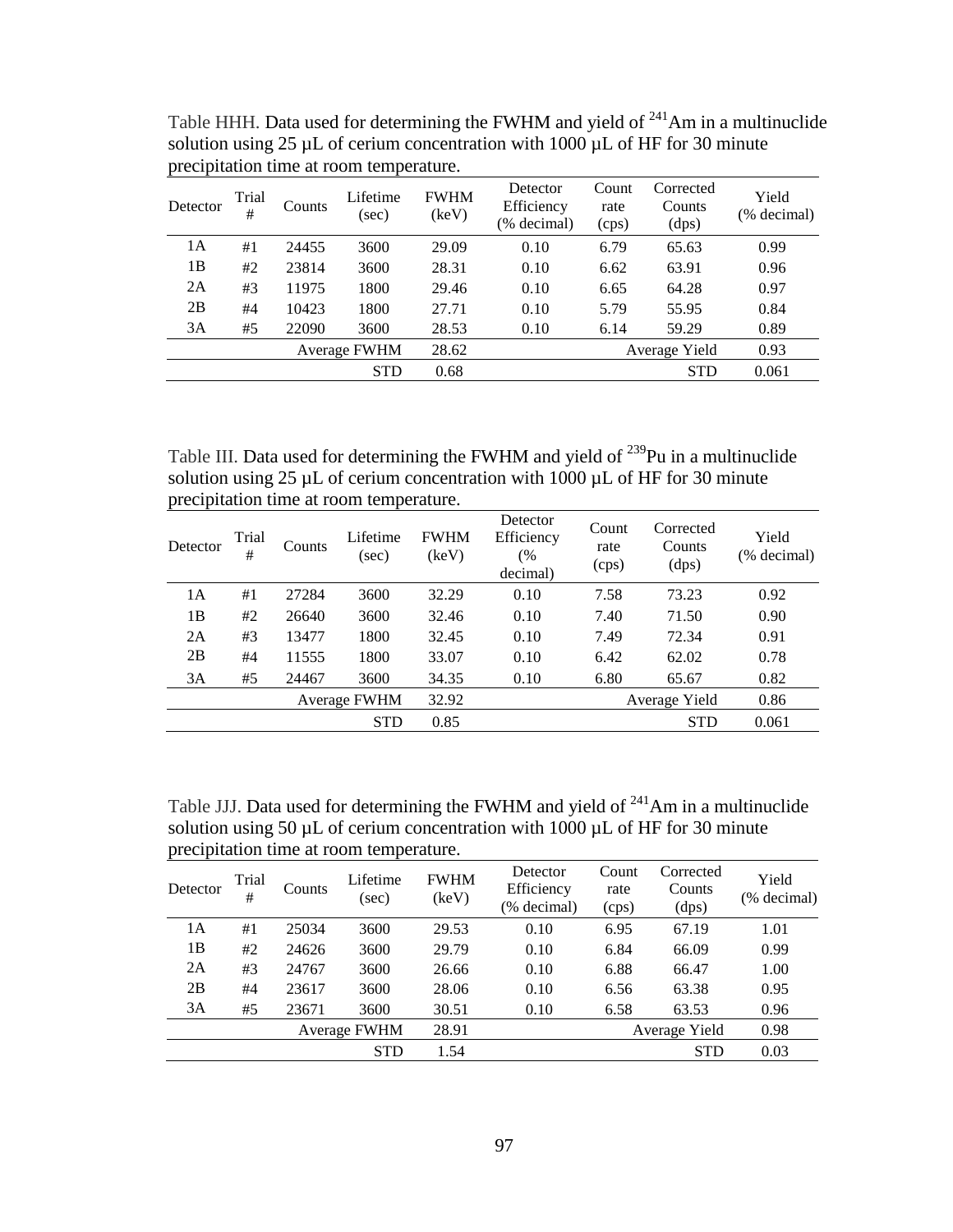| Detector | Trial<br># | Counts | Lifetime<br>(sec) | <b>FWHM</b><br>(keV) | Detector<br>Efficiency<br>(% decimal) | Count<br>rate<br>(cps) | Corrected<br>Counts<br>(dps) | Yield<br>(% decimal) |
|----------|------------|--------|-------------------|----------------------|---------------------------------------|------------------------|------------------------------|----------------------|
| 1А       | #1         | 27340  | 3600              | 32.94                | 0.10                                  | 7.59                   | 73.38                        | 0.92                 |
| 1B       | #2         | 27489  | 3600              | 31.80                | 0.10                                  | 7.64                   | 73.78                        | 0.92                 |
| 2A       | #3         | 27558  | 3600              | 31.52                | 0.10                                  | 7.66                   | 73.96                        | 0.93                 |
| 2B       | #4         | 27574  | 3600              | 32.48                | 0.10                                  | 7.66                   | 74.00                        | 0.93                 |
| 3A       | #5         | 27586  | 3600              | 33.24                | 0.10                                  | 7.66                   | 74.04                        | 0.93                 |
|          |            |        | Average FWHM      | 32.39                |                                       |                        | Average Yield                | 0.92                 |
|          |            |        | <b>STD</b>        | 0.73                 |                                       |                        | <b>STD</b>                   | 0.003                |

Table KKK. Data used for determining the FWHM and yield of <sup>239</sup>Pu in a multinuclide solution using 50  $\mu$ L of cerium concentration with 1000  $\mu$ L of HF for 30 minute precipitation time at room temperature.

Table LLL. Data used for determining the FWHM and yield of  $^{241}$ Am in a multinuclide solution using 100  $\mu$ L of cerium concentration with 1000  $\mu$ L of HF for 30 minute precipitation time at room temperature.

| Detector | Trial<br># | Counts | Lifetime<br>(sec)   | <b>FWHM</b><br>(keV) | Detector<br>Efficiency<br>(% decimal) | Count<br>rate<br>(cps) | Corrected<br>Counts<br>(dps) | Yield<br>(% decimal) |
|----------|------------|--------|---------------------|----------------------|---------------------------------------|------------------------|------------------------------|----------------------|
| 1A       | #1         | 24134  | 3600                | 35.22                | 0.10                                  | 6.70                   | 64.77                        | 0.97                 |
| 1 B      | #2         | 24290  | 3600                | 36.60                | 0.10                                  | 6.75                   | 65.19                        | 0.98                 |
| 2A       | #3         | 12452  | 1800                | 34.49                | 0.10                                  | 6.92                   | 66.84                        | 1.01                 |
| 2B       | #4         | 24167  | 3600                | 34.73                | 0.10                                  | 6.71                   | 64.86                        | 0.98                 |
| 3A       | #5         | 24295  | 3600                | 32.77                | 0.10                                  | 6.75                   | 65.20                        | 0.98                 |
|          |            |        | <b>Average FWHM</b> | 34.76                |                                       |                        | Average Yield                | 0.98                 |
|          |            |        | <b>STD</b>          | 1.38                 |                                       |                        | <b>STD</b>                   | 0.013                |

Table MMM. Data used for determining the FWHM and yield of <sup>239</sup>Pu in a multinuclide solution using 100  $\mu$ L of cerium concentration with 1000  $\mu$ L of HF for 30 minute preciitation time at room temperature.

| Detector | Trial<br># | Counts | Lifetime<br>(sec) | <b>FWHM</b><br>(keV) | Detector<br>Efficiency<br>(% decimal) | Count<br>rate<br>(cps) | Corrected<br>Counts<br>(dps) | Yield<br>(% decimal) |
|----------|------------|--------|-------------------|----------------------|---------------------------------------|------------------------|------------------------------|----------------------|
| 1А       | #1         | 26514  | 3600              | 38.56                | 0.10                                  | 7.37                   | 71.16                        | 0.89                 |
| 1B       | #2         | 26352  | 3600              | 39.12                | 0.10                                  | 7.32                   | 70.72                        | 0.89                 |
| 2A       | #3         | 13292  | 1800              | 37.11                | 0.10                                  | 7.38                   | 71.35                        | 0.89                 |
| 2B       | #4         | 26965  | 3600              | 38.35                | 0.10                                  | 7.49                   | 72.37                        | 0.91                 |
| 3A       | #5         | 26529  | 3600              | 36.95                | 0.10                                  | 7.37                   | 71.20                        | 0.89                 |
|          |            |        | Average FWHM      | 38.02                |                                       |                        | Average Yield                | 0.89                 |
|          |            |        | <b>STD</b>        | 0.95                 |                                       |                        | <b>STD</b>                   | 0.008                |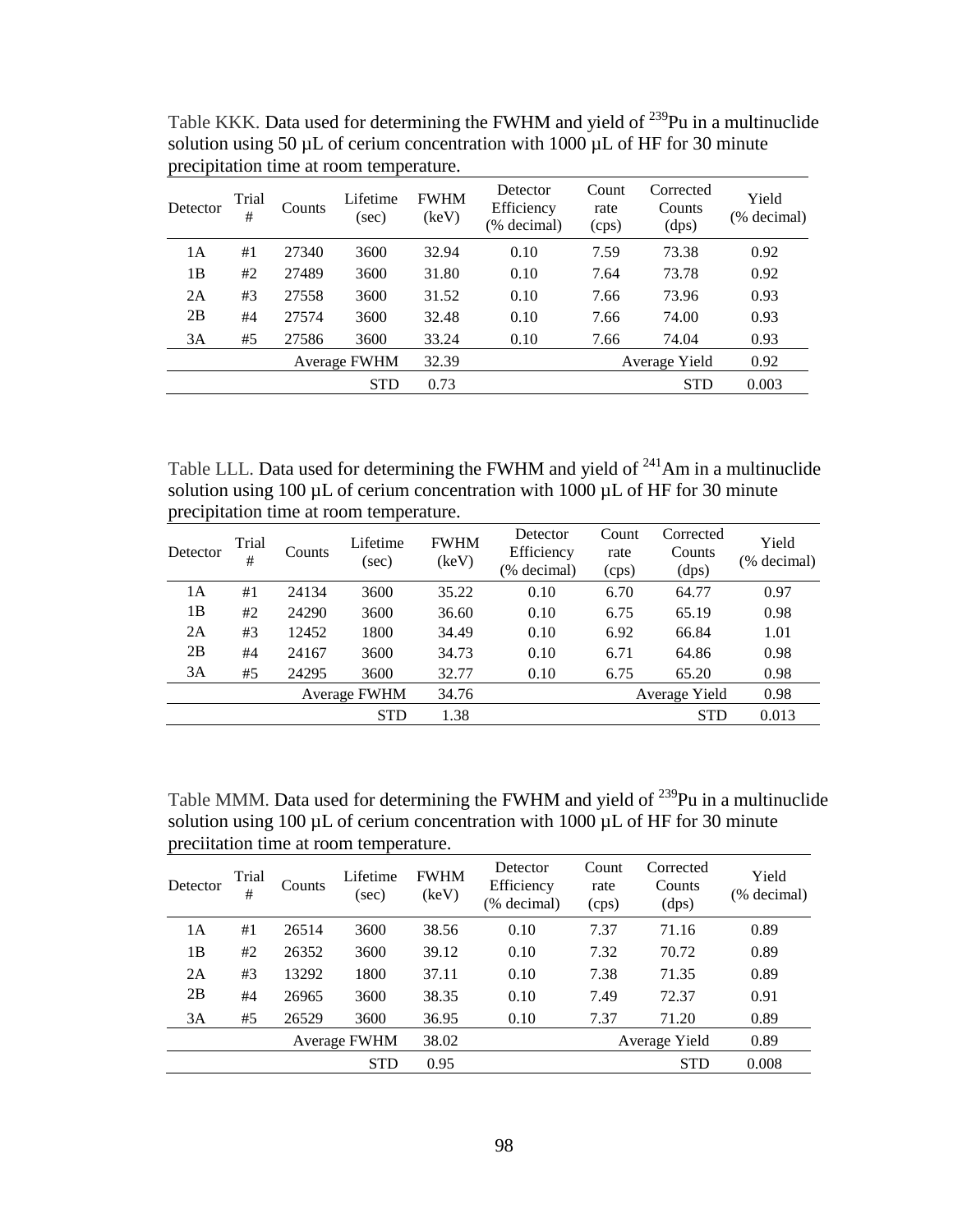| Detector | Trial<br>#   | Counts | Lifetime<br>(sec) | <b>FWHM</b><br>(key) | Detector<br>Efficiency<br>(% decimal) | Count<br>rate<br>(cps) | Corrected<br>Counts<br>(dps) | Yield<br>(% decimal) |
|----------|--------------|--------|-------------------|----------------------|---------------------------------------|------------------------|------------------------------|----------------------|
| 1A       | #1           | 1385   | 333562.7          | 49.763               | 0.10                                  | 0.004                  | 0.040117                     | 0.00053              |
| 1B       | #2           | 14455  | 333560.6          | 86.273               | 0.10                                  | 0.043                  | 0.4187                       | 0.00552              |
| 2A       | #3           | 6838   | 333536.4          | 79.162               | 0.10                                  | 0.021                  | 0.198082                     | 0.00261              |
| 2B       | #4           | 1775   | 333544.9          | 65.876               | 0.10                                  | 0.005                  | 0.051417                     | 0.00068              |
| 3A       | #5           | 6831   | 333554.6          | 66.91                | 0.10                                  | 0.020                  | 0.197869                     | 0.00261              |
|          | Average FWHM |        |                   | 69.597               |                                       |                        | Average Yield                | 0.0024               |
|          |              |        | <b>STD</b>        | 14.00                |                                       |                        | <b>STD</b>                   | 0.002                |

Table NNN. Data used for determining the FWHM and yield of  $241$ Am in a multinuclide solution with 20mL of HCl and 5  $\mu$ L of cerium concentration with 1000  $\mu$ L of HF for 30 minute precipitation time at room temperature.

Table OOO. Data used for determining the FWHM and yield of <sup>239</sup>Pu in a multinuclide solution with 20mL of HCl and 5  $\mu$ L of cerium concentration with 1000  $\mu$ L of HF for 30 minute precipitation time at room temperature.

| Detector | Trial<br>#          | Counts | Lifetime<br>(sec) | <b>FWHM</b><br>(keV) | Detector<br>Efficiency<br>(% decimal) | Count<br>rate<br>(cps) | Corrected<br>Counts<br>(dps) | Yield<br>(% decimal) |
|----------|---------------------|--------|-------------------|----------------------|---------------------------------------|------------------------|------------------------------|----------------------|
| 1А       | #1                  | 908    | 333562.7          | 37.86                | 0.10                                  | 0.003                  | 0.026                        | 0.00035              |
| 1B       | #2                  | 2403   | 33560.61          | 46.55                | 0.10                                  | 0.072                  | 0.69                         | 0.0092               |
| 2A       | #3                  | 1395   | 333536.4          | 45.04                | 0.10                                  | 0.0042                 | 0.04                         | 0.00054              |
| 2B       | #4                  | 657    | 33544.88          | 40.44                | 0.10                                  | 0.020                  | 0.19                         | 0.0025               |
| 3A       | #5                  | 2869   | 333554.6          | 44.20                | 0.10                                  | 0.0086                 | 0.08                         | 0.0011               |
|          | <b>Average FWHM</b> |        |                   | 42.82                |                                       |                        | Average Yield                | 0.0027               |
|          |                     |        | <b>STD</b>        | 3.57                 |                                       |                        | <b>STD</b>                   | 0.0037               |

Table PPP. Data used for determining the FWHM and yield of  $241$ Am in a multinuclide solution with 20mL of HCl and 10  $\mu$ L of cerium concentration with 1000  $\mu$ L of HF for 30 minute precipitation time at room temperature.

| Detector | Trial<br>#   | Counts | Lifetime<br>(sec) | <b>FWHM</b><br>(keV) | Detector<br>Efficiency<br>(% decimal) | Count<br>rate<br>(cps) | Corrected<br>Counts<br>(dps) | Yield<br>(% decimal) |
|----------|--------------|--------|-------------------|----------------------|---------------------------------------|------------------------|------------------------------|----------------------|
| 1A       | #1           | 462    | 178105.3          | 46.88                | 0.10                                  | 0.003                  | 0.03                         | 0.00032              |
| 1B       | #2           | 653    | 178101.9          | 62.68                | 0.10                                  | 0.004                  | 0.04                         | 0.00045              |
| 2A       | #3           | 3289   | 178088.1          | 73.12                | 0.10                                  | 0.018                  | 0.18                         | 0.0023               |
| 2B       | #4           | 2641   | 178093.2          | 66.77                | 0.10                                  | 0.015                  | 0.14                         | 0.0018               |
| 3A       | #5           | 749    | 178099.5          | 61.43                | 0.10                                  | 0.004                  | 0.04                         | 0.00052              |
|          | Average FWHM |        |                   | 62.17                |                                       |                        | Average Yield                | 0.0012               |
|          |              |        | <b>STD</b>        | 9.69                 |                                       |                        | <b>STD</b>                   | 0.0009               |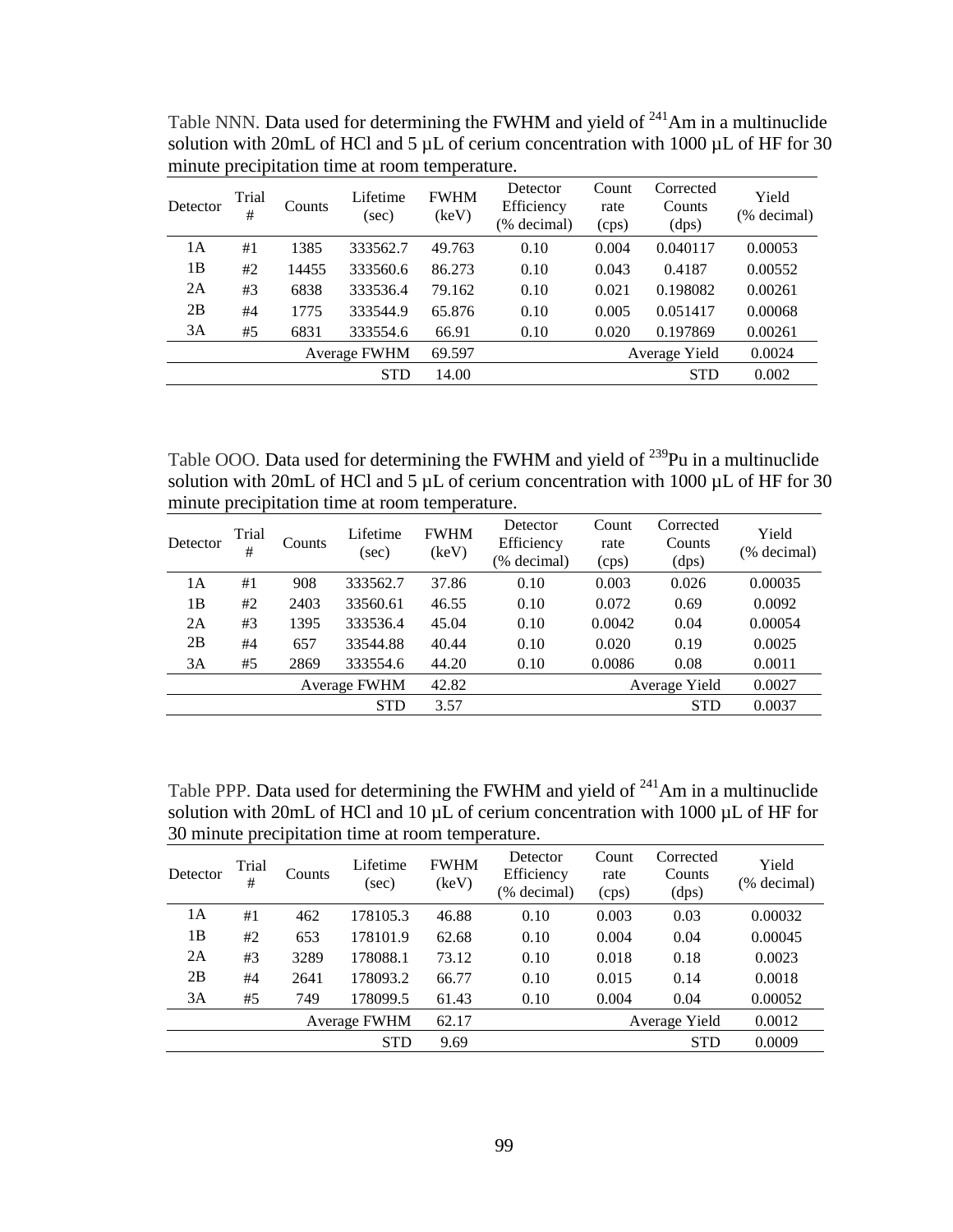| Detector | Trial<br>#          | Counts | Lifetime<br>(sec) | <b>FWHM</b><br>(keV) | Detector<br>Efficiency<br>(% decimal) | Count<br>rate<br>(cps) | Corrected<br>Counts<br>dps | Yield<br>(% decimal) |
|----------|---------------------|--------|-------------------|----------------------|---------------------------------------|------------------------|----------------------------|----------------------|
| 1A       | #1                  | 530    | 178105.3          | 36.92                | 0.10                                  | 0.003                  | 0.029                      | 0.00038              |
| 1B       | #2                  | 244    | 178101.9          | 45.53                | 0.10                                  | 0.0014                 | 0.013                      | 0.00018              |
| 2A       | #3                  | 831    | 178088.1          | 47.74                | 0.10                                  | 0.0047                 | 0.045                      | 0.0006               |
| 2B       | #4                  | 855    | 178093.2          | 47.57                | 0.10                                  | 0.0048                 | 0.046                      | 0.00062              |
| 3A       | #5                  | 427    | 178099.5          | 35.32                | 0.10                                  | 0.0024                 | 0.023                      | 0.00031              |
|          | <b>Average FWHM</b> |        |                   | 42.62                |                                       |                        | Average Yield              | 0.00042              |
|          |                     |        | <b>STD</b>        | 6.02                 |                                       |                        | <b>STD</b>                 | 0.00019              |

Table QQQ. Data used for determining the FWHM and yield of <sup>239</sup>Pu in a multinuclide solution with 20mL of HCl and 10  $\mu$ L of cerium concentration with 1000  $\mu$ L of HF for 30 minute precipitation time at room temperature.

Table RRR. Data used for determining the FWHM and yield of  $241$ Am in a multinuclide solution with 20mL of HCl and 25  $\mu$ L of cerium concentration with 1000  $\mu$ L of HF for 30 minute precipitation time at room temperature.

| Detector | Trial<br>#   | Counts | Lifetime<br>(sec) | <b>FWHM</b><br>(keV) | Detector<br>Efficiency<br>(% decimal) | Count<br>rate<br>(cps) | Corrected<br>Counts<br>(dps) | Yield<br>(% decimal) |
|----------|--------------|--------|-------------------|----------------------|---------------------------------------|------------------------|------------------------------|----------------------|
| 1А       | #1           | 170    | 47628.75          | 33.88                | 0.10                                  | 0.004                  | 0.034                        | 0.00044              |
| 1B       | #2           | 199    | 47844.28          | 37.63                | 0.10                                  | 0.004                  | 0.04                         | 0.00051              |
| 2A       | #3           | 74     | 47885.5           | 28.82                | 0.10                                  | 0.002                  | 0.015                        | 0.00019              |
| 2B       | #4           | 186    | 47987.05          | 113.52               | 0.10                                  | 0.004                  | 0.037                        | 0.00048              |
| 3A       | #5           | 240    | 48055.62          | 35.46                | 0.10                                  | 0.005                  | 0.048                        | 0.00061              |
|          | Average FWHM |        |                   | 49.86                |                                       |                        | Average Yield                | 0.00044              |
|          |              |        | <b>STD</b>        | 35.73                |                                       |                        | <b>STD</b>                   | 0.00016              |

Table SSS. Data used for determining the FWHM and yield of <sup>239</sup>Pu in a multinuclide solution with 20mL of HCl and 25  $\mu$ L of cerium concentration with 1000  $\mu$ L of HF for 30 minute precipitation time at room temperature.

| Detector | Trial<br>#   | Counts | Lifetime<br>(sec) | <b>FWHM</b><br>(keV) | Detector<br>Efficiency<br>(% decimal) | Count<br>rate<br>(cps) | Corrected<br>Counts<br>(dps) | Yield<br>(% decimal) |
|----------|--------------|--------|-------------------|----------------------|---------------------------------------|------------------------|------------------------------|----------------------|
| 1Α       | #1           | 1888   | 47628.75          | 33.91                | 0.10                                  | 0.040                  | 0.38                         | 0.0051               |
| 1B       | #2           | 1698   | 47844.28          | 36.63                | 0.10                                  | 0.035                  | 0.34                         | 0.0046               |
| 2A       | #3           | 608    | 47885.5           | 40.28                | 0.10                                  | 0.013                  | 0.12                         | 0.0016               |
| 2B       | #4           | 425    | 47987.05          | 41.48                | 0.10                                  | 0.0089                 | 0.086                        | 0.0012               |
| 3A       | #5           | 666    | 48055.62          | 39.81                | 0.10                                  | 0.014                  | 0.13                         | 0.0018               |
|          | Average FWHM |        |                   | 38.42                |                                       |                        | Average Yield                | 0.0029               |
|          |              |        | <b>STD</b>        | 3.10                 |                                       |                        | <b>STD</b>                   | 0.0019               |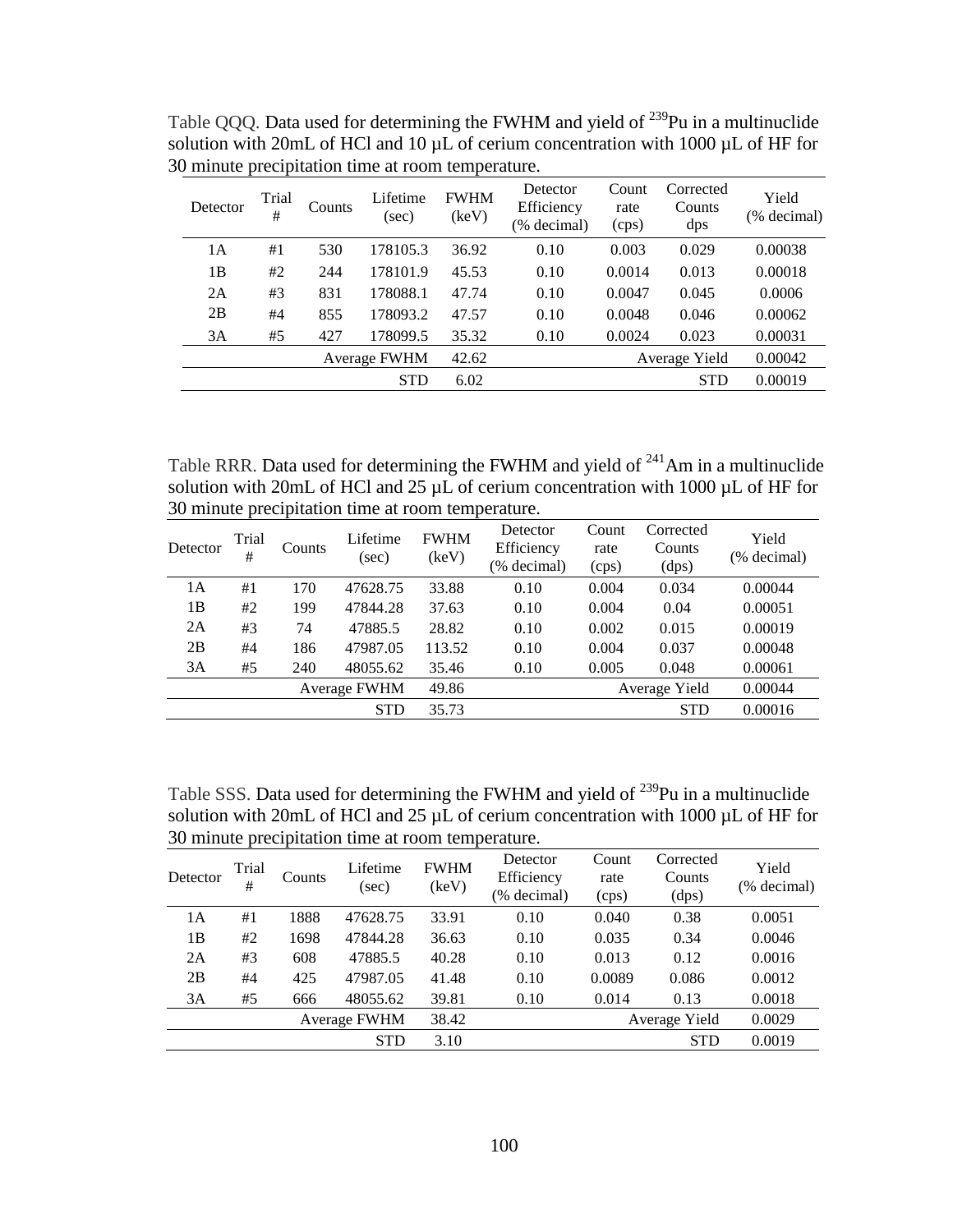| Detector | Trial<br># | Counts              | Lifetime<br>(sec) | <b>FWHM</b><br>(key) | Detector<br>Efficiency<br>(% decimal) | Count<br>rate<br>(cps) | Corrected<br>Counts<br>(dps) | Yield<br>(% decimal) |
|----------|------------|---------------------|-------------------|----------------------|---------------------------------------|------------------------|------------------------------|----------------------|
| 1А       | #1         | 231                 | 7200              | 44.93                | 0.10                                  | 0.032                  | 0.31                         | 0.004                |
| 1B       | #2         | 1516                | 7200              | 30.69                | 0.10                                  | 0.211                  | 2.03                         | 0.026                |
| 2A       | #3         | 177                 | 7200              | 24.42                | 0.10                                  | 0.025                  | 0.24                         | 0.003                |
| 2B       | #4         | 213                 | 7200              | 39.08                | 0.10                                  | 0.030                  | 0.29                         | 0.0036               |
| 3A       | #5         | 166                 | 7200              | 23.85                | 0.10                                  | 0.023                  | 0.22                         | 0.0028               |
|          |            | <b>Average FWHM</b> |                   | 32.59                |                                       |                        | Average Yield                | 0.0078               |
|          |            |                     | <b>STD</b>        | 9.24                 |                                       |                        | <b>STD</b>                   | 0.01                 |

Table TTT. Data used for determining the FWHM and yield of  $^{241}$ Am in a multinuclide solution with 20mL of HCl and 50  $\mu$ L of cerium concentration with 1000  $\mu$ L of HF for 30 minute precipitation time at room temperature.

Table UUU. Data used for determining the FWHM and yield of <sup>239</sup>Pu in a multinuclide solution with 20mL of HCl and 50  $\mu$ L of cerium concentration with 1000  $\mu$ L of HF for 30 minute precipitation time at room temperature.

| Detector | Trial<br>#   | Counts | Lifetime<br>(sec) | <b>FWHM</b><br>(keV) | Detector<br>Efficiency<br>(% decimal) | Count<br>rate<br>(cps) | Corrected<br>Counts<br>(dps) | Yield<br>(% decimal) |
|----------|--------------|--------|-------------------|----------------------|---------------------------------------|------------------------|------------------------------|----------------------|
| 1А       | #1           | 2352   | 7200              | 35.49                | 0.10                                  | 0.33                   | 3.16                         | 0.042                |
| 1B       | #2           | 17212  | 7200              | 33.59                | 0.10                                  | 2.39                   | 23.10                        | 0.31                 |
| 2A       | #3           | 2363   | 7200              | 36.08                | 0.10                                  | 0.33                   | 3.17                         | 0.042                |
| 2B       | #4           | 2686   | 7200              | 34.23                | 0.10                                  | 0.37                   | 3.60                         | 0.048                |
| 3A       | #5           | 1558   | 7200              | 41.88                | 0.10                                  | 0.22                   | 2.09                         | 0.028                |
|          | Average FWHM |        |                   | 36.25                |                                       |                        | Average Yield                | 0.093                |
|          |              |        | <b>STD</b>        | 3.3                  |                                       |                        | <b>STD</b>                   | 0.12                 |

Table VVV. Data used for determining the FWHM and yield of <sup>241</sup>Am in a multinuclide solution with 20mL of HCl and 100  $\mu$ L of cerium concentration with 1000  $\mu$ L of HF for 30 minute precipitation time at room temperature.

| Detector | Trial<br># | Counts       | Lifetime<br>(sec) | <b>FWHM</b><br>(keV) | Detector<br>Efficiency<br>(% decimal) | Count<br>rate<br>(cps) | Corrected<br>Counts<br>(dps) | Yield<br>(% decimal) |
|----------|------------|--------------|-------------------|----------------------|---------------------------------------|------------------------|------------------------------|----------------------|
| 1А       | #1         | 6948         | 2400              | 38.32                | 0.10                                  | 2.9                    | 27.97                        | 0.35                 |
| 1B       | #2         | 8819         | 2400              | 35.21                | 0.10                                  | 3.68                   | 35.50                        | 0.45                 |
| 2A       | #3         | 5002         | 2400              | 60.44                | 0.10                                  | 2.08                   | 20.14                        | 0.26                 |
| 2B       | #4         | 7059         | 2400              | 43.68                | 0.10                                  | 2.94                   | 28.42                        | 0.36                 |
| 3A       | #5         | 8827         | 2400              | 36.39                | 0.10                                  | 3.68                   | 35.54                        | 0.45                 |
|          |            | Average FWHM |                   | 42.81                |                                       |                        | Average Yield                | 0.37                 |
|          |            |              | <b>STD</b>        | 10.38                |                                       |                        | <b>STD</b>                   | 0.08                 |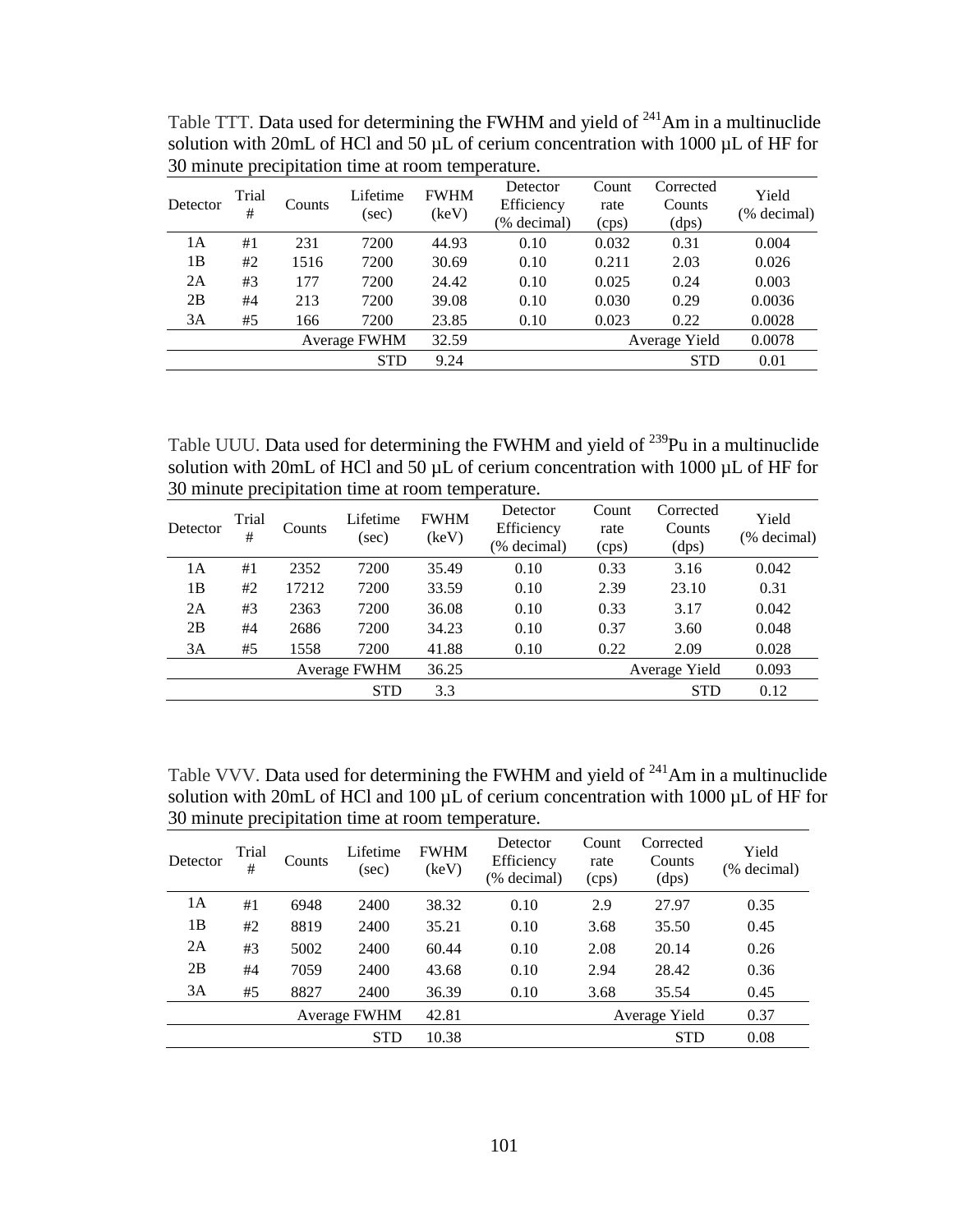| Detector | Trial<br>#   | Counts | Lifetime<br>(sec) | <b>FWHM</b><br>(keV) | Detector<br>Efficiency<br>(% decimal) | Count<br>rate<br>(cps) | Corrected<br>Counts<br>(dps) | Yield<br>(% decimal) |
|----------|--------------|--------|-------------------|----------------------|---------------------------------------|------------------------|------------------------------|----------------------|
| 1А       | #1           | 12407  | 2400              | 41.44                | 0.10                                  | 5.17                   | 49.95                        | 0.67                 |
| 1B       | #2           | 13294  | 2400              | 38.55                | 0.10                                  | 5.54                   | 53.59                        | 0.71                 |
| 2A       | #3           | 10525  | 2400              | 63.56                | 0.10                                  | 4.39                   | 42.37                        | 0.56                 |
| 2B       | #4           | 12325  | 2400              | 43.09                | 0.10                                  | 5.14                   | 49.62                        | 0.66                 |
| 3A       | #5           | 13296  | 2400              | 38.81                | 0.10                                  | 5.54                   | 53.53                        | 0.71                 |
|          | Average FWHM |        | 45.09             |                      |                                       | Average Yield          | 0.66                         |                      |
|          |              |        | <b>STD</b>        | 10.49                |                                       |                        | <b>STD</b>                   | 0.06                 |

Table WWW. Data used for determining the FWHM and yield of <sup>239</sup>Pu in a multinuclide solution with 20mL of HCl and 100  $\mu$ L of cerium concentration with 1000  $\mu$ L of HF for 30 minute precipitation time at room temperature.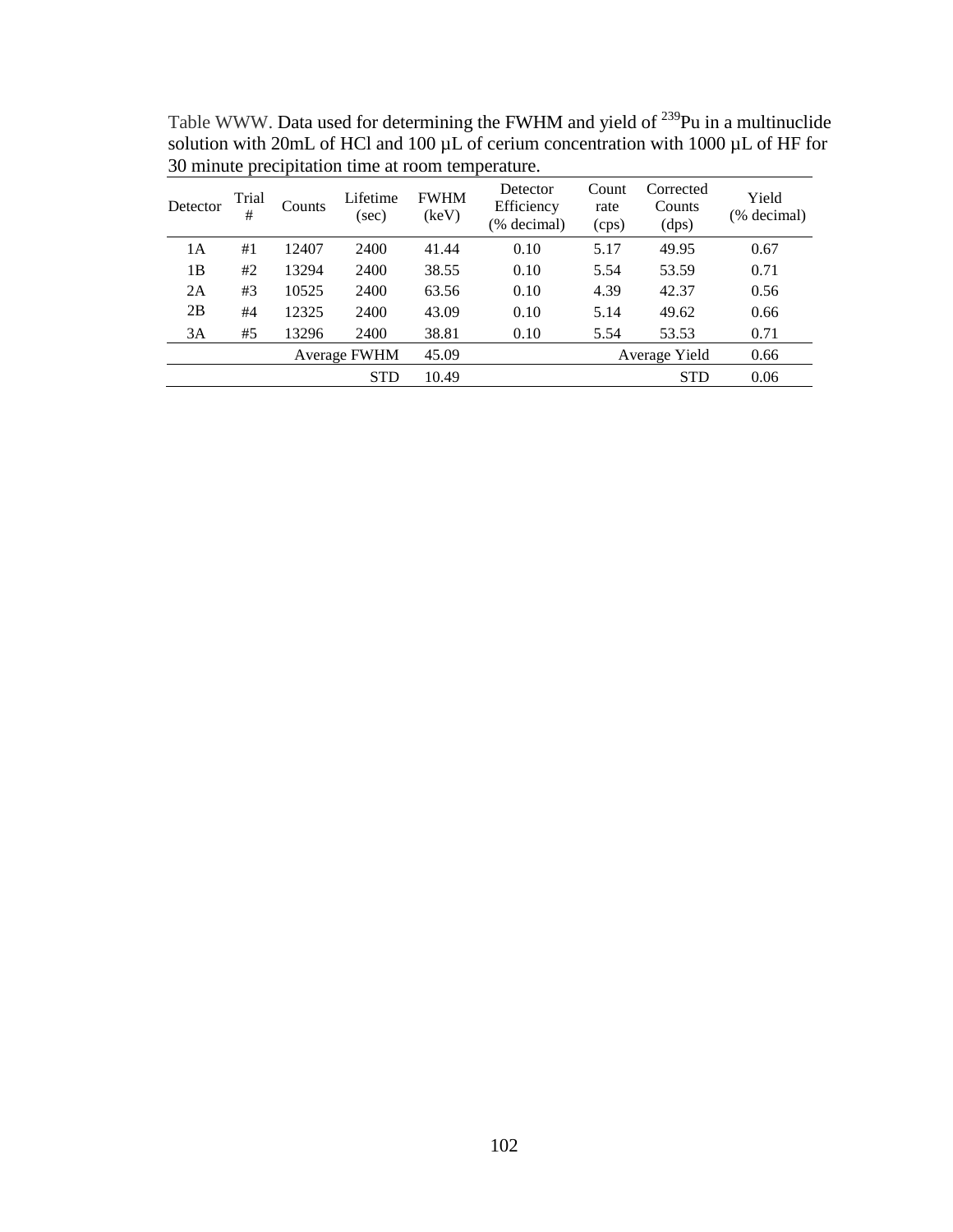## BIBLIOGRAPHY

Eichrom. "Analytical Procedures." Eichrom Industries, Inc. April 22, 2000.

Eichrom Technologies, Inc. Cerium Fluoride Microprecipitation for Alpha Spectrometry Source Preparation of Actinides. Analytical Procedures, 2004.

Friedlander, G. Nuclear and Radiochemistry. John Wiley & Son, Inc. New York; 1981.

Hindman, F.D. "Neodymium Fluoride Mounting for Alpha Spectrometric Determination of Uranium, Plutonium, and Americium." Analyt. Chem. 59, 2556; 1983.

Jia, Guo Gang. "Determination of Gross Alpha-Activity in Urine by Microprecipitation with LaF3 and Alpha Spectrometry." Journal of Radioanalytical and Nuclear Chemistry, Articles, Vol. 178. No. 1: 11-18; 1994.

Joshi, S.R. "Lanthanum Fluoride Coprecipitation Technique for the Preparation of Actinides for Alpha Particle Spectrometry." J. Radioanal. Nuclear. Chem.-Art. 90,409; 1985.

Kristo, Michael. "U.S. and Russian Collaboration in the area of Nuclear Forensics." Future of the Nuclear Security Environment in 2015: Proceedings of a Russian-U.S. Workshop. 179-202; 2009.

Lozano, J.C. "Preparation of Alpha-Spectrometric Sources by Coprecipitatioon with Fe(OH)<sub>3</sub>: Application to Actinides." Appl. Radiat. Isot. Vol. 48, No. 3, pp. 383-389; 1997.

"Millipore: 1225 Sampling Manifold." Millipore Corporation. 2000.

Moody, Kenton James. Nuclear Forensic Analysis. Taylor & Francis Group, LLC. Boca Raton; 2005.

Multi-Agency Radiological Laboratory Analytical Protocols (MARLAP); 2000.

Pollanen, R. "Direct Alpha Spectrometry for Characterising Hot Particle Properties." Radiation Measurements. 42: 1667-1673; 2007.

Raccio, Jeanne. "Cyclone Plus Storage Phosphor Screen Performance and Application Guide." PerkinElmer Life and Analytical Sciences. PerkinElmer, Inc. 2006.

Sill, Claude W. "Preparation of Actinides for Alpha Spectroscopy without Electrodeposition." Analytical Chemistry. 53, 412-415; 1981.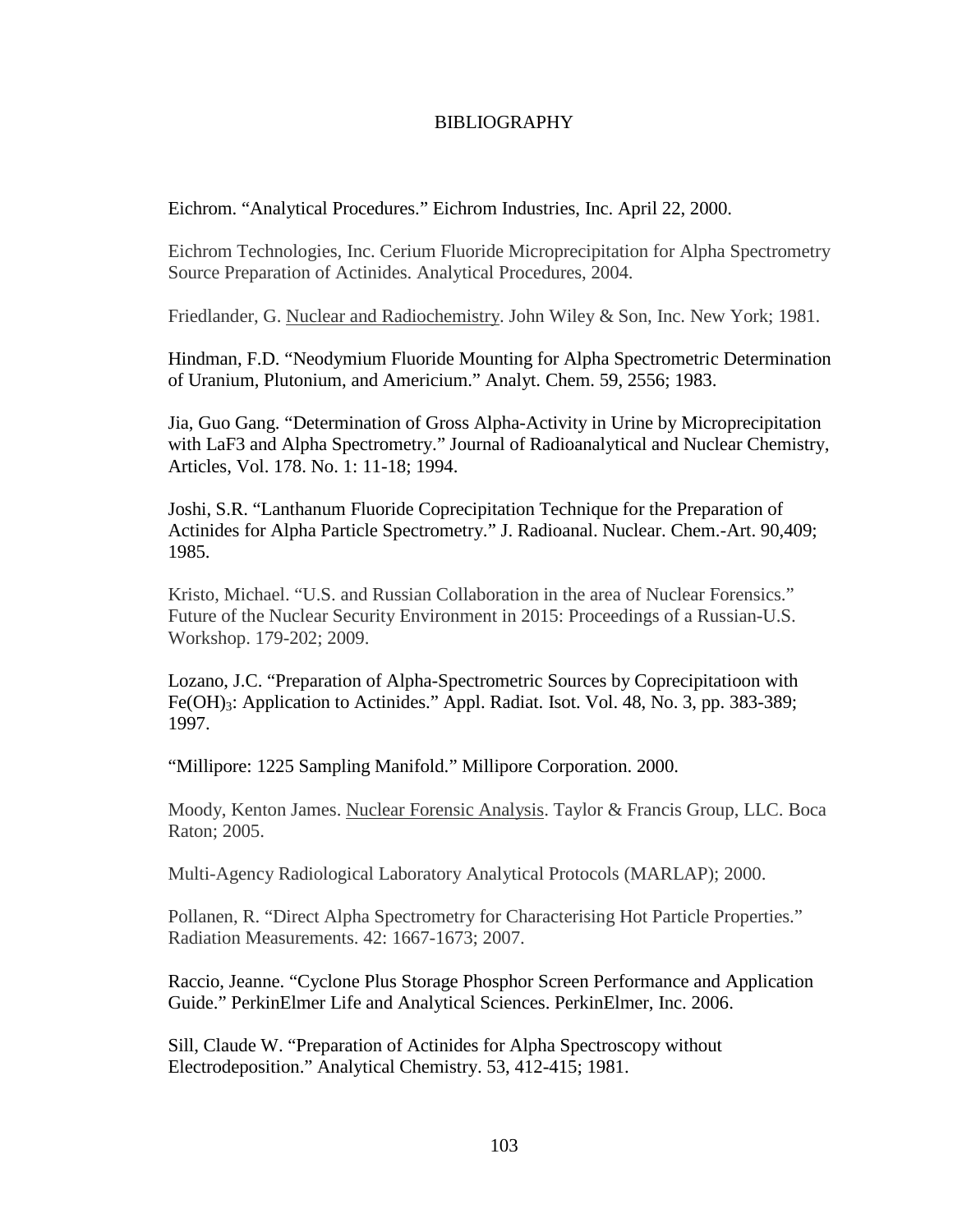Sill, Claude W. "Precipitation of Actinides as Fluorides or Hydroxides for Hig-Resolution Alpha Spectrometry." Nuclear and Chemical Waste Management. 7, 201-215; 1987.

Stock, Sherry. "Quantitative Comparison of Sample Preparation Methods for Low-Level Alpha Spectrometry." Master's Thesis. University of Nevada—Las Vegas. 2007.